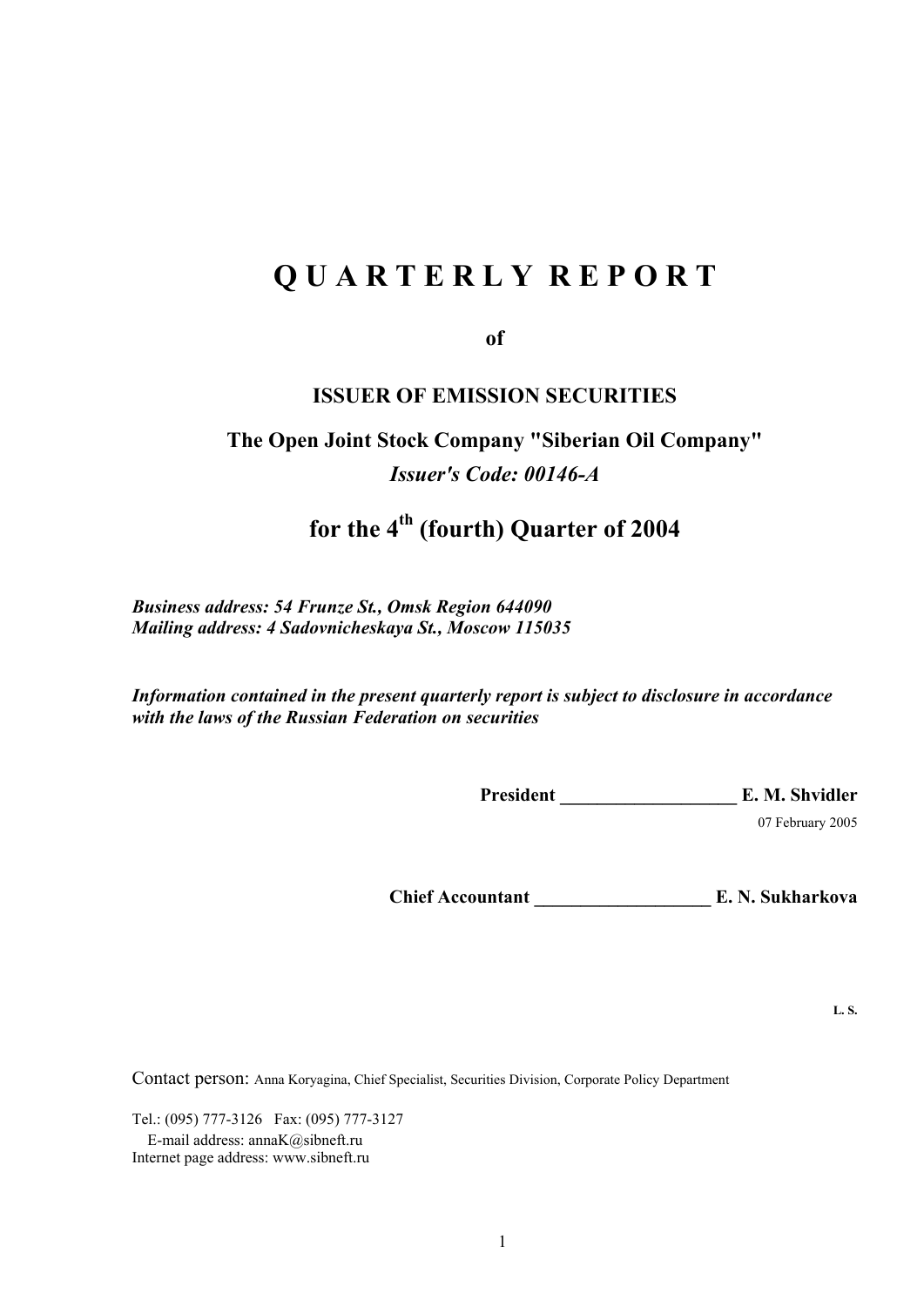| I. Brief data on the members of the issuer's managing bodies, and data on the issuer's bank       |  |
|---------------------------------------------------------------------------------------------------|--|
|                                                                                                   |  |
|                                                                                                   |  |
|                                                                                                   |  |
|                                                                                                   |  |
|                                                                                                   |  |
| 1.5 Data on the issuer's consultants: There is no financial consultant with the company9          |  |
| II. Principal Information on the Issuer's Financial and Economic Condition 10                     |  |
| 2.1. Indicators of financial and economic activity of the issuer by unconsolidated financial      |  |
|                                                                                                   |  |
|                                                                                                   |  |
|                                                                                                   |  |
| 2.3.1. Credit indebtedness according to data of unconsolidated financial statement: 10            |  |
|                                                                                                   |  |
| 2.3.3. Commitments of the issuing company arising from the security provided to third parties: 10 |  |
|                                                                                                   |  |
| 2.4. The aims of an issue and the areas in which to use the funds obtained as a result of the     |  |
|                                                                                                   |  |
|                                                                                                   |  |
|                                                                                                   |  |
|                                                                                                   |  |
|                                                                                                   |  |
|                                                                                                   |  |
|                                                                                                   |  |
|                                                                                                   |  |
|                                                                                                   |  |
|                                                                                                   |  |
|                                                                                                   |  |
|                                                                                                   |  |
|                                                                                                   |  |
|                                                                                                   |  |
|                                                                                                   |  |
|                                                                                                   |  |
|                                                                                                   |  |
|                                                                                                   |  |
|                                                                                                   |  |
| 3.2.4. Main suppliers accounting for 10 and more percent of all the supplies of material assets,  |  |
|                                                                                                   |  |
|                                                                                                   |  |
| 3.2.6. The practice of activity in respect of circulating capital and reserves17                  |  |
|                                                                                                   |  |
| 3.2.8. Major competitors In this section information is given according to data of the            |  |
|                                                                                                   |  |
|                                                                                                   |  |
|                                                                                                   |  |
| 3.2.12. Additional requirements to issuers whose primary activity is the extraction of mineral    |  |
|                                                                                                   |  |
|                                                                                                   |  |
|                                                                                                   |  |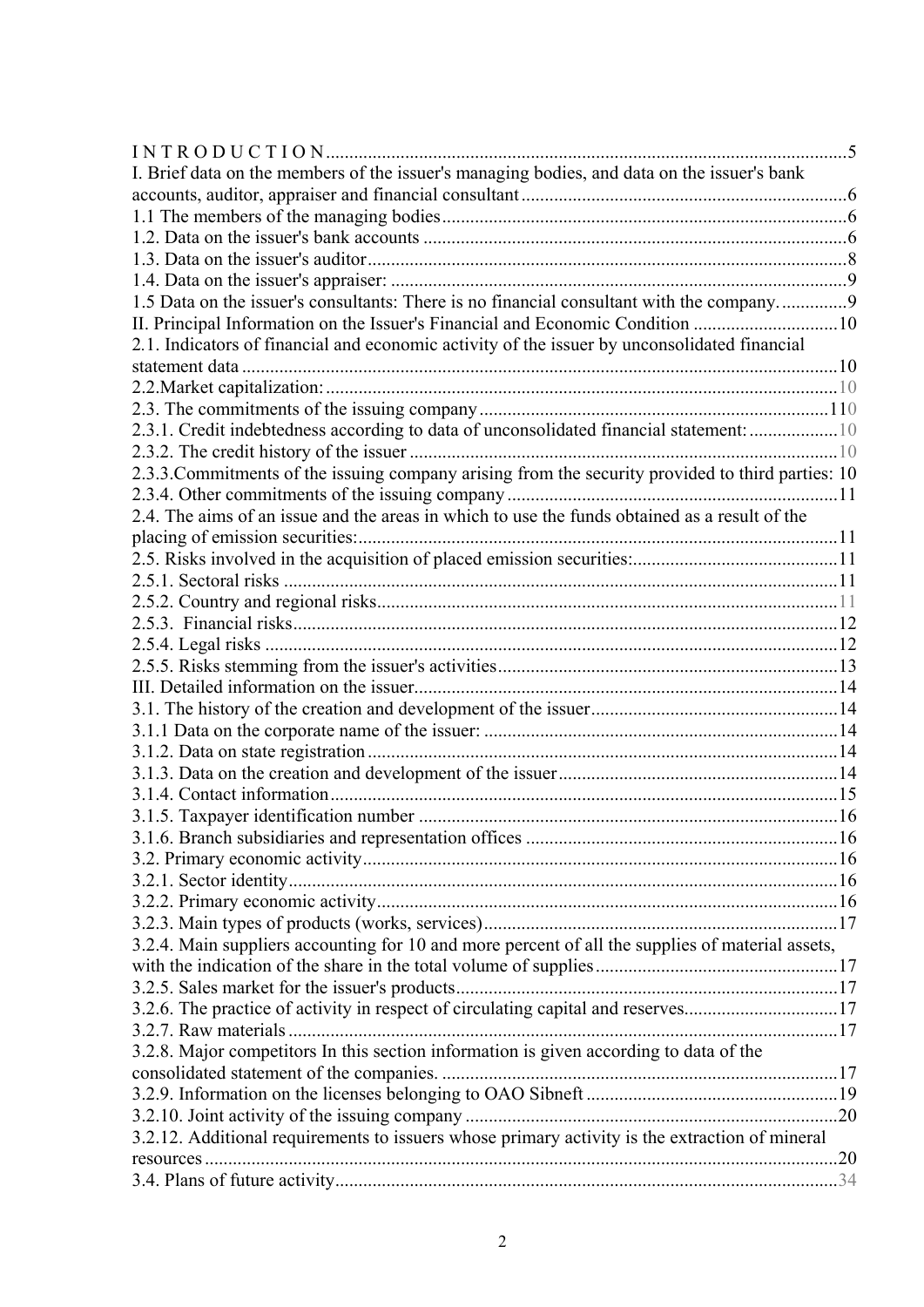| 3.5. Participation by the issuer in industrial, banking and financial groups, holdings, concerns      |     |
|-------------------------------------------------------------------------------------------------------|-----|
|                                                                                                       |     |
|                                                                                                       |     |
| 3.7. The composition, structure and value of the fixed assets of the issuer, information on the       |     |
| plans for the acquisition, replacement and retirement of fixed assets, as also on all the facts of    |     |
|                                                                                                       |     |
|                                                                                                       |     |
|                                                                                                       |     |
|                                                                                                       |     |
|                                                                                                       |     |
|                                                                                                       |     |
| 4.3. The amount, structure and sufficiency of the issuer's capital and circulating39                  |     |
| 4.3.1. The amount and structure of the issuer's capital and circulating assets as of April 1, 200439  |     |
| 4.3.2. The sufficiency of capital to meet short term liabilities and cover current operating          |     |
| expenses according to unconsolidated financial statement data as of April 1, 2004: 39                 |     |
|                                                                                                       |     |
|                                                                                                       |     |
|                                                                                                       |     |
| 4.4. Information on the policies and expenditure of the issuer in the field of scientific and         |     |
| technological development and with respect to licenses and patents, new ideas and research40          |     |
| V. Detailed data on the persons who are members of the governing bodies of the issuer, of its         |     |
| bodies for control over its financial and economic activities and brief information on the staff of   |     |
|                                                                                                       |     |
|                                                                                                       |     |
| 5.2. Information on the persons who are members of the governing bodies of the issuer. 465            |     |
| 5.3. Information on the amounts of remuneration of the members of the Board of Directors47            |     |
| 5.4. Information on the structure and the terms of reference of the bodies of control over the        |     |
|                                                                                                       |     |
| 5.5. Information on the persons who are part of the bodies of control over the financial and          |     |
|                                                                                                       | .48 |
| 5.6. Information on the amounts of remuneration, fringe benefits, and expense compensation for        |     |
|                                                                                                       |     |
| 5.7. Data on the number, on the education and on the composition of the issuer's personnel 49         |     |
|                                                                                                       |     |
|                                                                                                       |     |
| 6.1. Information on the total number of shareholders (participants) of the issuer 50                  |     |
| 6.2. Information on the holders of not less than 5 percent of its authorized capital or not less than |     |
| 5 percent of its ordinary shares and information on the participants (shareholders) of those          |     |
| persons in possession of not less than 20 percent of their authorized capital (joint stock) or not    |     |
|                                                                                                       |     |
| 6.3. Information on the share of participation of the state or a municipal entity in the issuer's     |     |
| authorized capital (joint stock or share fund) and the existence of a special right ("golden share")  |     |
|                                                                                                       |     |
| 6.4. Information concerning restrictions on participation in the authorized capital (joint stock or   |     |
|                                                                                                       |     |
| 6.5. Information on entities that have been entered in the register of shareholders over the          |     |
|                                                                                                       |     |
| preceding five years according to the register data as at the year's start and as on the date of the  |     |
| end of the accounting period, in whose personal accounts are shown not less than 5% of the            |     |
|                                                                                                       |     |
| 6.6. Information on the issuer's affiliated transactions for the 1st quarter of 2004 51               |     |
| 6.7. Information on the size of the debts receivable according to data of the unconsolidated          |     |
|                                                                                                       |     |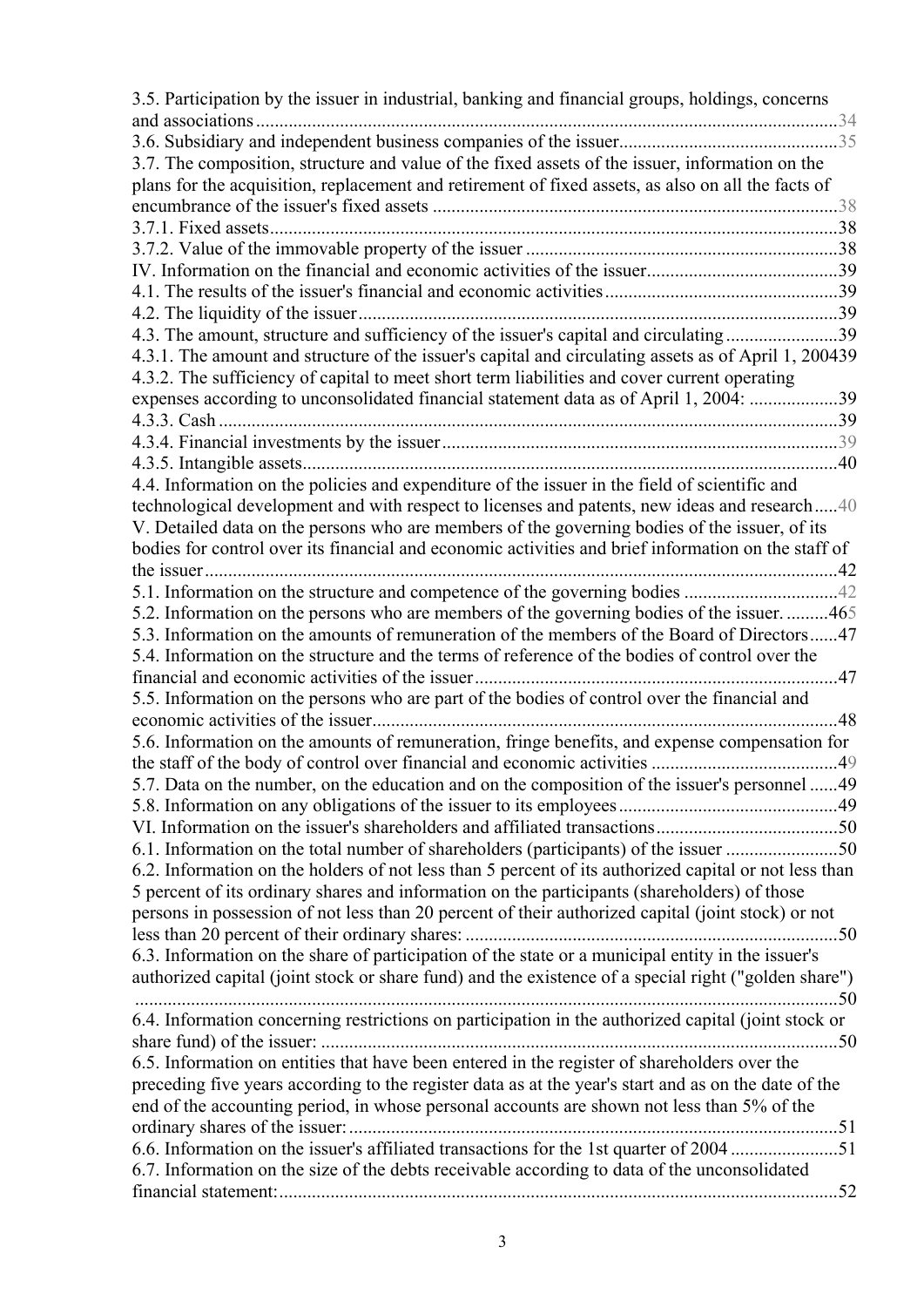| VII. The stock issuer's financial statements and other financial information52                      |    |
|-----------------------------------------------------------------------------------------------------|----|
| 7.1. The stock issuer's annual balance sheets                                                       |    |
| 7.2. The stock issuer's quarterly financial statements for the last ended quarter52                 |    |
| 7.3. US GAAP consolidated financial statements.                                                     |    |
|                                                                                                     |    |
|                                                                                                     |    |
| 7.5. Data on substantial changes in the stock issuer's assets having occurred after the end of the  |    |
|                                                                                                     | 52 |
| 7.6. Data on the stock issuer's participation in litigation if such participation can substantially |    |
|                                                                                                     |    |
|                                                                                                     |    |
|                                                                                                     |    |
|                                                                                                     |    |
|                                                                                                     |    |
| 8.1.3. Data on the formation and utilization of the reserve fund and other funds by the issuer53    |    |
|                                                                                                     |    |
| 8.1.5. Commercial organizations in which the stock issuer holds at least 5 percent of the           |    |
|                                                                                                     |    |
|                                                                                                     |    |
|                                                                                                     |    |
| 8.2. Shares                                                                                         |    |
|                                                                                                     |    |
|                                                                                                     |    |
|                                                                                                     |    |
|                                                                                                     |    |
|                                                                                                     |    |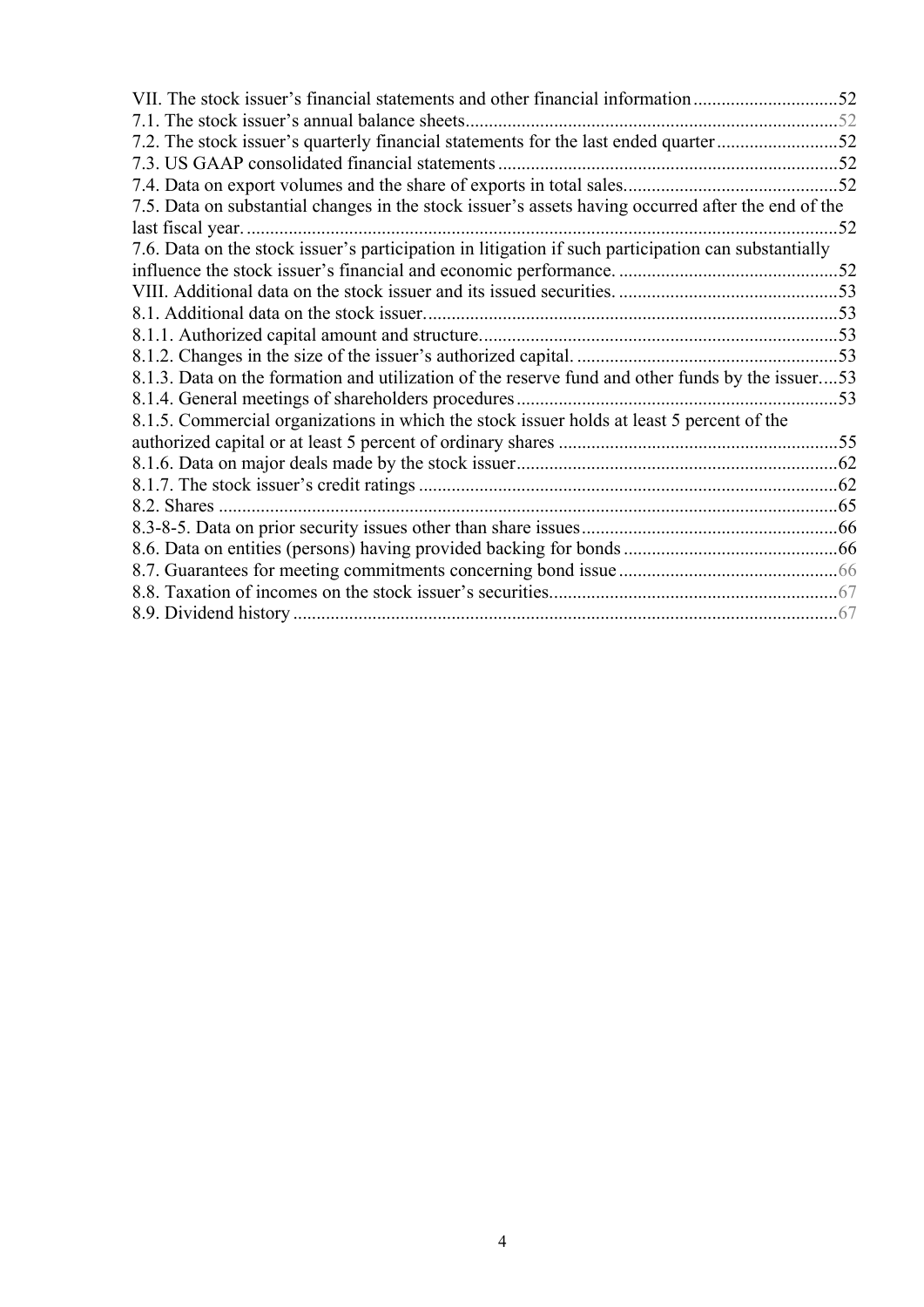# **I N T R O D U C T I O N**

The full corporate name of the issuer: **The Open Joint Stock Company "Siberian Oil Company"** 

The shortened name**: OAO "Sibneft"** 

The business address and mailing address of the issuer and contact telephone numbers

Business address: *54 Frunze St., Omsk Region 644090* 

*Mailing address:* **4 Sadovnicheskaya St., Moscow 115035** Tel.: (**095) 777-3126** Fax: (**095) 77731-27** E-mail address: **annaK@sibneft.ru** The address of the Internet page on which the full text of the report is published: **www.sibneft.ru** 

#### **Main data on securities placed**

Category and type: **registered ordinary shares** State registration number **1-01-00146-А of 17.06.2003** Nominal value of one security of the issue: **0.0016 ruble**  The issue's number of securities: **4 741 299 639 pieces** Size of the issue: **7,586,079.4224 rubles** 

**Note:** 

Based on the Federal Commission for Securities (FKCB) Instruction No. 03-1129/р of 17.06.2003, a unification of issues was done on 07.07.2003, thus annulling previously registered issue numbers (52-1п-0796 of 17.10.1995 and 1-02-00146-А of 16.12.1998) with the simultaneous assignment to the unified issue of the number 1-01-00146-А of 17.06.2003.

#### **Securities circulation data**

The shares are included in the following quote lists:

LIST "В", ZAO "Fondovaya birja MMVB" (http://www.micex.ru/stock). Ticker – SIBN. LIST "В", JSC "Fondovaya birja RTS" (http://www.oaorts.ru). Ticker – SIBNG. LIST "B", Non commercial partnership stock exchange RTS (http://www.rts.ru). Ticker – SIBN.

#### **American Depositary Receipts**

A Level I American Depositary Receipt (ADR) Program was carried out in April 1999. The program enables placing in ADRs 8.4% of the total number of shares. One ADR is equivalent to ten shares and the depositary bank is The Bank of New York. The ADRs are trading in the Frankfurt Stock Exchange (http://www.ip.exchange.de/) and the Berlin Stock Exchange (http://www.berlinerboerse.de/). Additional information is available from the Moscow Office of The Bank of New York at +7 (095) 967-3110 (http://www.bankofny.com/).

#### **The Register Holder**

**OAO Registrar ROST Physical address:** 18 Stromynka St., Bldg. 13, Moscow, Russia **Mailing address:** 18 Stromynka St., Bldg. 13, PO Box 9, Moscow 107996 **Telephone:** +7 (095) 771-7335, +7 (095) 771-7337 **Fax:** +7 (095) 777-73-34 **Internet:** http://www.rrost.ru/ **E-mail address:** rost@rrost.ru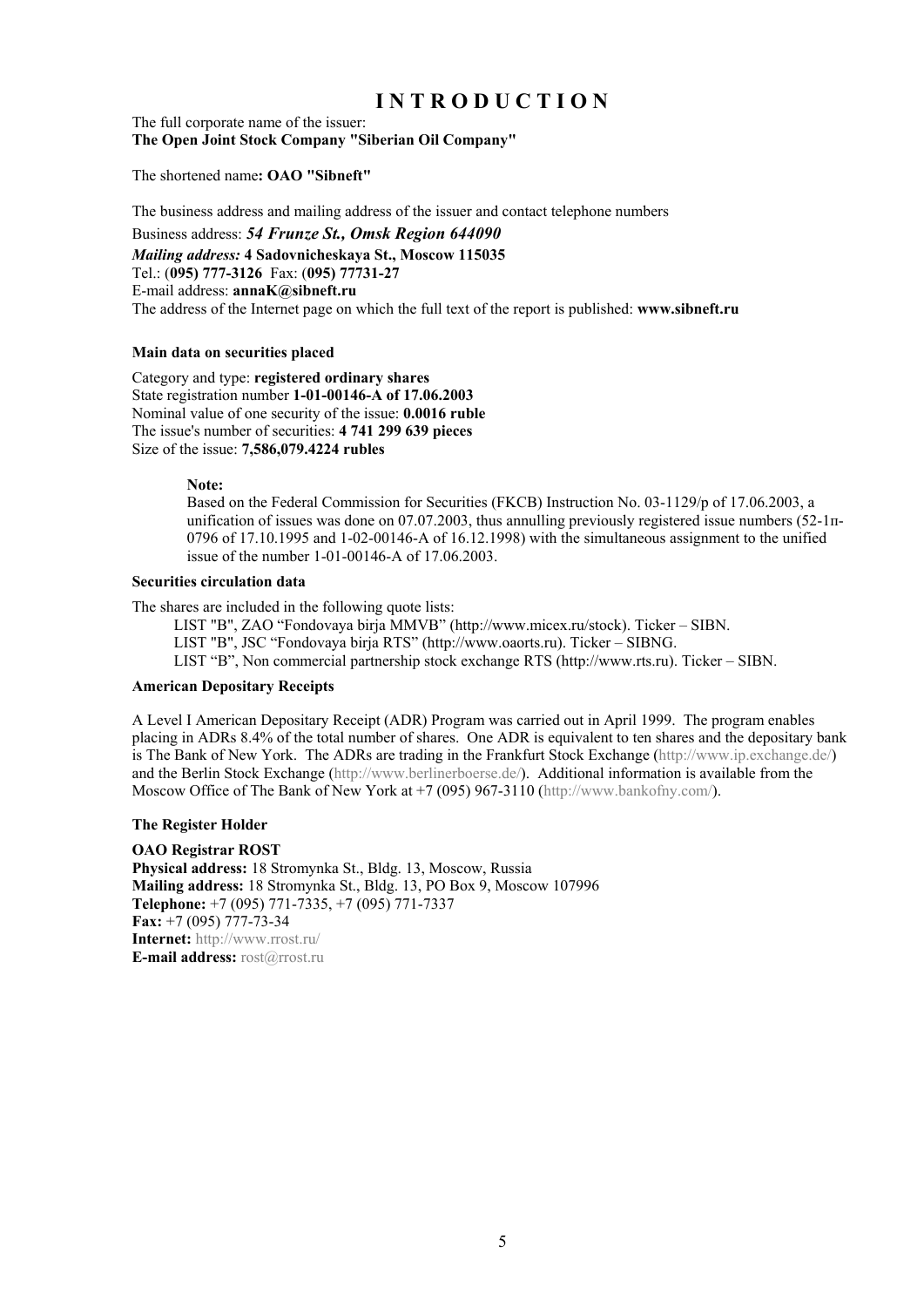# **I. Brief data on the members of the issuer's managing bodies, and data on the issuer's bank accounts, auditor, appraiser and financial consultant**

| 1.1 The members of the managing bodies                                                      |
|---------------------------------------------------------------------------------------------|
| THE BOARD OF DIRECTORS:                                                                     |
| 1. Vice President Potapov, Konstantin Nikolayevich (the Chairman of the Board of Directors) |
| Year of birth: 1956                                                                         |
| 2. Independent Director Sklyarov, Evgeny Yuryevich                                          |
| Year of birth: 1952                                                                         |
| 3. Independent Director Gavrikov, Albert Alexeyevich                                        |
| Year of birth: 1970                                                                         |
| 4. Independent Director Tyryshkin, Ivan Aleksandrovich                                      |
| Year of birth: 1973                                                                         |
| 5. President Shvidler, Yevgeny Markovich                                                    |
| Year of birth: 1964                                                                         |
| 6. Vice President for Finance Breyeva, Tatyana Alexeyevna                                   |
| Year of birth: 1951                                                                         |
| 7. Vice President Stavskiy, Mihail Efimovich                                                |
| Year of birth: 1961                                                                         |
| 8. Vice President Poltorak, Yevgeny Yakovlevich                                             |
| Year of birth: 1947                                                                         |
| 9. Head of the Corporate Policy Department Novikov, V. I.                                   |
| Year of birth: 1945                                                                         |

# THE ONE-MAN EXECUTIVE BODY: **President Shvidler, Yevgeny Markovich**

# THE COLLECTIVE EXECUTIVE BODY: **Management**

- Consisting of:
- **1. President Shvidler, Yevgeny Markovich** Year of birth: 1964
- **2. Vice President for Finance Breyeva, Tatyana Alexeyevna** Year of birth: 1951
- **3. First Vice President Korsik, Aleksandr Leonidovich**  Year of birth: 1956

## **1.2. Data on the issuer's bank accounts**

- 1.2.1 Full corporate name: *ZAO Raiffeisenbank Austria, Moscow* Shortened corporate name: *ZAO Raiffeisenbank Austria, Moscow* Business address: *17/1 Troitskaya St., Moscow 129090*  Taxpayer Identification Number: *7744000302* BIK: *44525700*  Correspondent account number: *30101-810-2-0000-0-000700*
- 1.2.2. Full corporate name: *ZAO Mezhdunarodny Moskovsky Bank (International Moscow Bank)*  Shortened corporate name: *ZAO Mezhdunarodny Moskovsky Bank*  Business address: *9 Prechistinskaya Embankment, Moscow 119034*  Taxpayer Identification Number: *7710030411* BIK: *44525545*  Correspondent account number: *30101-810-3-0000-0-000545*
- 1.2.3. Full corporate name: *Bank WestLB Vostok (Closed Joint Stock Company)*  Shortened corporate name: *Bank WestLB Vostok (ZAO)*  Business address: *23 Povarskaya St., Bldg. 4, Moscow 121069*  Taxpayer Identification Number: *77040373527* BIK: *44525247*  Correspondent account number: *30101-810-2-0000-0-000247*
- 1.2.4 Full corporate name: *Joint Stock Commercial Savings Bank of the Russian Federation (ОАО)*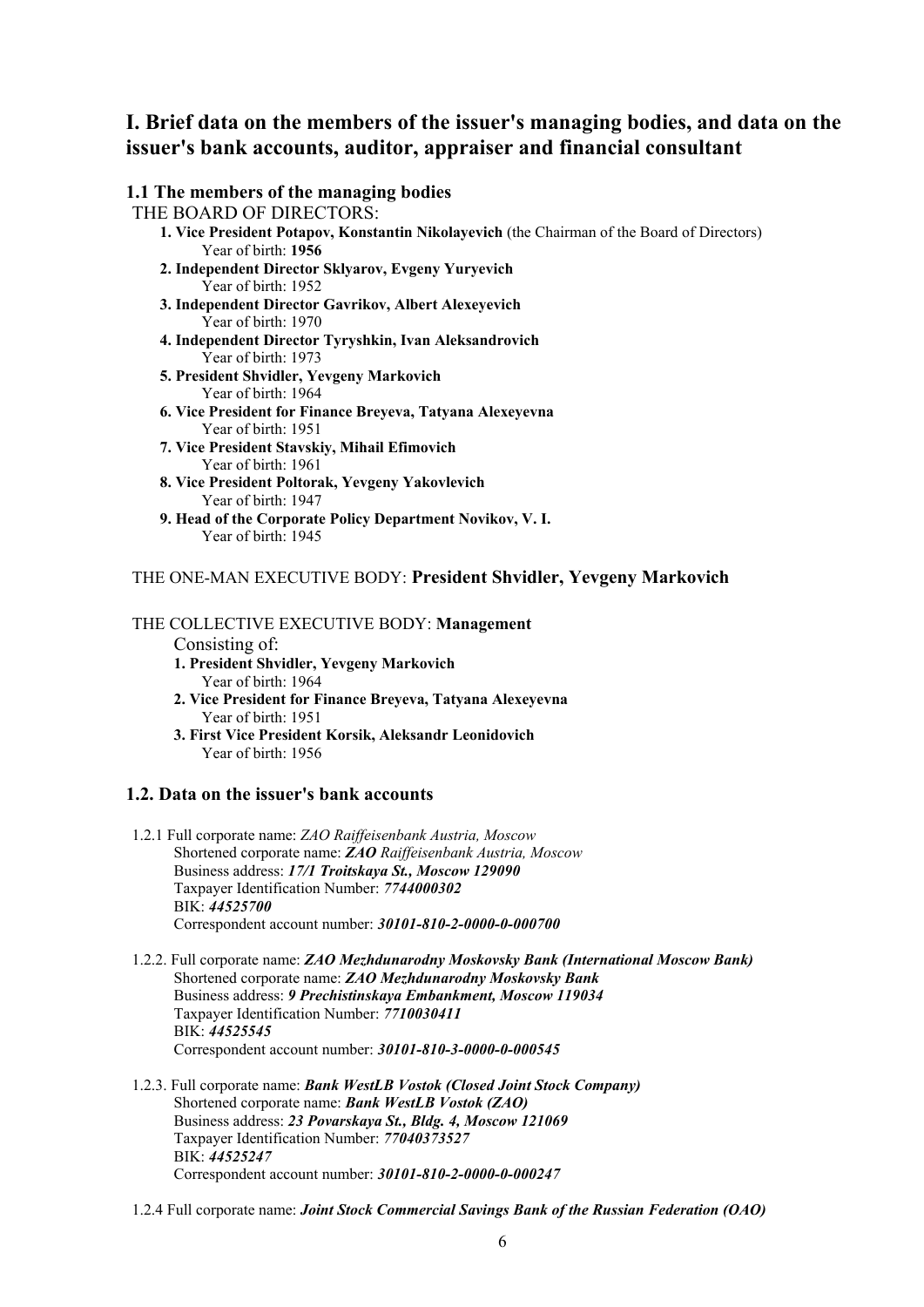Shortened corporate name: *Sberbank Russia*  Business address: *19 Vavilova St., Moscow 117997*  Taxpayer Identification Number: *7707083893* BIK: *44525225*  Correspondent account number: *30101-810-4-0000-0-000225*

- 1.2.5 Full corporate name: *Joint Stock Bank "Sodeistviye obshchestvennym initsiativam" ОАО* Shortened corporate name: *ОАО Sobinbank*  Business address: *15 Rochdelskaya St., Bldg. 56, Moscow 123022*  Taxpayer Identification Number: *7722076611* BIK: *44525487* Correspondent account number: *30101-810-4-0000-0-000487*
- 1.2.6 Full corporate name: *Foreign Economic Activity Bank USSR*  Shortened corporate name: *Vnesheconombank*  Business address: *9 Akademika Sakharova Prospekt., Moscow 101999*  Taxpayer Identification Number: *7708011796* BIK: *44525060*  Correspondent account number: *30101-810-5-0000-0-000060*
- 1.2.7 Full corporate name: *ZAO KB Citybank*  Shortened corporate name: *ZAO KB Citybank*  Business address: *8-10 Gasheka St., Moscow 125047*  Taxpayer Identification Number: *7710401987* BIK: *44525202*  Correspondent account number: *30101-810-3-0000-0-000202*
- 1.2.8 Full corporate name: *Open joint stock company TRUST Investment Bank (ОАО)*  Shortened corporate name: *TRUST Investment Bank (ОАО)*  Business address: *4/4 Kolpachny Per., Moscow 101990*  Taxpayer Identification Number: *7705283015* BIK: *44525703*  Correspondent account number: *30101-810-1-0000-0-000703*
- 1.2.9 Full corporate name: *AKB Moskovsky Delovoi Mir (ОАО)*  Shortened corporate name: *ОАО MDM Bank*  Business address: *3 Sadovnicheskaya St., Moscow 115035*  Taxpayer Identification Number: *7706074960* BIK: *44525466*  Correspondent account number:*30101-810-9-0000-0-000466*
- 1.2.10 Full corporate name: *ZAO BNP Paribas Bank*  Shortened corporate name: *ZAO BNP Paribas Bank*  Business address: *1 Bolshoi Gnezdikovsky Per., Bldg. 2, Moscow 125009*  Taxpayer Identification Number: *7744002405* BIK: *44525185*  Correspondent account number: *30101-810-1-0000-0-000185*
- 1.2.11 Full corporate name: *ZAO Kommerzbank (Eurasia)*  Shortened corporate name: *ZAO Kommerzbank (Eurasia*  Business address: *14/2 Kadyshevskaya Embankment, Moscow 119017*  Taxpayer Identification Number: *7710295979* BIK: *44525105*  Correspondent account number:*30101-810-3-0000-0-000105*
- 1.2.12 Full corporate name: *ОАО Alfa Bank*  Shortened corporate name: *ОАО Alfa Bank*  Business address: *27 Kalanchevskaya St., Moscow 107078*  Taxpayer Identification Number: *7728168971* BIK: *44525593*  Correspondent account number: *30101-810-2-0000-0-000593*
- 1.2.13 Full corporate name: *ING Bank (Eurasia) ZAO (Closed Joint Stock Company)*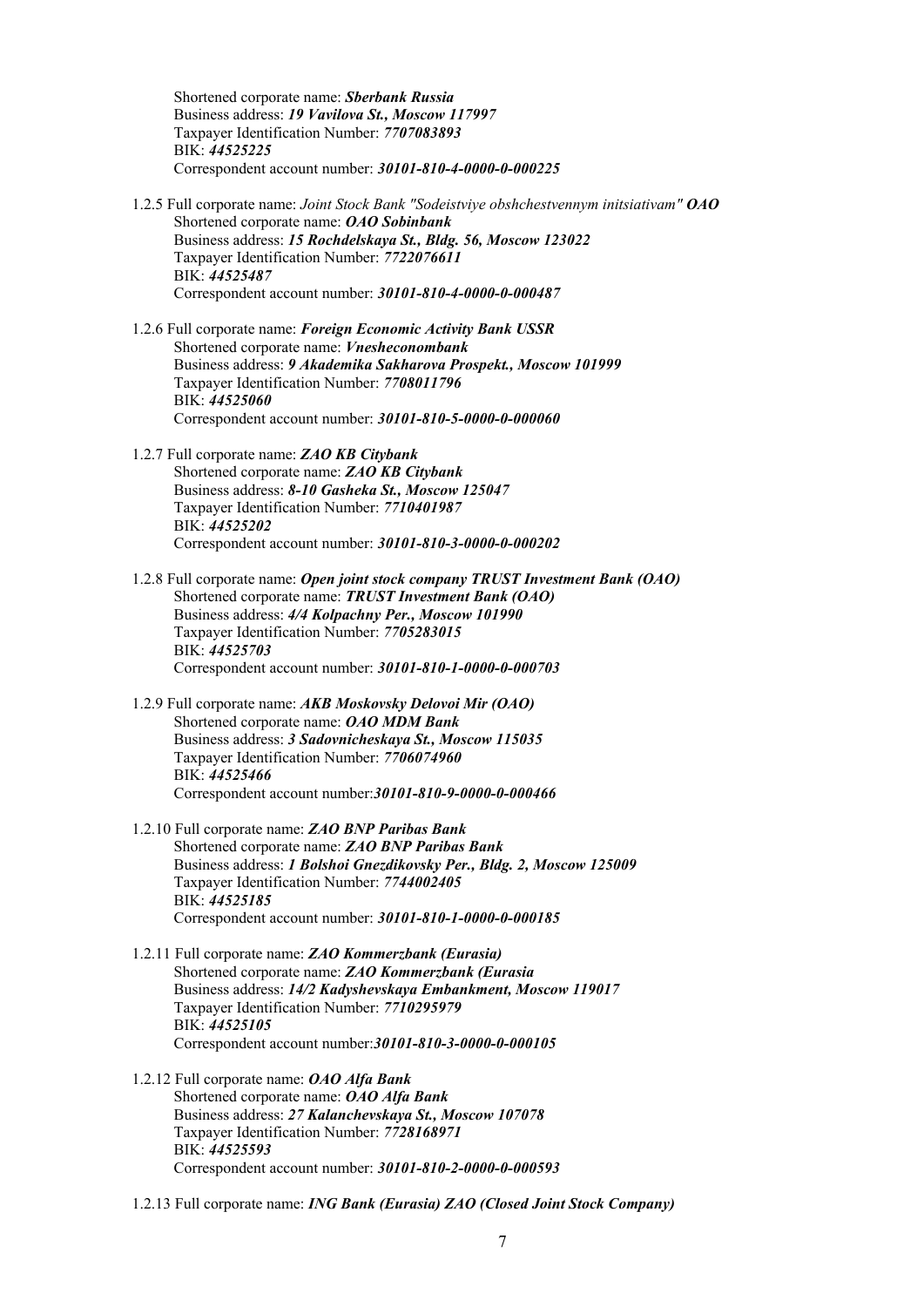Shortened corporate name: *ING Bank (Eurasia) ZAO*  Business address: *31 Krasnaya Presnya, Moscow 123022*  Taxpayer Identification Number: *7712014310* BIK: *44525222*  Correspondent account number:*30101-810-5-0000-0-000222*

1.2.14 Full corporate name: *KAB Bank Societe General Vostok (ЗАО)*  Shortened corporate name: *ZAO BSGV*  Business address: *2 Yakimanskaya Naberezhnaya, Moscow 119180*  Taxpayer Identification Number: *7703023935* BIK: *44525957*  Correspondent account number: *30101-810-6-0000-0-000957*

1.2.15 Full corporate name: *ABN AMRO Bank А. О.*  Shortened corporate name: *ABN AMRO Bank А. О.*  Business address: *17 Bolshaya Nikitskaya St., Bldg. 1, Moscow 125009*  Taxpayer Identification Number: *7703120329* BIK: *44525217*  Correspondent account number: *30101-810-9-0000-0-000217*

#### **1.3. Data on the issuer's auditor**

Name: ZAO **Ernst & Young Vneshaudit**  Business address: **77/1 Sadovnicheskaya nab., Moscow, Russia, 113054**  Tel.: **(095) 7559700** Fax: **(095) 7559710**  Data on the auditor's license: License number: **004768** 

Issuance date: **8.02.2002** 

Expiration date: **8.02.2005** 

Issuing authority: **The Ministry of Finance of the Russian Federation** 

The financial year (years) for which an auditor has run an independent check:

*This auditor has audited the annual financial statement (drawn up in accordance with Russian standards) for the year 2002, the annual and semiannual consolidated financial statements drawn up in accordance with US GAAP standards for 2002, and the semiannual consolidated financial statement for the first half of 2003, drawn up in accordance with US GAAP standards.* 

*Earlier, accounts auditing had been carried out by ZAO Arthur Andersen for the years 1999, 2000 and 2001.* 

Auditor selection procedures:

 *Under the Company's Charter, an independent auditor is to be selected by a General Meeting of Shareholders by a majority vote. A holder or holders of at least 2 (two) percent of the voting shares shall have the right to nominate an auditor for approval by the Annual General Meeting of Shareholders. Should there be no such proposals the Board of Directors is entitled to include questions in the General Meeting agenda or candidates in the list of candidacies at its discretion. The Board of Directors shall provide the Meeting of Shareholders with its recommendations on several candidates on the basis of the Audit Committee's opinion.* 

*In accordance with the Regulations of the Audit Committee: the terms ensuring the independence of an auditor are the following restrictions:* 

- *the size of the fee to be paid for audit services provided to the Company has to constitute less than 10% of the income of the auditing firm;*
- *the Company's auditor may not be a firm of auditors that might earlier have provided it with services for re-establishing book records and drawing up financial statements.*

The procedure for fixing the amount of remuneration:

*A decision of the Board of Directors on the auditor's remuneration shall be adopted by the majority, on the basis of its Audit Committee's advice.* 

The existence of significant interests linking the auditor (the auditor's officers) to the issuer (the issuer's officers): *none of such interests*.

The existence of any shares of the auditor (the auditor's officers) in the authorized capital (joint stock or share fund) of the issuer: *the auditor possesses no shares in the authorized capital of the issuer.*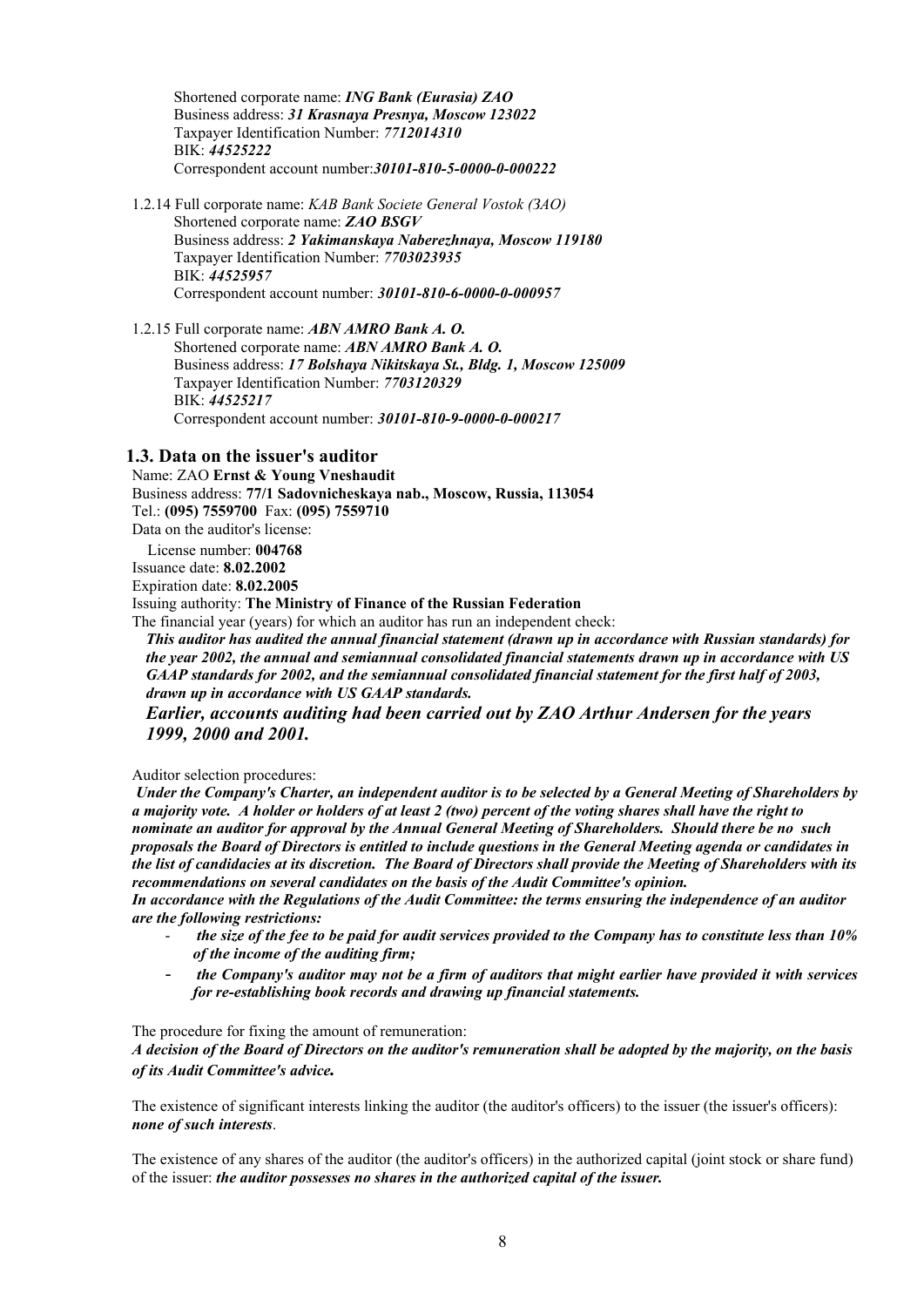The provision of any borrowed funds to the auditor (the auditor's officers) by the issuer: *the issuer provided no borrowed funds to the auditor.*

The existence of any close business relations (participation in promoting the issuer's products (services), participation in joint entrepreneurial activities, and so on) or of any family ties*: the aforesaid relationships nonexistent between the issuer and auditor.* 

Data on the issuer's officers who are at the same time the auditor's officers (or an auditor): *such persons do not exist.*

# **1.4. Data on the issuer's appraiser:**

Name: **Closed Joint Stock Company "International Valuation Center"** Shortened name: ZAO International Valuation Center Business address: **21 Novaya Basmannaya St., Bldg. 1, Moscow 107078, Russian Federation** Tel.: **(095) 261 91 10, Fax: (095) 267 99 36**  E-mail address: **invacent@dol.ru**  License number: **000002**  Issuance date: **06.08.2001**  Expiration date: **06***.***08.2004**  Issuing authority: Ministry of Property Relations of the Russian Federation

Information on appraisal services being provided (already rendered) by the appraiser: **there was no market value appraisal of the OAO Sibneft shares in the reporting quarter. Earlier, this appraiser had been providing services for value appraisal of the shares for the adoption by Board of Directors of a decision on the buyout price of shares (stakes) during a reorganization by way of the incorporation of oil traders' companies into OAO Sibneft.** 

# **1.5 Data on the issuer's consultants: There is no financial consultant with the company.**

There is no financial consultants.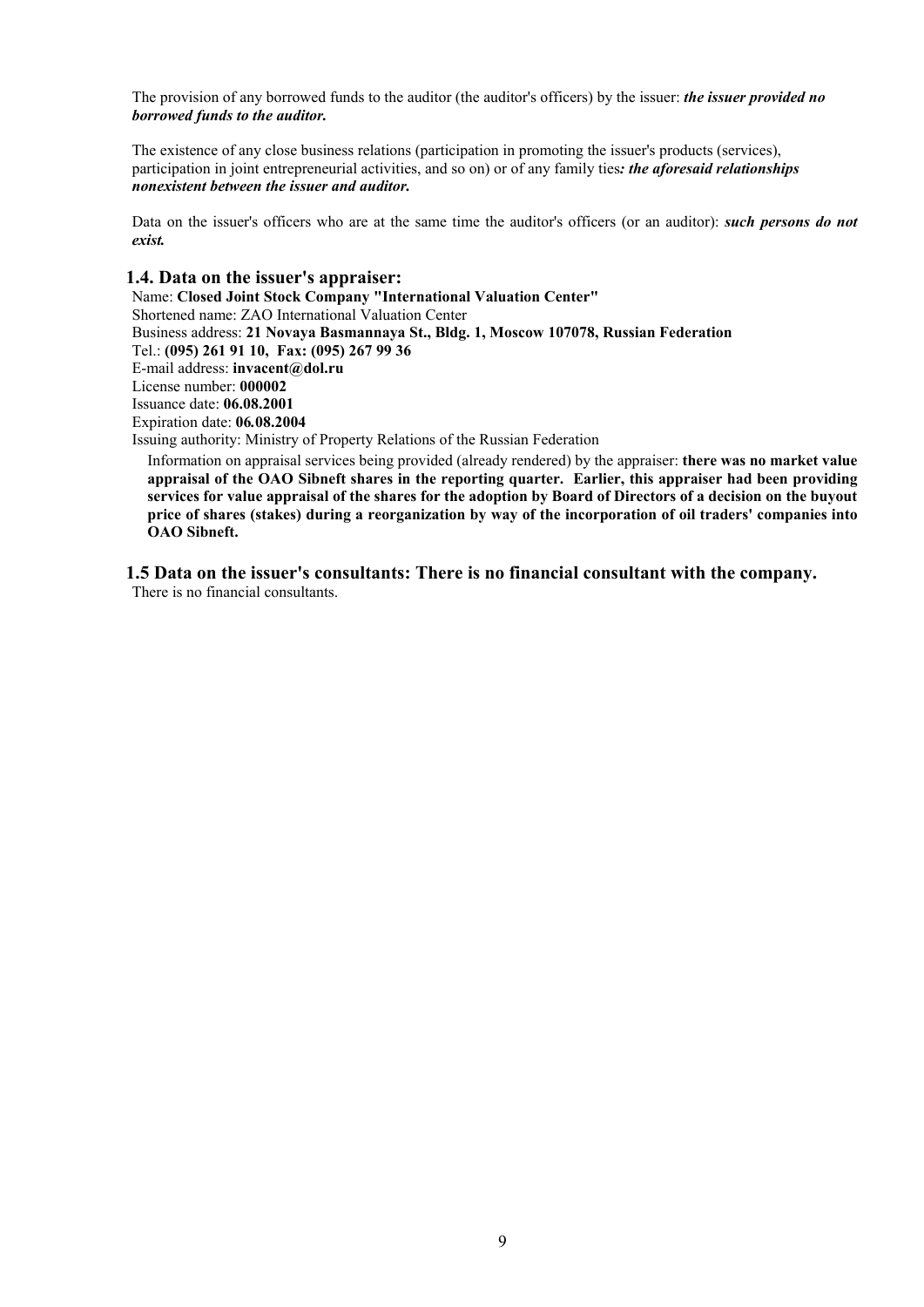# **II. Principal Information on the Issuer's Financial and Economic Condition**

# **2***.***1. Indicators of financial and economic activity of the issuer by unconsolidated financial statement data**

Not presented in  $4<sup>th</sup>$  quarter report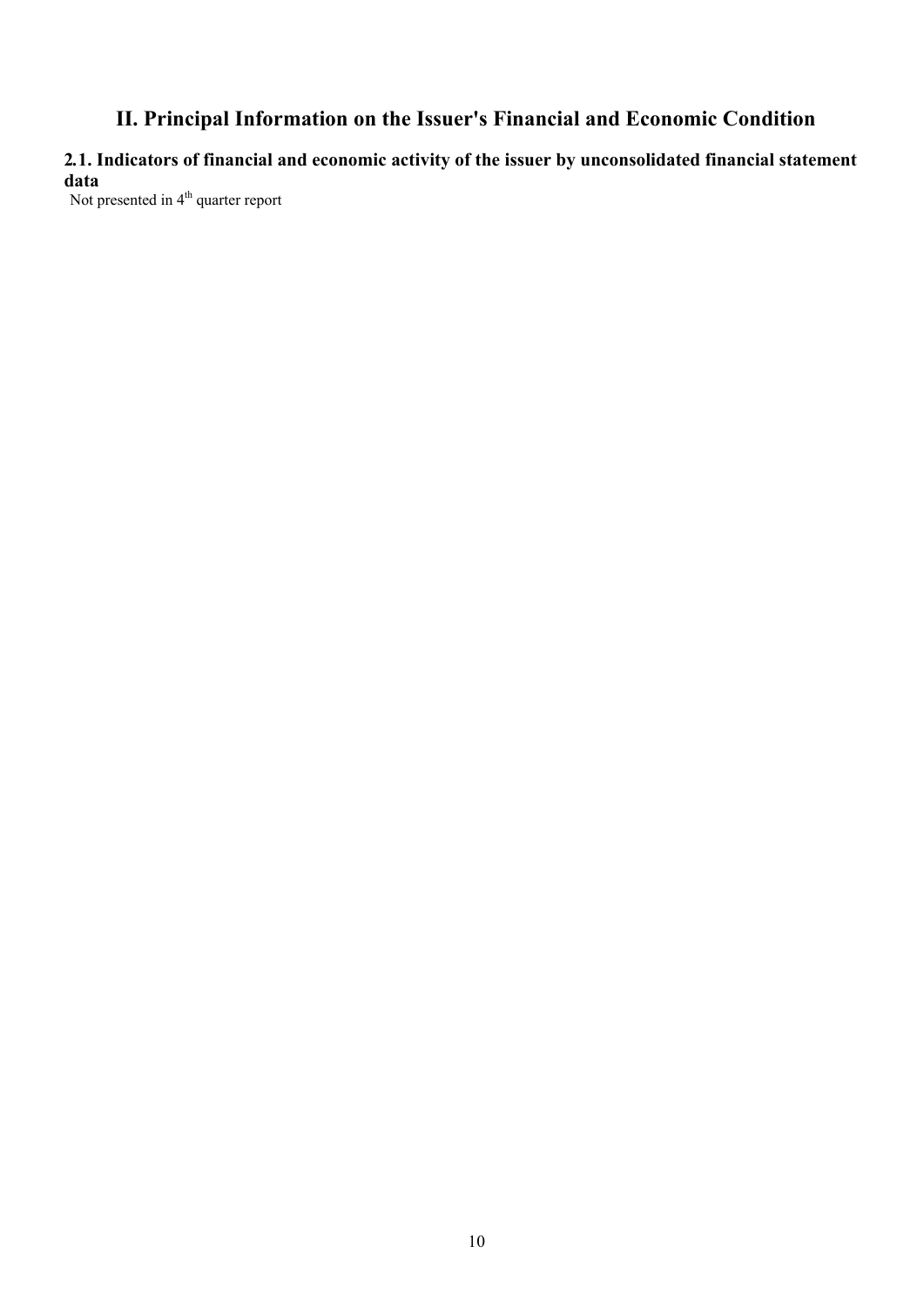# **2.2.Market capitalization:**

Information on the issuer's market capitalization for the reported quarter: 15 668 471 317 US dollars The capitalization was calculated as the product of the number of ordinary shares into the weighted average price of one share, calculated from the ten largest transactions made through the NP RTS Stock Exchange in September 2004.

# **2.3. The commitments of the issuing company**

# **2.3.1. Credit indebtedness according to data of unconsolidated financial statement:**

Not presented in  $4<sup>th</sup>$  quarter report

### **2.3.2. The credit history of the issuer**

The total debt as of 01.01.2005 composes more than 10% of net assets value.

**Loans** 

| <b>Creditor</b>               | Date of signing<br>of credit<br>agreement |           | <b>Total debt</b><br>as of<br>01.01.2005<br>(thousand<br>RUR) | <b>Credit conditions</b> |  |
|-------------------------------|-------------------------------------------|-----------|---------------------------------------------------------------|--------------------------|--|
| <b>Gregory Trading S.A.</b>   | 28.10.2003                                | 6 500 000 | 6 0 74 3 60                                                   | Interest-free            |  |
| <b>Richard Enterprises SA</b> | 28.10.2003                                | 6 500 000 | 6 4 28 4 05                                                   | Interest-free            |  |

| <b>Creditor</b>                                    | Principal as of date<br>of conclusion of<br>credit agreement<br>(contract of debt)<br>(thous. rubles) | Date of signing<br>of credit<br>agreement | Total debt as of<br>01.01.2005<br>(thousand RUR) | <b>Credit conditions</b> |
|----------------------------------------------------|-------------------------------------------------------------------------------------------------------|-------------------------------------------|--------------------------------------------------|--------------------------|
| <b>Sibneft Oil</b><br><b>TradeCompany Limited</b>  | 9 2 3 1 5 9 3                                                                                         | 10.06.2003                                | 6 156 770                                        | Interest-free            |
| <b>Sibneft Oil Trade</b><br><b>Company Limited</b> | 6 5 9 1 8 7 4                                                                                         | 10.06.2003                                | 6 3 3 4 3 0 6                                    | Interest-free            |

**Credits** 

| <b>Creditor</b> | <b>Sum of indebtedness</b><br>as on 01.01.2005<br>(thous. rub) | Origination<br>of<br><i>indebtedness</i> | Date of<br>repayment | <b>Credit conditions</b> |
|-----------------|----------------------------------------------------------------|------------------------------------------|----------------------|--------------------------|
| Salomon Brazers | 13 874 350                                                     | 03.12.2002                               | January 2009         | 10.75%                   |
| Salomon Brazers | 1 099 480                                                      | 13.02.2002                               | February 2007        | $1.50\%$                 |

#### **2.3.3.Commitments of the issuing company arising from the security provided to third parties:**

As on 01.01.2005, the Company has no commitments to provide security to third parties, including in the form of a mortgage or security, constituting no less than 5 percent of the assets' book value.

#### **2.3.4. Other commitments of the issuing company**

The issuer has no commitments, agreements among them, including forward transactions, not reflected in its balance sheet, that might substantially affect the financial condition of the issuer, its liquidity, sources of financing and the conditions of their use, the results of activity and expenses.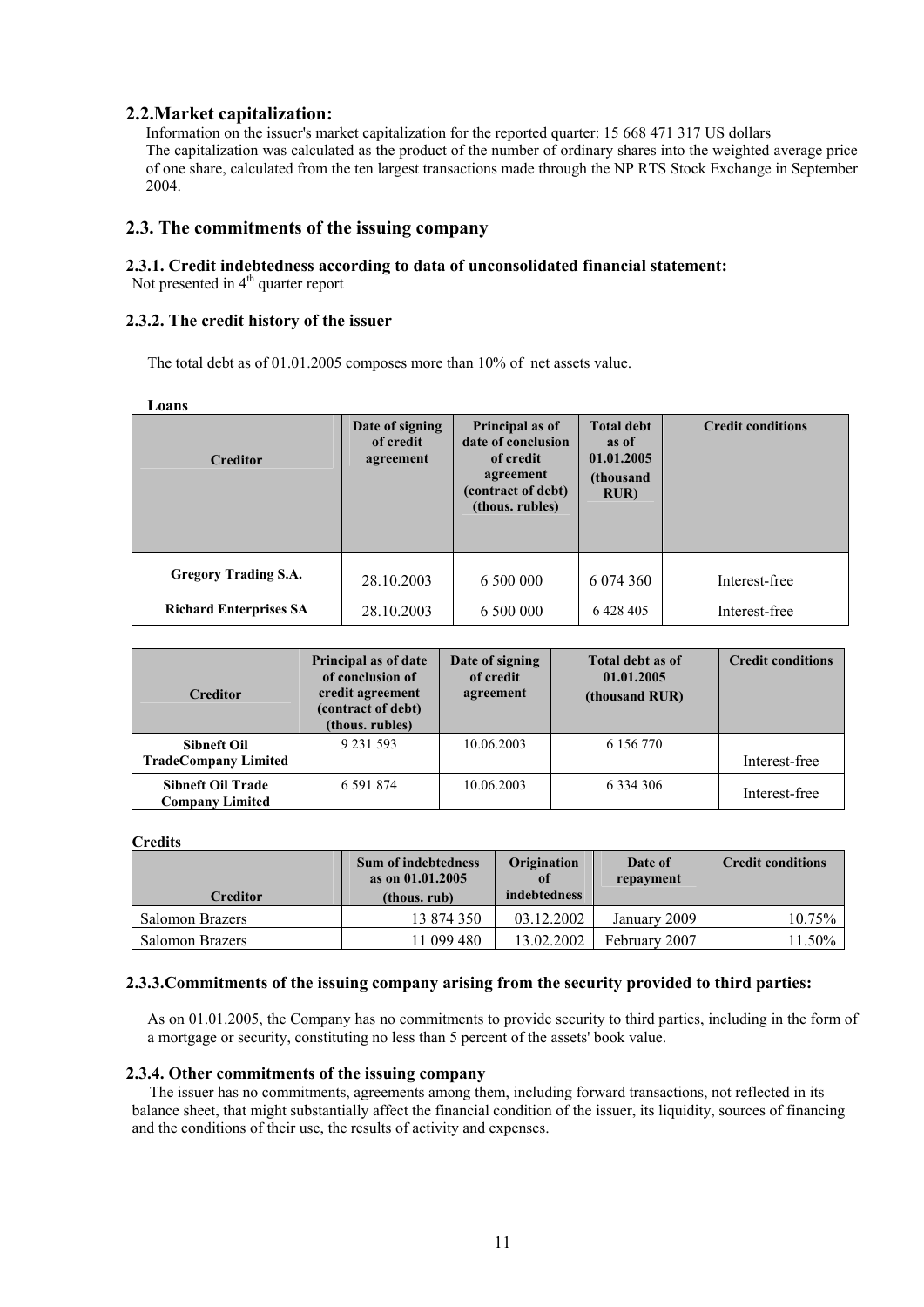# **2.4. The aims of an issue and the areas in which to use the funds obtained as a result of the placing of emission securities:**

**no issues of shares were effected during the past five years.** 

# **2.5. Risks involved in the acquisition of placed emission securities:**

#### **2.5.1. Sectoral risks**

This group of risks is determined by the competitive struggle, by the processes taking place in domestic and foreign sectoral markets, by the internal and external prices of raw materials, services and products, and by the dynamics of the company and its rivals.

The stable and dynamic growth of the company has enabled it to take and keep a firm and confident position among the industry's leaders in the domestic market as well as to raise to 40% its share of exports in the total output, which brings down to an acceptably safe level the potential adverse effect of the risks listed above.

A determining impact on the financial position, profit and investment vigor of the company is exerted by the prices of raw materials and products in domestic and foreign markets, which is beyond the company's control.

The steadily high oil prices in external markets and the absence of a glut of oil and products on the domestic market do not portend a worsening of the situation in the industry in the near future. But if a worsening of the situation in the markets does occur, it is possible to set off the adverse impact by a change in the volume of production, exports and domestic market sales (depending on the fluctuation of prices in the home and foreign markets).

Analysis has shown that a critical decline in world prices of Russian oil for the industry to 16 US dollars a barrel is not likely to cause a failure by the company to discharge its obligations for securities.

A limited adverse impact may be exerted by an increase in the cost of energy carriers, services and the transportation of raw materials and products, which is practically beyond the company's control. To diminish the effect of these risks the company is building up the share of the use of its own sources of energy and using long-term contracts and the optimal redistribution of transport flows by type of transport (pipeline, railway, sea transport).

The actions of the company with respect to sectoral risks depend on a particular situation in each particular case and are aimed at the unconditional ensuring of performance by the company of its securities-related obligations.

#### **2.5.2. Country and regional risks**

The country risks of the company are determined by Russia's intrinsic current social, political and economic risks as well as by the international financial rating of Russia, which is beyond the company's control.

Certain events in the political, economic and social life of Russia and the reforms that are being carried out do have an effect on the course of the company's activities now, and may do so in the future. But the sociopolitical situation, which has been stabilizing, the economic growth tendency, the successful servicing by Russia of its foreign debt and the stable international financial rating of Russia reduce the adverse impact of country risks on the operation of the company.

The primary activity of the company is in the Siberian and Central Districts. The economic and social risks, and the growth trends of these districts are set out in the Russian Federation Program of Economic and Social Development for the Medium Term.

Risks of military conflict, popular unrest, strikes and the declaration of an emergency are minimal in the areas where the company operates.

For the company not critical in the regions of its activity are risks that go with natural and climatic features, natural disasters and disruptions of transportation.

Company actions in the event of an adverse impact of a change in the situation in the country and the regions on the operations of the company depend on the factor and degree of impact and will be determined in each particular case by the methods available to the company for reducing that impact to the lowest possible level.

#### **2.5.3. Financial risks**

According to the plan of strategic development, the company intensively develop and expand it's business activities, attracting for those purposes both internal funds and secured and unsecured debt capital. Current position of the company and market situation allow to attract loan assets with acceptable interest rate, that's why the risk, connected with the necessaty of the loan capital, is not significant.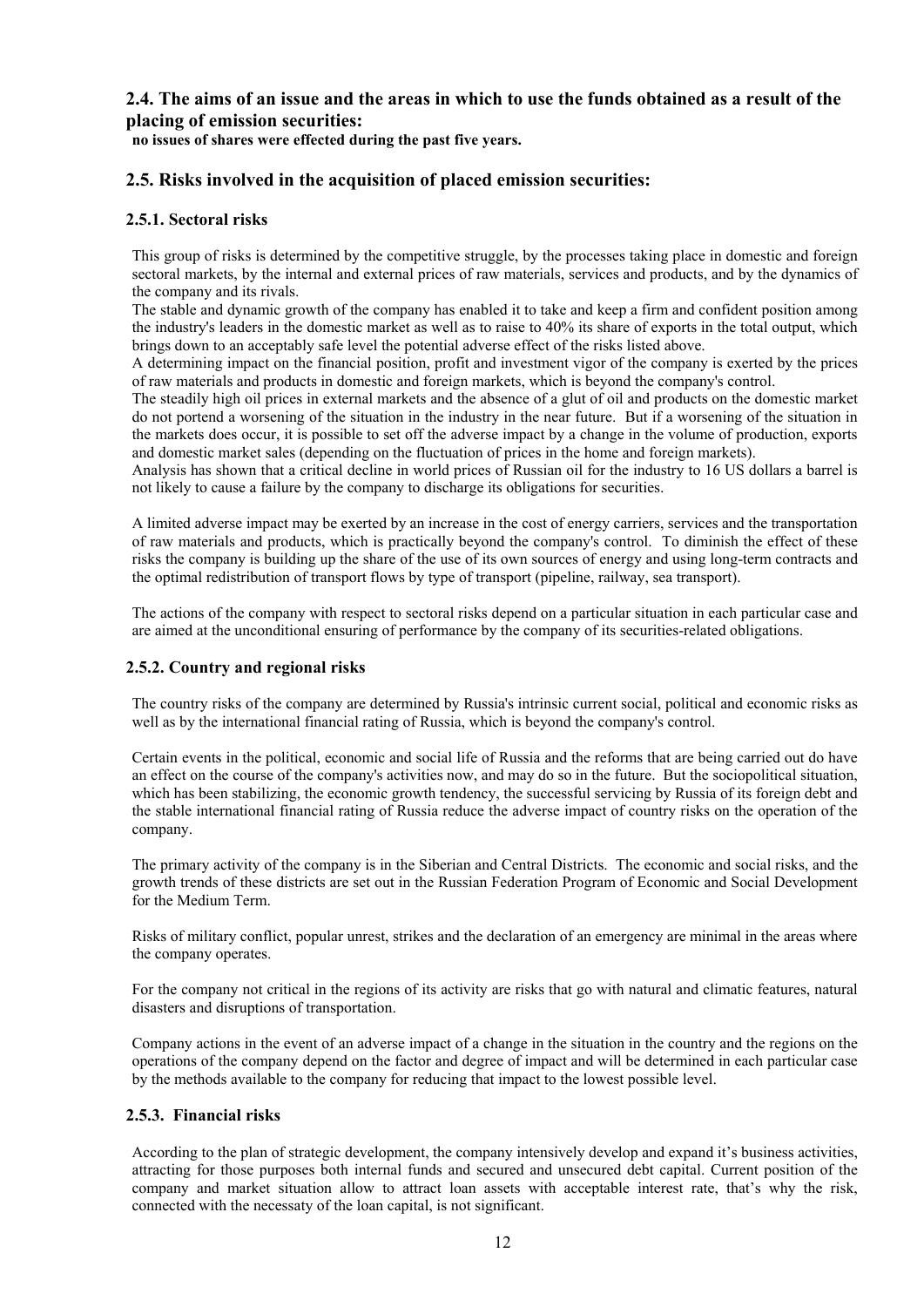The company is subjected to currency risks and risks, connected to interest rates change, as it uses significant borrowing, including that, secured by oil deliveries, traded in dollar prices. Because of that the results of company's activities are subjected to the flexibility of rouble exchange rate to foreign currencies, however risk, associated with such fluctuations is not significant.

Foreign currency exchange rate change affects cashflow statement items, including foreign currency turnover, nonoperational profit and loss (positive and negative exchange differences), export receivables, liabilities on credits loans and, as a result, in company's income.

Negative imoact on the operational income gives the strengthening of rouble, it's real and nominal course, which increase tax liabilities and total amount of company's expenditures.

Oil transport tariffs change has a negative impact, as well as changes in tariffs for power and auxiliary services, taxes growth, which lies beyond company's control.

There is also the adverse effect of a number of restrictions of currency regulation, in particular - the restriction of the conversion of ruble earnings into foreign currencies and back.

To adverse factors belong inflation, which, despite a certain degree of stabilization, tends to cause a rise in expanses and a reduction in revenues of the company. The existing and predicted rates of inflation are far from critical values for the company.

The company does not resort to a hedging of the above risks, but in each particular situation employs its internal instruments and reserves for the management of financial risks, which make it possible to guarantee the discharge by the company of its obligations, including those on securities.

#### **2.5.4. Legal risks**

The currency regulation reforms now being carried out in Russia, and those of the banking, judicial, customs and tax systems and of the laws concerning land use, the rational management of nature, subsoil wealth use, the extraction of minerals, and so on have had and will continue to have an implicit effect on the operations of the company.

To the category of substantial risks for the company may be assigned the introduction of new changes to the Tax Code of the Russian Federation, including those providing for a marked increase in the rates of the existing taxes and duties as well as the imposition of new:

- provisions of currency regulation;
- rules in the field of licensing;
- changes to the legislation on mineral resources;
- changes to the legislative acts on a charge for adverse environment impact.

In the period under review, none of the company's licenses has been revoked, and the risk of license revocation or non-extension is minimal.

There have been no changes in judicial practice in the period under review on matters relating to the activities of the company (including the questions of licensing) that might have an adverse effect on its performance.

In the period under review legal risks have had no substantial impact on the company and have not reflected on the discharge by the company of its obligations.

#### **2.5.5. Risks stemming from the issuer's activities**

The company is subject to a risk of lack of diversification of production activity in areas other than prospecting for, and the exploration, extraction, processing and sale of oil and oil products. But this risk is made up for by the stable financial condition of the company, its quality mix of assets and its highly professional managerial team.

The company is subject to risks of production equipment failures and breakdown and has been carrying out in this regard an extensive set of preventive measures, equipment renewal program and insure productive equipment of core subsidiaries – Sibneft-Noyabrskneftegaz JSC and Sibneft-Omsky Refinery JSC against fire, explosure, natural and other dengers.

The company provides the set of measures aimed at reduction of harmful impact on environment, reduces emissions, reclamates soil, processes wastes and executes requirements of acting legislation in the sphere of ecology and environmental protection.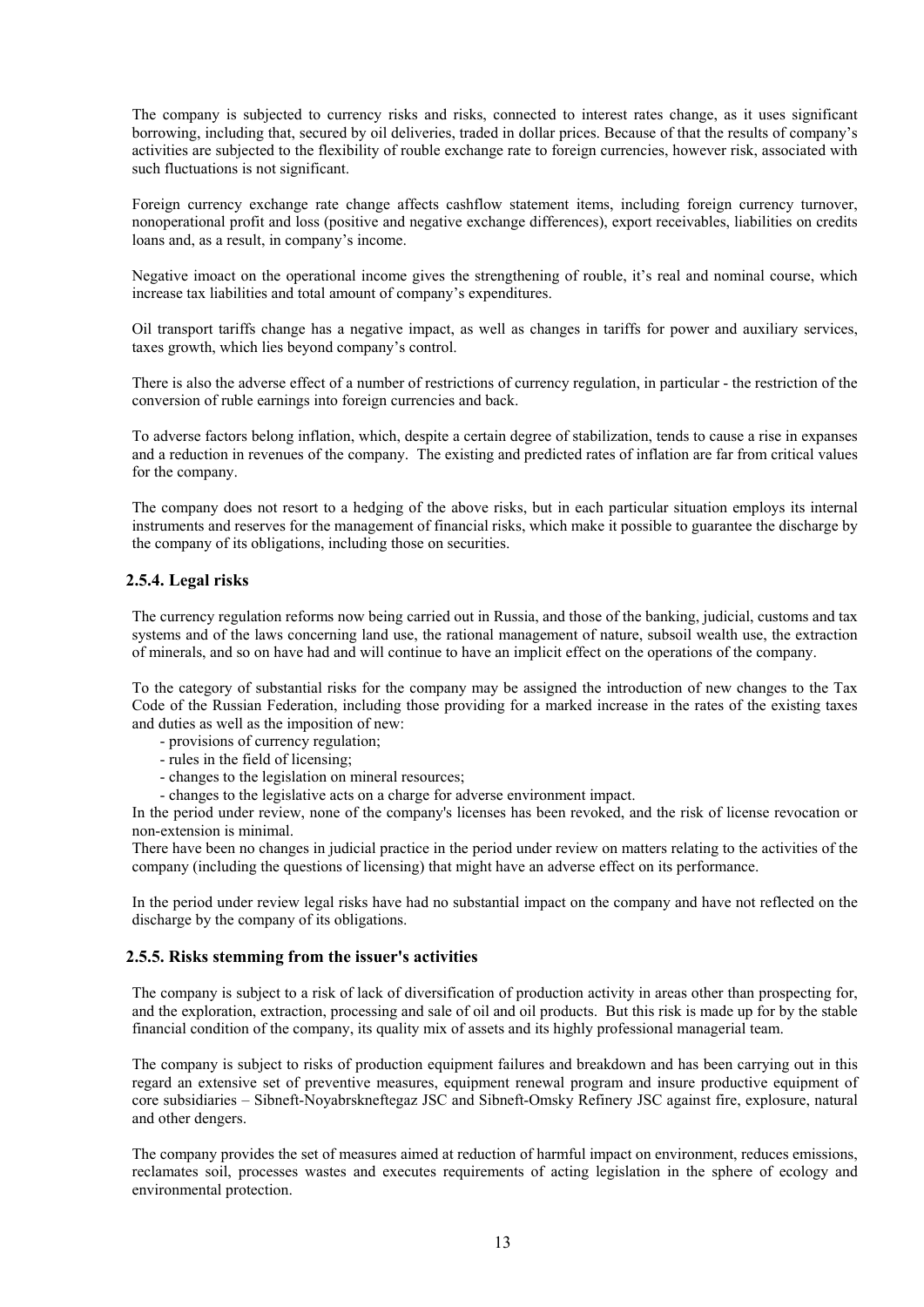Main company's activities risks, risks connected with ecology and environmental protection are low on the scale of the company.

Since the company and its subsidiary enterprises are large taxpayers, their operations are the object of regular checks on the part of the Russian Federation Audit Chamber, Ministry of Taxes and Levies, and licensing, environmental and other controlling bodies. In this connection the company and its subsidiary enterprises are subject to a risk of claims from controlling bodies and to a risk of getting involved on such claims in legal proceedings.

Current period risks due to the legal processes in which the company is involved are insignificant on the scale of the company.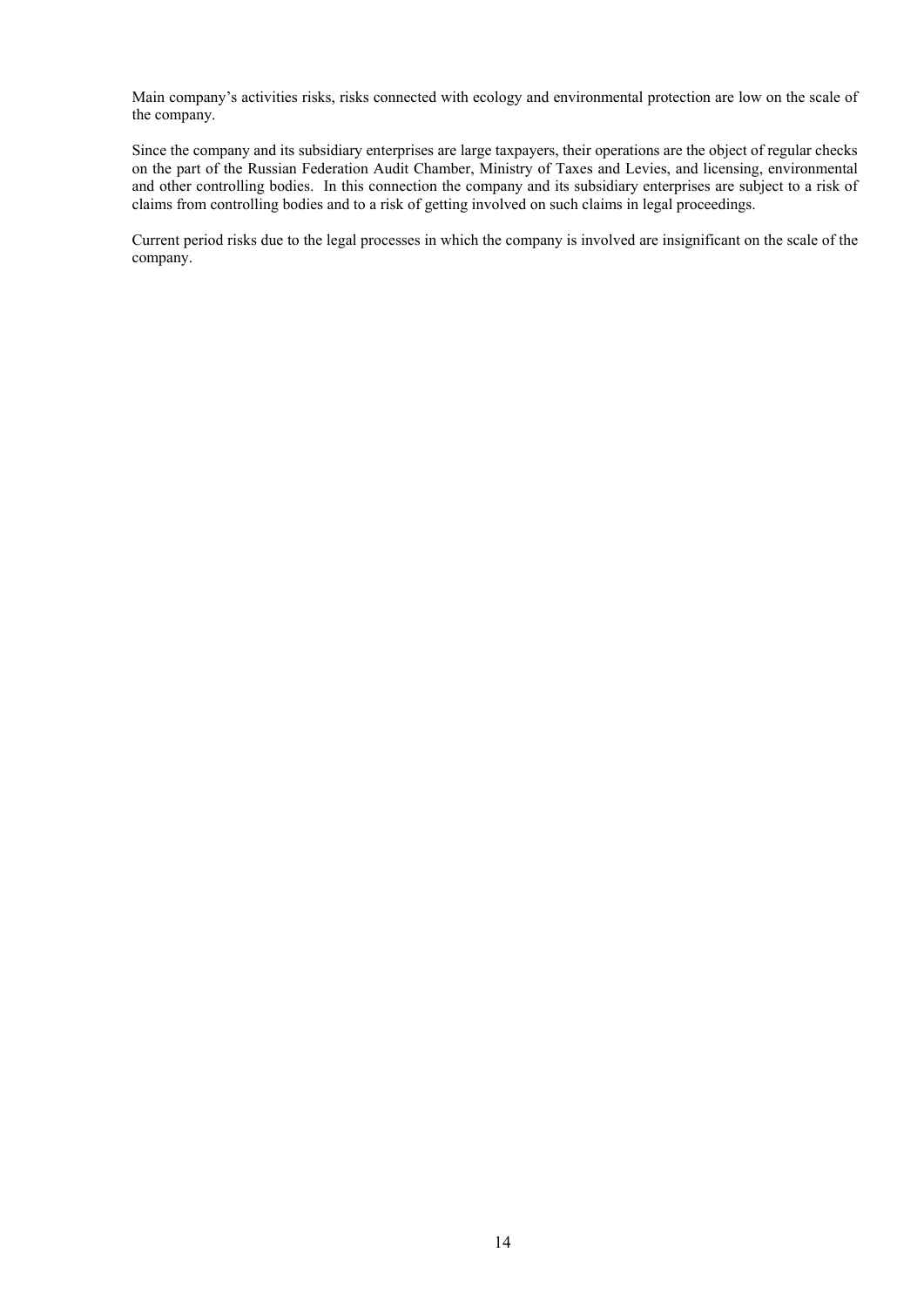# **III. Detailed information on the issuer**

# **3.1. The history of the creation and development of the issuer**

#### **3.1.1 Data on the corporate name of the issuer:**

The full corporate name of the issuer: **The Open Joint Stock Company "Siberian Oil Company"** 

The shortened name**: OAO "Sibneft"** 

Data on changes in the name and the institutional form: **there were no changes.** 

#### **3.1.2. Data on state registration**

Date of state registration of the issuer: **October 6, 1995** 

Number of the certificate of state registration (other document confirming the state registration of the issuer): **№ 38606450** 

Authority that effected state registration: **the Omsk City Registration Chamber of the City Administration of Omsk** 

Date of registration with EGRYuR: **August 21, 2002** 

Main state registration number: **1025501701686** 

Authority that effected state registration: **Russian Federation Ministry of Taxes and Levies' Inspectorate for the Lyubinsky District of the Omsk Region.** 

#### **3.1.3. Data on the creation and development of the issuer**

ОАО Sibneft was formed in accordance with the Decree of the President of the Russian Federation № 872 of August 24, 1995 and the Resolution of the Government of the Russian Federation № 972 of September 29, 1995. It was registered on October 6, 1995. The state, acting as the founder of Sibneft, set up a vertically integrated company through contributing to its authorized capital the shares of Noyabrskneftegaz, Omsk Oil Refinery, the geophysical enterprise Noyabrskneftegazgeofizika, and Omsknefteprodukt, a marketing unit. The privatization of the company was fully completed in May 1997, and at present ОАО Sibneft is a fully private company.

The main activities of OAO Sibneft are: prospecting for, and the development of oil and gas fields, the extraction of oil and gas, the processing of oil and gas, the production of oil products, and the sale of oil and oil products.

The mission of Sibneft is to be a firm leader in the sectors of oil exploration and extraction and of the production and sale of oil products through the use of the company's own capability and the acquisition of new assets, and to ensure a long-term and profitable business growth with a view to increasing the value of the company's stock and the income of the shareholders.

The program for growth of oil production was launched by the company in 2000. In the same year commercial production began at the Yarainerskoye and Romanovskoye Fields and later at the Vostochno-Vyngayakhinskoye and the Vostochno-Pyakutinskoye. Deposits were being worked at the Karamovskoye and Kraineye Fields, and drilling work began again at the immense Sugmutskoye Field. The international service company Schlumberger provided Sibneft with the newest technologies.

In 2001 Sibneft went beyond its principal resource base - the Yamalo-Nenets Area of the Tyumen Region. In May 2001 the first commercial oil was obtained at the Krapivinskoye Field in the Omsk Region.

Jointly with Sibir Energy company there was established a joint venture called Sibneft - Yugra, which is engaged in production in the Khanty-Mansi Autonomous Area at Priobskoye and Polyanovskoye fields.

In April 2002 Sibneft got control of 67% of the shares of ОАО Meretoyakhaneftegaz, in possession of a license for the development of the Meretoyakhinskoye Field in Yamalo-Nenets Autonomous Area

In 2004 Sibneft acquired three oilfields in Tomsk region – Archinskoye, Shinginskoye, and Urmanskoye with total reserves estimated as 50 mln barrels by Miller&Lents.

The results of 2001 brought Sibneft leadership in the Russian oil industry in rates of production volume growth (without regard to the acquisition of new assets). According to Russian Federation Ministry of Energy statistics, the output of the company rose by 20%, compared to 2000, and in 2002 - by 27% against 2001.

#### **The development of the processing capacities**

The rapid growth of oil production has been a stimulus for the development of processing. Sibneft incorporates Omsk Refinery, Russia's largest, and one of the world's biggest, the installed capacity of which is 19.5 million tons a year. In depth of crude oil refining the plant holds the first place in the Russian Federation. The leading positions of Omsk Refinery in the industry are being maintained by its constant modernization. Thus, in keeping with the program for its modernization there was completed the alkylation plant in 2001, for which the French engineering group Technip supplied the equipment. The reconstruction is under way of the catalytic reforming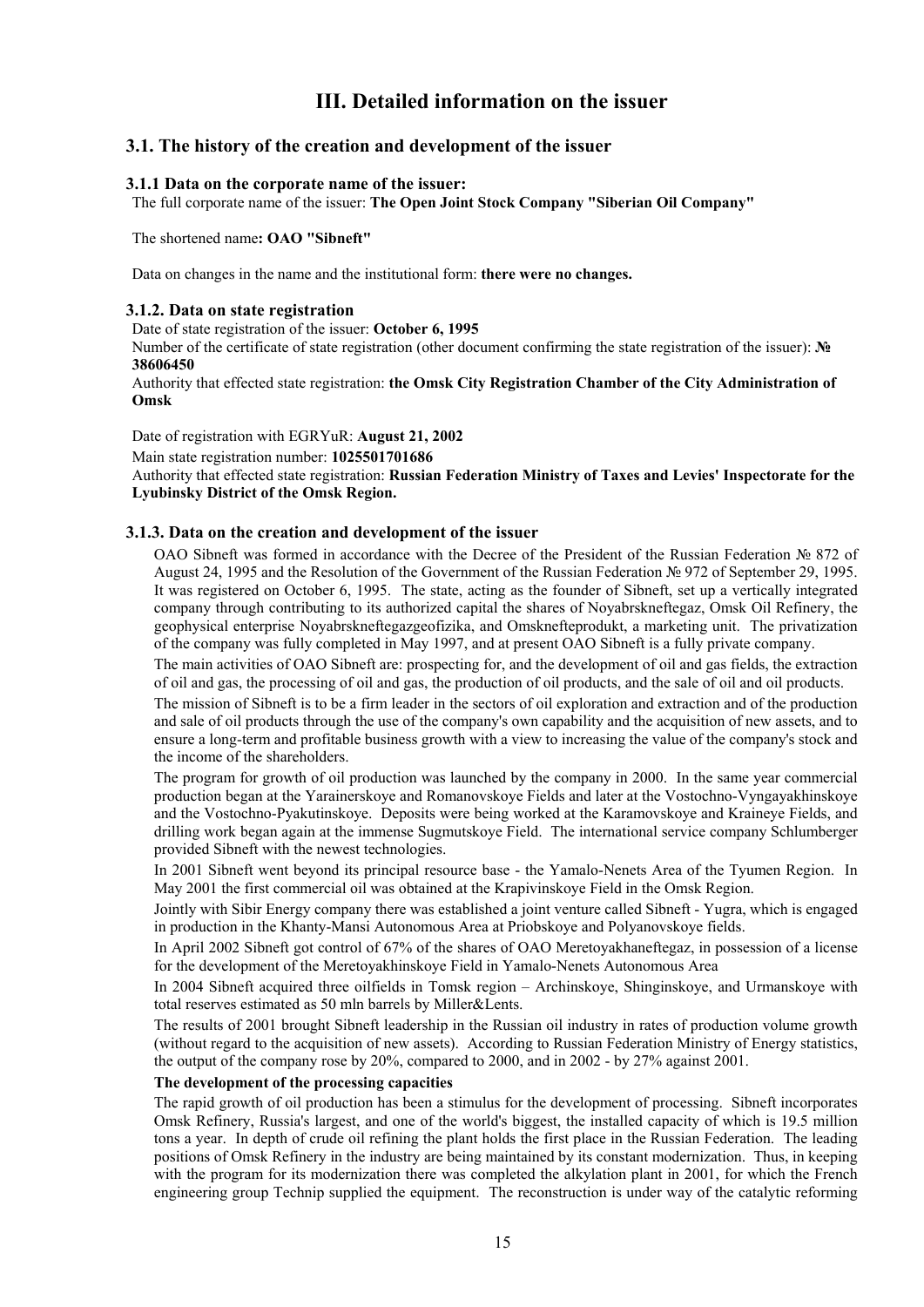plant with the use of the equipment being supplied by the Italian firm Eurotechnica Contractors and Engineers. The catalytic cracking unit was reconstructed and a fully automatic line for the pouring of automobile oils was installed, for which the Swiss firm SIG Blowtec supplied the equipment.

As a result of the modernization Omsk Refinery has been enabled to start the production of commercial volumes of antiknock gasoline А-98 (the volume of production being up to 12 thousand tons a month) and to turn into the second largest producer of motor oils in Russia

#### **The growth of the marketing network**

The growth of volumes of crude oil refining has determined the expansion of the marketing network of Sibneft, which has gone far beyond the Omsk Region, where OAO Sibneft-Omsknefteprodukt holds the leading position. This strategy is completely justified: the retail sale of oil products in the domestic market usually brings in a greater rate of return than do export operations.

Sibneft today sells products of oil refining via ZAO Kuzbassnefteprodukt, ОАО Sibneft-Barnaulnefteprodukt, ОАО Tyumennefteprodukt, ОАО Sverdlovsknefteprodukt, ОАО Yekaterinburgnefteprodukt, and ОАО Novosibirsknefteproduct (on a parity basis with the oil company Yukos). As of the end of 2003, the network of own, jobber and dealer gas stations numbered more than 1500. From 2002 Sibneft began to develop the network of gas stations in Moscow through a subsidiary company, Sibneft AZS Servis. During 2003, the number of gas stations in Moscow and the region under the company's control increased by about 100, reaching 30 own and 102 jobber gas stations. The volumes of retail and petty wholesale realization of automobile gasolines and diesel fuel in the domestic market through the subsidiary marketing enterprises went up by more than 27%, reaching 3.7 million tons. Sibneft is carrying out a large-scale reconstruction of gas stations and tank farms, as well as the construction of new gas stations. The volume of sales of oil products via its own retail network of gas stations in 2003 rose by 23% and reached 0.9 million tons.

Sibneft owns more than ten enterprises for the supply of oil products:

- ООО Sibneft-Noyabrsknefteprodukt
- ZAO Kuzbassnefteprodukt
- ОАО Sibneft-Barnaulnefteprodukt
- ОАО Sverdlovsknefteprodukt
- OAO Yekaterinburgnefteprodukt
- OAO Sibneft-Tyumennefteprodukt
- ООО Sibneft-Krasnoyarsknefteprodukt
- OAO Novosibirsknefteprodukt
- ООО Sibneft AZS Servis
- ООО Sibneft St. Petersburg

#### **3.1.4. Contact information**

Business address: *54 Frunze St., Omsk Region 644090*  Location of the permanent executive body: *54 Frunze St., Omsk Region 644090*  Mailing address: **4 Sadovnicheskaya St., Moscow 115035** Tel.: (**095) 777-31-26** Fax: (**095) 777-31-27** E-mail address: **annaK@sibneft.ru** The address of the Internet page on which the full text of the report is published: **www.sibneft.ru** 

#### **The subdivision of the issuing company for work with shareholders and investors**

Location: 4 Sadovnicheskaya St., Moscow 115035 The securities unit – Andrey Dolgov Tel.: (095) 777-31-26 Fax: (095) 777-31-27 e-mail: andreydol@sibneft.ru

The unit for relations with investors - Victor Mishnyakov e-mail: victorm@sibneft.ru

The address of the corporate site on the Internet: www.sibneft.ru

#### **3.1.5. Taxpayer identification number**  ИНН 5504036333

#### **3.1.6. Branch subsidiaries and representation offices**

Name: **Moscow Branch** Business address: 3 Tolmachevsky Per., Moscow 109017 Mailing address: 4 Sadovnicheskaya St., Moscow 115035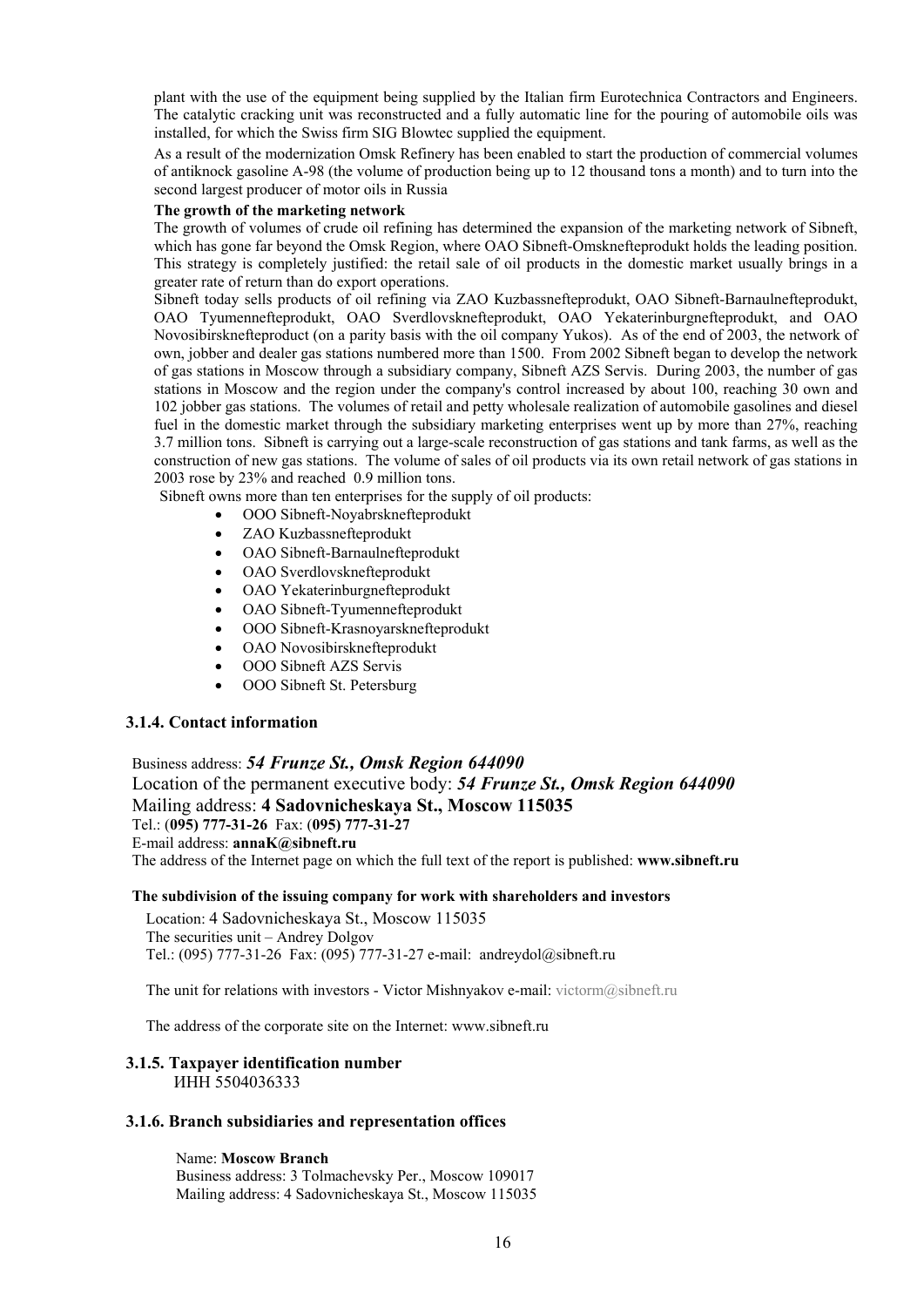Head: Marina Alexeyevna Goncharova Date of opening: August 16, 1996 Validity of the power of attorney: April 2, 2005

#### Name: **Yamal Representation Office**

Business address: 20 Obskaya St., Salekhard, Yamalo-Nenets AO, Tyumen Reg. 626600 Mailing address: 20 Obskaya St., Salekhard, Yamalo-Nenets AO, Tyumen Reg. 626600 Head: Vladimir Mikhailovich Lyalin Date of opening: April 29, 1996 Validity of the power of attorney: March 1, 2005

#### Name: **Noyabrsk Branch**

Business address: Noyabrsk, Yamalo-Nenets Autonomous Area Mailing address: Noyabrsk, Yamalo-Nenets Autonomous Area Head: Aleksey Belebezyev Date of opening: September 6, 2000

# **3.2. Primary economic activity**

## **3.2.1. Sector identity**

## **OKVED codes:**

- 51.51.2 Wholesale trade in motor fuel, including aviation gasoline
- 51.51.3 Wholesale trade in other liquid and gas fuel
- 51.12.1 Activity of wholesale fuel trade agents
- 23.20 Production of oil products
- 11.10.11 Extraction of crude oil and petroleum (associated) gas
- 74.13.1 Market research
- 74.40 Advertising activity
- 22.11.1 Book publishing
- 74.84 Provision of other services
- 74.14 Consulting on matters of commercial activity and management
- 74.20.2 Exploration, geophysical and geochemical work in the field of mineral resources study
- 45.12 Exploration drilling
- 45.34 Installation of other engineering equipment

45.21.3 Execution of general construction work in laying trunk pipelines, communication lines and power transmission lines

- 11.20.2 Provision of derrick erection, repair and dismounting services
- 74.20.35 Engineering survey for construction
- 74.20.31 Topographic and geodetic activity
- 74.20.32 Cartographic activity, including activity in the field of names of geographic objects
- 45.31 Execution of electric wiring works
- 45.21.1 Execution of general erection works

## **3.2.2. Primary economic activity**

## **The primary (predominant and having a priority significance for the company) activities are:**

- Oil production
- Sale of oil products in the domestic market
- Export of oil products
- Sale of oil in the domestic market
- Oil exports

#### **Among the activities of ОАО Sibneft there are no activities of a seasonal character.**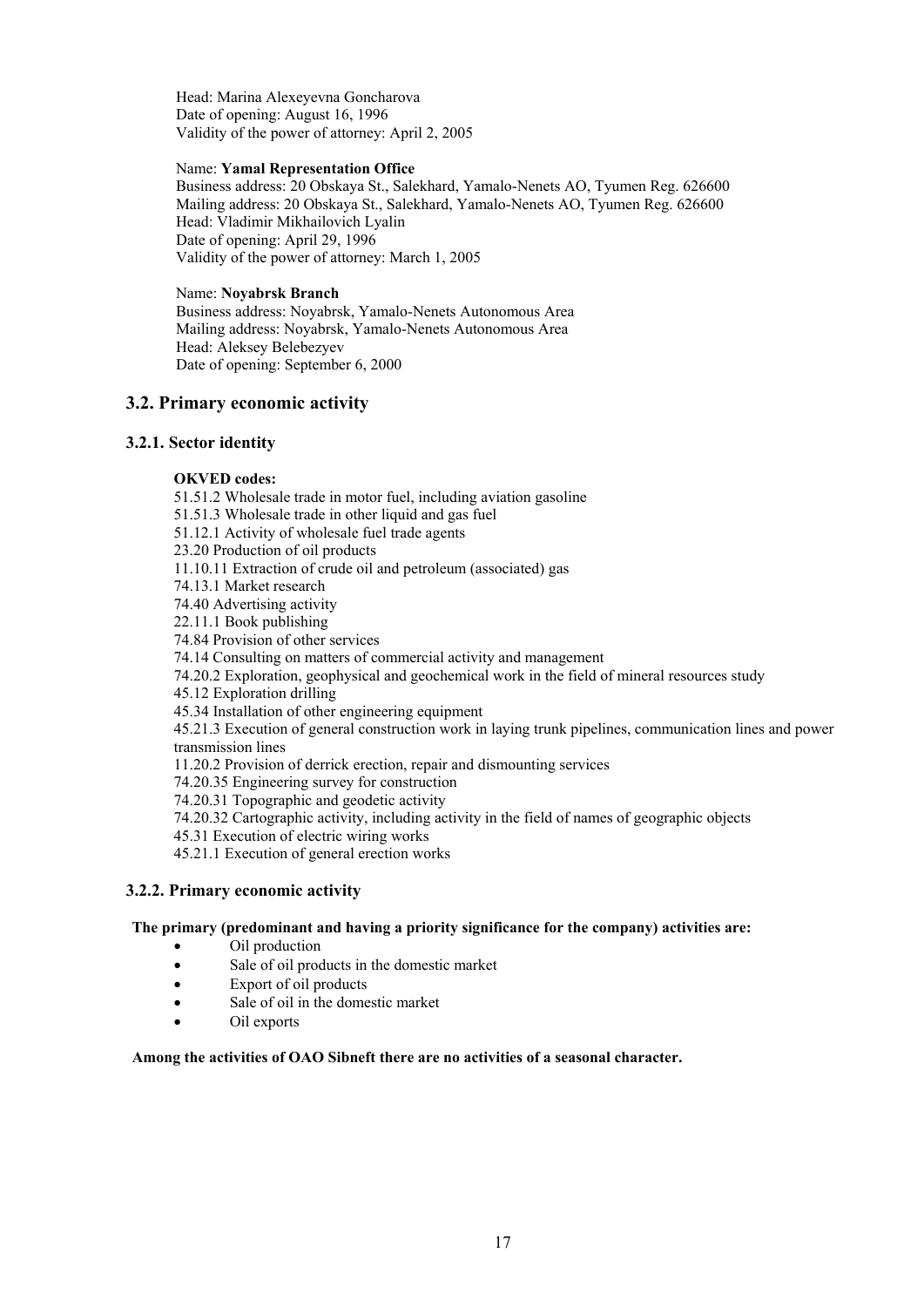**Income from primary activities according to data of unconsolidated financial statement:** 

Not presented in reported period

# **3.2.3. Main types of products (works, services)**

Not presented in reported period

# **3.2.4. Main suppliers accounting for 10 and more percent of all the supplies of material assets, with the indication of the share in the total volume of supplies**

Not presented in reported period

# **3.2.5. Sales market for the issuer's products**

Oil products made by ОАО Sibneft-Omsk Refinery are sold via the subsidiary enterprises of the Sibneft company - ОАО Sibneft - Omsknefteprodukt, ОАО Sibneft - Barnaulnefteprodukt, ZAO Kuzbassnefteproduct, ОАО Sverdlovsknefteproduct, ОАО Yekaterinburgnefteproduct, ОАО Sibneft - Tyumennefteproduct, ООО Sibneft - Noyabrsknefteproduct, and ООО Sibneft - Krasnoyarsknefteproduct within the territory of a number of regions of the Russian Federation: Omsk Region, Kemerovo Region, Altai Territory, Krasnoyarsk Territory, Tyumen Region (including the Yamalo-Nenets and Khanty-Mansi Autonomous Areas), Novosibirsk Region, Sverdlovsk Region, Tomsk Region, Kurgan Region, Irkutsk Region, and Moscow Region.

Oil and oil products are also exported to the near and far abroad countries.

At the present time oil is exported through a 100 percent subsidiary company, Sibneft Oil Trade (Siboil). The principal directions of oil shipment for export are the seaports of Novorossiisk and Tuapse on the Black Sea as well as Germany and Poland via the Druzhba pipeline. Small amounts of export supplies are effected by railway to China.

#### **Major users, with which the turnover accounts for no less than 10 percent of the total proceeds of the sale of OAO Sibneft products:**

Not provided in reported period

## **3.2.6. The practice of activity in respect of circulating capital and reserves**

The policies of the company in the field of circulating capital and reserves call for providing the necessary level and structure of circulating assets for uninterrupted production.

# **3.2.7. Raw materials**

ОАО Sibneft provides no oil refining services.

Oil extracted by the company and its subsidiary enterprises is the main source of raw materials for the oil refining subsidiary enterprise - OAO Sibneft-Omsk Refinery.

## **3.2.8. Major competitors**

*(Because of absence of consolidated data of CDU TEK as of year 2004 the provided data is related to the year 2003. The data as of 2004 will be presented in 1 quarter 2005 report.* 

In 2003 in Russian oil&gas sector reached highest levels of production for the last decade, as well as levels of refining and export, which can be explaned by high level of oil prices at global markets. Price of Urals brand in 2003 increased by 15% and composed \$27.3 per barrel as annual average. In many respects dew to favorable current situation at global energy markets, mainly to significant oil price growth, in 2003 export was expanded by 12.5% and oil and condensate production grew by 11%.

## **Oil production**

In 2003 oil and condensate production in Russia was 421.3 million tons. Thus oil sector demonstrates not only stable production growth but furthermore high rate of this increase.

The hydrocarbons output has been growing with each passing year: in 1999 the rise in annual output was 0.5%, in 2000 5.9%, in 2001 7.7%, in 2002 9.1%, and in 2003 11%. Such dynamics shows that the industry's potential is not exhausted and there're possibilities for further growth. Production level was increased by all companies of the country.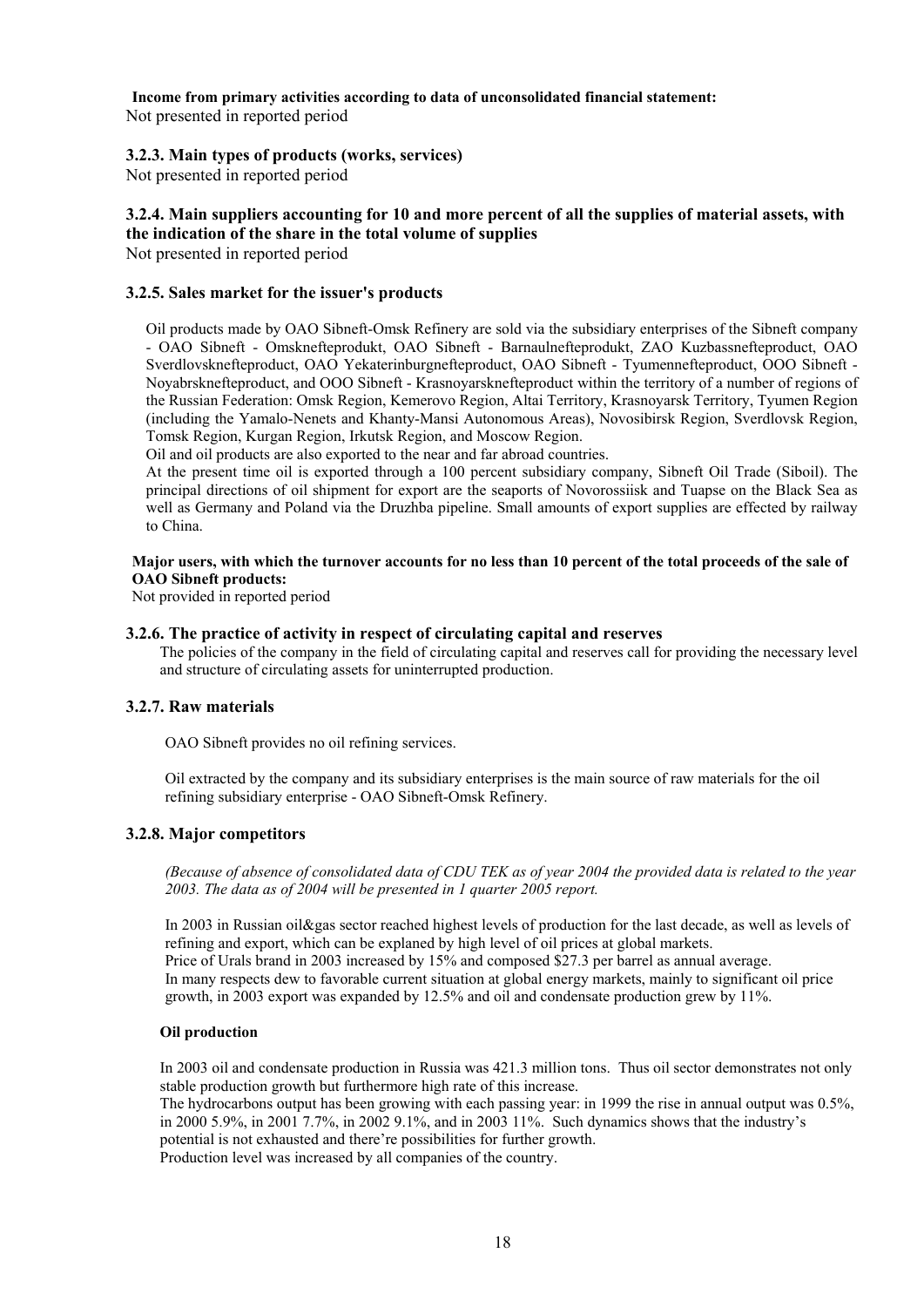#### **Dynamics of oil and gas condensate production, thous. tons**

|                         | 2002    | <b>Share</b> | 2003    | <b>Share</b> | Rates of growth,<br>2003 |
|-------------------------|---------|--------------|---------|--------------|--------------------------|
| <b>YUKOS</b>            | 69 3 32 | 18,2%        | 80 747  | 19,2%        | 16,5%                    |
| LUKOIL                  | 75 474  | 19,9%        | 78 870  | 18,7%        | 4,5%                     |
| Surgutneftegaz          | 49 208  | 13,0%        | 54 0 25 | 12,8%        | 9,8%                     |
| <b>TNK</b>              | 37 501  | 9,9%         | 42 961  | 10,2%        | 14,6%                    |
| <b>Sibneft</b>          | 26 3 45 | 6,9%         | 31 448  | 7,5%         | 19,4%                    |
| Slavneft                | 14 700  | 3,9%         | 18 097  | 4,3%         | 23,1%                    |
| <b>Others</b>           | 107 169 | 28,2%        | 115 198 | 27,3%        | 7,5%                     |
| <b>Total for Russia</b> | 379 729 | $100\%$      | 421 347 | $100\%$      | 11,0%                    |

Source: CDU TEK

As in previous year, more than 50% of total production falls on YUKOS, LUKoil and Surgutneftegaz. Slavneft and Sibneft significantly increased their production, by 23.1 % and 19.4% respectively. As a result of the continuing tendency in 2003 for small and medium-sized enterprises to be taken over by vertically integrated companies the share of independent producers in oil production decreased from 7.2% to 6.9%.

# **Refining**

In 2003 russian refineries were supplied by 217.3 mln tons of oil. Significant lag of this performance of production growth shows limitations in internal demand for oil products.

|                         | 2002     | 2003    | Rate of growth for 2003 |
|-------------------------|----------|---------|-------------------------|
| <b>YUKOS</b>            | 40 338   | 47 150  | 16,9%                   |
| <b>LUKOIL</b>           | 34 794   | 36 747  | 5,6%                    |
| Surgutneftegaz          | 18 2 5 4 | 18 907  | 3,6%                    |
| <b>TNK</b>              | 15 8 94  | 17437   | 9,7%                    |
| <b>Sibneft</b>          |          |         |                         |
| (to Omsk Refinery only) | 14 134   | 14 9 30 | 5,6%                    |
| Slavneft                | 12 7 35  | 13 720  | 7,7%                    |
| Others                  | 66 949   | 68 423  | 2,2%                    |
| <b>Total</b>            | 203 098  | 217314  | 7,0%                    |

#### **Supply of oil to the Russian refineries, thous. tons**

Source: CDU TEK

## **Oil export**

In 2003 oil export growth appearently outstripped production growth. Thus, according to Mintopenergo, during 1 year Russian oil deliveries abroad, without taking into account transit, increased by 16.7 mln tons or by 12.58%. In 2003 in Russian oil&gas sector reached highest levels of production for the last decade, as well as levels of refining and export, which can be explaned by high level of oil prices at global markets. Price of Urals brand in 2003 increased by 15% and composed \$27.3 per barrel as annual average.

In many respects dew to favorable current situation at global energy markets, mainly to significant oil price growth, in 2003 export was expanded by 12.5% and oil and condensate production grew by 11%.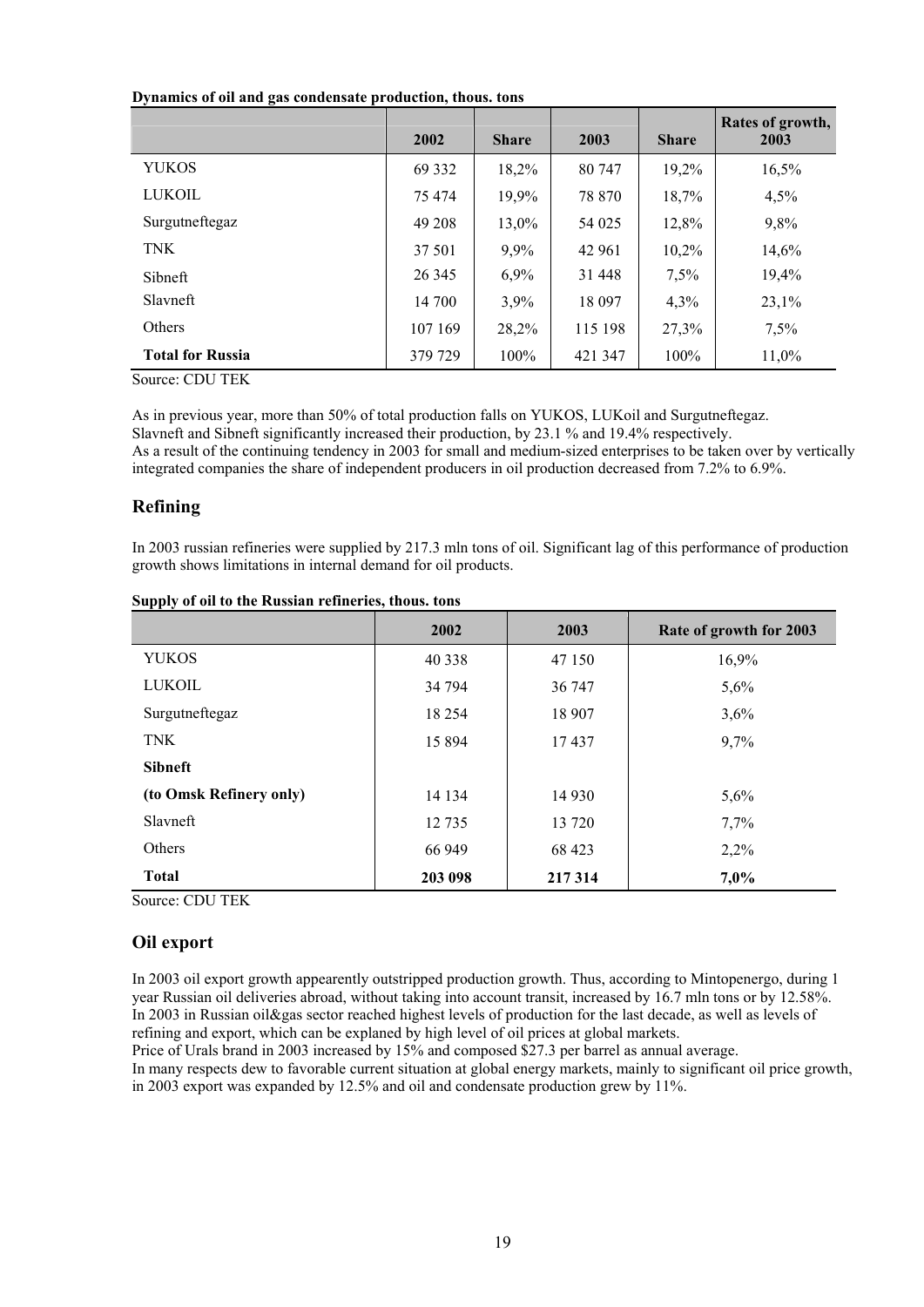#### **Oil export via the Transneft system, million tons**



#### **Gas production**

In 2003 gas production increased by 4.2% and composed 620.3 bil cubic meters.

Main share of gas production falls on Gazprom – 87% (540.2 bil cubic meters), rest 13% (80.1 bil cubic meters) falls on the share of VICs and non integrated oil&gas producing companies.

Gas production growth rate of oil companies (16.5%) and nonintegrated companies (10%) is significantly higher than the Gazprom's growth rate  $(3.1\%)$ 

#### **Gas recovery by VIC and other nonintegrated oil and gas producing companies of Russia, million cubic meters**

|                         | 2002    | <b>Share</b> | 2003    | <b>Share</b> | Rate of growth for<br>2003 |
|-------------------------|---------|--------------|---------|--------------|----------------------------|
| Surgutneftegaz          | 13 304  | 39%          | 13883   | 35%          | 4,3%                       |
| Rosneft                 | 6456    | 19%          | 7012    | 18%          | 8,6%                       |
| <b>LUKOIL</b>           | 4 2 7 8 | 12%          | 4 7 6 9 | 12%          | 11,5%                      |
| <b>TNK</b>              | 3 6 4 3 | 11%          | 4973    | 12%          | 36,5%                      |
| <b>YUKOS</b>            | 2 3 7 5 | $7\%$        | 3448    | 9%           | 45,2%                      |
| <b>Sibneft</b>          | 1 4 0 2 | 4%           | 2 0 0 2 | 5%           | 42,8%                      |
| Slavneft                | 523     | $2\%$        | 823     | $2\%$        | 57,3%                      |
| Others                  | 2 2 1 8 | 6%           | 2932    | 7%           | 32,2%                      |
| <b>Total for Russia</b> | 34 199  | 100%         | 39 842  | 100%         | 16,5%                      |

Source: CDU TEK

## **3.2.9. Information on the licenses belonging to OAO Sibneft**

#### **(see 3.2.12 a) for detailed data on the licenses belonging to OAO Sibneft and its producing subsidiary companies).**

#### **3.2.10. Joint activity of the issuing company**

In the 4 quarter of 2004 the company did not engage in any joint activities with other organizations on the basis of contracts of a society in participation (contracts of joint activity).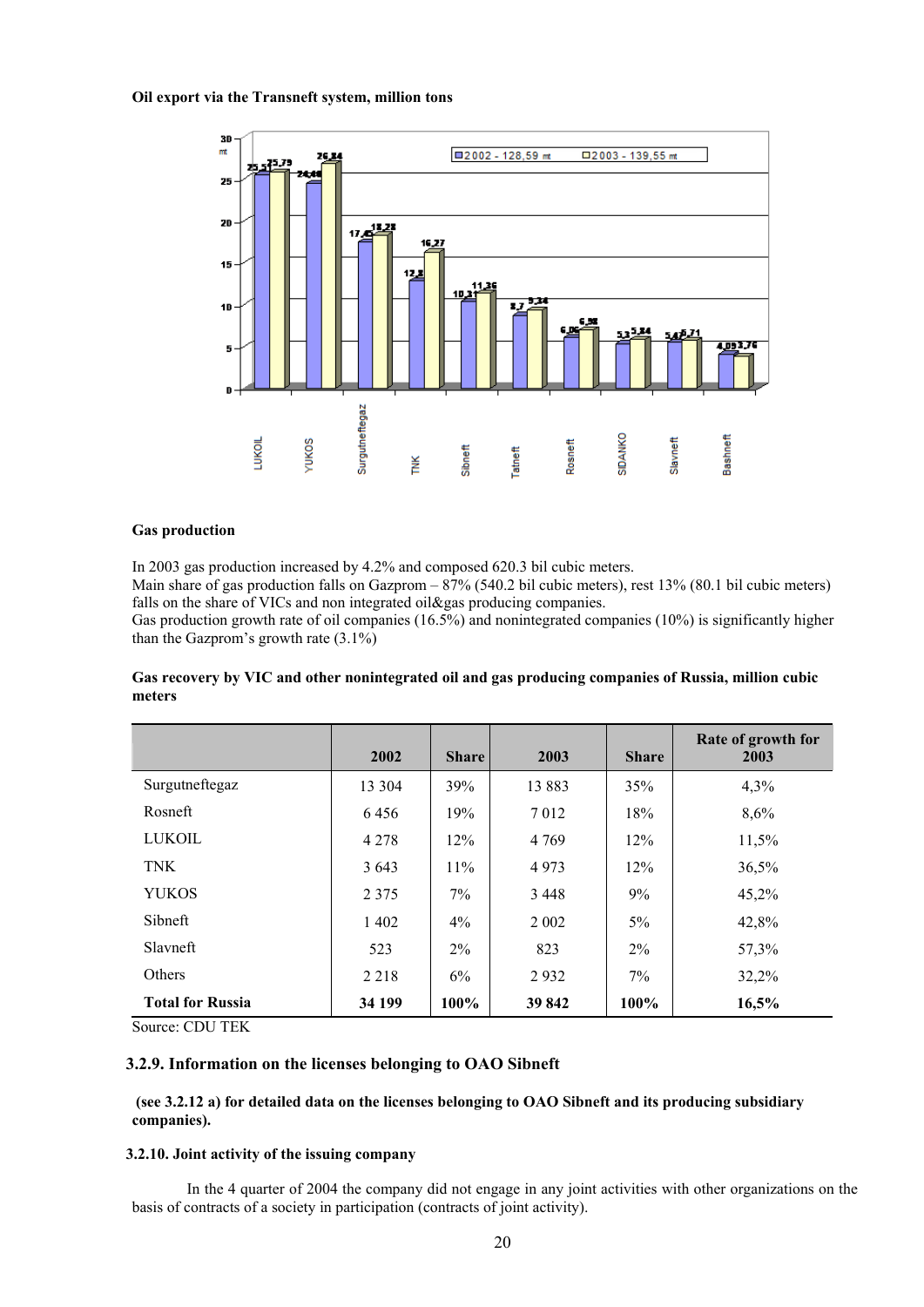### **3.2.12. Additional requirements to issuers whose primary activity is the extraction of mineral resources**

#### **а) Reserves of minerals**

According to Miller&Lents audit, provided under SPE standards, Sibneft's proved oil & gas reserves as of 01.01.2004 had increased up to 4.799 billion barrels of oil equivalent (642.7 mln tons) from 4.718 billion barrels of oil equivalent (634.5 mln. tons) in 2003. At the same time proved oil reserves composed 4.623 billion barrels (621.9 mln. tons) in comparison with 4.575 billion barrels (615.3 mln. tons) as of 01.01.2003. Gas reserves had grown from 24.3 billion cubic meters up to 26.6 billion cubic meters.

Sibneft's effective investment program in 2003 allowed to maintain reserves at the same level during significant production growth.

According to Miller&Lents audit, provided under SEC standards, showed more significant growth: proved oil & gas reserves had increased up to 2.543 billion barrels of oil equivalent (329.9 million tons) from 2.197 billion barrels (295.4 mln tons) in previous year. In total volume proved oil reserves composed 2.368 billion barrels (295.4 mln tons), gas – 14.5 billion cubic meters.

Sibneft reserves (according to SEC) growth partly related to licences duration extantion for some fields. Thus, licences for Sugmutskoye, Zapadno-Noyabrskoye and Sredne-Iturskoye fields with initial effective date in 2013- 2014, were extended up to 2050.

Oil production at Noyabrskneftegaz fields started from putting on stream of Holmogorskoye oilfield in 1976. By the beginning of 90-s already 12 oilfields were under development. Maximum production volume was acheaved in 1989 and was equal to more than 41 mln tons per year. Ineffective reserves development, when production volumes, not economical profitability, were priority, leaded to the slump in production and even entry of new oilfields in the middle of 90-s couldn't stabilize the fall or slow down it's rate. Years of ineffective development reflected on the productivity of wells, dropped since 1991 by more than 50%.

Production setback tendency became stronger dew to slump in internal consumption in the beginning of 90-s. During 1990-95 period oil production volumes were annually decreasing in average by 12%. However in 1996-1999 falling rates slowed down dew to new management team arrival. Since 2 quarter of 2000 production began to grow and by the end of 2004 aproached it's historical maximum of 1989 equal 41.2 mln tons. In 2004 Sibneft reached production level that allowing to maintain economically rational balance between exports and refining volumes at company's facilities. Before 2004 part of crude, directed to refining was purchased on internal markets, but now both export and refining are supplied by own production.

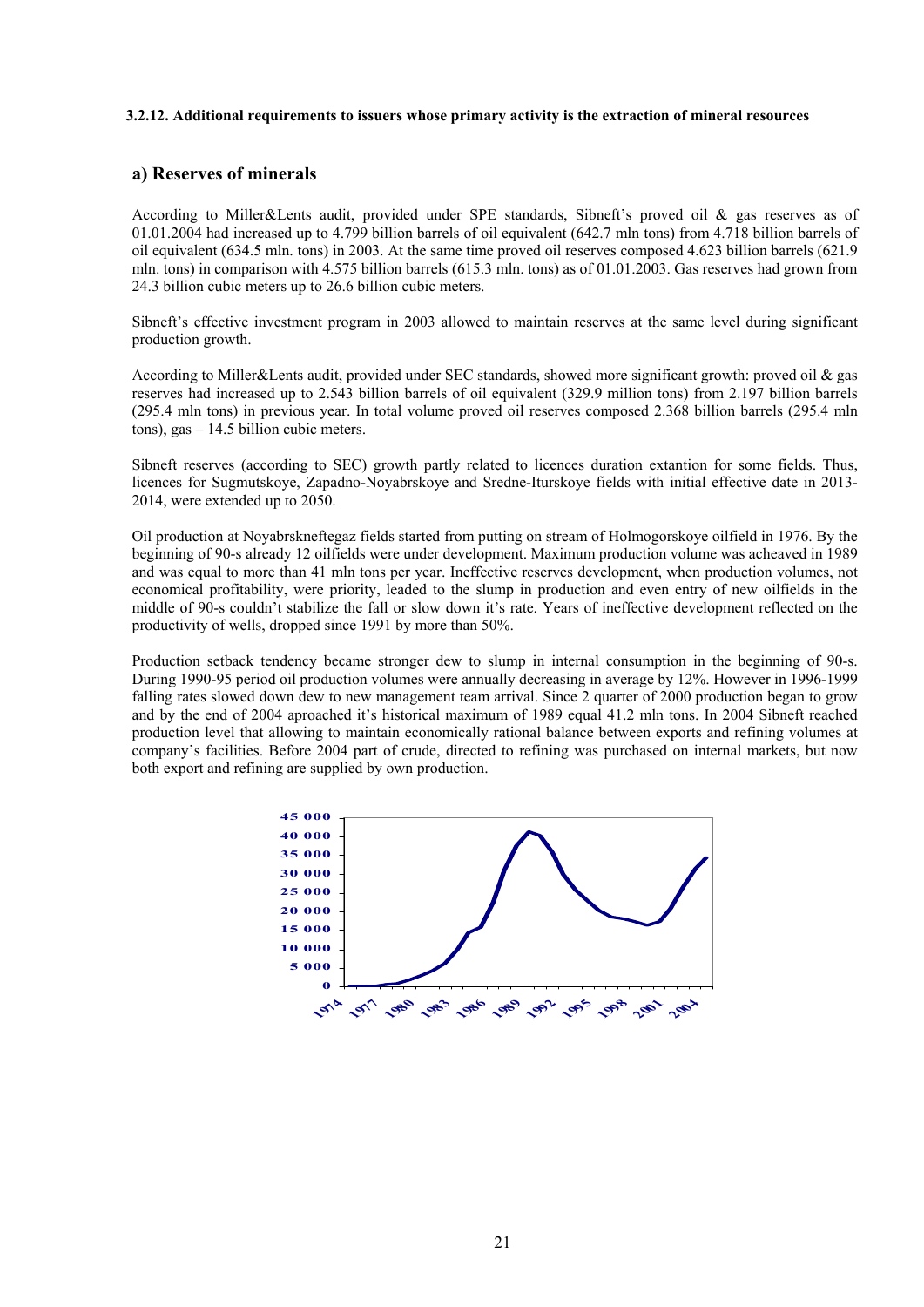

#### **Oil Production Dynamics (mln tons per year)**

| 1996 | 1997 | 1998 | 1999 | 2000                               | 2001   | 2002   | 2003   |
|------|------|------|------|------------------------------------|--------|--------|--------|
|      |      |      |      | 18,611 18,162 17,313 16,323 17,199 | 20,671 | 26.344 | 31.448 |

Oil production growth is mainly related with usage of modern oilfields development management methods, efficiency growth of old wells exploitation and quality of new wells construction.

| 1996                                                                               | 1997 | 1998 | 1999 | 2000 | 2001 | 2002 | 2003  |  |  |
|------------------------------------------------------------------------------------|------|------|------|------|------|------|-------|--|--|
| Average output of production wells<br>(excluding idle wells), tons per wells / day |      |      |      |      |      |      |       |  |  |
| 11.3                                                                               | 11.5 | 12.1 | 12.1 | 12.0 | 13.8 | 19.1 | 25,3  |  |  |
| New wells' output, tons per wells / day                                            |      |      |      |      |      |      |       |  |  |
| 19,3                                                                               | 21.5 | 23,2 | 39,6 | 46.4 | 65,0 | 84,9 | 128.9 |  |  |

During oilfields development Sibneft keeps to balanced tactics of work both at new wells fund and old ones. New company's oilfields, such as Sugmutskoye and Sporyshevskoye were drilled by horizontal wells, with the net, determined after detailed simulation of development scheme and providing of full-scale seismic operations. Sibneft is the leader in horizontal drilling in Western Sibneft. Productivity of horizontal wells significantly increases after large-scale hydrofracturing providing. Output of such wells reaches 1000 tons per well / day.

At the oilfields with already passed peak of production secondary methods of oil recovery are applied. The company's goal is to increase Recovery Factor. In 2002 the startegy of Recovery Factor enhauncement was accepted. Among operations, necessary to outline, one must mention hydrofracturing and sitetracing. In 2003, 260 hydrofracturings were provided, which corresponds to average number of hydrofracturing provided annually for last 3 years. In 2004 Sibneft increased volumes of provided hydrofracturings by almost 2 times, in the context of operations volume increase.

Noyabrskneftegas still remains the core unit of oil production of the Company, which produces (excluding Meretoyakhinskoye oilfield) almost 97% of total production. In 2003 about 70% of production related to five largest oilfields – Sugmutskoye, Sporyshevskoye, Sutorminskoye, Vyngapurovskoye and Muravlenkovskoye.

Main new centers of production during next 5 years are suppose to be Meretoyakhinskoye, Krapivinskoye oilfields in Omsk region, new fields, acquired by the company in Tomsk region in 2003 (Archinskoye, Shinginskoye, Urmanskoye), as well as Priobskoye oilfield – the largest among the "youngest" fields of the company, which will become one of the main company's fields in terms of oil production. It's planned that at the peak of production this field will produce about 10 mln tons of crude per year, which can compose 20% of total production.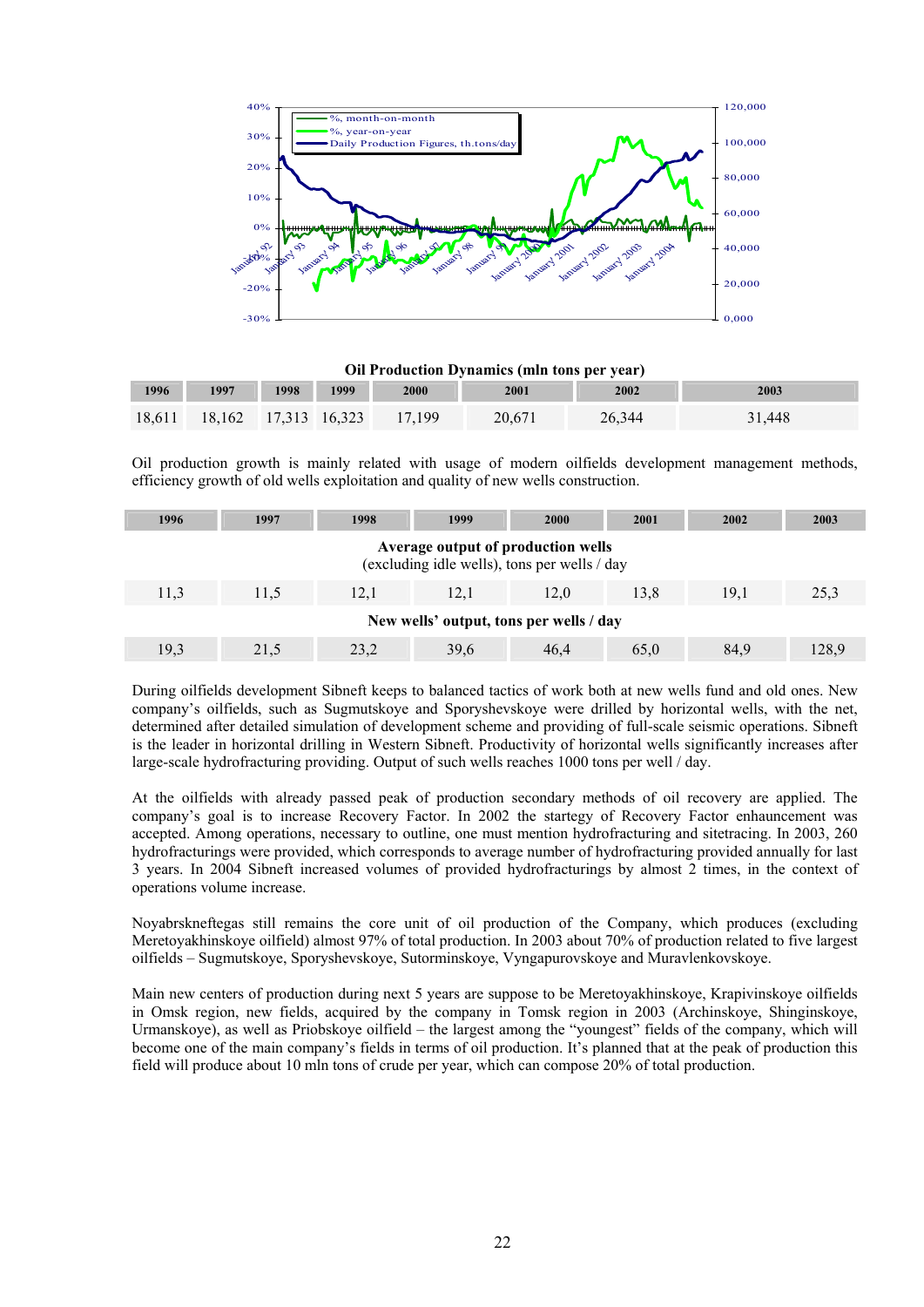# **Oil production at the major fields, the rights to use that belong to OAO Sibneft and its subsidiary companies**

|              |                                 |                                                                       |                          |      |                              | Oil production for 2004<br>(thous. tons) |         |              |              |
|--------------|---------------------------------|-----------------------------------------------------------------------|--------------------------|------|------------------------------|------------------------------------------|---------|--------------|--------------|
| <b>Nos</b>   | <b>LICENSE</b><br><b>NUMBER</b> | <b>FIELD</b>                                                          | 1 <sub>q</sub>           | 2q   | 1 half                       | 3q                                       | 4q      | 2 half       | year         |
| 1            | $\mathbf{2}$                    | $\mathbf{3}$                                                          | 4                        | 5    | 6                            | $\overline{7}$                           | 8       | 9            | 10           |
|              |                                 |                                                                       |                          |      | OAO SIBNEFT-NOYABRSKNEFTEGAZ |                                          |         |              |              |
|              | 1 СЛХ 00719 НЭ                  | Kholmogorskoye                                                        | 5                        | 5    | 10                           | 5,509                                    | 6,704   | 12,213       | 23           |
|              | 2 ХМН 01478 НЭ                  | Kholmogorskoye                                                        | 107                      | 109  | 215                          | 136,791                                  | 144,396 | 281,187      | 497          |
|              | ЗСЛХ 00709 НЭ                   | Karamovskoye                                                          | 209                      | 221  | 429                          | 213,2                                    | 261,9   | 475,1        | 904          |
|              | 4 ХМН 01477 НЭ                  | Pogranichnoye                                                         | 63                       | 63   | 126                          | 64,1                                     | 65,2    | 129,3        | 255          |
|              |                                 | Zapadno-                                                              |                          |      |                              |                                          |         |              |              |
|              | 5 СЛХ 00715 НЭ                  | Noyabrskoye                                                           | 261                      | 206  | 467                          | 183,6                                    | 182     | 365,6        | 832          |
|              | 6 СЛХ 00727 НЭ                  | Sredne-Iturskoye                                                      | 288                      | 283  | 571                          | 308                                      | 285     | 593          | 1164         |
|              | 7 СЛХ 00730 НЭ                  | Sporyshevskoye                                                        | 1451                     | 1391 | 2842                         | 1322,7                                   | 1225,7  | 2548,4       | 5390         |
|              | 8 СЛХ 00720 НЭ                  | Sugmutskoye                                                           | 2260                     | 2359 | 4619                         | 2508,51                                  | 2472,28 | 4980,79      | 9600         |
|              | 9 СЛХ 00713 НЭ                  | Severo-<br>Pyamaliyakhskoy<br>e                                       | 16                       | 15   | 30                           | 13,8                                     | 15,5    | 29,3         | 60           |
|              | 10 СЛХ 00712 НЭ                 | Muravlenkovsko<br>ye                                                  | 441                      | 423  | 864                          | 423,5                                    | 419,6   | 843,1        | 1707         |
|              | 11 СЛХ 00726 НЭ                 | Umseiskoye                                                            | 41                       | 41   | 82                           | 56,29                                    | 43,7    | 99,99        | 182          |
|              | 12 СЛХ 00724 НЭ                 | Severo-<br>Yangtinskoye*                                              |                          |      |                              |                                          |         | $\mathbf{0}$ | $\mathbf{0}$ |
|              | 13 СЛХ 00716 НЭ                 | Sutorminskoye                                                         | 791                      | 797  | 1588                         |                                          |         | 1590,8       | 3179         |
|              |                                 | Zapadno-                                                              |                          |      |                              | 804,3                                    | 786,5   |              |              |
|              | 14 СЛХ 00717 НЭ                 | Sutorminskoye                                                         | 73                       | 61   | 134                          | 52,9                                     | 47      | 99,9         | 234          |
|              | 15 СЛХ 00711 НЭ                 | Kraineye                                                              | 121                      | 112  | 233                          | 106,48                                   | 96,3    | 202,78       | 436          |
|              | 16 СЛХ 00714 НЭ                 | Vyngayakhinsko<br>ye                                                  | 190                      | 235  | 424                          | 268,2                                    | 274,8   | 543          | 967          |
|              |                                 | Vostochno-                                                            |                          |      |                              |                                          |         |              |              |
|              | 17 CJIX 00729 H <sub>3</sub>    | Vyngayakhinsko                                                        | 1                        | 1    | $\overline{c}$               | 1,3                                      | 3       | 4,3          | 6            |
|              |                                 | ye<br>Vostochno-                                                      |                          |      |                              |                                          |         |              |              |
|              | 18 CJIX 00725 H <sub>3</sub>    | Pyakutinskoye                                                         | 23                       | 22   | 45                           | 21,4                                     | 20,6    | 42           | 87           |
|              | 19 СЛХ 00723 НЭ                 | Yety-<br>Purovskoye*                                                  | 114                      | 99   | 214                          | 107,07                                   | 100,45  | 207,52       | 421          |
| <b>TOTAL</b> |                                 |                                                                       | 6454                     | 6442 | 12896                        | 6597,65                                  | 6450,63 | 13048,3      | 25944        |
|              |                                 | OOO Zapolyarneft (subsidiary company of OAO Sibneft-Noyabrskneftegaz) |                          |      |                              |                                          |         |              |              |
|              | 1 СЛХ 11767 НЭ                  | Novogodneye                                                           | 94                       | 163  | 256                          | 228,025                                  | 232,885 | 460,91       | 717          |
|              |                                 | Vyngapurovskoy                                                        |                          |      |                              |                                          |         |              |              |
|              | 2 СЛХ 11769 НЭ                  | e<br>Vyngapurovskov                                                   | 515                      | 522  | 1037                         | 528,76                                   | 528,474 | 1057,234     | 2095         |
|              | 3 XMH 11871 H <sub>3</sub>      |                                                                       | 133                      | 147  | 280                          | 151,629                                  | 173,937 | 325,566      | 606          |
|              | 4 СЛХ 11768 НЭ                  | Yarainerskoye                                                         | 333                      | 344  | 678                          | 419,4                                    | 347,2   | 766,6        | 1444         |
|              | <b>TOTAL</b>                    |                                                                       | 1075                     | 1177 | 2252                         | 1327,81                                  | 1282,5  | 2610,31      | 4862         |
|              | <b>OAO SIBNEFT</b>              |                                                                       |                          |      |                              |                                          |         |              |              |
|              | 1 СЛХ 00562 НЭ                  | Romanovskoye                                                          | 276                      | 264  | 541                          | 253,16                                   | 265,81  | 518,97       | 1060         |
|              | 2 ОМС 00093 НЭ                  | Krapivinskoye                                                         | 95                       | 118  | 213                          | 137,2                                    | 147,2   | 284,4        | 497          |
|              | <b>TOTAL</b>                    |                                                                       | 371                      | 382  | 754                          | 390,36                                   | 413,01  | 803,37       | 1557         |
|              |                                 |                                                                       | <b>OOO SIBNEFT-YUGRA</b> |      |                              |                                          |         |              |              |
|              | 1 XMH 11064 H <sub>3</sub>      | Palyanovskoye                                                         | 23                       | 23   | 46                           | 24,3                                     | 25,5    | 49,8         | 95           |
|              | 2 ХМН 11063 НЭ                  | Priobskoye                                                            | 296                      | 342  | 638                          | 407,8                                    | 465,2   | 873          | 1511         |
|              |                                 |                                                                       |                          |      |                              |                                          |         |              |              |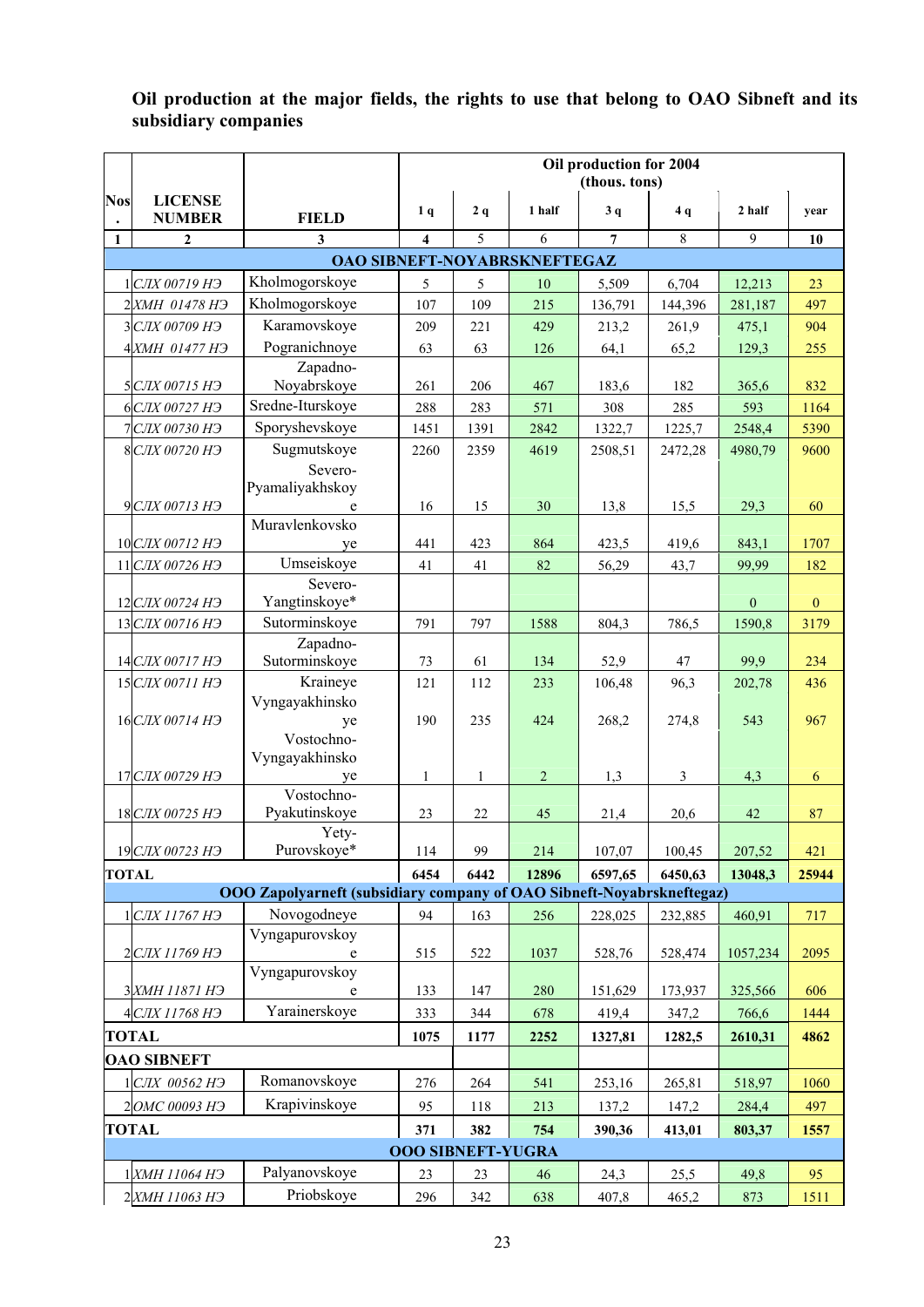| <b>TOTAL</b> |                             |                                | 319  | 365                    | 684            | 432,1 | 490,7 | 922,8   | 1607 |
|--------------|-----------------------------|--------------------------------|------|------------------------|----------------|-------|-------|---------|------|
|              |                             | <b>OAO MERETOYAKHANEFTEGAZ</b> |      |                        |                |       |       |         |      |
|              | 1 CJIX 10828 H <sub>3</sub> | Meretoyakhinskoye              | 11   | 11                     | 23             | 10,9  | 10.3  | 21,2    | 44   |
| <b>TOTAL</b> |                             |                                | 11   | 11                     | 23             | 10,9  | 10,3  | 21,2    | 44   |
|              |                             |                                |      | <b>ZAO ARCHINSKOYE</b> |                |       |       |         |      |
|              | 1 TOM 00638 H <sub>3</sub>  |                                | 3    | 4                      | 6              | 4,3   | 4     | 8,3     | 15   |
|              | 2 TOM 00639 H <sub>3</sub>  |                                | 3    | 4                      | $\overline{7}$ | 3,443 | 2,927 | 6.37    | 13   |
|              | <b>TOTAL</b>                |                                | 6    | 7                      | 13             | 7,743 | 6,927 | 14,67   | 28   |
|              | <b>SIBNEFT TOTAL</b>        | 8236                           | 8385 | 16621                  | 8767           | 8654  | 17421 | 34041,8 |      |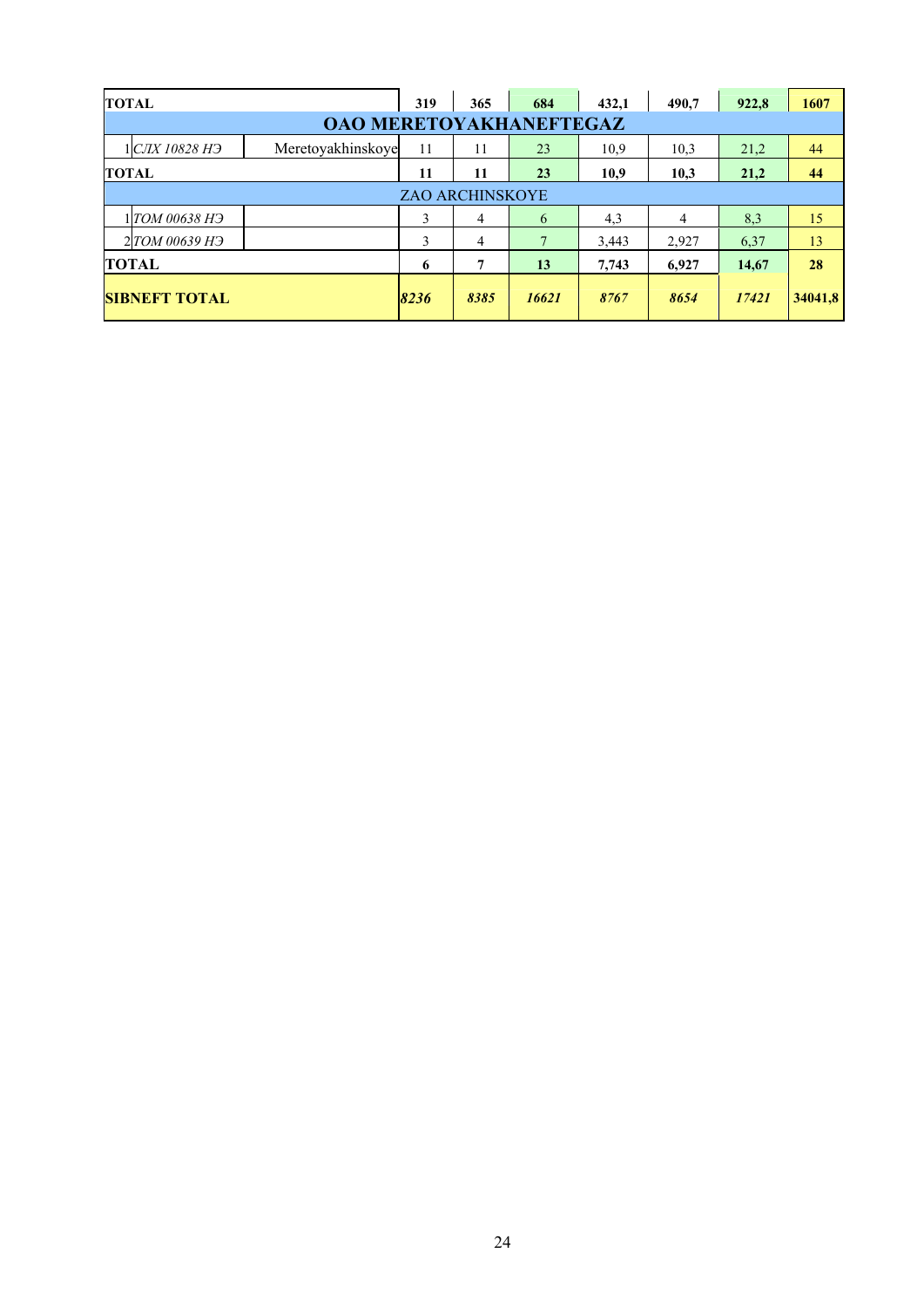Licenses to use mineral resources, received by ОАО Sibneft and its subsidiary companies

|                |                                                        | Holder of licenses OAO Sibneft-Noyabrskneftegaz:                   |                                             |                                              |                                              |                                                    |                                                                                    |                                            |                        |                                               |                   |
|----------------|--------------------------------------------------------|--------------------------------------------------------------------|---------------------------------------------|----------------------------------------------|----------------------------------------------|----------------------------------------------------|------------------------------------------------------------------------------------|--------------------------------------------|------------------------|-----------------------------------------------|-------------------|
|                | Subject of<br>the<br>Federatio<br>$\mathbf{n}$<br>Nos. | <b>Name of object</b><br>of licensing                              | No. of state registr.<br>of current license | Date of<br>registr. of<br>current<br>license | Date of<br>registr. of<br>initial<br>license | <b>Expiration</b><br>date of<br>current<br>license | <b>Function of works</b>                                                           | Grounds for issuance of<br>initial license | Number of<br>re-issues | Grounds for re-issuance to license agreement  | Number of addenda |
|                | 2 <sup>1</sup>                                         | 3                                                                  | $\boldsymbol{\Lambda}$                      | $\overline{\mathbf{5}}$                      | 6 <sup>1</sup>                               | $7^{\circ}$                                        | $\overline{\mathbf{8}}$                                                            | 9                                          | 10                     | 11                                            | 12                |
|                | YNAA                                                   | Karamovskove                                                       | СЛХ 00709 НЭ 14.12.99.                      |                                              | 04.08.93                                     | 03.08.13.                                          | Search for, exploration<br>and extraction of oil and par. 19, Regulation on<br>gas | Licensing                                  |                        | Art. 17-1, sub-par. 2,<br>of RF Subsoil Law   |                   |
|                | YNAA                                                   | Kraineye                                                           | СЛХ 00711 НЭ <b>14.12.99.</b>               |                                              | 03.11.1993 02.11.13.                         |                                                    | Search for, exploration<br>and extraction of oil and par. 19, Regulation on<br>gas | Licensing                                  |                        | Art. 17-1, sub-par. 2,<br>of RF Subsoil Law   |                   |
|                | <b>YNAA</b>                                            | Muravlenkovskove                                                   | СЛХ 00712 НЭ  14.12.99.                     |                                              | 03.11.1993 02.11.13.                         |                                                    | Search for, exploration<br>and extraction of oil and par. 19, Regulation on<br>gas | Licensing                                  |                        | Art. 17-1, sub-par. 2.<br>of RF Subsoil Law   |                   |
|                | <b>YNAA</b>                                            | Severo-<br>Pyamaliyakhskoye                                        | CJIX 00713 H <sub>3</sub> 14.12.99.         |                                              | 03.11.1993 02.11.13.                         |                                                    | Search for, exploration<br>and extraction of oil and par. 19, Regulation on<br>gas | Licensing                                  |                        | Art. 17-1, sub-par. 2.<br>of RF Subsoil Law   |                   |
| $\overline{5}$ | YNAA                                                   | Vyngayakhinskoye                                                   | СЛХ 00714 НЭ 14.12.99.                      |                                              | 03.11.1993 02.11.13.                         |                                                    | Search for, exploration<br>and extraction of oil and par. 19, Regulation on<br>gas | Licensing                                  |                        | Art. 17-1, sub-par. 2.<br>of RF Subsoil Law   |                   |
| 6              | YNAA                                                   | Zapadno-Noyabrskoye $C\frac{I}{I}$ 00715 H $\frac{1}{2}$ 14.12.99. |                                             |                                              | 03.11.1993 02.11.50.                         |                                                    | Search for, exploration<br>and extraction of oil and par. 19, Regulation on<br>gas | Licensing                                  |                        | Art. 17-1, sub-par. 2.<br>of RF Subsoil Law   |                   |
|                | <b>YNAA</b>                                            | Sutorminskove                                                      | СЛХ 00716 НЭ  14.12.99.                     |                                              | 03.11.1993 02.11.13.                         |                                                    | Search for, exploration<br>and extraction of oil and par. 19, Regulation on<br>gas | Licensing                                  |                        | Art. 17-1, sub-par. 2.<br>of RF Subsoil Law   |                   |
|                | <b>YNAA</b>                                            | Zapadno-<br>Sutorminskoye                                          | СЛХ 00717 НЭ 14.12.99.                      |                                              | 03.11.1993 02.11.13.                         |                                                    | Search for, exploration<br>and extraction of oil and par. 19, Regulation on<br>gas | Licensing                                  |                        | Art. 17-1, sub-par. 2.<br>of RF Subsoil Law   |                   |
| $\overline{Q}$ | <b>YNAA</b>                                            | Kholmogorskoye                                                     | СЛХ 00719 НЭ 14.12.99.                      |                                              | 03.11.1993 02.11.13.                         |                                                    | Search for, exploration<br>and extraction of oil and par. 19, Regulation on<br>zas | Licensing                                  |                        | Art. 17-1, sub-par. 2,<br>of RF Subsoil Law   |                   |
|                | 10<br>YNAA                                             | Sporyshevskove                                                     | СЛХ 00730 НЭ   14.12.99.                    |                                              | 11.02.1997 10.02.22.                         |                                                    | Search for, exploration<br>and extraction of oil and par. 19, Regulation on<br>gas | Licensing                                  | 3                      | Art. 17-1, sub-par. 2,<br>of RF Subsoil Law 3 |                   |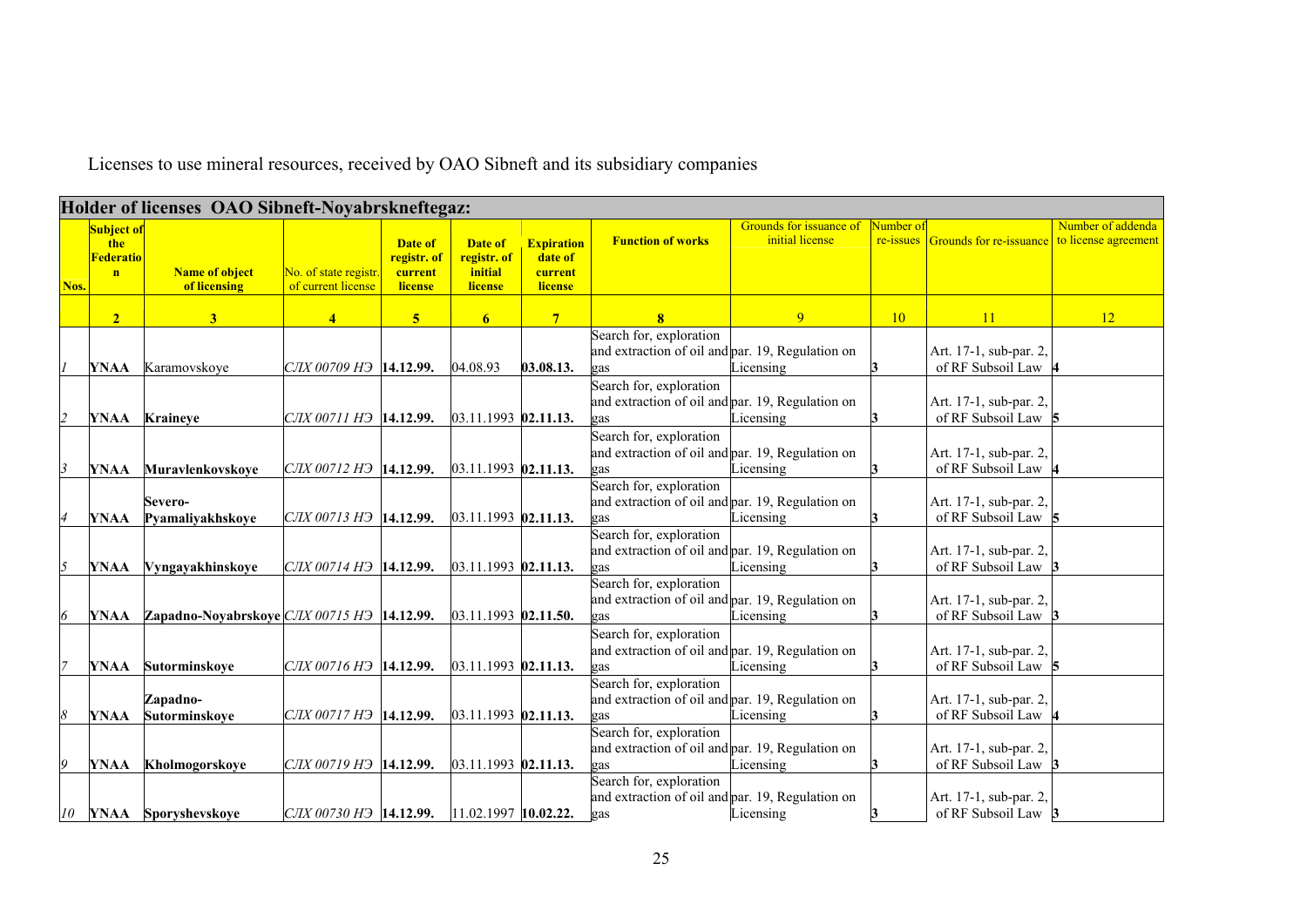|    |    |             | Vostochno-                                              |                                       |           |           | Oil and gas prospecting par. 19, Regulation on                   |           | Art. 17-1, sub-par. 2,                        |
|----|----|-------------|---------------------------------------------------------|---------------------------------------|-----------|-----------|------------------------------------------------------------------|-----------|-----------------------------------------------|
| 11 |    | <b>YNAA</b> | Vyngayakhinskoye                                        | СЛХ 00729 НЭ 14.12.99.                | 24.02.94. | 23.02.14. | and production                                                   | Licensing | of RF Subsoil Law 3                           |
|    |    |             |                                                         |                                       |           |           |                                                                  |           |                                               |
|    |    |             |                                                         |                                       |           |           | Oil and gas prospecting par. 19, Regulation on                   |           | Art. 17-1, sub-par. 2,                        |
|    | 12 | <b>YNAA</b> | Sugmutskoye                                             | СЛХ 00720 НЭ 14.12.99.                | 24.02.94. | 23.02.50. | and production                                                   | Licensing | of RF Subsoil Law  4                          |
|    |    |             |                                                         |                                       |           |           |                                                                  |           |                                               |
|    |    |             |                                                         |                                       |           |           | Oil and gas prospecting par. 19, Regulation on                   |           | Art. 17-1, sub-par. 2.                        |
| 13 |    | <b>YNAA</b> | Severo-Karamovskoye CJIX 00722 H <sub>3</sub> 14.12.99. |                                       | 24.02.94. | 23.02.14. | and production                                                   | Licensing | of RF Subsoil Law                             |
|    |    |             |                                                         |                                       |           |           |                                                                  |           |                                               |
|    | 14 | <b>YNAA</b> | Yety-Purovskoye                                         | СЛХ 00723 НЭ 14.12.99.                | 24.02.94. | 23.02.14. | Oil and gas prospecting par. 19, Regulation on<br>and production | Licensing | Art. 17-1, sub-par. 2,<br>of RF Subsoil Law 2 |
|    |    |             |                                                         |                                       |           |           |                                                                  |           |                                               |
|    |    |             |                                                         |                                       |           |           | Oil and gas prospecting par. 19, Regulation on                   |           | Art. 17-1, sub-par. 2,                        |
|    | 15 | YNAA        | Северо-Янгтинское                                       | CJIX 00724 H <sub>3</sub> 14.12.99.   | 24.02.94. | 23.02.14. | and production                                                   | Licensing | of RF Subsoil Law 2                           |
|    |    |             |                                                         |                                       |           |           |                                                                  |           |                                               |
|    |    |             | Vostochno-                                              |                                       |           |           | Oil and gas prospecting par. 19, Regulation on                   |           | Art. 17-1, sub-par. 2,                        |
|    | 16 | <b>YNAA</b> | Pvakutinskove                                           | CJIX 00725 H <sub>3</sub> 14.12.99.   | 24.02.94. | 23.02.14. | and production                                                   | Licensing | of RF Subsoil Law 3                           |
|    |    |             |                                                         |                                       |           |           |                                                                  |           |                                               |
|    |    |             |                                                         |                                       |           |           | Oil and gas prospecting par. 19, Regulation on                   |           | Art. 17-1, sub-par. 2,                        |
|    | 17 | YNAA        | Umseiskove                                              | СЛХ 00726 НЭ 14.12.99.                | 24.02.94. | 23.02.14. | and production                                                   | Licensing | of RF Subsoil Law                             |
|    |    |             |                                                         |                                       |           |           |                                                                  |           |                                               |
|    |    |             |                                                         |                                       |           |           | Oil and gas prospecting par. 19, Regulation on                   |           | Art. 17-1, sub-par. 2,                        |
|    | 18 | YNAA        | <b>Sredne-Iturskove</b>                                 | $CJIX$ 00727 H <sub>3</sub> 14.12.99. | 24.02.94. | 23.02.50. | and production                                                   | Licensing | of RF Subsoil Law 5                           |
|    |    |             |                                                         |                                       |           |           | Oil and gas prospecting Par. 19, Regulation on                   |           | Art. 17-1, sub-par. 2,                        |
|    | 19 | YNAA        | Yuzhno-Purpeiskove                                      | СЛХ 00728 НЭ 14.12.99.                | 24.02.94. | 23.02.14. | and production                                                   | Licensing | of RF Subsoil Law                             |
|    |    |             |                                                         |                                       |           |           |                                                                  |           |                                               |
|    |    |             |                                                         |                                       |           |           | Oil and gas prospecting Par. 19, Regulation on                   |           | Art. 17-1, sub-par. 2,                        |
|    | 20 |             | <b>KhMAA</b> Pogranichnove                              | XMH 01477 H <sub>3</sub> 16.01.01.    | 18.08.94. | 17.08.14. | and production                                                   | icensing  | of RF Subsoil Law 3                           |
|    |    |             |                                                         |                                       |           |           |                                                                  |           |                                               |
| 21 |    |             | KhMAA Kholmogorskoye                                    | ХМН 01478 НЭ 16.01.01.                | 18.08.94. | 17.08.14. | Oil and gas prospecting Par. 19, Regulation on<br>and production | Licensing | Art. 17-1, sub-par. 2,<br>of RF Subsoil Law 2 |
|    |    |             |                                                         |                                       |           |           |                                                                  |           |                                               |

Regulation on the Licensing Procedure for Resource Use, as approved by the Resolution of the Russian Federation Supreme Soviet № 3314-1 of July 15, 1992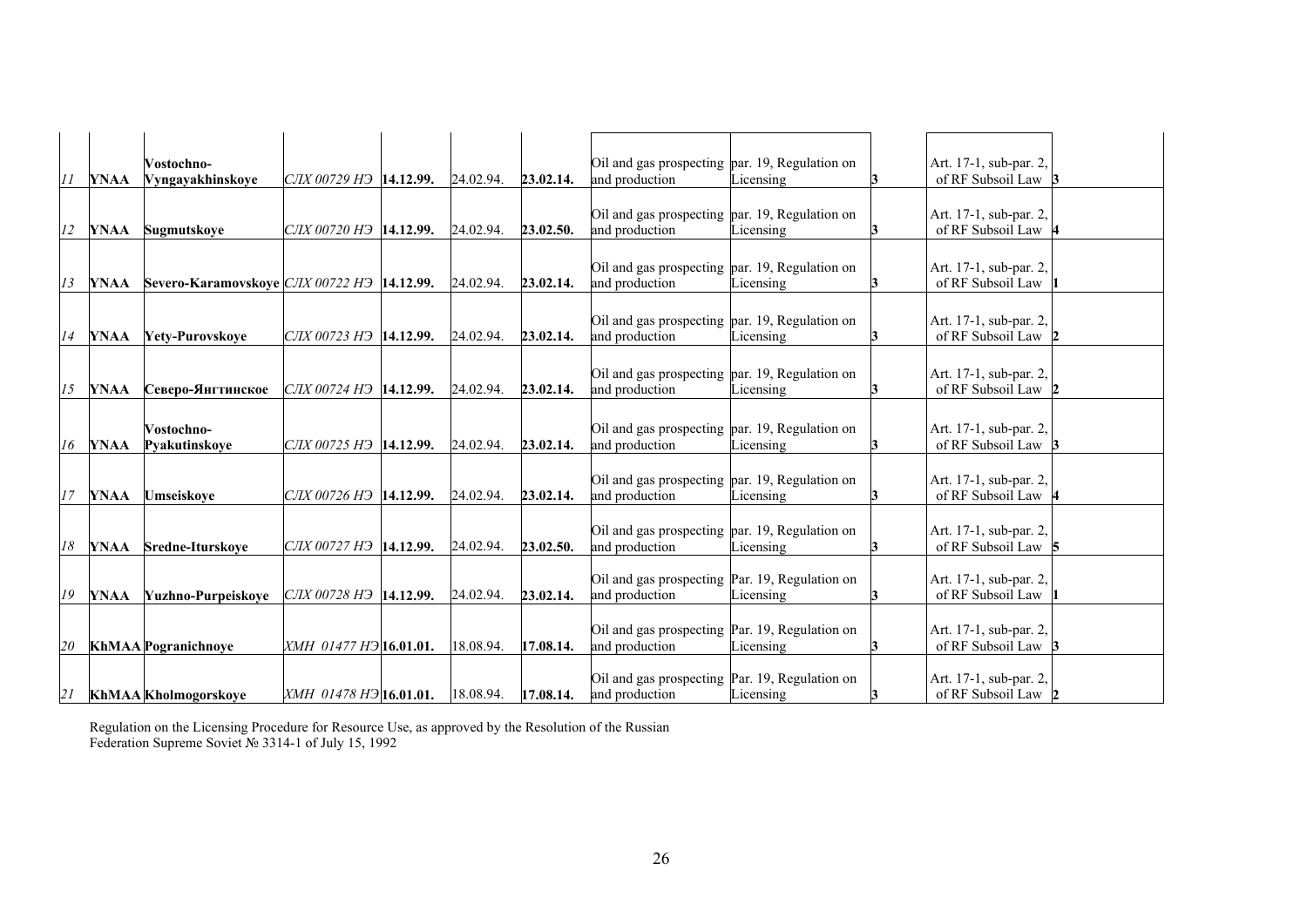|                         |                                               | <b>Holder of licenses OAO Sibneft:</b> |                                             |                                                     |                                        |                                                     |                                       |                                                               |           |                                             |                                                 |
|-------------------------|-----------------------------------------------|----------------------------------------|---------------------------------------------|-----------------------------------------------------|----------------------------------------|-----------------------------------------------------|---------------------------------------|---------------------------------------------------------------|-----------|---------------------------------------------|-------------------------------------------------|
| Nos.                    | <b>Subject of</b><br>the<br><b>Federation</b> | <b>Name of object</b><br>of licensing  | No. of state registr.<br>of current license | Date of<br>registr. of<br>current<br><b>license</b> | Date of registr.<br>of initial license | <b>Expiration date of</b><br><b>current license</b> | <b>Function of works</b>              | Grounds for issuance of<br>initial license                    | re-issues | <b>Number of Grounds for</b><br>re-issuance | Number of<br>addenda to<br>license<br>agreement |
| $\mathbf{1}$            | 2 <sup>1</sup>                                | 3 <sup>1</sup>                         | $\overline{4}$                              | 5 <sup>5</sup>                                      | 6 <sup>1</sup>                         | $7\phantom{.0}$                                     | 8                                     | 9                                                             | 10        | <b>11</b>                                   | 12                                              |
|                         | <b>YNAA</b>                                   | <b>Valyntoisky</b>                     | $CJIX$ 00948 HP 21.12.00.                   |                                                     | 21.12.00.                              | 2025.                                               | Search for,<br>exploration and<br>gas | extraction of oil and Art. 10-1, par. 3, of RF<br>Subsoil Law | None      | None                                        | None                                            |
| 2                       | <b>YNAA</b>                                   | <b>Pyakutinsky</b>                     | $CJIX$ 00946 HP 21.12.00.                   |                                                     | 21.12.00.                              | 2025                                                | Search for,<br>exploration and<br>gas | extraction of oil and Art. 10-1, par. 3, of RF<br>Subsoil Law | None      | None                                        | None                                            |
| $\overline{\mathbf{3}}$ | <b>YNAA</b>                                   | <b>Severo-Noyabrsky</b>                | СЛХ 00947 HP 21.12.00.                      |                                                     | 21.12.00.                              | 2025                                                | Search for,<br>exploration and<br>gas | extraction of oil and Art. 10-1, par. 3, of RF<br>Subsoil Law | None      | None                                        | None                                            |
| $\overline{4}$          | <b>YNAA</b>                                   | Romanovsky                             | СЛХ 00562 НЭ 30.12.98.                      |                                                     | 30.12.98.                              | 29.12.23.                                           | Search for,<br>exploration and<br>gas | extraction of oil and Art. 10-1, par. 3, of RF<br>Subsoil Law | None      | None                                        | 2                                               |
| $\overline{5}$          | <b>YNAA</b>                                   | Aikhettinsky                           | CJIX 10970 HIT 28.12.00.                    |                                                     | 28.12.00.                              | 31.12.05.                                           | <b>Geological survey</b>              | Art. 10-1, par. 5, of RF<br>Subsoil Law                       | None      | None                                        | None                                            |
| 6                       | <b>YNAA</b>                                   | <b>Vorgensky</b>                       | CJIX 10969 HII <b>28.12.00.</b>             |                                                     | 28.12.00.                              | 31.12.05.                                           | <b>Geological survey</b>              | Art. 10-1, par. 5, of RF<br>Subsoil Law                       | None      | None                                        | None                                            |
|                         | Omsk<br>Region                                | Prigranichny                           | OMC 00100 HIT 13.11.00.                     |                                                     | 13.11.00.                              | 31.12.05.                                           | <b>Geological survey</b>              | Art. 10-1, par. 5, of RF<br>Subsoil Law                       | None      | None                                        | None                                            |
| 8                       | Omsk<br><b>Region</b>                         | <b>Krapivinsky</b>                     | ОМС 00093 НЭ 28.09.00.                      |                                                     | 28.09.00.                              | 01.10.25.                                           | <b>Geological survey</b>              | Art. 10-1, par. 3, of RF<br>Subsoil Law                       | None      | None                                        |                                                 |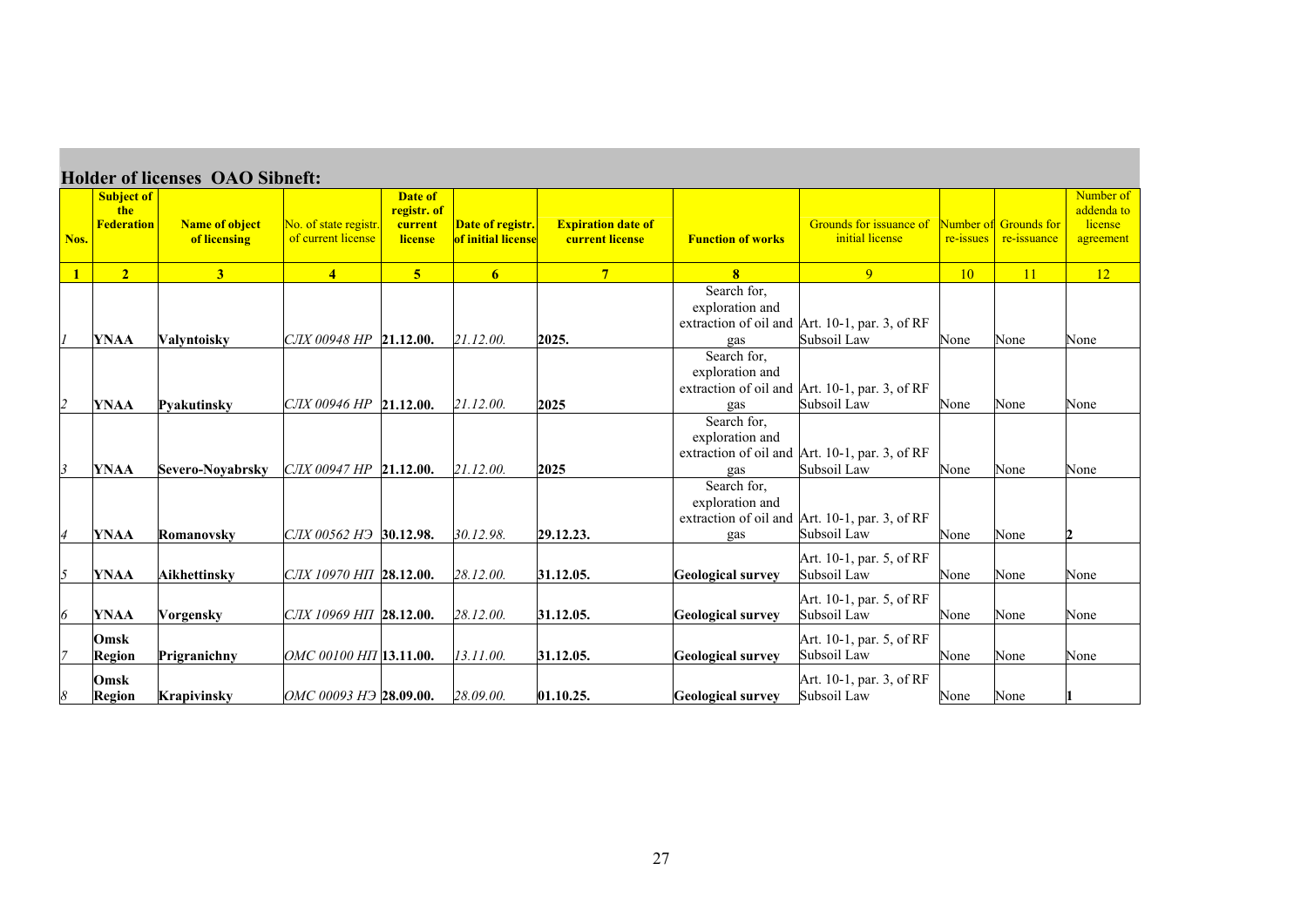|      | <b>Holder of licenses OOO Sibneft-Chukotka</b>               |                   |                                                                                     |                                                                       |                                                                       |                                                 |                                                 |                                                 |                              |                                                 |                                                               |
|------|--------------------------------------------------------------|-------------------|-------------------------------------------------------------------------------------|-----------------------------------------------------------------------|-----------------------------------------------------------------------|-------------------------------------------------|-------------------------------------------------|-------------------------------------------------|------------------------------|-------------------------------------------------|---------------------------------------------------------------|
| Nos. | <b>Subject of the</b><br><b>Federation</b><br>$\overline{2}$ | of licensing<br>3 | <b>Name of object</b> No. of state registr.<br>of current license<br>$\overline{4}$ | Date of<br>registr. of<br>current<br><b>license</b><br>5 <sup>1</sup> | Date of<br>registr. of<br><i>initial</i><br>license<br>6 <sup>1</sup> | <b>Expiration</b><br>date of current<br>license | <b>Function of works</b>                        | Grounds for issuance of<br>initial license<br>9 | Number of<br>re-issues<br>10 | <b>Grounds for re-issuance</b><br><sup>11</sup> | Number of<br>addenda to license<br>agreement<br><sup>12</sup> |
|      |                                                              |                   |                                                                                     |                                                                       |                                                                       |                                                 | Search for,                                     |                                                 |                              |                                                 |                                                               |
|      | Chukchi Autonomous                                           |                   |                                                                                     |                                                                       |                                                                       |                                                 | exploration and                                 | extraction of oil and Art. 10-1, par. 3, of RF  |                              | Art. 17-1, sub-par. 6, of                       |                                                               |
|      | Area                                                         | Lagunny           | АНД 00915 НЭ 21.05.01.                                                              |                                                                       | 15.12.94.                                                             | 31.12.20.                                       | gas                                             | Subsoil Law                                     |                              | RF Subsoil Law                                  | None                                                          |
|      | Chukchi Autonomous                                           |                   |                                                                                     |                                                                       |                                                                       |                                                 | Search for,<br>exploration and                  | extraction of oil and Art. 10-1, par. 3, of RF  |                              | Art. 17-1, sub-par. 6, of                       |                                                               |
| 12   | Area                                                         | Telekaiskv        | АНД 00916 НЭ 21.05.01.                                                              |                                                                       | 15.12.1994 31.12.20.                                                  |                                                 | gas                                             | Subsoil Law                                     |                              | RF Subsoil Law                                  |                                                               |
| l3   | Chukchi Autonomous Zapadno-<br>Area                          | Ozvorny           | АНД 00917 НЭ 21.05.01.                                                              |                                                                       | 15.12.94.                                                             | 31.12.20.                                       | <b>Gas prospecting and</b><br><b>production</b> | Art. 10-1, par. 3, of RF<br>Subsoil Law         |                              | Art. 17-1, sub-par. 6, of<br>RF Subsoil Law     |                                                               |
|      | Chukchi Autonomous Beringovsky<br>Area                       | property          | ШБР 11134 НП 28.03.02.                                                              |                                                                       | 28.03.02.                                                             | 01.04.07.                                       | <b>Geological survey</b>                        | Art. 10-1, par. 5, of RF<br>Subsoil Law         | None                         | None                                            | None                                                          |
| 15   | Chukchi Autonomous Tsentralny<br>Area                        | property          | ШБР 11133 НП 28.03.02.                                                              |                                                                       | 28.03.02.                                                             | 01.04.07.                                       | <b>Geological survey</b>                        | Art. 10-1, par. 5, of RF<br>Subsoil Law         | None                         | None                                            | None                                                          |
| 6    | Chukchi Autonomous<br>Area                                   | Tumansky          | ШБР11888 НП   12.11.03.                                                             |                                                                       | 12.11.03.                                                             | 10.11.08.                                       | <b>Geological survey</b>                        | Art. 10-1, par. 5, of RF<br>Subsoil Law         | None                         | None                                            | None                                                          |

|      |                                            | Holder of licenses OOO Sibneft-Yurga    |                                                   |                                                     |                                              |                                                     |                          |                                                             |           |                             |                                           |
|------|--------------------------------------------|-----------------------------------------|---------------------------------------------------|-----------------------------------------------------|----------------------------------------------|-----------------------------------------------------|--------------------------|-------------------------------------------------------------|-----------|-----------------------------|-------------------------------------------|
| Nos. | <b>Subject of the</b><br><b>Federation</b> | <b>Name of object</b><br>of licensing   | No. of state<br>registr.<br>of current<br>license | Date of<br>registr. of<br>current<br><b>license</b> | Date of<br>registr. of<br>initial<br>license | <b>Expiration date of</b><br><b>current license</b> | <b>Function of works</b> | Grounds for issuance of Number of<br><i>initial license</i> | re-issues | Grounds for re-<br>issuance | Number of addenda to<br>license agreement |
|      | $\mathcal{D}$                              |                                         |                                                   | 5                                                   | 6 <sup>1</sup>                               |                                                     | 8                        | 9                                                           | 10        | 11                          | 12                                        |
|      |                                            | Northeastern part                       |                                                   |                                                     |                                              |                                                     | Oil and gas              |                                                             |           |                             |                                           |
|      |                                            | of Palvanovskava                        |                                                   |                                                     |                                              |                                                     | prospecting and          |                                                             |           |                             |                                           |
|      |                                            | Area of                                 |                                                   |                                                     |                                              |                                                     | production               |                                                             |           | Art. 17-1, sub-par.         |                                           |
|      |                                            | Khanty-Mansi Krasnoleninskove XMH 11064 |                                                   |                                                     |                                              |                                                     |                          | Art. 10-1, par. 3, of                                       |           | 6, of RF Subsoil            |                                           |
|      | AА                                         | Field                                   | HЭ                                                | 26.12.01.                                           | 26.01.93.                                    | 08.12.12.                                           |                          | RF Subsoil Law                                              |           | Law                         |                                           |
|      |                                            |                                         |                                                   |                                                     |                                              |                                                     | Oil and gas              |                                                             |           | Art. 17-1, sub-par.         |                                           |
|      |                                            | Khanty-Mansi Southern part of XMH 11063 |                                                   |                                                     |                                              |                                                     |                          | <b>prospecting and</b> Art. 10-1, par. 3, of                |           | 6, of RF Subsoil            |                                           |
| 2    | AА                                         | Priobskove Field H <sub>3</sub>         |                                                   | 26.12.01.                                           | 11.03.93.                                    | 18.01.13.                                           |                          | production RF Subsoil Law                                   |           | Law                         |                                           |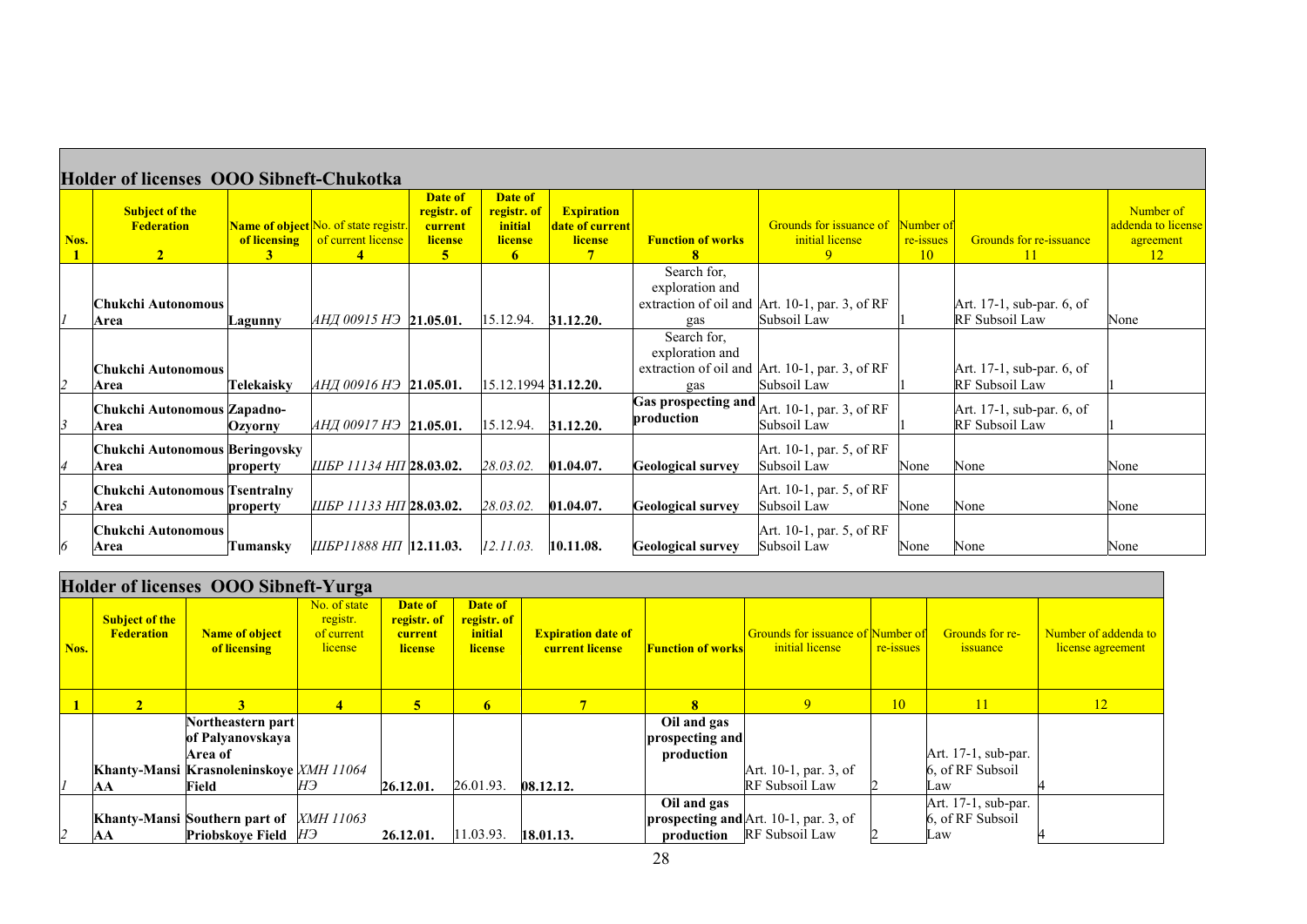|      |                                            | Holder of licenses OAO Meretoyakhaneftegaz |                                                   |                                                                 |                               |                        |                                                          |                                                                                         |                                   |                                                |                                                 |
|------|--------------------------------------------|--------------------------------------------|---------------------------------------------------|-----------------------------------------------------------------|-------------------------------|------------------------|----------------------------------------------------------|-----------------------------------------------------------------------------------------|-----------------------------------|------------------------------------------------|-------------------------------------------------|
| Nos. | <b>Subject of the</b><br><b>Federation</b> | <b>Name of object</b><br>of licensing      | No. of state<br>registr.<br>Of current<br>license | Date of<br>registr. of <u>registr. of</u><br>current<br>license | Date of<br>initial<br>license | <b>Current license</b> | works                                                    | <b>Expiration date of Function of Grounds for issuance of</b><br><i>initial license</i> | Number<br>of re-<br><b>1SSUES</b> | Grounds for re-<br>issuance                    | Number of<br>addenda to<br>license<br>agreement |
|      | $\mathbf{2}$                               | 3                                          | $\overline{\mathbf{4}}$                           |                                                                 | 6                             |                        | $\bf{R}$                                                 | <b>Q</b>                                                                                | 10 <sup>°</sup>                   | 11                                             | <sup>12</sup>                                   |
|      | <b>YNAA</b>                                | Meretovakhinskove H <sub>3</sub>           | <i>СЛХ 10828</i>                                  | 22.10.99.                                                       | 18.06.99.                     | 16.06.19.              | Search for.<br>exploration<br>of oil and gas Subsoil Law | and extraction Art. 10-1, par. 3, of RF                                                 |                                   | Art. 17-1, sub-par.<br>6. of RF Subsoil<br>Law | None                                            |
|      | <b>YNAA</b>                                | Karasevsko-<br>Tanlovskv                   | <b>СЛХ 00957</b><br>HП                            | 17.01.01.                                                       | 17.01.01.                     | 2006                   | Geological<br>survey                                     | Art. 10-1, par. 5, of RF<br>Subsoil Law                                                 | None                              | None                                           | None                                            |

# Holder of licenses ООО Zapolyarneft (subsidiary company of OAO Sibneft-NNG)

| Nos. | <b>Subject of the</b><br><b>Federation</b> | <b>Name of object</b><br>of licensing                                   | No. of state<br>registr.<br>of current license | Date of<br>current<br><b>license</b> | Date of<br><b>registr.</b> of <u>registr. of</u><br>initial<br><b>license</b> | <b>Expiration date of</b><br><b>current license</b> | <b>Function of</b><br><b>works</b>                             | <b>Grounds for issuance of</b><br>initial license   | <b>Number</b><br>of re-<br><b>ISSUES</b> | Grounds for re-<br><i>issuance</i>             | Number of<br>addenda to<br>license<br>agreement |
|------|--------------------------------------------|-------------------------------------------------------------------------|------------------------------------------------|--------------------------------------|-------------------------------------------------------------------------------|-----------------------------------------------------|----------------------------------------------------------------|-----------------------------------------------------|------------------------------------------|------------------------------------------------|-------------------------------------------------|
|      | $\overline{2}$                             | 3 <sup>1</sup>                                                          | $\overline{4}$                                 | $5^{\circ}$                          | 6                                                                             |                                                     | 8                                                              | 9                                                   | $\overline{10}$                          |                                                | <sup>12</sup>                                   |
|      | YNAA                                       | Novogodneve                                                             | CJIX 11767 H <sub>3</sub> 01.10.2003 04.08.93. |                                      |                                                                               | 03.08.2013                                          | Search for.<br>exploration and<br>extraction of oil<br>and gas | par. 19, Regulation on<br>Licensing                 |                                          | Art. 17-1, sub-par.<br>6, of RF Subsoil<br>Law | None                                            |
|      | YNAA                                       | <b>Vyngapurovskove <i>CJIX 11769 H</i>3 01.10.2003</b> 04.11.93.        |                                                |                                      |                                                                               | 02.11.2013                                          | <b>Prospecting and</b><br>production                           | par. 19, Regulation on<br>Licensing                 |                                          | Art. 17-1, sub-par.<br>6. of RF Subsoil<br>Law | None                                            |
|      | YNAA                                       | Yarainerskove                                                           | CJIX 11768 H <sub>3</sub> 01.10.2003 24.02.94. |                                      |                                                                               | 23.02.2014                                          | Oil and gas<br>production                                      | prospecting and par. 19, Regulation on<br>Licensing |                                          | Art. 17-1, sub-par.<br>6. of RF Subsoil<br>Law | None                                            |
|      | KhMAA                                      | Vyngapurovskoye XMH 11871 H <sub>3</sub> 31.10.2003 27.09.94. 26.09.14. |                                                |                                      |                                                                               |                                                     | Oil and gas<br>production                                      | prospecting and par. 19, Regulation on<br>Licensing |                                          | Art. 17-1, sub-par.<br>6, of RF Subsoil<br>Law | None                                            |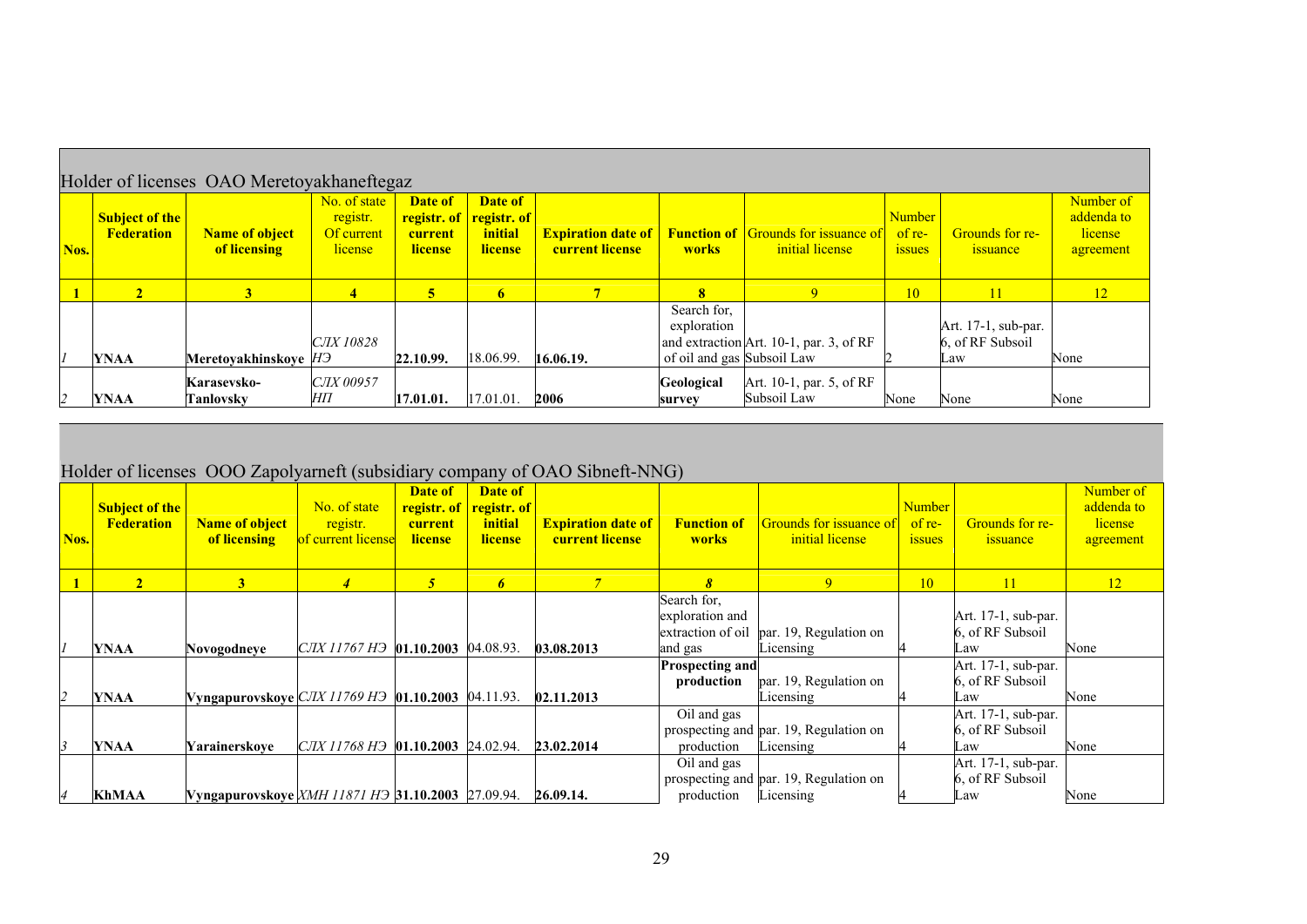|      | Holder of licenses OOO "Shinginskoye"      |                                          |                                                   |                               |                                                                        |                                                     |                            |                                                               |                                     |                                         |                                                 |
|------|--------------------------------------------|------------------------------------------|---------------------------------------------------|-------------------------------|------------------------------------------------------------------------|-----------------------------------------------------|----------------------------|---------------------------------------------------------------|-------------------------------------|-----------------------------------------|-------------------------------------------------|
| Nos. | <b>Subject of the</b><br><b>Federation</b> | <b>Name of</b><br>object<br>of licensing | No. of state<br>registr.<br>of current<br>license | Date of<br>current<br>license | Date of<br><b>registr.</b> of <u>registr.</u> of<br>initial<br>license | <b>Expiration date of</b><br><b>current license</b> | works                      | <b>Function of Grounds for issuance of</b><br>initial license | Number<br>of $re-$<br><i>issues</i> | <b>Grounds for re-</b><br>issuance      | Number of<br>addenda to<br>license<br>agreement |
|      |                                            | 3                                        |                                                   |                               | 6                                                                      |                                                     |                            |                                                               | 10                                  | 11                                      | 12 <sup>2</sup>                                 |
|      |                                            |                                          | TOM 00594                                         |                               |                                                                        |                                                     | Search for,<br>exploration | and extraction Art. 10-1, par. 3, of RF                       |                                     | Art. 17-1, sub-par.<br>6, of RF Subsoil |                                                 |
| 11   | Tomsk Region                               | <b>Shinginskoye</b> H <sub>3</sub>       |                                                   | 12.01.01.                     | 16.01.94.                                                              | 28.01.14.                                           | of oil and gas Subsoil Law |                                                               |                                     | Law                                     | None                                            |

# **Holder of licenses ZAO Archinskoye**

|                | 1101WCl 01 HCCHDCD 111C 111 CHHLDRU I C    |                                          |                                                   |                                                     |                               |                        |                                                          |                                                                                                     |                                          |                                                |                                                 |
|----------------|--------------------------------------------|------------------------------------------|---------------------------------------------------|-----------------------------------------------------|-------------------------------|------------------------|----------------------------------------------------------|-----------------------------------------------------------------------------------------------------|------------------------------------------|------------------------------------------------|-------------------------------------------------|
| Nos.           | <b>Subject of the</b><br><b>Federation</b> | <b>Name of</b><br>object<br>of licensing | No. of state<br>registr.<br>of current<br>license | Date of<br>registr. of<br>current<br><b>license</b> | Date of<br>initial<br>license | <b>Current license</b> | works                                                    | <b>registr. of</b> Expiration date of Function of Grounds for issuance of<br><i>initial license</i> | <b>Number</b><br>of re-<br><b>ISSUES</b> | Grounds for re-<br><i>s</i> suance             | Number of<br>addenda to<br>license<br>agreement |
|                |                                            |                                          | 4                                                 | 5                                                   | 6                             |                        | 8                                                        |                                                                                                     | 10                                       |                                                | 12 <sub>1</sub>                                 |
|                | Tomsk Region                               | Archinskove <i>H</i> Э                   | <b>TOM 00638</b>                                  | 10.12.01.                                           | 01.03.94.                     | 01.03.14.              | Search for,<br>exploration<br>of oil and gas Subsoil Law | and extraction Art. 10-1, par. 3, of RF                                                             |                                          | Art. 17-1, sub-par.<br>6, of RF Subsoil<br>Law | None                                            |
| $\overline{2}$ | <b>Tomsk Region</b>                        | Urmanskove <i>H</i> Э                    | TOM 00639                                         | 11.12.01.                                           | 01.03.94.                     | 01.03.14.              | Search for,<br>exploration<br>of oil and gas Subsoil Law | and extraction Art. 10-1, par. 3, of RF                                                             |                                          | Art. 17-1, sub-par.<br>6, of RF Subsoil<br>Law | None                                            |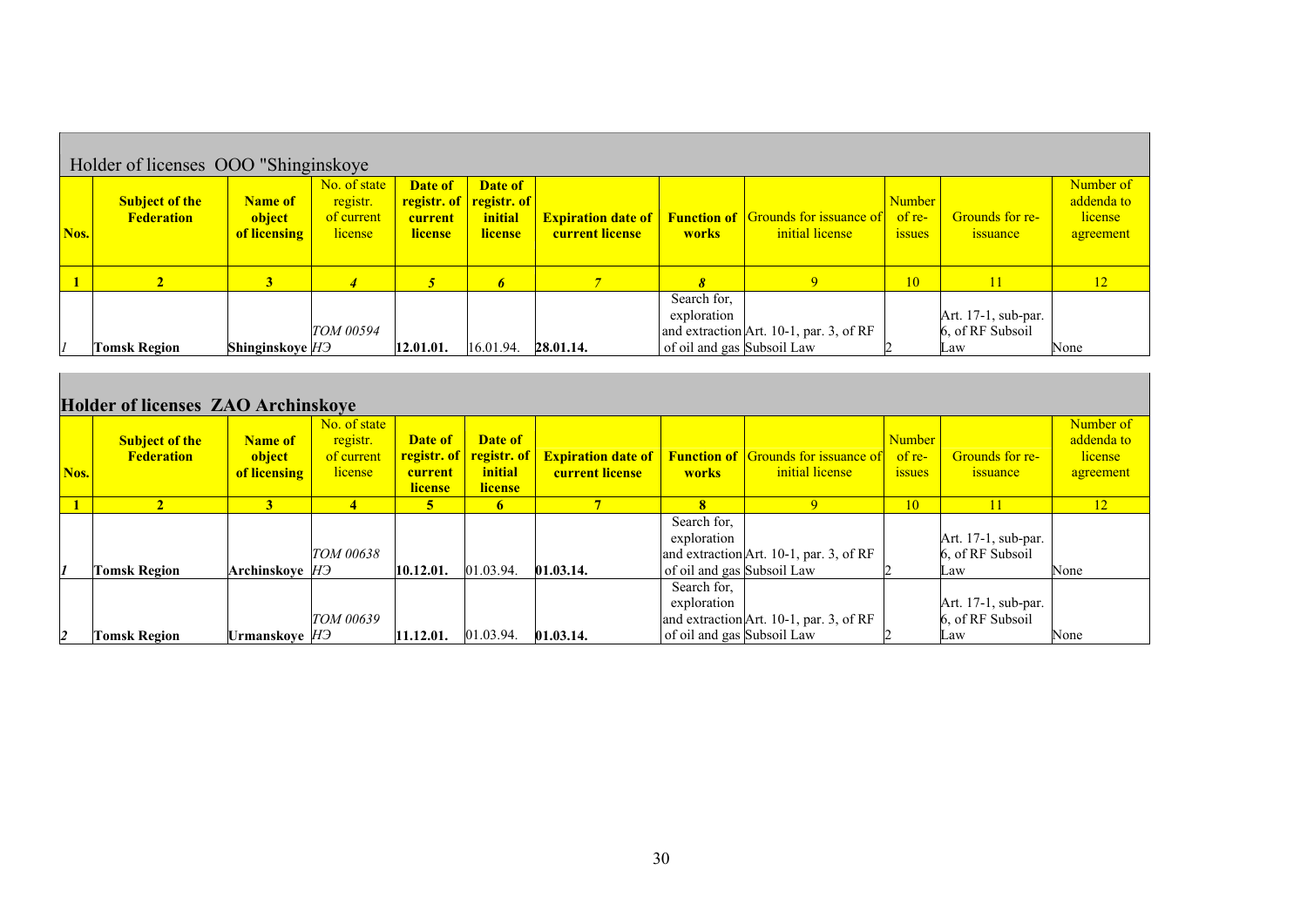# **b) Processing of minerals**

Omsk Refinery is the principal refining subsidiary of Sibneft. Ferthermore, Sibneft having 38.5% share in Moscow Refinery has an access to respective share of its refining capacity, as well as to capacity of Slavneft's Refineries – Yaroslavl nefteorg sintez, Yaroslavl Mindeleev Oil Refinery and Mozyrsky Refinery in Belorussia.

Current capacity of Omsk Refinery composes 19.5 mln. tons per year. Maximum capacity ever been reached was equal to 28.3 mln. tons, it had been achieved in 1997 before deinstallation of obsolete atmospheric and vacuum distillation unit. Omsk Refinery is by right considered to be one of the most modern Refineries in Russia. And on of the most powerfull in the world, which was confirmed by independent auditor – Shell Global Solutions. In 2003 primary refining throughput reached 70.9%, exceeding average performance in Russia. Proccesing depth at the Refinery composed 83%, which is the highest level in Russia and significantly exceed average level (lower than 70%).

The refineries modernization program being carried out by Sibneft helps to cut costs and raise the share of the yield of white products in the total output. Large investments are directed to enhance the competitiveness of Omsk Refinery, by fully bringing its products into conformity with the future standards of the Russian and international markets.

Omsk Refinery has a special geographical location, different from other Refineries of Russia, majority of which works in European area. The Refinery is connected with Sibneft's oilfields by Transneft's pipelines, which prevents blending with other hevier sorts of oil. Besides, distance between oilfields and the Refinery is one of the shortest ones operating in the West Siberia. Both factors provide relatively low oil refining costs and provides big opportunities in oil products transportation to distant regions.

It is situated at a junction of two major oil products lines, one of which runs to the east towards Novosibirsk, and the other to the west, to Ufa. Thus, Omsk Refinery possesses an advantage in supplying practically all the areas of Western Siberia with its products.

|                | 1996           | 1997                     | 1998                     | 1999           | 2000                     | 2001           | 2002   | 2003   |
|----------------|----------------|--------------------------|--------------------------|----------------|--------------------------|----------------|--------|--------|
| <b>Sibneft</b> | 15,624         | 16,127                   | 13,106                   | 12,457         | 12,555                   | 13,258         | 15,817 | 17,957 |
| Omsk           | 15,624         | 16,127                   | 13,106                   | 12,457         | 12,555                   | 13,258         | 13,264 | 13,832 |
| <b>Moscow</b>  | $\blacksquare$ | $\,$                     | $\overline{\phantom{a}}$ | $\blacksquare$ | $\,$                     | $\blacksquare$ | 2,550  | 2,980  |
| Yroslavl       | -              | $\overline{\phantom{a}}$ | -                        | ۰              | $\overline{\phantom{0}}$ | -              |        | 1,145  |

# **Dynamics of Sibneft crude oil refining 1996-2003:**

Effective technologies, and access to low-density crude oil have determined supplies to users of a wide assortment of high quality products. The output of gasoline, diesel fuel and kerosene at the refinery exceeds the average performance of Russian plants, whereas the share of the output of black oil is below the average.

The application of processes that improve product quality has created a technical base for the output of a full range of varied types of fuel, oils and dopes, aromatic hydrocarbons, catalysts and other products. Omsk Refinery is capable of producing diesel fuel with a low content of sulfur, up to EU standards.

The launching in 1995 of a combined complex for the deep refining of black oil, including a catalytic cracking unit, enabled the Omsk Refinery to increase its output of A-92 gasoline and to begin producing gasoline of the А-96 Extra brand. As market demand grows, the output of these products by the refinery will increase. The Omskl refinery has completely switched to the production of clear gasoline.

In October 2001 Sibneft brought a new alkylation plant into service, this enabling the company to start producing A-98 high-octane gasoline. After the plant comes up to full capacity, the maximum volume of production will be 12 thousand tons per month. The operation of the new plant has made it possible to increase the output of white products and to cut the amount of harmful emissions into the atmosphere.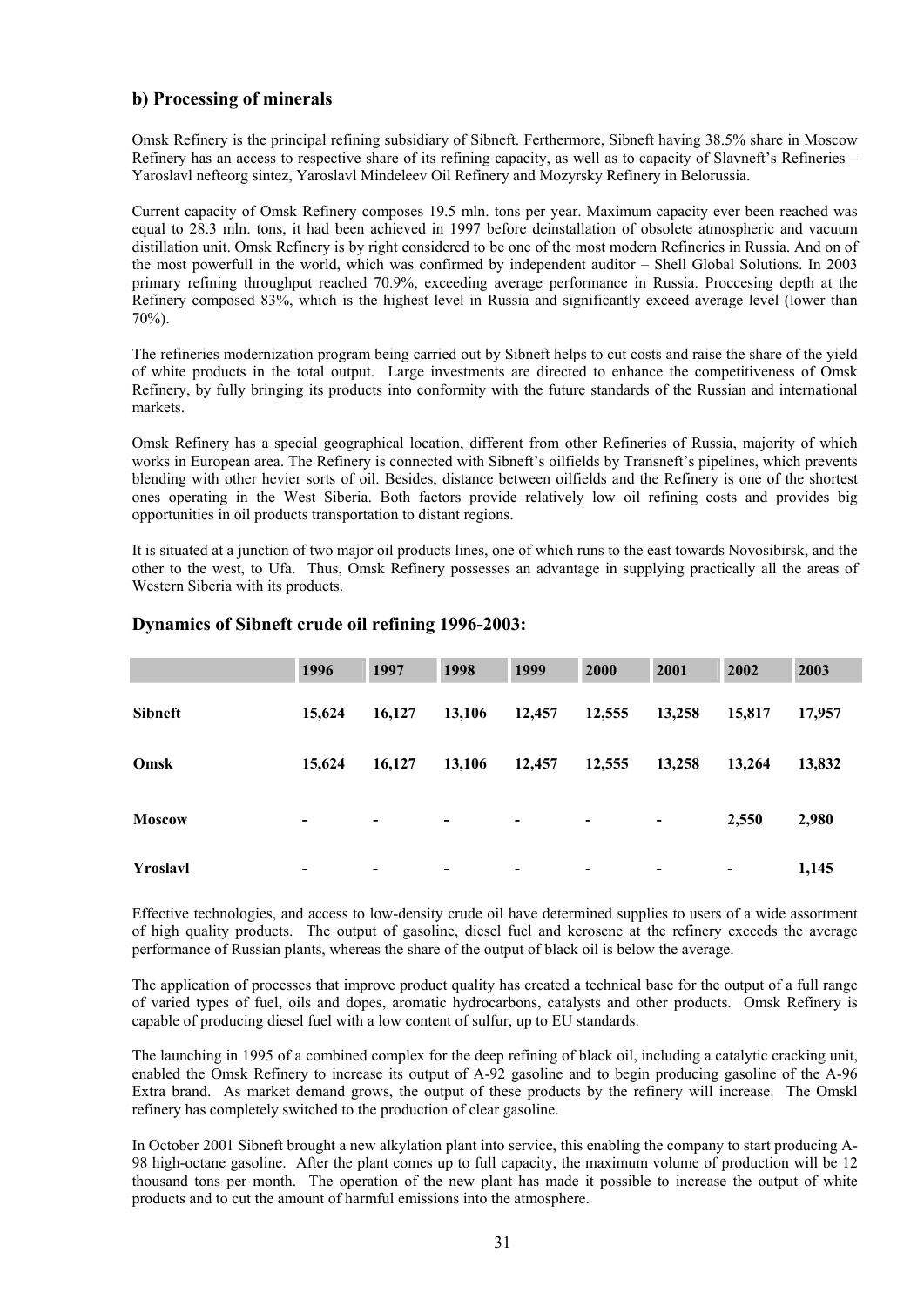|            | 1996 | 1997 | 1998 | 1999 | 2000 | 2001 | 2002 | 2003 |
|------------|------|------|------|------|------|------|------|------|
| Бензин     | 4,09 | 4,24 | 3,40 | 2,63 | 2,94 | 3,02 | 3,15 | 3,14 |
| Дизтопливо | 5,24 | 5,66 | 4,66 | 4,31 | 4,28 | 4,53 | 4,61 | 4,60 |
| Керосин    | 0,79 | 0,69 | 0,56 | 0,69 | 0,63 | 0,62 | 0,55 | 0,60 |
| Мазут      | 3,19 | 3,04 | 2,22 | 2,19 | 1,98 | 2,28 | 2,07 | 2,16 |

# The basic oil products output in 1996-2002 at Omsk Refinery (**ьдт** tons per year)

From February 2002 Sibneft began to effect crude oil refining at the Moscow Refinery. In August 2002 Sibneft concluded a contract with the Moscow Refinery for the supply of 350 thousand tons of crude oil every month. The volume of refining of the company's oil at the Moscow Refinery in 2002 came to 2.55 mln tons and 2.98 mln tons in 2003. Sibneft's share in Moscow Refinery's output is proportional to the Sibneft's share in its capital.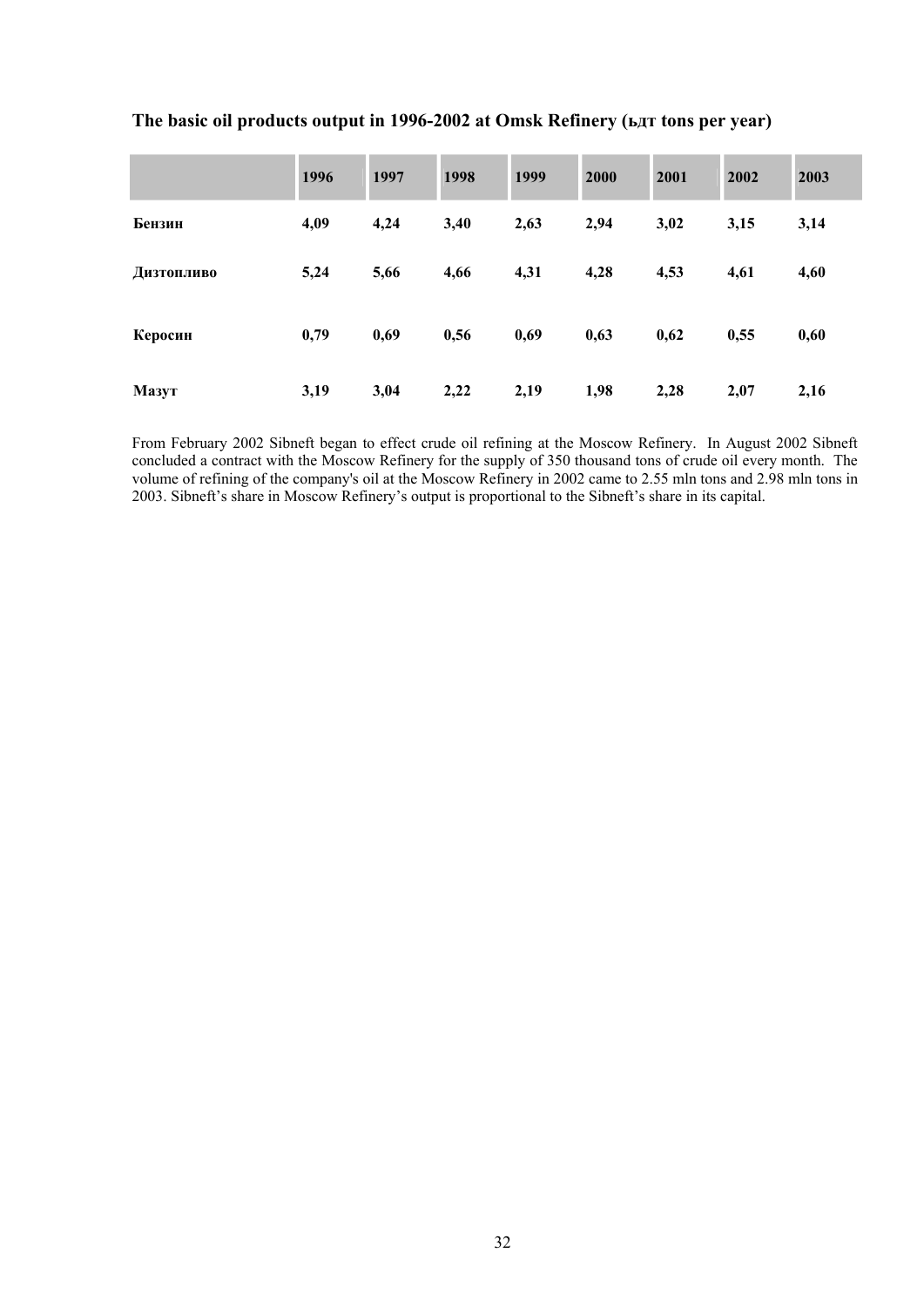| Name of plant/unit       | Quantity | <b>Initial value</b> | <b>Accumulated</b><br>depreciation | <b>Book value</b> |
|--------------------------|----------|----------------------|------------------------------------|-------------------|
|                          |          |                      |                                    |                   |
|                          |          | (thous. rub)         | (thous. rub)                       | (thous. rub)      |
| ELOU-7                   | 97       | 17394,66             | 16351,71                           | 1042,95           |
| ELOU-8                   | 63       | 13027,71             | 12078,21                           | 949,5             |
| ELOU-9                   | 73       | 12700,94             | 12059,94                           | 641               |
| AVT-6                    | 332      | 24942,26             | 23128,69                           | 1813,57           |
| AVT-7                    | 276      | 48607,38             | 38861,97                           | 9745,41           |
| AVT-8                    | 250      | 45581,31             | 43744,83                           | 1836,48           |
| $AT-9$                   | 166      | 44804,55             | 42455,71                           | 2348,84           |
| $AVT-10$                 | 639      | 522694,88            | 204575,67                          | 318119,21         |
| <b>FSB</b>               | 149      | 37310,79             | 32349,87                           | 4960,92           |
| TEU-1(VT-10)             | 50       | 33173,25             | 14442,15                           | 18731,1           |
| 43/103                   | 368      | 223061,67            | 135298,12                          | 87763,55          |
| Oxygen production        | 228      | 87568,71             | 45523,28                           | 42045,43          |
| Sulfur production (UAS)  | 105      | 40211,24             | 10136,04                           | 30075,2           |
| ZEOLITE PRODUCTION       |          |                      |                                    |                   |
| <b>PLANT</b>             | 58       | 3581,37              | 2815,46                            | 765,91            |
| $G-43-6$                 | 548      | 42996,92             | 36566,85                           | 6430,07           |
| $G-43-7$                 | 371      | 31013,2              | 25361,18                           | 5652,02           |
| KT-1 unit                | 1077     | 459419,75            | 199893,09                          | 259526,66         |
| $36/1 - 1$               | 118      | 19702,98             | 13561,95                           | 6141,03           |
| $36/1 - 3$               | 126      | 23085,41             | 15508,73                           | 7576,68           |
| $36/3 - 4$               | 113      | 14532,87             | 11306,35                           | 3226,52           |
| $37/1 - 4$               | 191      | 14573,02             | 10385,33                           | 4187,69           |
| $37/1 - 5$               | 328      | 43872,58             | 31476,91                           | 12395,67          |
| $39/1 - 2$               | 451      | 49078,12             | 33546,91                           | 15531,21          |
| $39/6 - 4$               | 442      | 42771,71             | 37062,98                           | 5708,73           |
| $39/8 - 5$               | 402      | 53798,5              | 38546,15                           | 15252,35          |
| UKM-2                    | 128      | 7978,35              | 4411,14                            | 3567,21           |
| UKM-3                    | 161      | 11068,94             | 7373,7                             | 3695,24           |
| UKM-1                    | 308      | 18854,85             | 15623,8                            | 3231,05           |
| UKM-4                    | 74       | 6385,53              | 5814,92                            | 570,61            |
| Lithiums                 | 202      | 27882,15             | 17408,16                           | 10473,99          |
| Sulfonation plant        | 603      | 115702,98            | 72313,59                           | 43389,39          |
| Inert gas plant          | 122      | 9256,69              | 6965,3                             | 2291,39           |
| <b>AGFU</b>              | 139      | 14125,63             | 13349,79                           | 775,84            |
| GFU-2                    | 308      | 34186,95             | 32852,57                           | 1334,38           |
| 212-L (POCK)             | 72       | 475017,32            | 80301,16                           | 394716,16         |
| $25\backslash12$         | 237      | 497788,85            | 89756,84                           | 408032,01         |
| Gas flare plant          | 340      | 18560,79             | 15077,38                           | 3483,41           |
| Gas pumping-over section | 32       | 60371,14             | 57317,72                           | 3053,42           |
| 35/11-600                | 218      | 199108,6             | 78543,41                           | 120565,19         |
| $L - 24/6$               | 214      | 27605,32             | 25491,98                           | 2113,34           |
| $L-24/7$                 | 209      | 33116,65             | 28355,73                           | 4760,92           |
| $L - 24/9$               | 231      | 52954,98             | 45685,81                           | 7269,17           |
| $21 - 10/3M$             | 413      | 119083,71            | 103288,76                          | 15794,95          |
| Coke calcination         | 172      | 34751,53             | 9208,05                            | 25543,48          |
| 19/3                     | 404      | 38828,43             | 26462,85                           | 12365,58          |
| Complex "Aromatica"      | 1287     | 2371833,15           | 2231353,11                         | 140480,04         |

#### **The fixed assets of ОАО Sibneft-Omsk Refinery as on December 31, 2004, according to financial accounting data**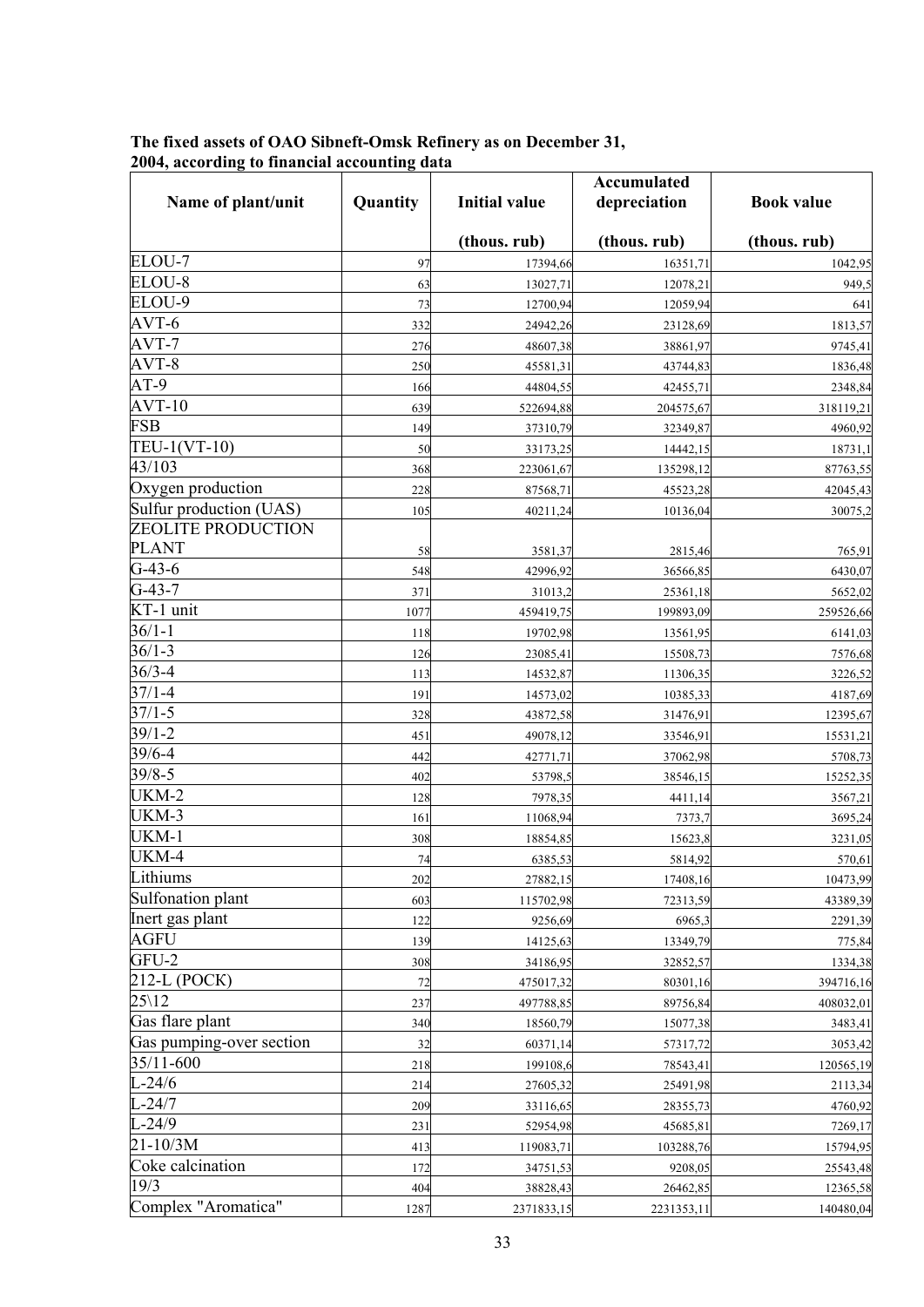| Commodity production         | 2533 | 575756,95 | 372516,37 | 203240,58 |
|------------------------------|------|-----------|-----------|-----------|
| EP and ST control            | 2708 | 855334,57 | 602670,21 | 252664,36 |
| Water supply management      | 4475 | 475530,18 | 356063,55 | 119466,63 |
| Technical control laboratory | 1006 | 137844.77 | 62065.96  | 75778,81  |
| Reagent facilities           | 103  | 14616,92  | 10711,13  | 3905,79   |

# **B) Products Sales**

# **Domestic market**

Sibneft dominates at the market in Western Siberia, having from 30 to 60% market share depending on the region and type of the product. As of the end of 2003 company's marketing subsidiaries were represented in such key regions of Western Siberia as Omsk, Tyumen, Kemerovo, Sverdlovsk, Tomsk, Novosibirsk Krasnoyarsk regions, Altay and Noyabrsk. Oil products produced at Omsk Refinery are also traded at distant markets dew to oil products pipeline going both east and west from the Refinery. Also Sibneft actively uses railways for traffic of high-quality fuels and petrochemicals for preventing blending in pipeline.

Since 2001, after acquiring of 38.5% stake in Moscow Refinery and started oil processing there, Sibneft began developing of own and and jobbers' network of gas stations in Moscow and Moscow region. The development realizes through marketing subsidiary Sibneft AZS Service. By the end of 2004 about 30 stations were operating. Besides, almost 50 stations work as franchisees. The company considers Moscow market of oil products as one of the most significant directions of development in oil products marketing. In 2004 Sibneft continued expanding of retail netwok in European area of Russia.

## **Gasoline station network**

|                         | 1998     | 1999 | 2000 | 2001 | 2002 | 2003 |
|-------------------------|----------|------|------|------|------|------|
| <b>Owned and leased</b> | 109      | 229  | 259  | 483  | 562  | 580  |
| <b>Franchisees</b>      | $\bf{0}$ | 113  | 147  | 238  | 416  | 483  |
| <b>Dialers</b>          | $\bf{0}$ | 50   | 142  | 189  | 188  | 356  |
| <b>Total</b>            | 109      | 392  | 548  | 909  | 1166 | 1419 |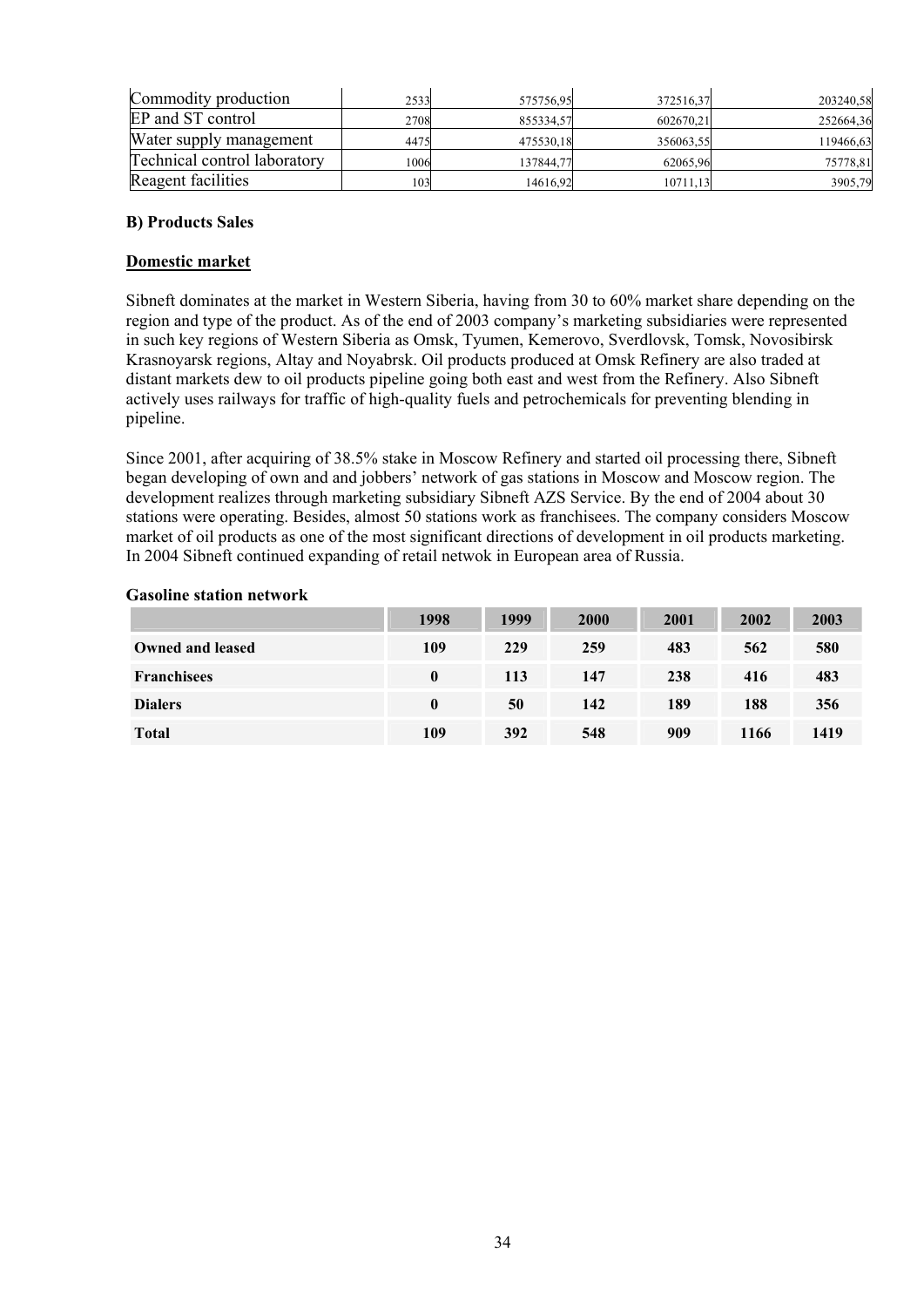# **Export**

Sibneft exports approximately 38-40% of produced oil and 20-25% of oil products. In 2003 level of export composed 40% of production. Such share of export permits to use export capacities and products of refining at own facilities sales effectively.

All exports of crude and oil products are realized through 100% daughter company of Sibneft – Sibneft Oil Trade (Siboil). Siboil was created in 2000 according to strategic course of business consolidation, rational export operations and business transparency providing. Furthermore Siboil buys and resell oil of other companies acting as an agent.

Siboil has unique experience of work at Russian export market and can efficiently react at constantly changing requirements of a client.

# **Oil Export**

Novorossiysk and Tuapse main export directions for crude shipping at the Black Sea and Germany and Poland are the main ones for Druzhba Pipeline. In 2002 Primorsk at the Baltic Sea got significance for the company. Growth of export operations of last years directly connected with favorable oil prices at global markets, company production growth as well as with expanding Transneft capacities.

More than 2/3 of oil exported falls on sea terminals. Through Tuapse Port Sibneft ships Siberian Light crude having higher quality than Urals and traded with average premium of 5% to Urals price.

Small volumes are exported by railways to China as well as to Estonia.

Export roots chosing determines firstly by profitability as well as seasonable factors (for example: seasonable storms in Novorossiysk or ice conditions in Primorsk).

| Стаас схроте всубна Ств аупаннез, ни тону рег усаг |       |       |          |                                                    |       |          |        |
|----------------------------------------------------|-------|-------|----------|----------------------------------------------------|-------|----------|--------|
| 1996                                               | 1997  | 1998  | 1999     | <b>2000</b>                                        | 2001  | 2002     | 2003   |
| 4.650                                              | 4.802 | 5.762 | 5.021    | 5,587                                              | 7,308 | 10,747   | 12,478 |
|                                                    |       |       |          | Share of total output, %                           |       |          |        |
| 23,3%                                              | 26.4% | 33.3% | $30.8\%$ | 32.5%                                              | 35,4% | 40.8%    | 39,7   |
|                                                    |       |       |          | Export through sea ports, % of total export volume |       |          |        |
| 84,9%                                              | 82,8% | 77.3% | 71.6%    | 79.3%                                              | 58,2% | $69.7\%$ | 62,8   |

### **Crude export beyond CIS dynamics, ml tons per year**

Last years Sibneft didn't realize significant deliveries to CIS countries. However in 2002 interest to such deliveries increased – volumes of export to CIS composed 1.4 mln tons. Main directions are Mozyrskiy and Novopolotskiy Refineries in Belarussia.

# **Oil Products Export**

Sibbneft exports about 20-25% of products, prodused at Omsk Refineery and since 2002 export of products produced at Moscow refinery are exported.

Greater part of oil products is delivered by system of products pipelines. Main export product of Omsk Refinery is gasoil, 40-45% of which goes for export. Becides Refinery exports nafta petrochemicals and gasoline is exported seasonally. Sibneft actively uses railways for high-quality products export especially petrochemicals. The company annually exports about 125 th tons of orthoxylene, paraxylene and benzol as well as products of their refining to the countries of Western Europe and China.

Sibneft doesn't export mazut from Omsk Refinery dew to economical inefficiency of such deliveries. However one of the main products for export of Moscow Refinery is mazut. Economical efficiency is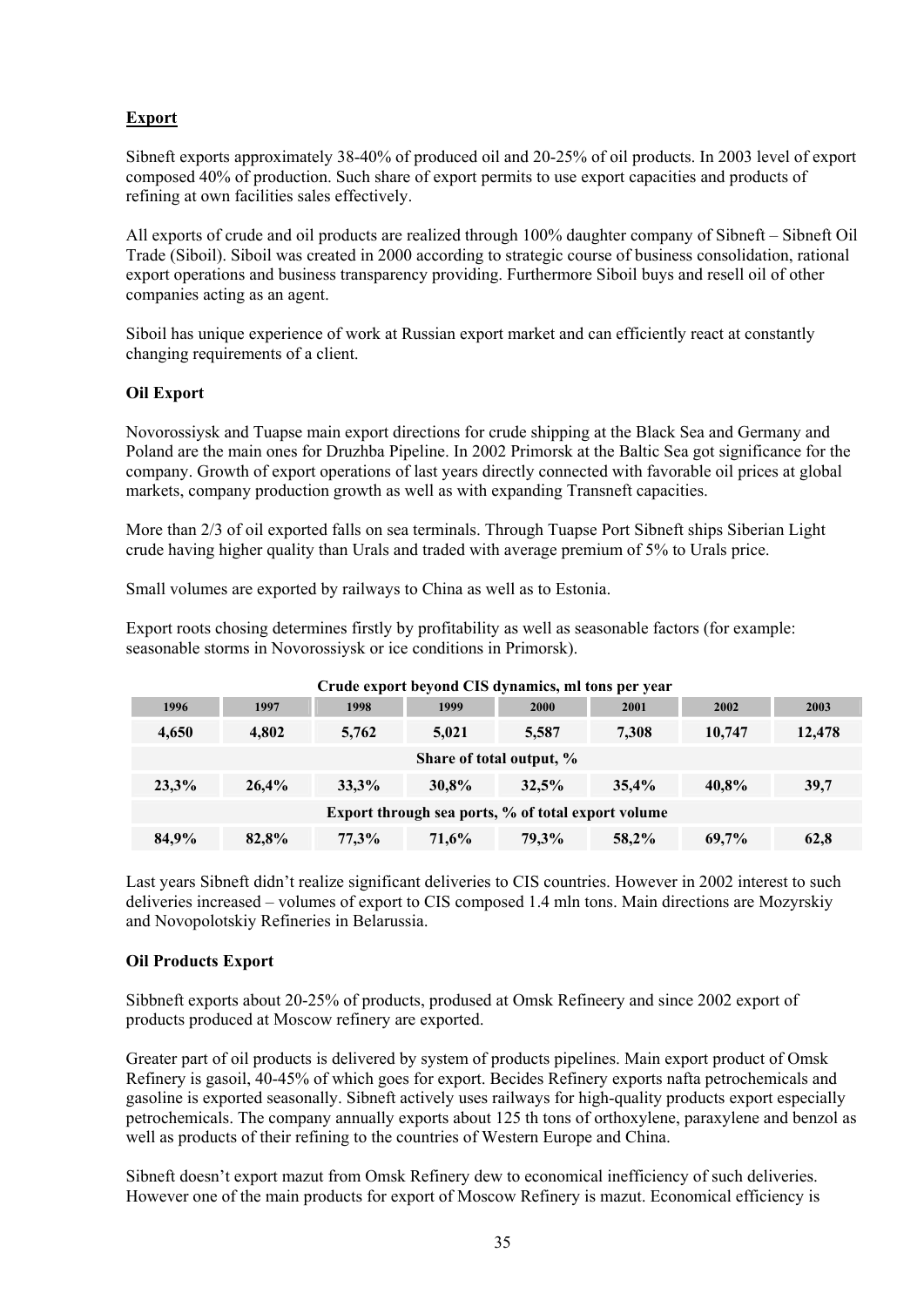conditioned by Moscow Refinery's proximity to main export terminals. At the same time about 70% of gasoil and about 60% of mazut produced at Moscow Refinery from own crude.



#### **3.4. Plans of future activity**

With a view to further sustained development, the enhancement of competitiveness and the building-up of income in the interest of all the categories of shareholders work is being carried out in the following areas:

- the consolidation of capital and the strengthening of the management vertical through the construction of a welloiled system of business processes;

- the completion of a wide-scale program of restructuring that provides for the conversion of a number of service structures into independent subdivisions, sale of secondary structures, and the transfer of social assets into municipal ownership;

- the augmentation of capital investments in oil production;

- the building up of the oil and gas output;

- the intensification of work at the new fields;

- the employment of the advanced technologies developed and being introduced jointly with the companies Schlumberger, Halliburton (horizontal well drilling, hydraulic fracturing of formations), Вaker Huges (sidetracking, drilling of new wells);

- supplementary exploration of oil reserves by exploratory drilling, the conduct of 3D seismic surveys;

- the enlargement of the resource base of the company through acquiring new licensed areas;

- restoring and increasing the yield of low-efficiency wells and those out of operation;

- upgrading the quality of gasolines and diesel fuels to the level of perspective requirements through introducing sulfuric acid alkylation plants and catalytic reforming plants with a continuous regeneration of the catalyst;

- improving the ecological situation at the industrial plants by the adoption of a technology of cleaning soil and waters from pollution by oil and oil products; and achieving a reduction in energy consumption by the adoption of energy-saving technologies;

- the enlargement of the network of European standard gas stations; and getting into and the strengthening of the positions of the company in new sales markets for oil products.

#### **To the main areas of 2004 company development belong:**

The maintenance of a steady growth of oil production.

The building-up of oil production on the basis of the application of advanced technological methods of field development.

Determination of oil and gas bearing perspectives of arctic fareast shalfs of Russian Federation with profitability ranking.

Fullest possible commerciality of associated gas reserves by its effective refining.

Increase of internal quality standards

The implementation of the projects as envisaged by the company's blueprint for the technical re-equipment of OAO Sibneft-ONPZ: the reconstruction of the catalytic reforming plant, to be commissioned in the fourth third quarter of 2005; the start of the construction of the plants for the pinpoint filling of oil products with the commissioning of the fourth quarter in 2005; the complition of the implementation of the first stage of reconstruction of the AT-9 primary refining plant with commissioning in march of 2005.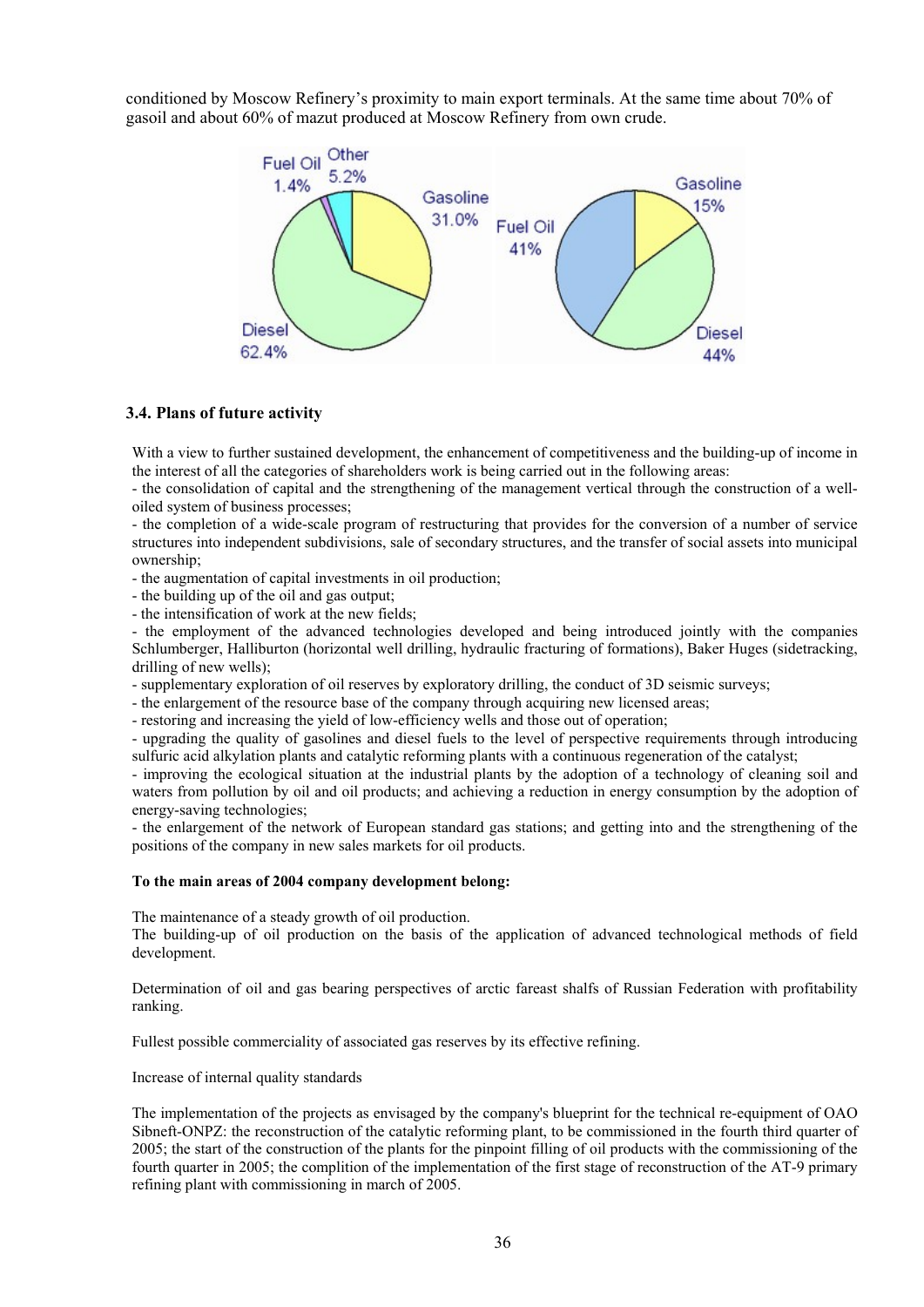Modernizing the current sales network, the construction of European standard gas stations; the development of, and the strengthening of the positions of the company in new sales markets for oil products (Moscow and the Moscow Region, St. Petersburg, Nizhny Novgorod).

Improvement of the quality of services for users of oil products in the retail trade sector; a broadening of the spectrum of retail services; the development and introduction of a uniform service product; the development and introduction of loyalty programs for corporate customers and individuals on the basis of a mobile map of Sibneft; and the conduct of advertising events.

# **3.5. Participation by the issuer in industrial, banking and financial groups, holdings, concerns and associations**

3.5.1 Organization: *"Russian Marketing Association"* The issuer's place and functions in the organization: *a member of the association* 3.5.2 Organization: *Noncommercial Partnership "West Siberian Investment Center"* The issuer's place and functions in the organization: *a co-founder*  3.5.3 Organization: *Noncommercial Partnership "SK AVANGUARD"* The issuer's place and functions in the organization: *a co-founder* 3.5.4 Organization: *Selfregulating organization"Nation organization on subsoil examination"* The issuer's place and functions in the organization: *a co-founder* 3.5.5 Organization: *Noncommercial Organization "Territory Fund"* The issuer's place and functions in the organization: *a co-founder*

# **3.6. Subsidiary and independent business companies of the issuer**

| $N_2$        | Name of legal entity,<br><b>INN</b> and tax<br>inspectorate<br>requisites ** | <b>Legal address</b>                                                                      | Main types of<br>products<br>(works,<br>services) being<br>supplied to the<br>commodity<br>market by the<br>legal entity | Form of control                                                                                                                                      |
|--------------|------------------------------------------------------------------------------|-------------------------------------------------------------------------------------------|--------------------------------------------------------------------------------------------------------------------------|------------------------------------------------------------------------------------------------------------------------------------------------------|
| $\mathbf{1}$ | $\overline{2}$                                                               | 3                                                                                         |                                                                                                                          | 5                                                                                                                                                    |
| 1.           | The Open Joint Stock<br>Company "Sibneft-<br>Noyabrskneftegaz"               | 59/87 Lenina St.,<br>Noyabrsk 629807                                                      | Crude oil<br>production                                                                                                  | OAO Sibneft exercises direct control via<br>actual possession of 99% of the voting<br>shares of OAO голосующих акций OAO<br>Sibneft-Noyabrskneftegaz |
| 2.           | The Open Joint Stock<br>Company "Sibneft-<br>Omsk Refinery"                  | 1 Gubkina Prospekt,<br>Omsk-40 644040                                                     | Oil refining                                                                                                             | OAO Sibneft exercises direct control via<br>actual possession of 100% of the voting<br>shares of OAO Sibneft-Omsk Refinery                           |
| 3.           | The Open Joint Stock<br>Company "Sibneft-<br>Omsknefteproduct"               | 54 Frunze St.,<br>Omsk-99 644099                                                          | Sale of oil<br>products                                                                                                  | OAO Sibneft exercises direct control via<br>actual possession of 100% of the voting<br>shares of OAO Sibneft-Omsknefteprodukt                        |
| 4.           | The Open Joint Stock<br>Company "Sibneft-<br>Noyabrskneftegazgeo<br>fizika"  | Promzona,<br>Noyabrsk, Yamalo-<br><b>Nenets Autonomous</b><br>Area, Tyumen Reg.<br>626809 | Geological<br>study of<br>mineral<br>resources                                                                           | OAO Sibneft exercises direct control via<br>actual possession of 80.98% of the voting<br>shares of OAO Sibneft-<br>Noyabrskneftegazgeofizika         |
| 5.           | The Closed Joint<br><b>Stock Company</b><br>"Sibneftavia"                    | 34 Verkhnyaya St.,<br>Moscow 125040                                                       | Air passenger<br>and freight<br>operations                                                                               | OAO Sibneft exercises direct control via<br>actual possession of 100% of the voting<br>shares of ZAO Sibneftavia                                     |
| 6.           | The Open Joint Stock<br>Company<br>"Meretoykhaneftegaz                       | Prombaza panel 15,<br>Muravlenko,<br>Purovsky District,<br><b>YNAA</b>                    | Crude oil<br>production                                                                                                  | OAO Sibneft exercises direct control via<br>actual possession of 33% of the voting<br>shares of OAO Meretoykhaneftegaz                               |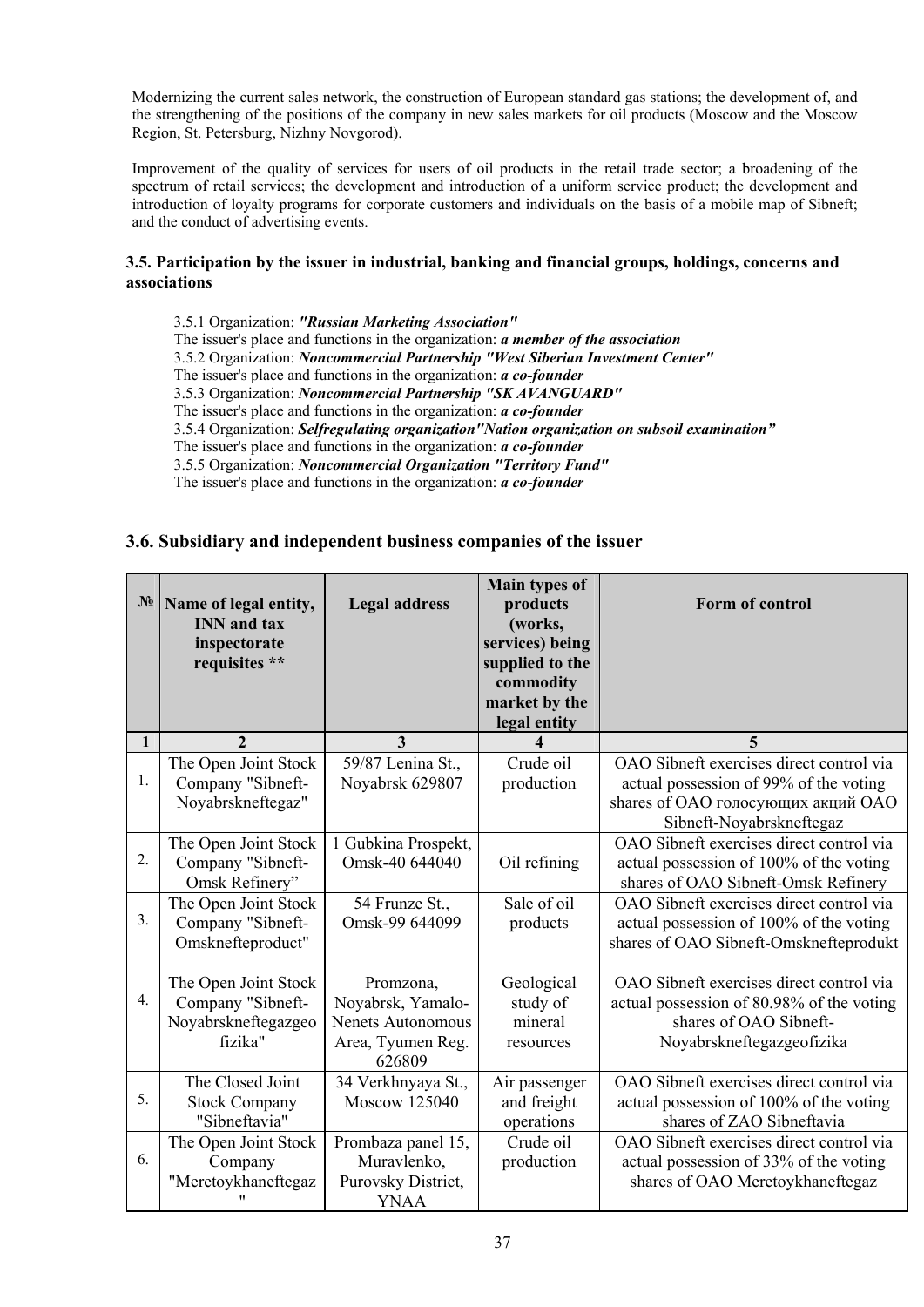| 7.  | The Open Joint Stock<br>Company "Sibneft-<br>Ural""                                                               | 73/16 Shaumyana<br>St., Yekaterinburg<br>620102                  | Supply of oil<br>products                                                                                       | OAO Sibneft exercises direct control via<br>actual possession of 100% of the voting<br>shares of ZAO Sibneft-Ural                                                 |
|-----|-------------------------------------------------------------------------------------------------------------------|------------------------------------------------------------------|-----------------------------------------------------------------------------------------------------------------|-------------------------------------------------------------------------------------------------------------------------------------------------------------------|
| 8.  | The Company "Sib<br>Finance B.V."<br>(no operations within<br>the territory of the<br><b>Russian Federation</b> ) | Rotterdam,<br>Netherlands                                        | Financial<br>activity                                                                                           | OAO Sibneft exercises direct control via<br>actual possession of 100% of the voting<br>shares in the authorized capital of the<br>company Sib Finance B. V.       |
| 9   | The Closed Joint<br><b>Stock Company</b><br>Kuzbassnefteprodukt                                                   | 1 Polevaya St.,<br>Novokuznetsk,<br>Kemerovo Reg.<br>654018      | Sale of oil<br>products                                                                                         | OAO Sibneft exercises direct control via<br>actual possession of 100% of the voting<br>shares in the authorized capital of ZAO<br>Kuzbassnefteprodukt             |
| 10  | The Open Joint Stock<br>Company "Sibneft -<br>Barnaulnefteprodukt                                                 | 124 K. Marx St.,<br><b>Barnaul 656004</b>                        | Supply of oil<br>products and<br>the storage of<br>fuel and<br>lubricants                                       | OAO Sibneft exercises direct control via<br>actual possession of 93.47% of the voting<br>shares in the authorized capital of OAO<br>Sibneft - Barnaulnefteprodukt |
| 11  | The Limited Liability<br>Company Sibneft -<br>Noyabrsknefteprodukt                                                | Promzona,<br>Noyabrsk, Tyumen<br>Reg. 626726                     | Storage,<br>transportation,<br>processing and<br>sale of oil<br>products                                        | OAO Sibneft exercises direct control via<br>actual possession of 100% of the shares in<br>the authorized capital of OOO Sibneft -<br>Noyabrsknefteprodukt         |
| 12  | The Closed Joint<br><b>Stock Company</b><br>Aeroport - Servis                                                     | Airport 4<br>"Tolmachyovo, Ob-<br>4, Novosibirsk Reg.<br>633115  | Transportation<br>of oil, gas and<br>products, their<br>processing                                              | OAO Sibneft exercises direct control via<br>actual possession of $50\% + 1$ share in the<br>authorized capital of OOO Aeroport -<br>Servis                        |
| 13  | The Limited Liability<br>Company "NiiPP<br><b>INPETRO"</b>                                                        | 71 Sadovnicheskaya<br>St., Bldg. 3,<br>Moscow 113035             | Production of<br>scientific and<br>technical<br>products in the<br>field of oil and<br>gas field<br>development | OAO Sibneft exercises direct control via<br>actual possession of 51% of the shares in<br>the authorized capital of OOO NiiPP<br><b>INPETRO</b>                    |
| 14. | The Limited Liability<br>Company "Sibneft-<br>Yugra"                                                              | 149 Mira St.<br>Khanty-Mansiisk,<br>KhMAA 628007                 | Exploration,<br>gas and oil<br>recovery,<br>transportation<br>and processing                                    | OAO Sibneft exercises direct control via<br>actual possession of 50% of the shares in<br>the authorized capital of OOO Sibneft-<br>Yugra                          |
| 15  | The Limited Liability<br>Company "Sibneft-<br>Chukotka"                                                           | 6 Rultytegina St.,<br>Anadyr, Chukchi<br>Autonomous Area         | Exploration,<br>gas and oil<br>recovery,<br>transportation<br>and processing                                    | OAO Sibneft exercises direct control via<br>actual possession of 50% of the shares in<br>the authorized capital of OOO Sibneft-<br>Chukotka                       |
| 16  | The Limited Liability<br>Company "Radio ZS"                                                                       | 51 Izyskatelei St.,<br>Noyabrsk, YNAA<br>629810                  | Establishment<br>and<br>organization of<br>mass media of<br>information                                         | OAO Sibneft exercises direct control via<br>actual possession of 51% of the shares in<br>the authorized capital of OOO Radio ZS                                   |
| 17  | The Closed Joint<br><b>Stock Company</b><br>"Mediacentr-A7"                                                       | 98 22 Dekabrya St.,<br>Omsk 644015,<br><b>Russian Federation</b> | Organization of<br>broadcasting<br>and<br>retransmission<br>services and of<br>video and radio<br>program hire  | OAO Sibneft exercises direct control via<br>actual possession of 51% of the shares in<br>the authorized capital of OOO Mediacentr-<br>A7                          |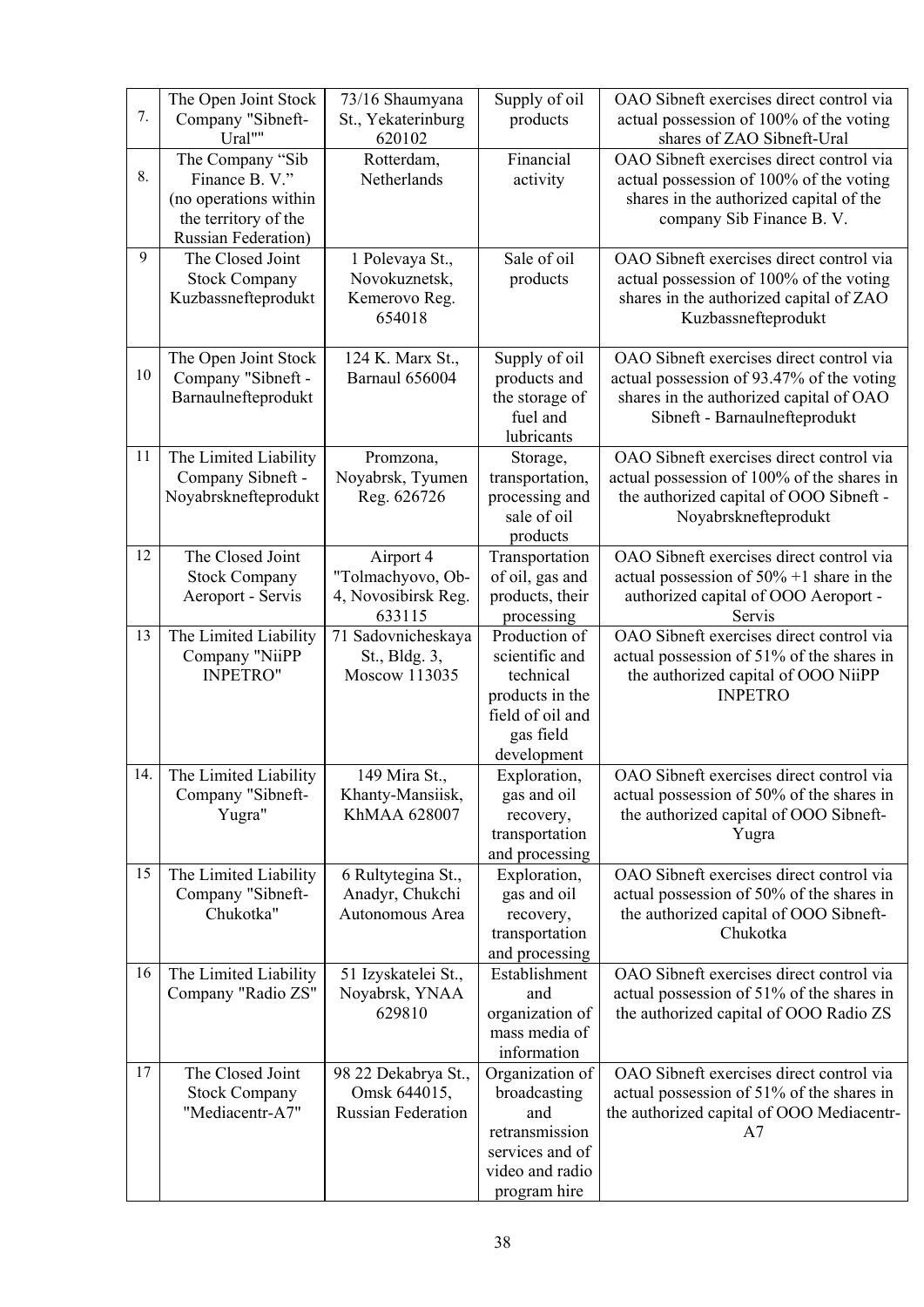|    |                                                                             |                                                                                                            | and sale                                                |                                                                                                                                                              |
|----|-----------------------------------------------------------------------------|------------------------------------------------------------------------------------------------------------|---------------------------------------------------------|--------------------------------------------------------------------------------------------------------------------------------------------------------------|
| 18 | The Limited Liability<br>Company "Sibneft-<br><b>AZS Servis"</b>            | 38 Bolshaya<br>Kommunisticheskay<br>a St., Bldg. 1,<br>Moscow 109004                                       | Operation of<br>gas stations                            | OAO Sibneft exercises direct control via<br>actual possession of 100% of the shares in<br>the authorized capital of OOO Sibneft-<br><b>AZS</b> Servis        |
| 19 | The Limited Liability<br>Company<br>"Krasnoyarsk-Oil-<br>Service"           | 23 G Severnoye<br>Shosse,<br>Krasnoyarsk,<br>Krasnoyarsk<br>Territory 660049,<br><b>Russian Federation</b> | Property<br>farming                                     | OAO Sibneft exercises direct control via<br>actual possession of 100% of the shares in<br>the authorized capital of OOO<br>"Krasnoyarsk-Oil- Service"        |
| 20 | The Open Joint Stock<br>Company<br>"Sverdlovsknefteprod<br>ukt"             | 25 8 Marta St,<br>Yekaterinburg<br>620014, Russian<br>Federation                                           | Supplies of oil<br>products                             | OAO Sibneft exercises direct control via<br>actual possession of 53.99% of the shares<br>in the authorized capital of OAO<br>Sverdlovsknefteprodukt          |
| 21 | The Closed Joint<br><b>Stock Company</b><br>"Sibneft-Mobilnaya<br>Karta"    | 2 Mirnaya St.,<br>Kemerovo,<br>Kemerovo Reg.<br>652970, Russian<br>Federation                              | Information<br>services                                 | OAO Sibneft exercises direct control via<br>actual possession of $75% + 1$ share in the<br>authorized capital of ZAO Kompaniya<br>Mobilnaya Karta"           |
| 22 | The Limited Liability<br>Company "Khantos"                                  | 149 Mira St.,<br>Khanty-Mansiisk<br>628007, Russian<br>Federation                                          | Prospecting,<br>geophysical,<br>and exploration<br>work | OAO Sibneft exercises direct control via<br>actual possession of 100% of the shares in<br>the authorized capital of OOO Khantos                              |
| 23 | The Limited Liability<br>Company "Sibneft -<br>Krasnoyarsknefteprod<br>ukt" | 23 G Severnoye<br>Shosse,<br>Krasnoyarsk,<br>Krasnoyarsk<br>Territory 660049,<br><b>Russian Federation</b> | Operation of<br>filling<br>complexes                    | OAO Sibneft exercises direct control via<br>actual possession of 100% of the shares in<br>the authorized capital of OOO Sibneft -<br>Krasnoyarsknefteprodukt |
| 24 | The Open Joint Stock<br>Company "Sibneft -<br>Tyumennefteprodukt"           | 81 Respubliki St.,<br>Tyumen 625048,<br><b>Russian Federation</b>                                          | Sale of oil<br>products                                 | OAO Sibneft exercises direct control via<br>actual possession of 93.52% of the voting<br>shares of OAO Sibneft-<br>Tyumennefteprodukt                        |
| 25 | <b>OOO "NTK"</b>                                                            | 37/7 Prospekt<br>Geroyev, Nizhny<br>Novgorod 603044                                                        | Operation of<br>filling<br>complexes and<br>tank farms  | OAO Sibneft exercises direct control via<br>actual possession of 100% of the stakes in<br>OOO "NTK"                                                          |
| 26 | OOO "Sibneft-St.<br>Petersburg"                                             | 10 Sovetsky<br>Prospekt, St.<br>Petersburg 197706,<br>Russia                                               | Sale of oil<br>products                                 | OAO Sibneft exercises direct control via<br>actual possession of 100% of the stakes in<br>OOO Sibneft-St. Petersburg                                         |
| 27 | OOO "Sibneft-<br>Anadyr"                                                    | 2V Rultytegina St.,<br>Anadyr, Chukchi<br>Autonomous Area                                                  | Trade and<br>procurement<br>commercial<br>activities    | OAO Sibneft exercises direct control via<br>actual possession of 100% of the stakes in<br>OOO Sibneft-Anadyr                                                 |
| 28 | ZAO "Archinskoye"                                                           | 14 Lenina<br>Ploshchad, Tomsk<br>634050                                                                    | Oil production                                          | OAO Sibneft exercises direct control via<br>actual possession of 100% of the shares of<br>ZAO Archinskoye                                                    |
| 29 | OOO "Shiginskoye"                                                           | 2 Sovetskaya St.,<br>Kargasok, Tomsk<br>Region                                                             | Oil production                                          | OAO Sibneft exercises direct control via<br>actual possession of 100% of the stakes in<br>OOO Shiginskoye                                                    |
| 30 | Sibneft Oil Trade<br>Company Gmbh                                           | Austria, Viena                                                                                             | Financial<br>Activities                                 | OAO Sibneft exercises direct control via<br>actual possession of 100% of the stakes in<br>Sibneft Oil Trade Company Gmbh                                     |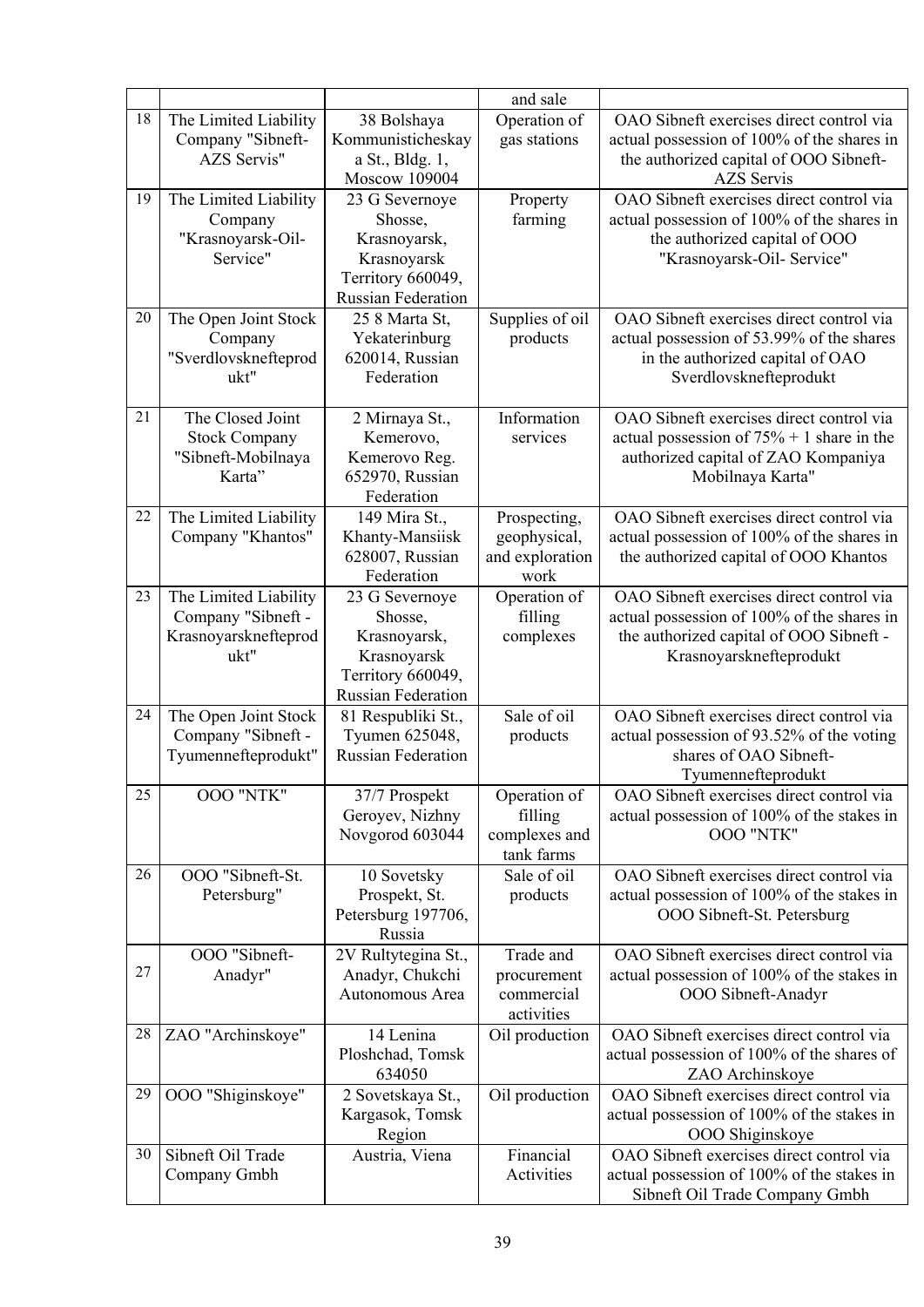# **3.7. The composition, structure and value of the fixed assets of the issuer, information on the plans for the acquisition, replacement and retirement of fixed assets, as also on all the facts of encumbrance of the issuer's fixed assets**

# **3.7.1. Fixed assets**

**Data on the fixed assets according to unconsolidated financial statement data as on January 1, 2005:**  Initial (replacement) value of the fixed assets: **6 309 580 thous. rubles** Amount of accrued depreciation: **894 337 thous. rubles**

Information on a revaluation of the fixed assets: *there was no revaluation made of the fixed assets and longlease fixed assets during the five years preceding the year before the end of the quarter of account.*  Information on all the facts of encumbrance of the issuer's fixed assets (with the indication of the character of encumbrance, the moment of origination of the encumbrance, its term of validity and other conditions at the discretion of the issuer): *there are no encumbered fixed assets***.**

# **3.7.2. Value of the immovable property of the issuer**

According to unconsolidated financial statement data as on January 1, 2005 The overall value of the immovable property **5 576 983 thous. rubles** Amount of accrued depreciation **691 415 thous. rubles**

There was no reestimation of fixed assets during reported period.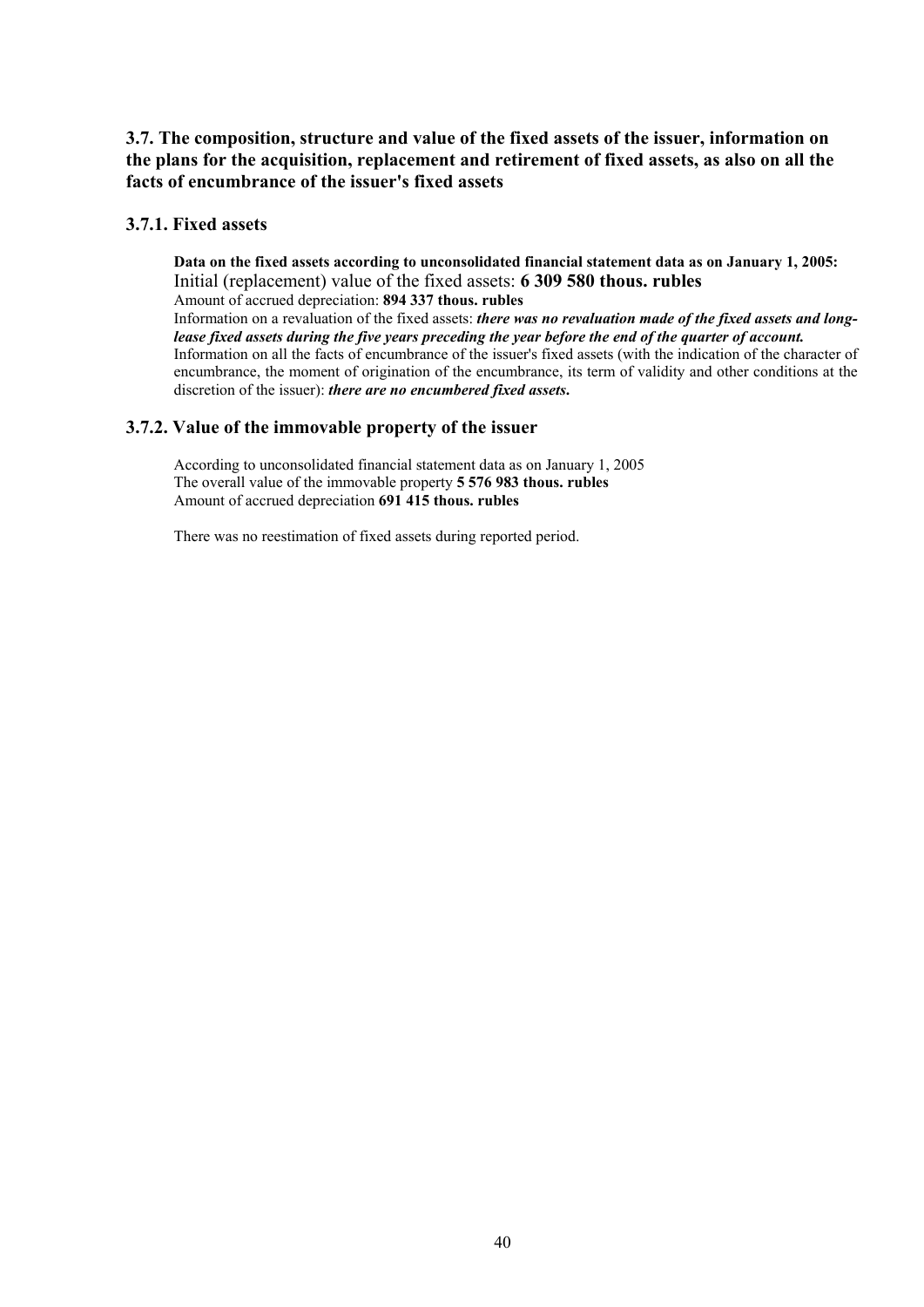# **IV. Information on the financial and economic activities of the issuer 4.1. The results of the issuer's financial and economic activities**

Not presented in reported period

# **4.2. The liquidity of the issuer**

Not presented in reported period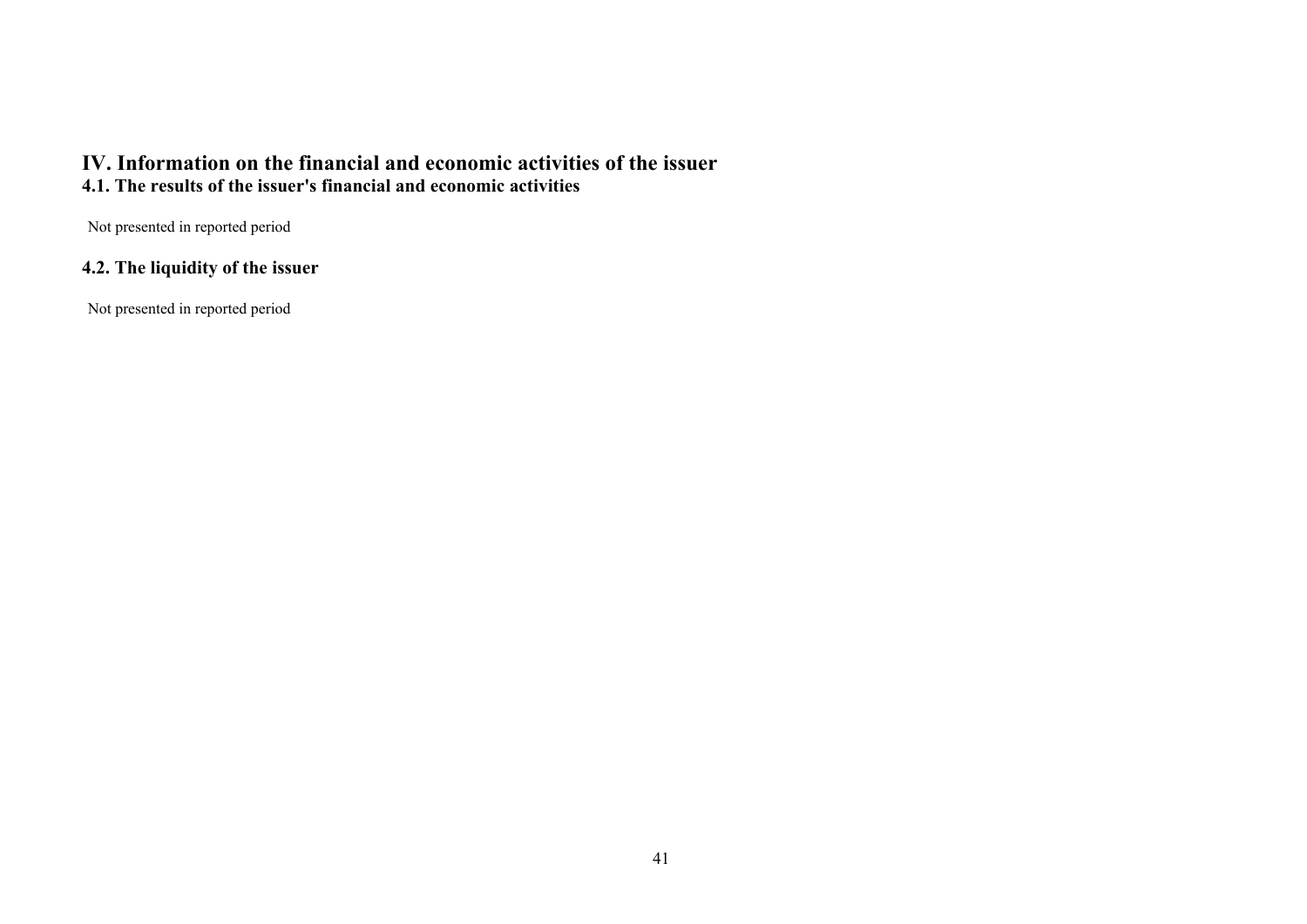# **4.3. The amount, structure and sufficiency of the issuer's capital and circulating**

# **4.3.1. The amount and structure of the issuer's capital and circulating assets as of October 1, 2004**

- 1. the amount of authorized capital: **7 586 thous. rubles**
- 2. the number of shares bought out by the issuer: **4 980**
- 3. the bought out shares' percentage of the total number of placed shares:

 $4.980 / 4741299639 \times 100\% = 0.0001\%$ 

Information on retained earnings and total capital volumes as of 2004 will be presented in 1 quarter of 2005 report.

# **4.3.2. Capital sufficiency**

**4.3.3. Cash** 

Information will be presented in 1 quarter 2005 report

#### **4.3.4. Financial investments by the issuer**

### **The money invested in securities makes up more than 10% of all the financial investments of the company as of the date of end of the quarter of account.**

| Type of security                                      | <b>Registered ordinary shares</b>       |  |  |
|-------------------------------------------------------|-----------------------------------------|--|--|
| Name of issuer                                        | <b>OAO Sibneft-Noyabrskneftegaz</b>     |  |  |
| Business address of issuer                            | 59/87 Lenina St., Noyabrsk, Tyumen Reg. |  |  |
|                                                       | 629807                                  |  |  |
| Number and date of state registration of the issue of | 1-04-00109-A of March 13, 2001          |  |  |
| securities                                            |                                         |  |  |
| Registering authority                                 | Russian Federal Securities Commission   |  |  |
| Number of securities owned                            | 74                                      |  |  |
| Overall nominal value of the securities owned         | 6 112 026 300,00                        |  |  |
| Total book value                                      | 8 811 463 917.80                        |  |  |
| Size of preference dividend                           | Dividends not being paid                |  |  |
| Size of declared ordinary dividend, payout time       | Dividends not declared                  |  |  |

| Type of security                                      | <b>Registered preference shares</b>     |
|-------------------------------------------------------|-----------------------------------------|
| Name of issuer                                        | <b>OAO Sibneft-Noyabrskneftegaz</b>     |
| Business address of issuer                            | 59/87 Lenina St., Noyabrsk, Tyumen Reg. |
|                                                       | 629807                                  |
| Number and date of state registration of the issue of | 2-03-00109-A of March 13, 2001          |
| securities                                            |                                         |
| Registering authority                                 | Russian Federal Securities Commission   |
| Number of securities owned                            | 25                                      |
| Overall nominal value of the securities owned         | 1 178 175 000.00                        |
| Total book value                                      | 1 378 300 653.97                        |
| Size of preference dividend                           | Dividends not being paid                |
| Size of declared ordinary dividend, payout time       | Dividends not declared                  |

### **Other financial investments which constitute more than 10% of all the financial investments of the company as on the date of end of the quarter of account:**

| Object of financial investment                      | Loan without interest                     |
|-----------------------------------------------------|-------------------------------------------|
| Name of organization                                | OOO Invest Oil                            |
| Business address                                    | 13 Krupskoi St., Mytishchi, Moscow Region |
|                                                     | 141002                                    |
| <b>INN</b>                                          | 5029065916                                |
| Level of income from object of financial investment |                                           |
| Date of disbursement                                | 31.12.06                                  |
| Potential losses                                    |                                           |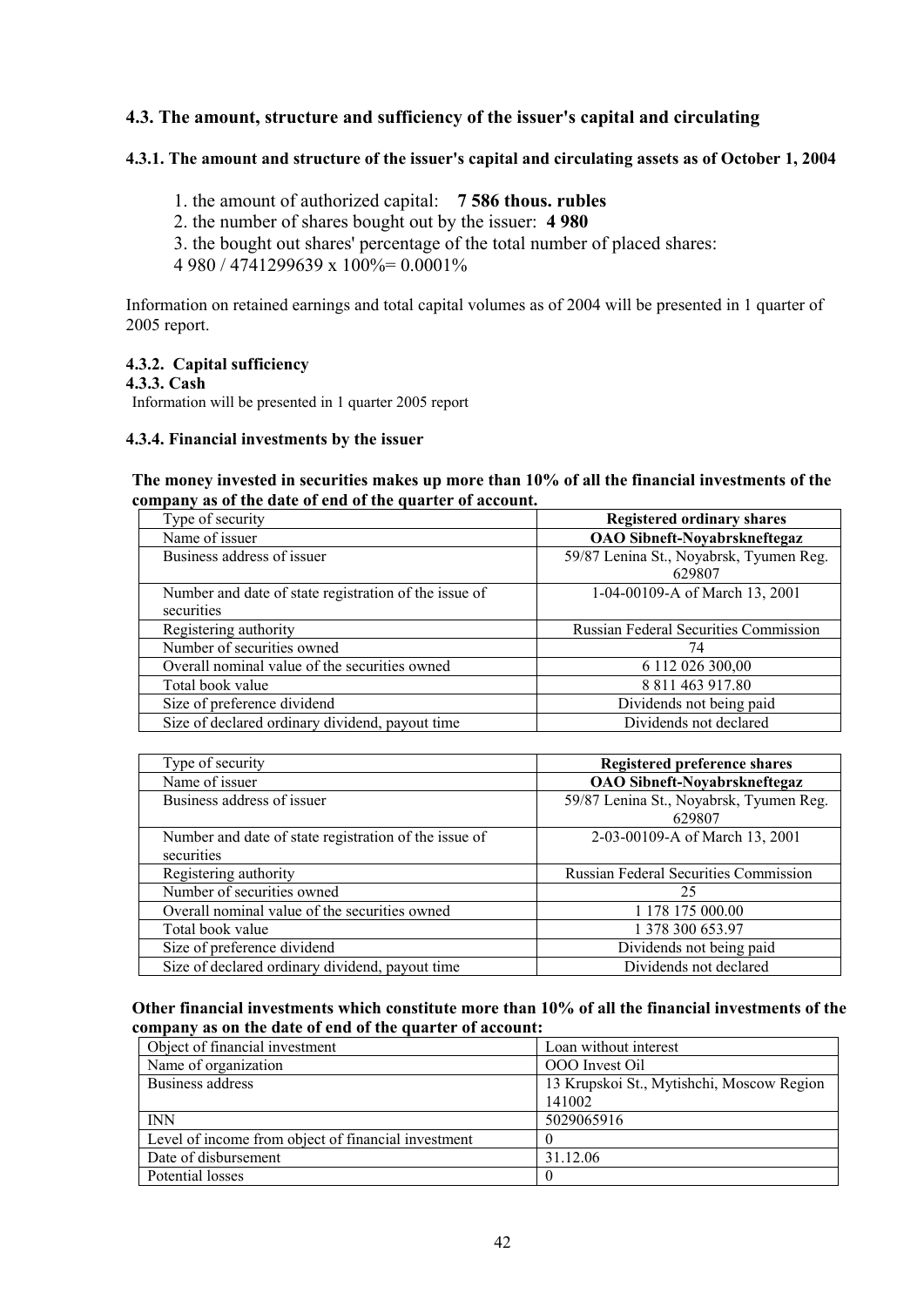## **4.3.5. Intangible assets**

According to unconsolidated financial statement data as on January 1, 2005:

The initial value of the intangible assets is: **292 500 thous. rubles** The amount of accrued depreciation: **60 821 thous. rubles**

| Nos. | Name of group of intangible assets | <b>Full value</b><br>(thous. rubles) | <b>Amount of accrued</b><br>depreciation<br>(thous. rubles <sub>6</sub> ) |
|------|------------------------------------|--------------------------------------|---------------------------------------------------------------------------|
|      | Trade marks                        | 1620                                 | 324                                                                       |
|      | Licenses                           | 258 088                              | 42 120                                                                    |
|      | Program products and data bases    | 17 203                               | 10 786                                                                    |

No intangible assets were contributed to the authorized capital (joint stock) in the quarter of account.

The accounting standards (rules), in accordance with which the issuer provides information on its intangible assets: Classifiable as intangible assets are objects with no tangible content, but with a value assessment, employed in the economic activities of the enterprise over a long period of time (for more than a year) and bringing in income. The assignment of an asset (property) to intangibles is determined in accordance with the criteria of the Accounting Rules 14/2000 (Accounting of Intangible Assets), approved by the Russian Ministry of Finance Order №91н of October 16, 2000. The assets of the company, accounted for in the Intangible Assets account 04, are reflected in the ledgers in the amount of the expenditure on their acquisition, including the expenses to bring them up to a condition in which they are suitable for use for the planned purposes. The amount of the depreciation of the intangibles is calculated on a historic-cost basis and with due regard for their useful life (but not to exceed the period of operation of the enterprise). In the ledgers the intangible assets are reflected by residual value.

#### **4.4. Information on the policies and expenditure of the issuer in the field of scientific and technological development and with respect to licenses and patents, new ideas and research**

The main areas of work in the scientific and technological development of ОАО Sibneft are:

- participation in the search for promising areas in terms of oil and gas by geophysical methods;
- the conduct of downhole logging in prospecting, exploratory and development wells with a view to a division of the stratigraphic section, the identification of pay horizons, the study of the technical condition of the wells and control over the development of the fields;
- participation in research, testing-and-procedural and development work, directed towards raising the geological and economic effectiveness of geophysical research and perfecting the methods and techniques of its conduct;
- participation in the development, testing and adoption of new technical means and technologies for the study of mineral resources, a second drilling-in, and cutdowns in the expenses on a ton of oil extracted;
- participation in the work on the creation of scientific-technical products: technical documentation, field development and oil recovery plans, techno-economic proposals and feasibility studies, including geological and hydrodynamic models, other documents necessary for the development of new hydrocarbon deposits;
- further upgrading of the methods of planning and regulation of late-stage field development with the construction of permanently operating geologo-mathematical models.

# **V. Detailed data on the persons who are members of the governing bodies of the issuer, of its bodies for control over its financial and economic activities and brief information on the staff of the issuer**

## **5.1. Information on the structure and competence of the governing bodies**

# THE GENERAL MEETING OF SHAREHOLDERS

The scope of competence of the General Meeting of Shareholders includes dealing with the following matters:

1) introduction of amendments and modifications to the Charter of the Company or approval of a reworded Charter

of the Company (excepting cases stipulated in Art. 12, pars. 2-5, of the Federal Law on Joint Stock Companies);

<sup>2)</sup> a reorganization of the Company;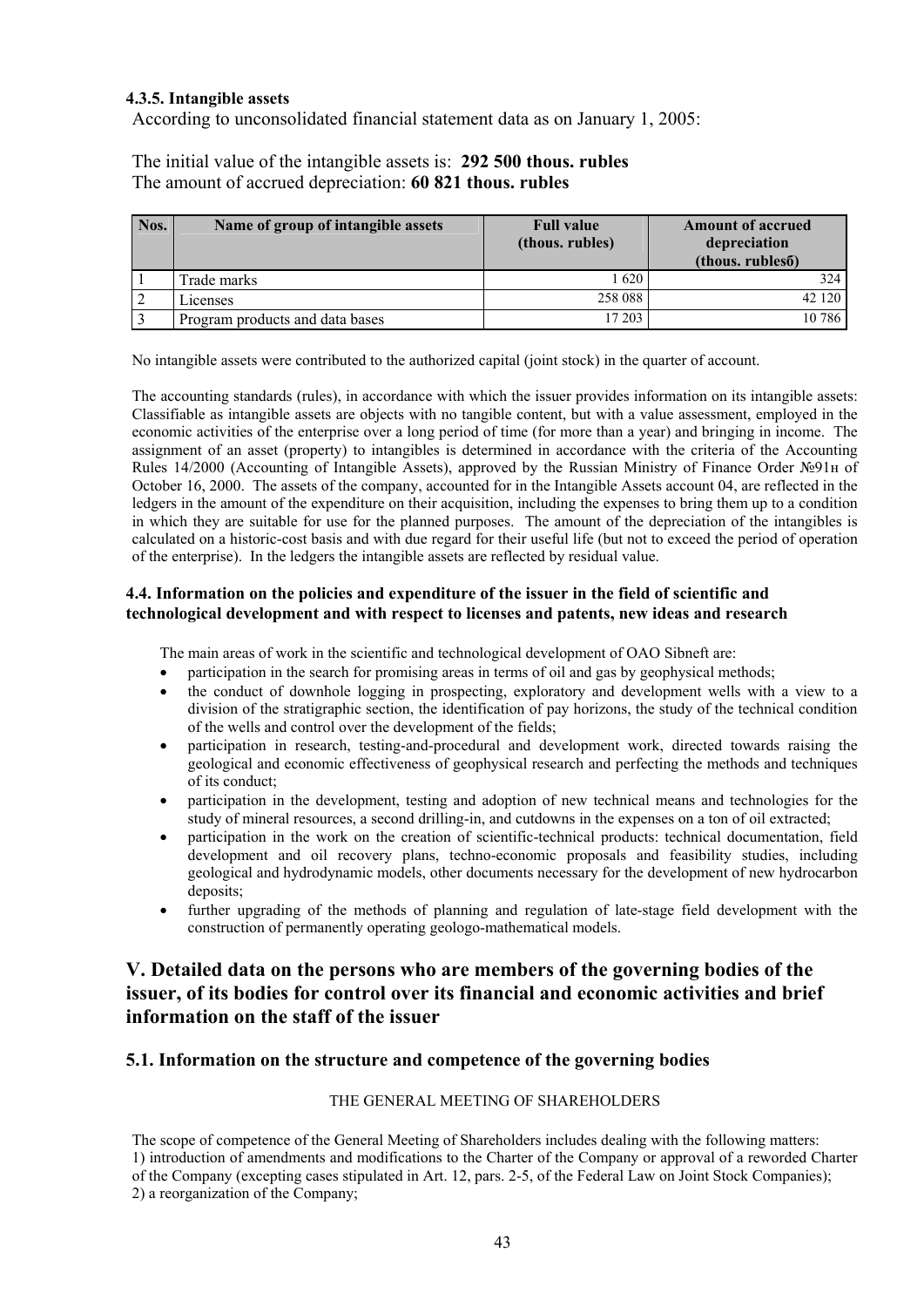3) liquidation of the Company, the appointment of a liquidation commission and the approval of an intermediate and a final liquidation balance sheet;

4) election of members of the Board of Directors of the Company and an early termination of their authority;

5) election of a president of the Company and an early termination of his authority;

6) election of members of the auditing commission of the Company and an early termination of their authority;

7) approval of an auditor of the Company;

8) determination of the quantity, the nominal value, and the category (type) of declared shares and of the rights provided by these shares;

9) increasing the authorized capital of the Company;

10) placement of emission securities of the Company, convertible into shares;

11) decreasing the Company's authorized capital by reducing the shares' value, through the Company acquiring a part of the shares in order to cut their overall quantity, as also by redeeming the shares acquired and bought out by the Company (the shares at the Company's disposal);

12) approval of the annual reports and annual financial statement, including income statements (profit and loss accounts) of the Company, as well as the distribution of proft, including the payout (declaration) of dividends, and of the losses of the Company for the financial year;

13) determination of the procedure for the conduct of a General Meeting of Shareholders;

14) subdivision and consolidation of shares;

15) the passage of resolutions concerning the approval of transactions in the cases provided for in Art. 83 of the Federal Law on Joint Stock Companies;

16) the passage of resolutions concerning the approval of major transactions in the cases provided for in Art. 79 of the Federal Law on Joint Stock Companies;

17) deciding on participation in holding companies, financial and industrial groups, associations, and other amalgamations of commercial organizations;

18) approval of internal documents governing the work of the bodies of the Company, inter alia the Regulations concerning the General Meeting of Shareholders, the Regulations concerning the Board of Directors, the Regulations concerning the President, the Regulations concerning the Management, and the Regulations concerning the Procedure of Auditing Commission Activities;

19) passing a resolution on rewards and/or compensation for expenses to the members of the auditing commission of the Company stemming from their performance of their responsibilities at a period when they do so, and fixing the amounts of such compensations and rewards;

20) passing a resolution on rewards and/or compensation for expenses to the members of the Board of Directors of the Company stemming from their performance of their respective functions at a period when they do so, and fixing the amounts of such compensations and rewards;

21) passing a resolution on compensation out of the Company's funds for the expenses incurred by persons and bodies initiators of an Extraordinary General Meeting of Shareholders in the preparations for, and the holding of that meeting;

22) passing a resolution on the transfer of the authority of the single-member executive body of the Company to a profit organization (managing organization) or an individual entrepreneur (manager) under a contract;

23) passing a resolution on an early termination of the authority of the managing organization or the manager;

24) determination of a list of additional documents that must necessarily be kept at the Company;

25) settlement of other matters provided for in the Federal Law on Joint Stock Companies.

The General Meeting of Shareholders shall not have the right to consider and decide on matters not assigned by the law or the Charter of the Company to its competence..

The General Meeting of Shareholders shall not have the right to decide on matters not included in the agenda of the meeting or change the agenda.

# THE BOARD OF DIRECTORS

The Board of Directors of the Company is in overall charge of all its operations, with the exception of matters assigned by federal laws and the Company's Charter to the competence of the General Meeting of Shareholders. There fall within the competence of the Board of Directors of the Company:

1) determination of the priority lines of Company activity, including the determination of strategic aims for its operation, determination of the main activities and of the regions of activity of the Company, the determination of its dividend policy and long- and medium-term development strategy and the approval of its annual business plans;

2) calling the annual and an Extraordinary General Meeting of Shareholders, with the exception of the cases contemplated by paragraph 8 of Art. 55 of the Federal Law on Joint Stock Companies;

3) approval of the agenda of a General Meeting of Shareholders;

4) fixing the date for compiling a list of persons entitled to attend a General Meeting of Shareholders and other matters assigned to the competence of the Board of Directors under the provisions of Chapter VII of the Federal Law on Joint Stock Companies and linked to preparation and holding of the General Meeting of Shareholders;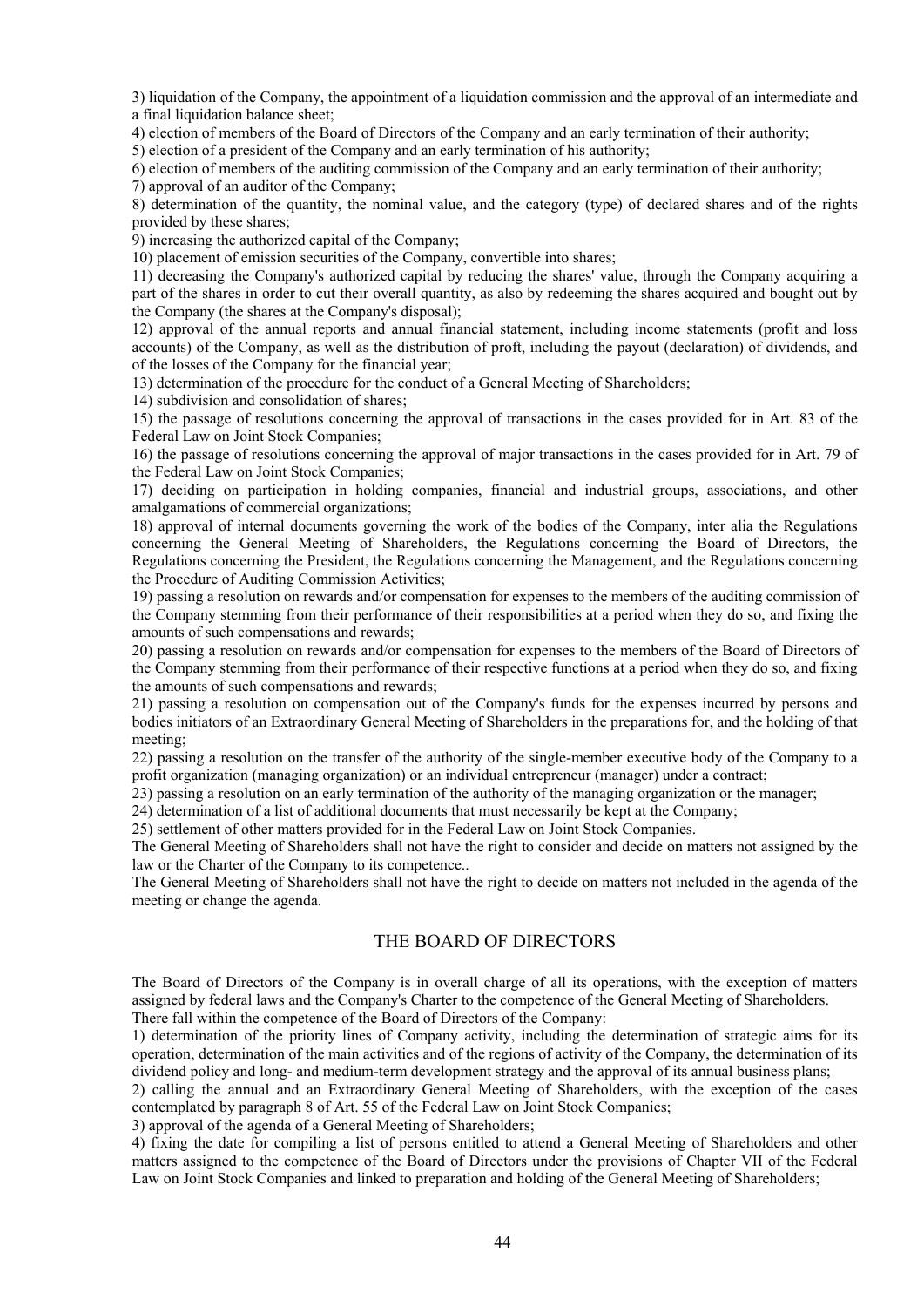5) preliminary approval of the Company's annual reports and annual financial statement, including the profit and loss statements for the financial year;

6) appointment of Management members;

7) early termination of the authority of Management members;

8) approval of an agreement on the transfer of the authority of the single-member executive body of the Company to a profit organization (managing organization) or an individual entrepreneur (manager);

9) taking a decision on the formation of an interim single-member executive body of the Company and on the holding of an Extraordinary General Meeting of Shareholders to decide on an early termination of the authority of the Company's president and on the election of a president of the Company or on the transfer of the authority of the single-member executive body to a managing organization or a manager in the event that the president of the Company or the managing organization (manager) is unable to perform their functions;

10) taking a decision on suspension of the authority of the president of the Company or on suspension of the authority of the managing organization or manager. Simultaneously with this decision the Board of Directors of the Company is obliged to take a decision on the formation of an interim single-member executive body of the Company and on the holding of an Extraordinary General Meeting of Shareholders to decide on an early termination of the authority of the Company's president or the managing organization (manager) and on the election of a president of the Company or on the transfer of the authority of the single-member executive body to a profit organization or a manager;

11) placement of bonds and other emission securities not convertible into shares;

12) approval of a decision on an issue of securities and of a share issue prospectus, approval of a report on the share issue results, and introduction of amendments and modifications to them;

13) determination of the price (money value) of the assets as well as of the price of the placement and redemption of emission securities where the Federal Law on Joint Stock Companies provides for;

14) acquisition of shares placed by the Company in accordance with Art. 72, par. 2, of the Federal Law on Joint Stock Companies;

15) acquisition of bonds and other securities placed by the Company where the Federal Law on Joint Stock Companies provides for;

16) recommendations to the General Meeting of Shareholders as to the amounts of the rewards and compensations to be paid to the members of the auditing committee;

17) determination of the amount of payment for the services of the auditor;

18) recommendations to the General Meeting of Shareholders as to the size of a dividend on shares and the timing of its payment;

19) recommendations to the General Meeting of Shareholders as to the procedure of distribution of the profits and losses of the Company for the financial year;

20) utilization of the reserve fund and other funds of the Company;

21) approval of internal documents of the Company, with the exception of internal documents governing the activities of the bodies of the Company that have to be approved by a resolution of the General Meeting of Shareholders, as well as of other Company internal documents, the approval of which is assigned by the Charter to the competence of the single-member executive body of the Company, and the introduction of amendments and modifications to these documents;

22) establishment and liquidation of affiliates, the opening and liquidation of representation offices of the Company, approval of the statutes on the affiliates and representation offices and the introduction of amendmends and modifications to them;

23) introduction of amendments to the Charter of the Company associated with the creation of affiliates and the opening of representation offices and with their liquidation;

24) approval of major transactions where Chapter X of the Federal Law on Joint Stock Companies provides for;

25) approval of transactions envisaged by Chapter XI of the Federal Law on Joint Stock Companies;

26) approval of a registrar of the Company and the terms and conditions of a contract with him, as well as the termination of the contract with him;

27) adoption at any time of a decision for a check of the financial and economic activities of the Company;

28) determination of a person authorized to sign a contract on behalf of the Company with the president (managing organization or manager) and members of the Management;

29) approval of the basic conditions of the contracts with the Management members;

30) determination of a list of additional documents whose custody at the company is obligatory;

31) approval of procedures governing internal control of the financial and economic activities of the Company;

32) approval of internal risk-management procedures, the assurance of their observance, analysis of the effectiveness and the perfecting of those procedures;

33) other matters provided for in the Federal Law on Joint Stock Companies and in the Charter.

# MANAGEMENT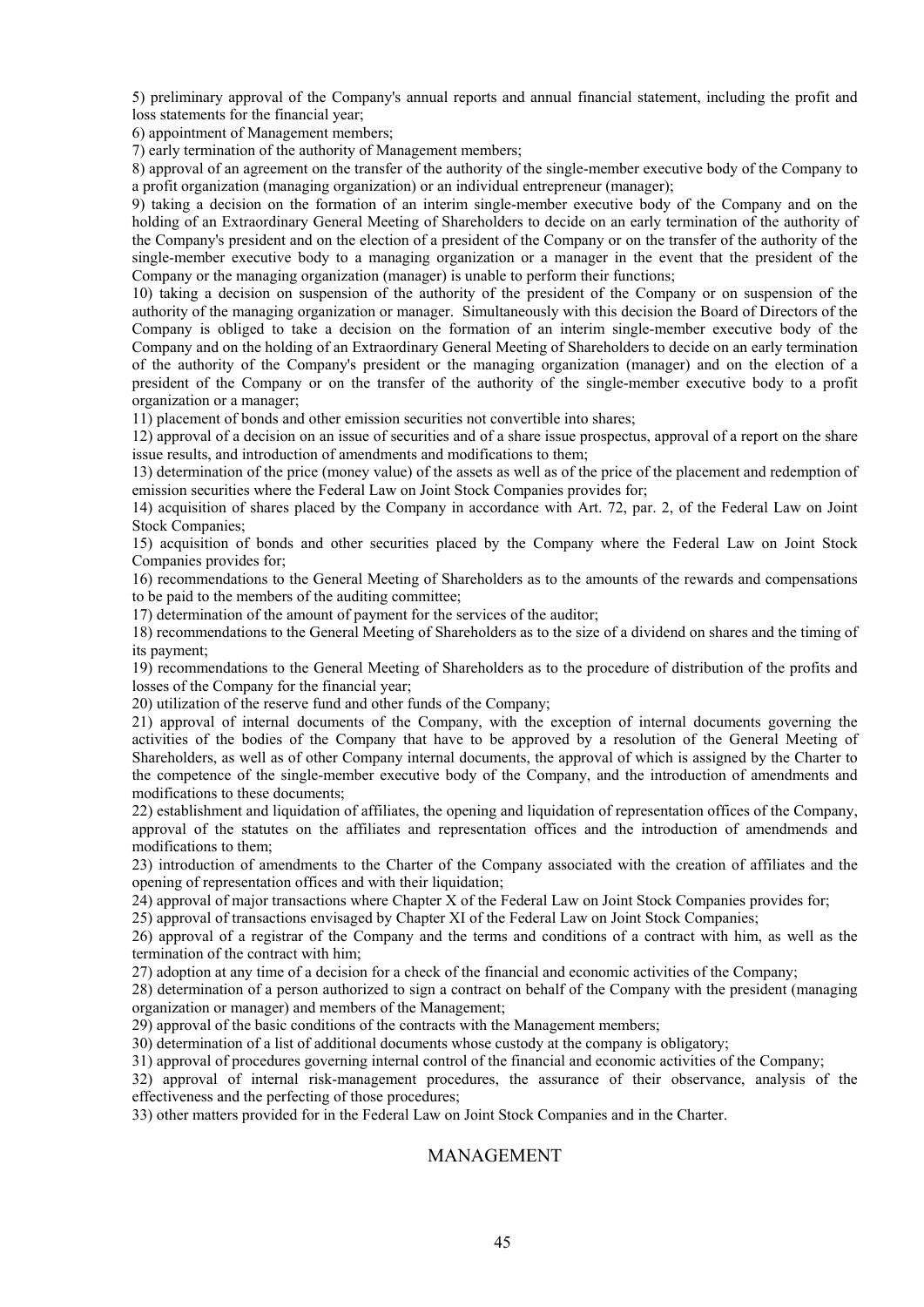The scope of competence of the Management, which is the collegial executive body of the Company, includes the following matters in administering the day-to-day operations of the Company:

1) the preparation of proposals on overall guidelines for Company activity and development as well as investment, credit and financial, and pricing policies;

2) the preparation of proposals on the basic parameters for, and the terms of issues of emission securities, and on dividend policies;

3) ensuring a regular conduct of examinations of the Company's financial and economic activities;

4) decision making on transactions involving the acquisition, alienation or the possibility of alienation by the Company directly or indirectly of property the value of which at the moment the decision is arrived at constitues from 10 to 25 percent of the book value of the assets of the Company, with the exception of transactions that are made in the course of the routine economic activities of the Company;

5) the preparation of proposals on the organizational structure of the Company;

6) decision making on the conclusion by the Company of a Collective Agreement, and the approval of its terms and conditions.

A three-member Management shall be appointed by the Board of Directors of the Company for a term of 5 years unless a different term is fixed by a decision of the Board of Directors. The authority of any member of the Management may be terminated early by the Board of Directors of the Company.

The functions of a Chairman of the Management shall be exercised by the President of the Company.

Procedures governing the work and the decision-making process of the Management shall be determined by an internal document of the Company to be approved by the General Meeting of Shareholders.

### THE PRESIDENT

The President of the Company is its single-member executive body, to whose terms of reference belong all the matters pertaining to the administration of the day-to-day operations of the Company, with the exception of matters coming within the competence of the General Meeting of Shareholders, the Board of Directors and the Management of the Company.

The President organizes the implementation of the resolutions of the General Meeting of Shareholders and of the decisions of the Board of Directors and the Management of the Company.

The President without a power of attorney acts on behalf of the Company, inter alia represents its interests, approves a list of staff, issues orders and gives instructions binding upon all the employees of the Company.

The President consummates transactions in the name of the Company, inter alia independently consummates transactions involving the acquisition, alienation or the possibility of alienation by the Company directly or indirectly of property whose value constitutes less than 10 percent of the book value of the assets of the Company, determined from the data of its financial statement as on the last date of account, unless the Federal Law on Joint Stock Companies and this Charter provide for a different procedure for their consummation. The President shall have the right to consummate transactions involving the acquisition, alienation or the possibility of alienation by the Company directly or indirectly of property the value of which constitutes 10 and more percent of the book value of the assets of the Company, with the exception of deals being made in the course of routine economic activities, as well as other transactions for which the Federal Law on Joint Stock Companies and this Charter provide a different consummation procedure, subject to preliminary adoption of an apropriate decision by an empowered managerial body of the Company.

The rights and responsibilities, the term and the amount of the remuneration of the services of the President of the Company shall be determined by a contract to be concluded by the President with the Company. The contract is to be signed on behalf of the Company by the Chairman of the Board of Directors or a person authorized by the Board of Directors of the Company.

The President is to be elected by the General Meeting of Shareholders for a term of 5 years, unless a different term is provided by a resolution of the General Meeting of Shareholders.

# **THE CODE OF CORPORATE CONDUCT**

**APPROVED IN 1998 (remains as then worded), posted on the corporate site at** 

**the address http://www.sibneft.ru/pages.jsp?page=45&lang=2**

**Information on the changes made to the Charter and internal documents of the company during the 3rd quarter of 2004:** There have been no changes to either the Charter or internal documents.

The address of the Internet page on which the Charter and internal documents of the company are all placed in free access: **http://www.sibneft.ru/pages.jsp?page=45&lang=2**

#### **5.2. Information on the persons who are members of the governing bodies of the issuer.**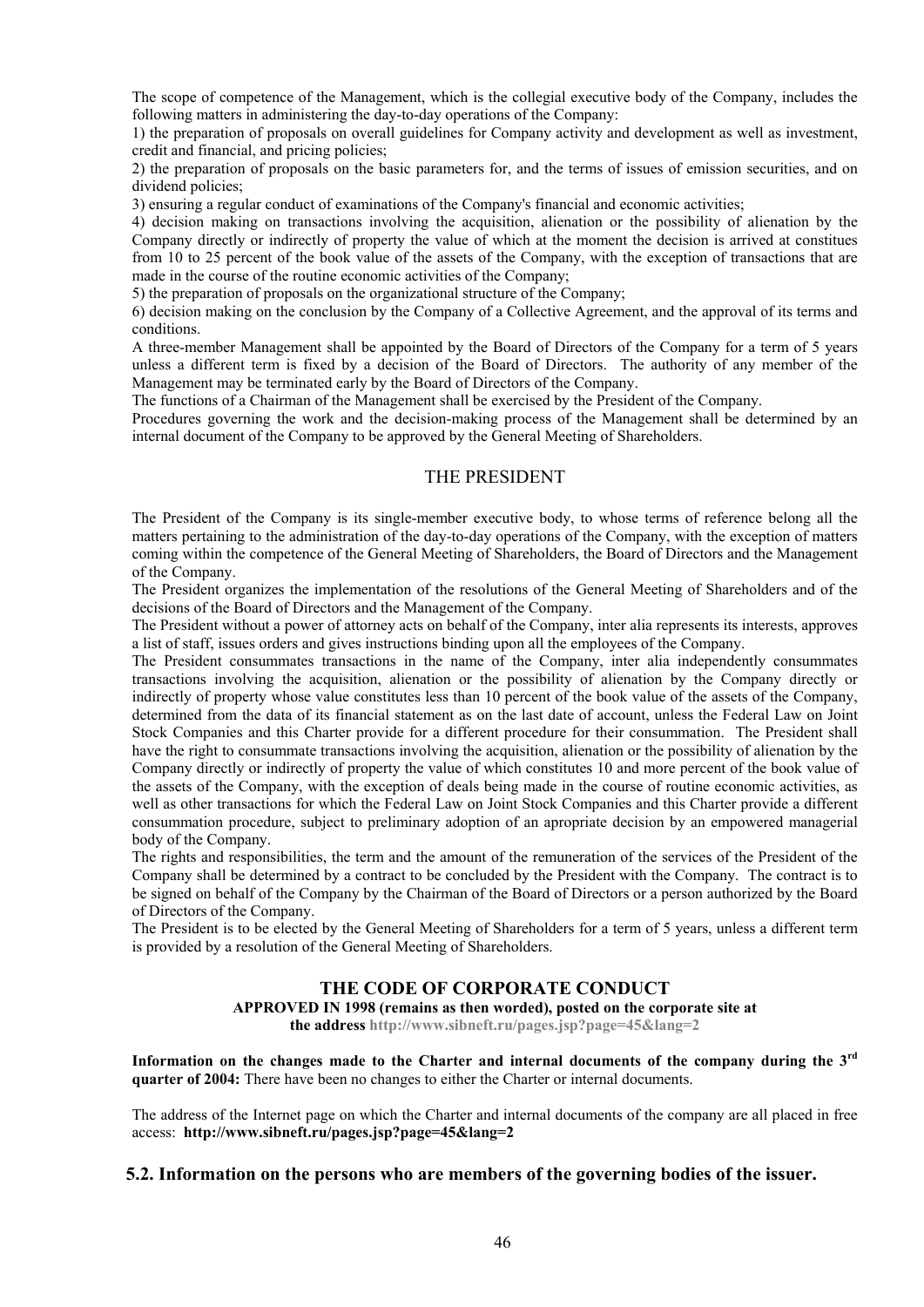# **The Board of Directors**

*Independent Director Sklyarov, Evgeniy Yurievich* Year of birth: *1952* Positions held in the last five years: Period: *1993 - 1999* Organization: *ОАО Special Chek Investing Fund of privatization and social protection of people of North Yamal.*  Position: *Chairman of the Board of Directors.* Period: *1999 – up to the present* Organization: *ОАО Yamal Fund* Position: *General Director*  Period: *2002 – up to the present* Organization: *ОАО Investments Management Company Yamal.* Position: *Chairman of the Board of Directors.* Share in the authorized capital of the issuer: *Has no share.*  Stakes in subsidiary/dependent companies of the issuer: *Has no stakes.*  Rewards paid for the performance of the functions of a member of the Board of Directors over the quarter of account: *0*

#### *Independent Director Gavrikov, Albert Alexeyevich* Year of birth: *1970*

Positions held in the last five years: Period: *1995 – up to the present* Organization: *Investment Group Aton* Position: *Managing Director*  Share in the authorized capital of the issuer: *Has no share.*  Stakes in subsidiary/dependent companies of the issuer: *Has no stakes.*  Rewards paid for the performance of the functions of a member of the Board of Directors over the quarter of account: *0*

#### *Independent Director Tyryshkin, Ivan Aleksandrovich* Year of birth: *1973*

Positions held in the last five years: Period: *1996 - 1998* Organization: *Federal Securities Commission* Position: *Head of a Department* Period: *1998 - 2002* Organization: *National Association of Stock Market Participants* Position: *Chairman of the Board* Period: *2001 - 2003* Organization: *Noncommercial Partnership "RTS Stock Exchange"* Position: *President* Period: *2003* Organization: *ZAO SKRIN* Position: *Executive Director, adviser to the General Sdirector of the ZAO SKRIN* Period: *October 2003 – up to the present* Organization: *OOO Russkoye Zerno* Position: *President*  Period: *2004 – up to the present* Organization: ZAO *Obyedinennaya finansovaya gruppa* Position: *General Director*  Share in the authorized capital of the issuer: *Has no share.*  Stakes in subsidiary/dependent companies of the issuer: *Has no stakes.*  Rewards paid for the performance of the functions of a member of the Board of Directors over the quarter of account: *0*

#### *Shvidler, Yevgeny Markovich* Year of birth: *1964*

Positions held in the last five years: Period: *1998 - 1999*  Organization: *ОАО Sibneft* Position: *Acting President* Period: *1999 – up to the present* Organization: *OAO Sibneft* Position: *President*  Share in the authorized capital of the issuer: *0%.*  Stakes in subsidiary/dependent companies of the issuer: *Has no stakes.*  Rewards paid for the performance of the functions of a member of the Board of Directors over the quarter of account: *0*

*Breyeva, Tatyana Alexeyevna,* Year of birth: *1951* Positions held in the last five years: Period: *1997 - 1999* Organization: *ОАО Sibneft* Position: *Head of a Division, Head of the Department of Internal Audit and Enterprise Accounting Methodology* Period: *1999-2001* Organization: *OAO Sibneft* Position: *Chief Accountant* Period: *2001 – up to the present* Organization: *OAO Sibneft* Position: *Vice President for Finance*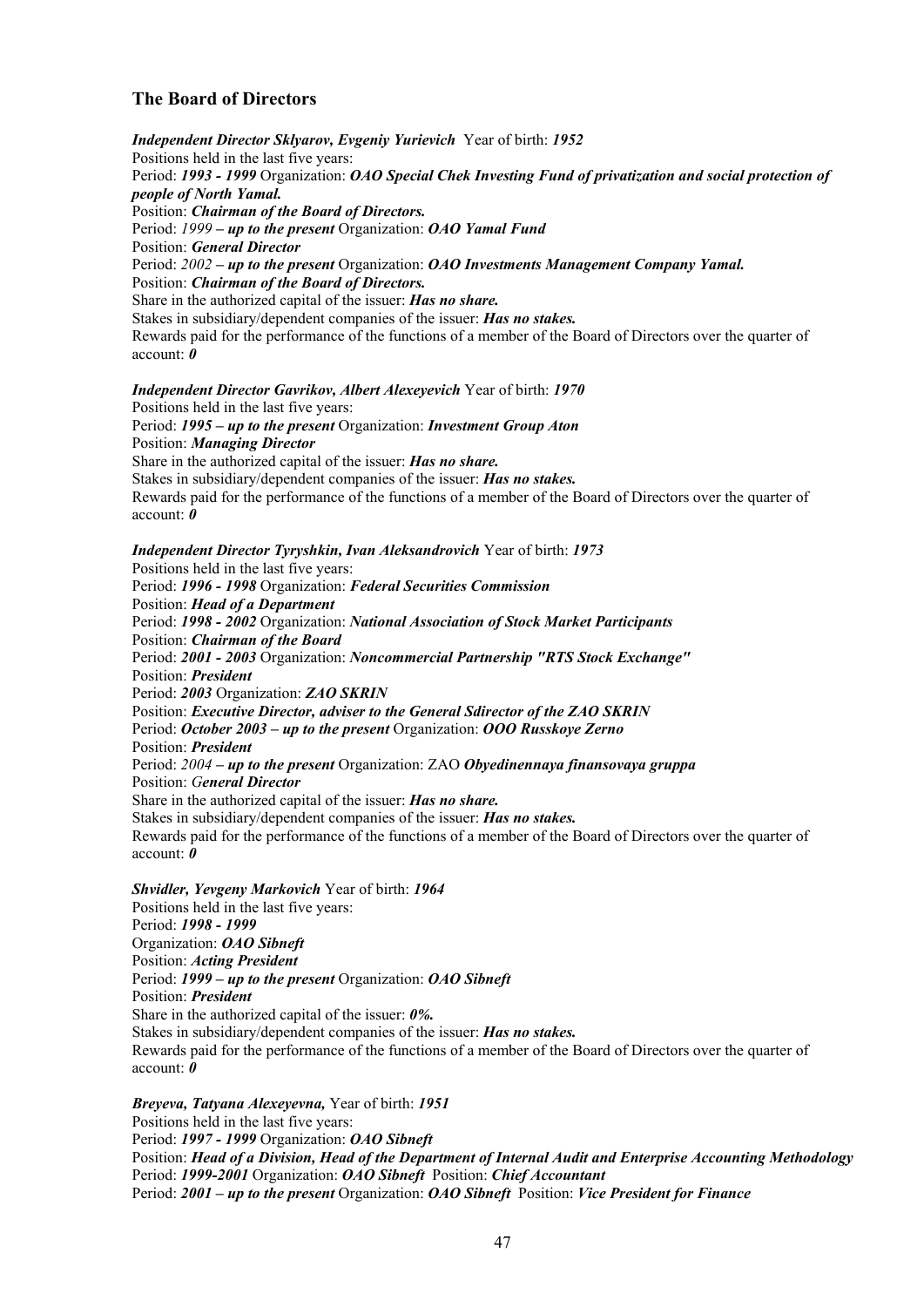Share in the authorized capital of the issuer: *0%.* 

Stakes in subsidiary/dependent companies of the issuer: *Has no stakes.* 

Rewards paid for the performance of the functions of a member of the Board of Directors over the quarter of account: *0*

#### *Novikov, Vladimir Ivanovich,* Year of birth: *1945*

Positions held in the last five years:

Period: *1996 - 2003* Organization: *ОАО Sibneft* Position: *Head of the Department of Corporate Policy* Period: *2003 – up to the present* Organization: *OAO Sibneft* Position: *Head of the Department of Corporate Policy* 

Share in the authorized capital of the issuer: *0%.* 

Stakes in subsidiary/dependent companies of the issuer: *Has no stakes.* 

Rewards paid for the performance of the functions of a member of the Board of Directors over the quarter of account: *0* 

*Stavskiy, Mihail Efimovich* Year of birth: *1961*

Positions held in the last five years: Period: *1993 – 1998* Organization: *ОАО Noyabrskneftegaz, NGDU Muravlenkovskneft*  Position: *Head of Department* Period: *1998 – March 2004* Organization: *OAO Sibneft-Noyabrskneftegaz*  Position: *Acting Chief Engineer, Chief Engineer-First Deputy General Director, General Director.*  Period: *2004 – up to the present*  Position: *General Director of OAO Sibneft-Noyabrskneftegaz and Sibneft vice-president.* Share in the authorized capital of the issuer: *0%.*  Stakes in subsidiary/dependent companies of the issuer: *Has no stakes.*  Rewards paid for the performance of the functions of a member of the Board of Directors over the quarter of account: *0*

*Poltorak, Yevgeny Yakovlevich* Year of birth: *1947*

Positions held in the last five years: Period: *1997 – up to the present* Organization: *OAO Sibneft* Position: *Vice President*  Share in the authorized capital of the issuer: *Has no share.*  Stakes in subsidiary/dependent companies of the issuer: *Has no stakes.*  Rewards paid for the performance of the functions of a member of the Board of Directors over the quarter of account: *0* 

*Potapov, Konstantin Nikolayevich* Year of birth: *1956* Positions held in the last five years: Period: *1998– up to the present* Organization: *OAO Sibneft* Position: *Vice President*  Share in the authorized capital of the issuer: *0.0121%.* Stakes in subsidiary/dependent companies of the issuer: *Has no stakes.*  Rewards paid for the performance of the functions of a member of the Board of Directors over the quarter of account: *0*

## **The Single-Member Managerial Body**

*Shvidler, Yevgeny Markovich – President of OAO Сибнефть* Year of birth: *1964* Positions held in the last five years: Period: *1998 - 1999* Organization: *ОАО Sibneft* Position: *Acting President* Period: *1999 – up to the present* Organization: *OAO Sibneft* Position: *President* Share in the authorized capital of the issuer: *0%.*  Stakes in subsidiary/dependent companies of the issuer: *Has no stakes.* 

## **The Collective Managerial Body – Management:**

*Shvidler, Yevgeny Markovich – Chairman of ОАО Sibneft* Year of birth: *1964* Positions held in the last five years: Period: *1998 - 1999* Organization: *ОАО Sibneft* Position: *Acting President* Period: *1999 – up to the present* Organization: *OAO Sibneft* Position: *President*  Share in the authorized capital of the issuer: *0%.*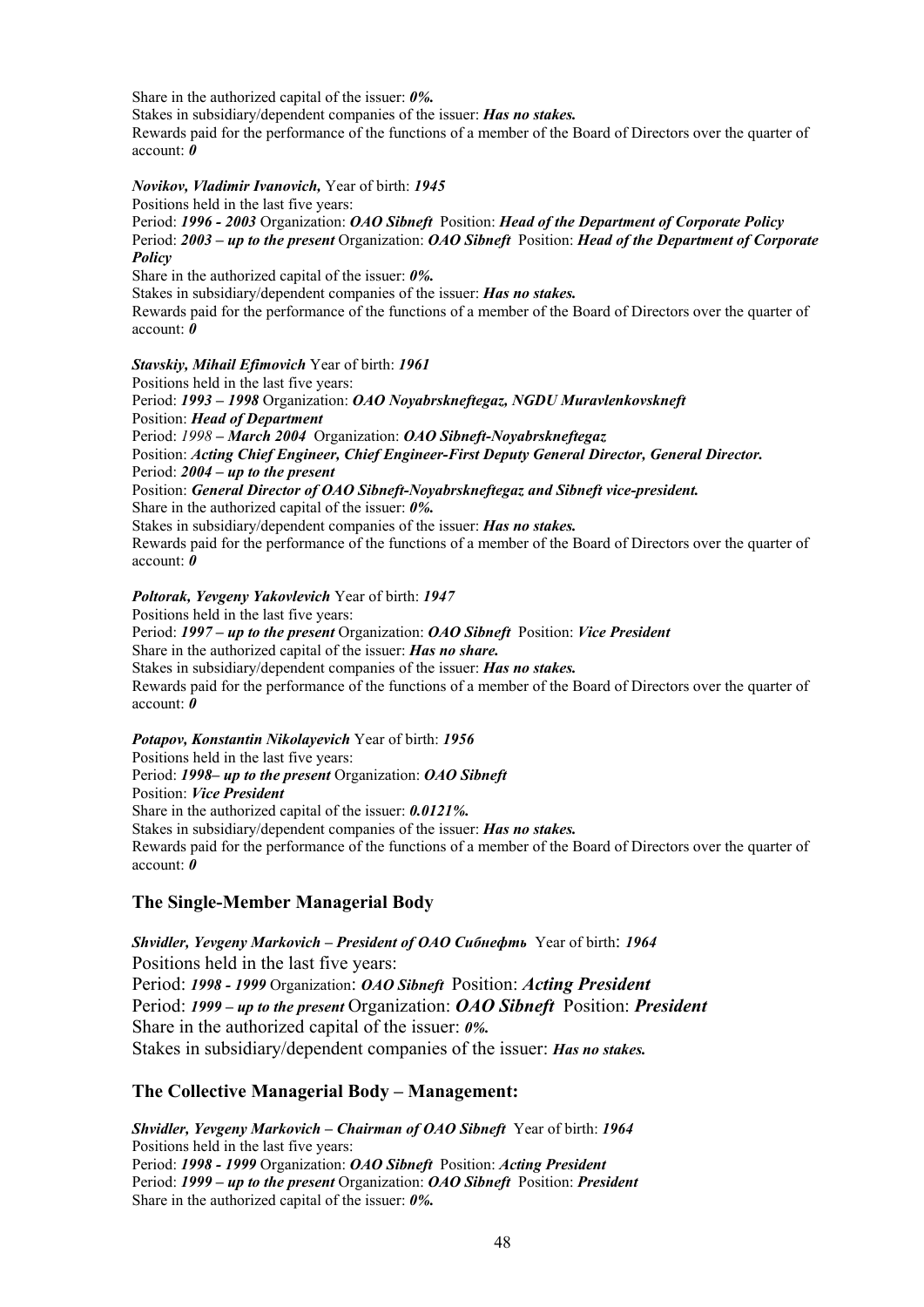Stakes in subsidiary/dependent companies of the issuer: *Has no stakes.* 

*Korsik, Aleksandr Leonidovich* Year of birth: *1956* Positions held in the last five years: Period: *1997 – 1999* Organization: *ОАО Sibneft* Position: *Head of the Department of Strategic Development* Period: *1999 - up to the present* Оrganization: *ОАО Sibneft* Position: *First Vice President* Share in the authorized capital of the issuer: *0%.*  Stakes in subsidiary/dependent companies of the issuer: *Has no stakes.* 

*Breyeva, Tatyana Alexeyevna,* Year of birth: *1951* Positions held in the last five years: Period: *1997 - 1999* Organization: *ОАО Sibneft* Position: *Head of a Division, Head of the Department of Internal Audit and Enterprise Accounting Methodology* Period: *1999-2001* Organization: *OAO Sibneft* Position: *Chief Accountant* Period: *2001 – up to the present* Organization: *OAO Sibneft* Position: *Vice President for Finance* Share in the authorized capital of the issuer: *0%.*  Stakes in subsidiary/dependent companies of the issuer: *Has no stakes.* 

#### **5.3. Information on the amounts of remuneration of the members of the Board of Directors**

In accordance with the Charter of the Company deciding on rewards and/or compensation for expenses to the members of the Board of Directors of the Company incurred while they perform their functions as Board members as well as fixing the amounts of such rewards and compensations come within the competence of the General Meeting of Shareholders.

Volume and the scheme of remuneration to the Board of Directors payement is determined in issue 5 of the Board of Directors Regulation.

On the basis of the resolutions of the annual General Meetings of May 15, 2003 and according to recommendation of Directors Committee on Stuff and Rewards, there was paid out to each member of the Board of Directors, elected by a resolution of 2003' annual General Meeting of Shareholders, a money reward equivalent to 10,000 US dollars for the period from May, 2002, to December, 2004.

# **5.4. Information on the structure and the terms of reference of the bodies of control over the financial and economic activities of the issuer**

The body responsible for control of the financial and economic activities of the Company is its auditing commission.

17.1. Control over the financial and economic activities of the Company is exercised by the auditing commission. The way the commission is to operate is fixed by an internal document of the Company, to be approved by the General Meeting of Shareholders.

17.2. The auditing commission is elected as a 3-person body by the Shareholders' General Meeting for the period till the next Annual General Meeting of Shareholders.

17.3. The term of office of individual or all of the auditing commission's members may be terminated early by a resolution of the General Meeting of Shareholders.

17.4. A shareholder of the Company as well as any other person may be a member of the auditing commission. But members of the auditing commission may not concurrently be members of the Board of Directors of the Company, nor hold any other positions in its managerial bodies.

17.5. The scope of competence of the auditing commission includes:

an examination of the financial documents of the Company, its bookkeeping records, the findings of the assets inventory commission and a comparison of those documents with primary accounting data;

an analysis of the correctness and completeness of the enterprise, fiscal, management, and statistical accounting records;

an analysis of the financial standing of the Company, its ability to pay, the liquidity of assets, capital gearing, net assets and the authorized capital, the identification of reserves for improving the economic state of the Company and the elaboration of recommendations for the managerial bodies;

a check on the timeliness and correctness of payments to the suppliers of products and services, of contributions to the budget and to the off-budget funds, of dividend accruals and payments, interest on bonds and discharges of other obligations;

a confirmation of the reliability of the data included in the annual reports of the Company, into the annual financial statement, of the income statements (the profit and loss account), of profit distribution and of the reporting documents for taxation and statistical bodies and bodies of state administration;

a check on the legal competence of its President to contract on behalf of the Company;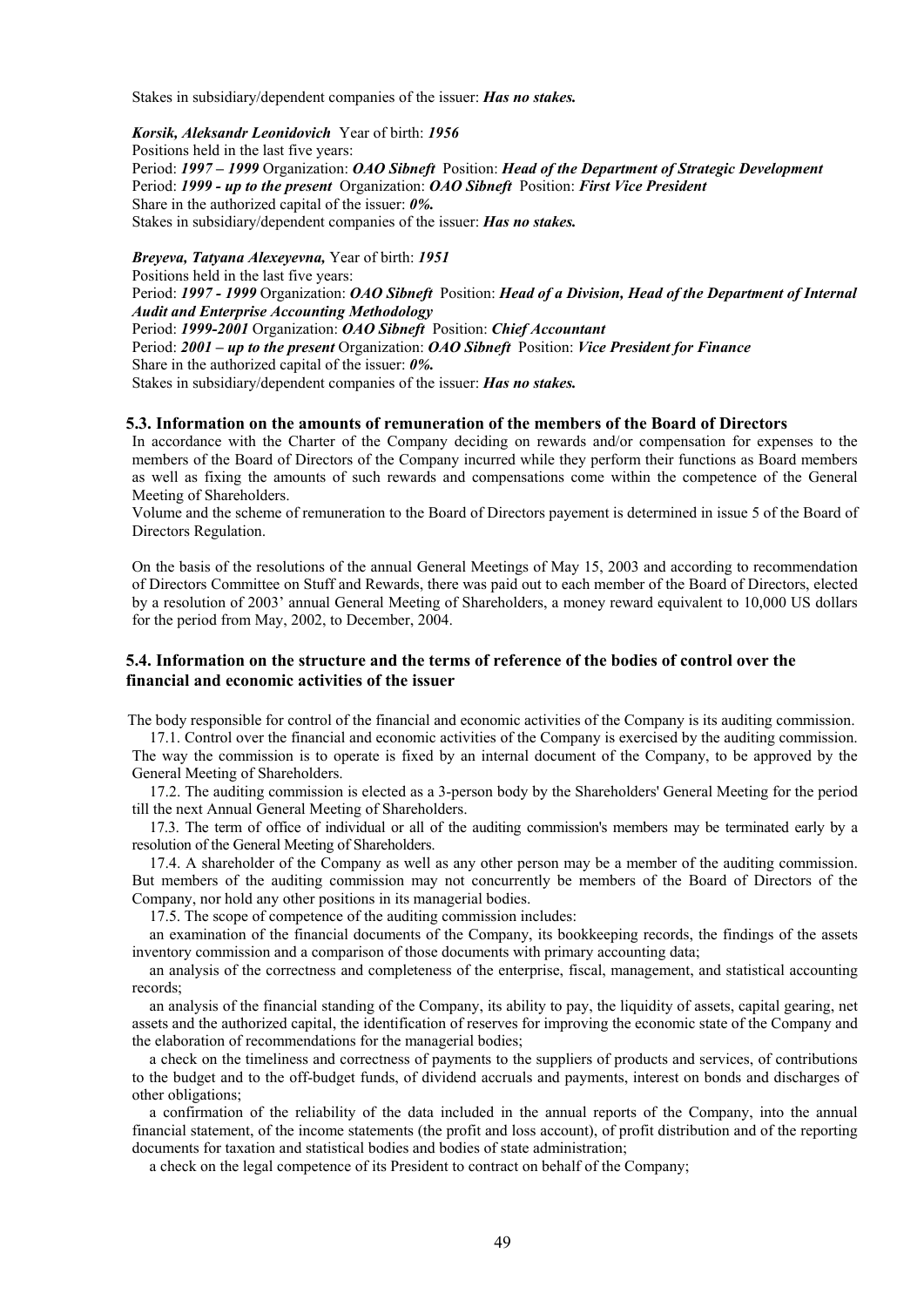a check on whether the decisions made by the Board of Directors, the President or the Management of the Company meet competence requirements and if they correspond to the Charter of the Company and the resolutions of the General Meeting of Shareholders;

an analysis of the resolutions of the General Meeting of Shareholders and of their correspondence to the law and the Charter of the Company.

The auditing commission has the right to:

demand a personal explanation from Board of Directors or Management members, the President and Company employees, including any officers, on matters coming within the competence of the auditing commission;

raise before managerial bodies the question of liability of Company employees, including officers, in the event of their violation of the Charter and the regulations, rules and instructions adopted by the Company;

draw specialists not holding any permanent positions in the Company into its work on a contractual basis.

17.6. A check (audit) of the Company's financial and economic activities is made at the year's end, as also at any time on the initiative of the auditing commission or by a decision of the General Meeting of Shareholders or Board of Directors or after being requisitioned by the holder or holders of not less than 10 percent of the voting shares of the Company.

17.7. Upon request from the auditing commission persons holding posts in the managerial bodies of the Company are obliged to present documents on Company financial and economic activities.

Those documents are to be presented within 10 days from the date of a written request.

17.8. The auditing commission has the right to demand the calling of an Extraordinary General Meeting of Shareholders in the manner stipulated by Article 55 of the Federal Law on Joint Stock Companies and by the Charter of the Company.

17.9. The auditing commission has the right to demand that a meeting of the Board of Directors should be called and the Chairman of the Board may not refuse the commission's request for a Board meeting.

#### **5.5. Information on the persons who are part of the bodies of control over the financial and economic activities of the issuer**

The personal composition of the control body

# **Barabash, Lyudmila Aleksandrovna**

Year of birth: 1951

Education: Izhevsk Mechanical Institute

Positions held in the last five years: July 1996 - up to the present - Deputy Chief Accountant of OAO Sibneft

Share in the authorized capital of the issuer: 0.0000%

Stakes in the subsidiary/dependent companies of the issuer: Has no stakes

#### **Leshko, Alla Ivanovna**

Year of birth: 1956

Education: Belorussian State Institute of National Economy

Positions held in the last five years: September 1996 – up to the present - Head of a Division, Planning and Budgetary Department, OAO Sibneft

Share in the authorized capital of the issuer: 0.0000%

Stakes in the subsidiary/dependent companies of the issuer: Has no stakes

# **Sheffer, Igor Yevgenyevich**

Year of birth: 1951

Education: Moscow Institute of Radio Engineering, Electronics and Automation Positions held in the last five years: September 1998 – up to the present - Leading Division Expert, Department of Internal Audit and Enterprise Accounting Methodology, OAO Sibneft Share in the authorized capital of the issuer: Has no share Stakes in the subsidiary/dependent companies of the issuer: Has no stakes

#### **5.6. Information on the amounts of remuneration, fringe benefits, and expense compensation for the staff of the body of control over financial and economic activities**

In line with the Charter "deciding on rewards and/or compensation for expenses to the members of the auditing commission of the Company incurred while they perform their duties, and fixing the amounts of the rewards and compensations" fall within the competence of the General Meeting of Shareholders.

In the past five years no decisions have been made, nor any rewards or compensation have been paid to the persons who form part of the auditing commission.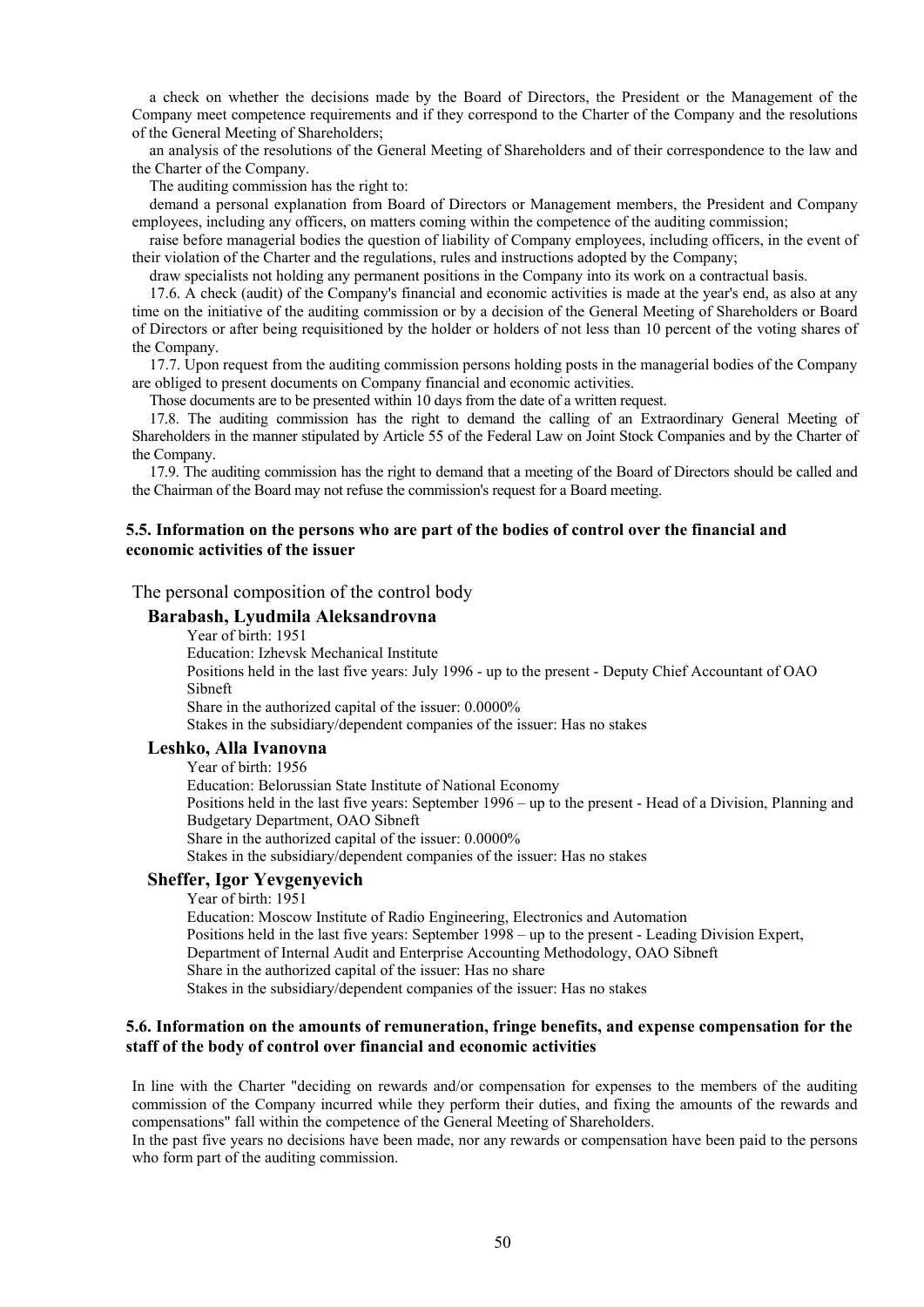# **5.7. Data on the number, on the education and on the composition of the issuer's personnel**

**Information on the average number of employees of OAO Sibneft with its affiliates and representation offices as of 01.01.2005: 1069** 

#### **Statistical data on the issuer's personnel**

| Employees aged less than 25, %                                 | 6%    |
|----------------------------------------------------------------|-------|
| Employees aged 25-35, %                                        | 32%   |
| Employees aged $35-55$ , %                                     | 55%   |
| Employees aged over 55, %                                      | 7%    |
| <b>TOTAL</b>                                                   | 100%  |
| of whom: those with secondary or complete general education, % | 8.5%  |
| those with primary or secondary professional education, %      |       |
| those with higher professional education, %                    | 87.5% |
| those with post-college professional education, %              | 14%   |

#### **5.8. Information on any obligations of the issuer to its employees**

No option schemes of remuneration are being applied.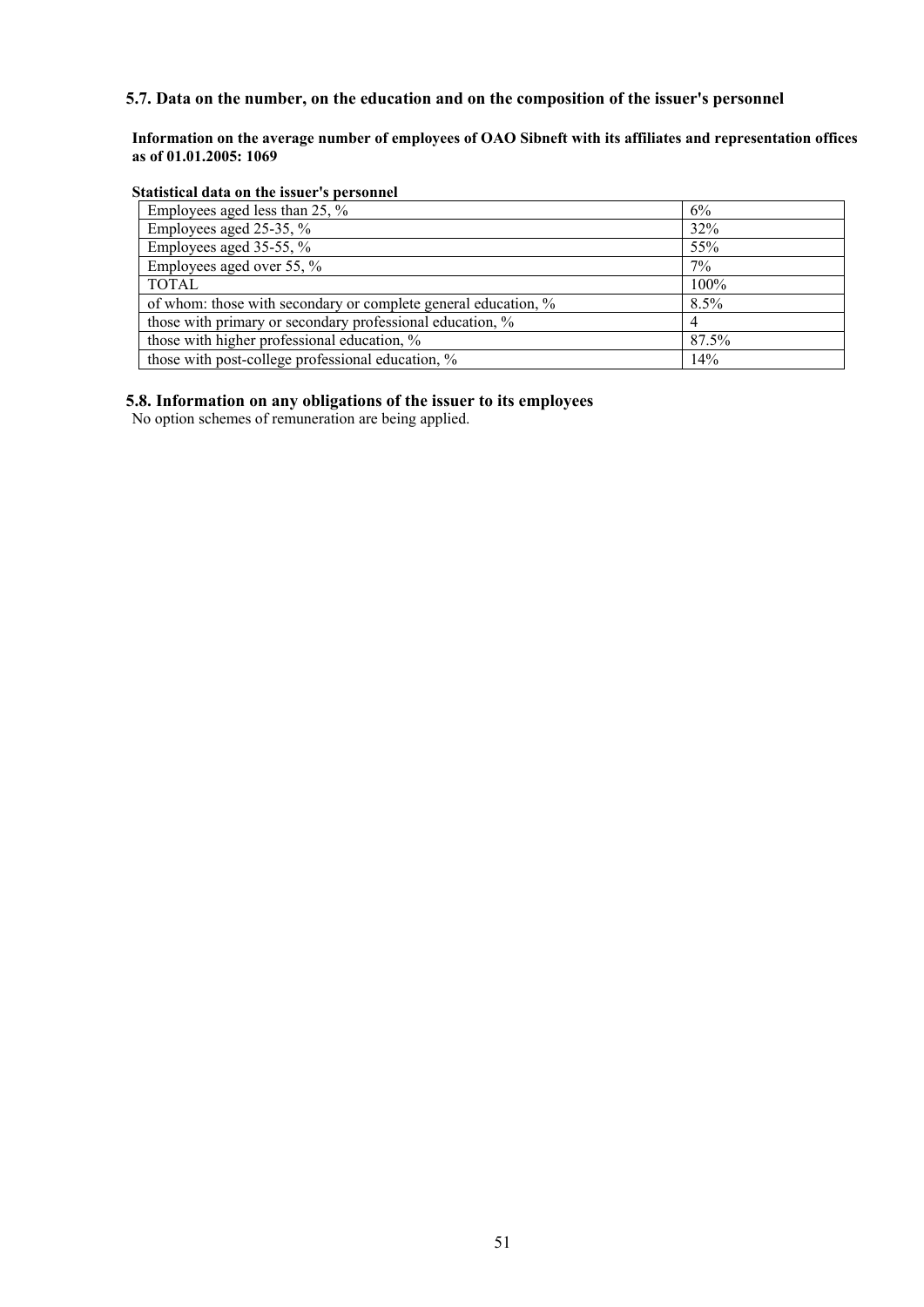# **VI. Information on the issuer's shareholders and affiliated transactions**

### **6.1. Information on the total number of shareholders (participants) of the issuer**

As of April 1, 2004 the total number of persons entered in the issuer's register of shareholders: **11 666**, including nominal holders: **16**.

**6.2. Information on the holders of not less than 5 percent of its authorized capital or not less than 5 percent of its ordinary shares and information on the participants (shareholders) of those persons in possession of not less than 20 percent of their authorized capital (joint stock) or not less than 20 percent of their ordinary shares:** 

Nominal holder: OOO Deutsche Bank Location: 4 Shchepkina St., Moscow 129090 Mailing address: 4 Shchepkina St., Moscow 129090 Its share in the issuer's authorized capital: 34.5399%

Nominal holder: ZAO Zapadno-Sibirskiy Depositary Location: 54, Frunze St., Russia, 644099 Mailing address: 38, Myasnitskaya St., Moscow, 101000 Its share in the issuer's authorized capital: 57.9986%

# **6.3. Information on the share of participation of the state or a municipal entity in the issuer's**

**authorized capital (joint stock or share fund) and the existence of a special right ("golden share")**  There are neither any shares of the company nor any special right ("golden share") in the federal ownership or that of any subjects of the Russian Federation.

# **6.4. Information concerning restrictions on participation in the authorized capital (joint stock or share fund) of the issuer:**

There are no restrictions on participation in the authorized capital of the company.

**6.5. Information on entities that have been entered in the register of shareholders over the preceding five years according to the register data as at the year's start and as on the date of the end of the accounting period, in whose personal accounts are shown not less than 5% of the ordinary shares of the issuer:** 

| <b>Period</b> | Entity entered in the<br>register of shareholders | <b>Type of personal</b><br>account | $%$ of<br>ordinar | <b>Business address</b>              |
|---------------|---------------------------------------------------|------------------------------------|-------------------|--------------------------------------|
|               |                                                   |                                    | <b>v</b> shares   |                                      |
| 01.01.2000    | ZAO "ABN AMRO BANK                                | Nominal holder                     | 19.6022           | 17 Bolshaya Nikitskaya St., Bldg. 1, |
|               | A.O."                                             |                                    |                   | Moscow                               |
|               | <b>OOO "DEUTSCHE BANK"</b>                        | Nominal holder                     | 19.32             | 4 Shchepkina St., Moscow             |
|               | <b>ZAO "ING BANK</b>                              | Nominal holder                     | 19.32             | 31 Krasnaya Presnya, Moscow          |
|               | (EURASIA) ZAO"                                    |                                    |                   |                                      |
|               | NP «National Depositary                           | Nominal holder                     | 15.4213           | 12 Zhitnaya St., Moscow              |
|               | Center                                            |                                    |                   |                                      |
|               | OOO "Refine Oil"                                  |                                    | 14.289            | 20 Chayanova St., Bldg. 1, Moscow    |
| 01.01.2001    | <b>ZAO "ING BANK</b>                              | Nominal holder                     | 22.1613           | 31 Krasnaya Presnya, Moscow          |
|               | (EURASIA) ZAO"                                    |                                    |                   |                                      |
|               | NP «National Depositary                           | Nominal holder                     | 21.1099           | 12 Zhitnaya St., Moscow              |
|               | Center                                            |                                    |                   |                                      |
|               | ZAO "ABN AMRO BANK                                | Nominal holder                     | 19.5948           | 17 Bolshaya Nikitskaya St., Bldg. 1, |
|               | $A.O.$ "                                          |                                    |                   | Moscow                               |
|               | <b>OOO "DEUTSCHE BANK"</b>                        | Nominal holder                     | 17.4252           | 4 Shchepkina St., Moscow             |
|               | <b>OAO</b> "West Siberian"                        | Nominal holder                     | 12.2432           | 10 Kemerovskaya St., Omsk, Omsk      |
|               | Depositary"                                       |                                    |                   | Region                               |
| 01.01.2002    | <b>ZAO "ING BANK</b>                              | Nominal holder                     | 22.296            | 31 Krasnaya Presnya, Moscow          |
|               | (EURASIA) ZAO"                                    |                                    |                   |                                      |
|               | NP «National Depositary                           | Nominal holder                     | 14.8602           | 12 Zhitnaya St., Moscow              |
|               | Center                                            |                                    |                   |                                      |
|               | ZAO "ABN AMRO BANK                                | Nominal holder                     | 19.5475           | 17 Bolshaya Nikitskaya St., Bldg. 1, |
|               | A.O."                                             |                                    |                   | Moscow                               |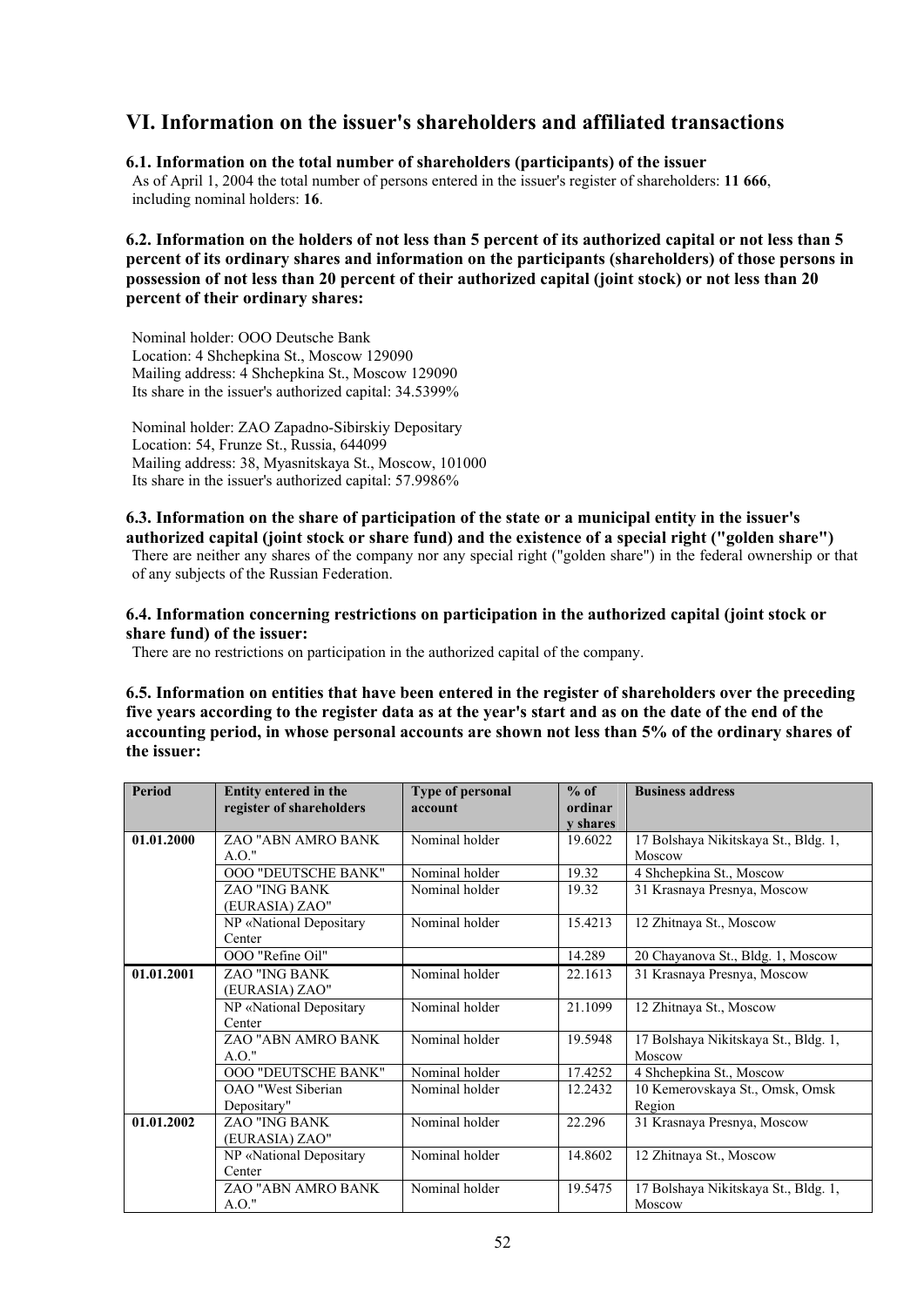|            | <b>OOO "DEUTSCHE BANK"</b> | Nominal holder | 12.7851 | 4 Shchepkina St., Moscow             |
|------------|----------------------------|----------------|---------|--------------------------------------|
|            | OAO "West Siberian         | Nominal holder | 21.0889 | 10 Kemerovskaya St., Omsk, Omsk      |
|            | Depositary"                |                |         | Region                               |
|            | ZAO "Depositary Clearing   | Nominal holder | 5.6655  | 13 1st Tverskaya Yamskaya St.,       |
|            | Company"                   |                |         | Moscow                               |
| 01.01.2003 | <b>ZAO "ING BANK</b>       | Nominal holder | 21.5953 | 31 Krasnaya Presnya, Moscow          |
|            | (EURASIA) ZAO"             |                |         |                                      |
|            | NP «National Depositary    | Nominal holder | 14.9496 | 12 Zhitnaya St., Moscow              |
|            | Center                     |                |         |                                      |
|            | ZAO "ABN AMRO BANK"        | Nominal holder | 19.7752 | 17 Bolshaya Nikitskaya St., Bldg. 1, |
|            | $A.O.$ "                   |                |         | Moscow                               |
|            | <b>OOO "DEUTSCHE BANK"</b> | Nominal holder | 13.8452 | 4 Shchepkina St., Moscow             |
|            | OAO "West Siberian         | Nominal holder | 22.9888 | 10 Kemerovskaya St., Omsk, Omsk      |
|            | Depositary"                |                |         | Region                               |
| 01.01.2004 | <b>OOO "DEUTSCHE BANK"</b> | Nominal holder | 92      | 4 Shchepkina St., Moscow             |
| 01.01.2005 | <b>OOO "DEUTSCHE BANK"</b> | Nominal holder | 34.5    | 4 Shchepkina St., Moscow             |
|            | ZAO "ZSD"                  | Nominal holder | 57.9986 | 54 Frunze St., Omsk                  |

# **6.6. Information on the issuer's affiliated transactions for the 4th quarter of 2004**

In 4th quarter 2004, the Board of Directors hasn't approved transactions.

# **6.7. Information on the size of the debts receivable according to data of the unconsolidated financial statement:**

Not presented in current period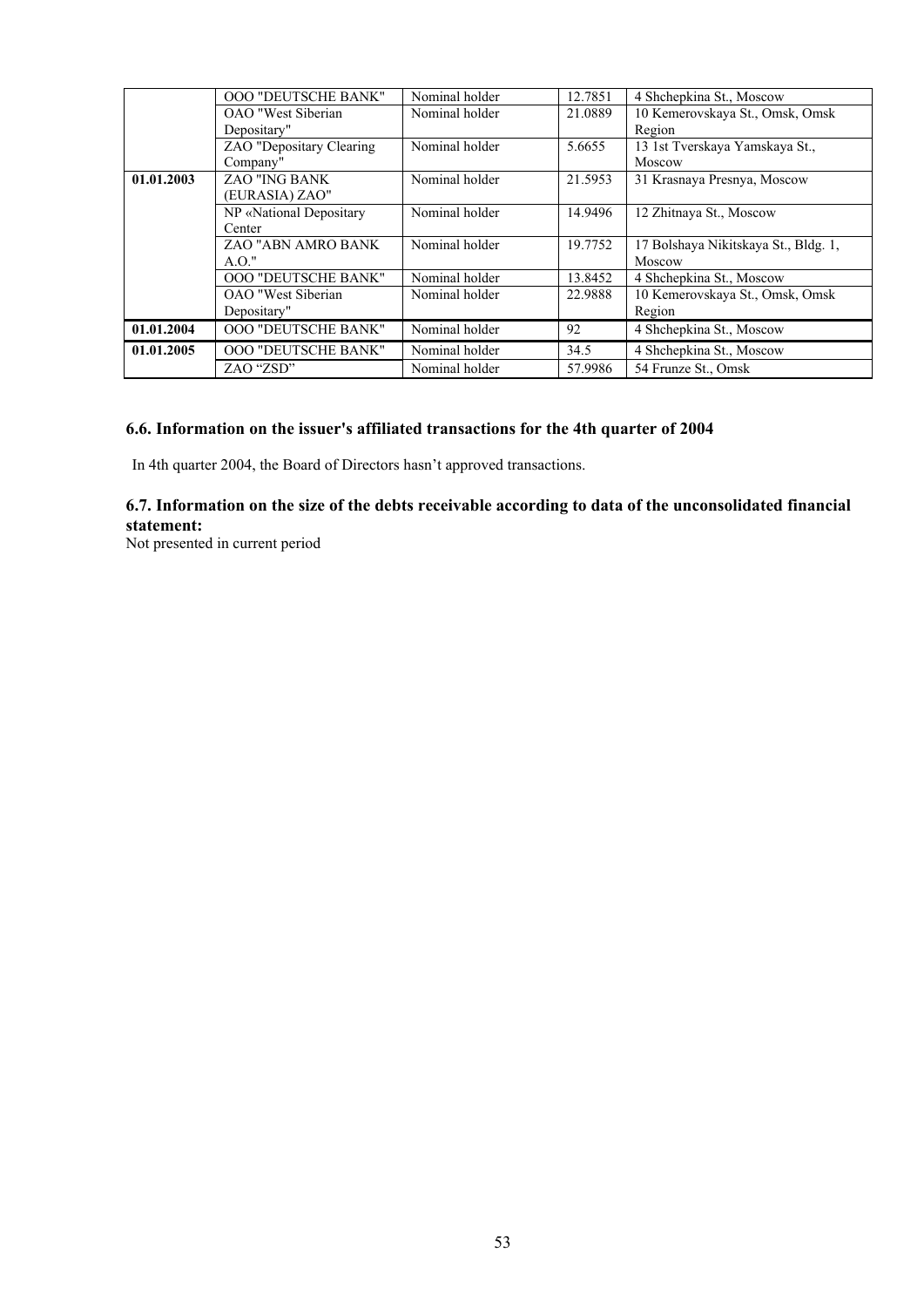# **VII. The stock issuer's financial statements and other financial information**

### **7.1. The stock issuer's annual balance sheets**

There is no such information in this report

# **7.2. The stock issuer's quarterly financial statements for the last ended quarter**

There is no such information in this report

#### **7.3 Stock issuer's financial statements for the last ended financial year.**

Not presented in this report.

Consolideted financial statements since year 1996 are available at the corporate site of the company **www.sibneft.ru/financials.jsp?lang=2&page=458**

#### **7.4. Data on export volumes and the share of exports in total sales.**

There is no such information in this report

### **7.5. Data on substantial changes in the stock issuer's assets having occurred after the end of the last fiscal year.**

In 4 qurter 2004, no changes (acquisition, sale) occurred in the structure of real estate or other assets whose balance sheet value would amount to or exceed 5 percent of the value of AOA Sibneft's assets.

# **7.6. Data on the stock issuer's participation in litigation if such participation can substantially influence the stock issuer's financial and economic performance.**

Over three years before the reporting period OAO Sibneft was not involved in litigation that could substantially influence the company's financial and economic performance.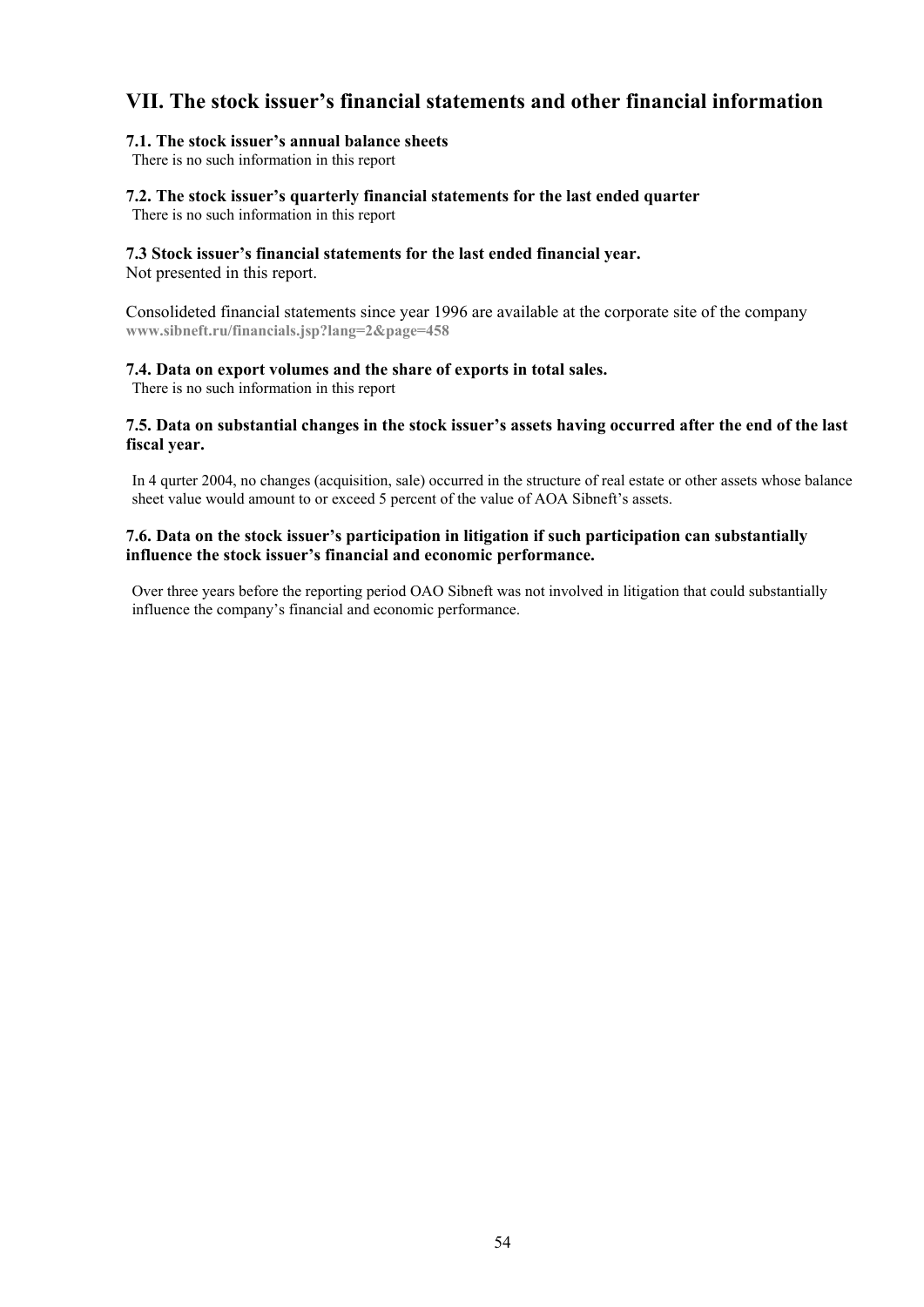# **VIII. Additional data on the stock issuer and its issued securities.**

# **8.1. Additional data on the stock issuer.**

### **8.1.1. Authorized capital amount and structure.**

The stock issuer's authorized capital totals 7,586,079.4224 rubles.

Authorized capital breakdown by share categories: Ordinary shares: Number: 4,741,299,639. Total amount: 7,586,079.4224 rubles. Percentage of the authorized capital: 100 percent. Preference shares: none.

Sibneft shares are traded on the RTS Stock Exchange (quotation list B), the Moscow Interbank Currency Exchange (quotation list B), the St. Petersburg Stock Exchange and off-exchange markets.

#### **American Depositary Receipts**

I. On April 20, 1999 the US Securities and Exchange Commission (SEC) authorized the issue by OAO Sibneft of level-one American Depositary Receipts (ADR). Trading started at 9 a.m. New York time on the same day. A total of 20 million ADR, equivalent to 4.2 percent of Sibneft's total outstanding shares, were placed, one ADR being equivalent to ten shares.

II. On May 26, 2000 US SEC allowed placing another 4.2 percent of Sibneft shares as ADR (20 million ADR). This brought the total number of ADR to 40 million, equivalent to 8.4 percent of OAO Sibneft's authorized capital (one ADR for ten shares).

The Bank of New York has acted as the depositary for the ADR program which let foreign investors engage in operations with Sibneft's stocks in foreign markets in line with international standards, thus promoting further development of the company's stock market. ADR are traded at stock exchanges in Frankfurt (Frankfurt Stock Exchange) and Berlin (Berlin Stock Exchange).

#### **8.1.2. Changes in the size of the issuer's authorized capital.**

No changes have occurred in the amount of the company's authorized capital since 1999 when an additional share issue was accomplished.

#### **8.1.3. Data on the formation and utilization of the reserve fund and other funds by the issuer.**

The company's reserve fund amounts to 5 percent of its authorized capital, or 379,000 rubles. The fund was not used during the period under review.

#### **8.1.4. General meetings of shareholders procedures**

The general meeting of shareholders is the top managing body of the Company.

The general meeting of shareholders can make decisions (the forms of holding a general meeting of shareholders) through:

simultaneous presence of shareholders discussing agenda items and deciding on questions put to the vote; voting by correspondence (without the simultaneous presence of shareholders to discuss agenda items and deciding on questions put to the vote).

The Company is obligated to hold each year an annual general meeting of shareholders not earlier than two months and not later than six months after the end of the fiscal year.

The general meetings of shareholders of the Company, held in the form of simultaneous presence, are convened in the Russian Federation, in the city of Moscow.

Notification on the holding of a general meeting of shareholders must be made at least 30 days in advance. If the proposed agenda for an extraordinary meeting of shareholders contains an item on election of members of the board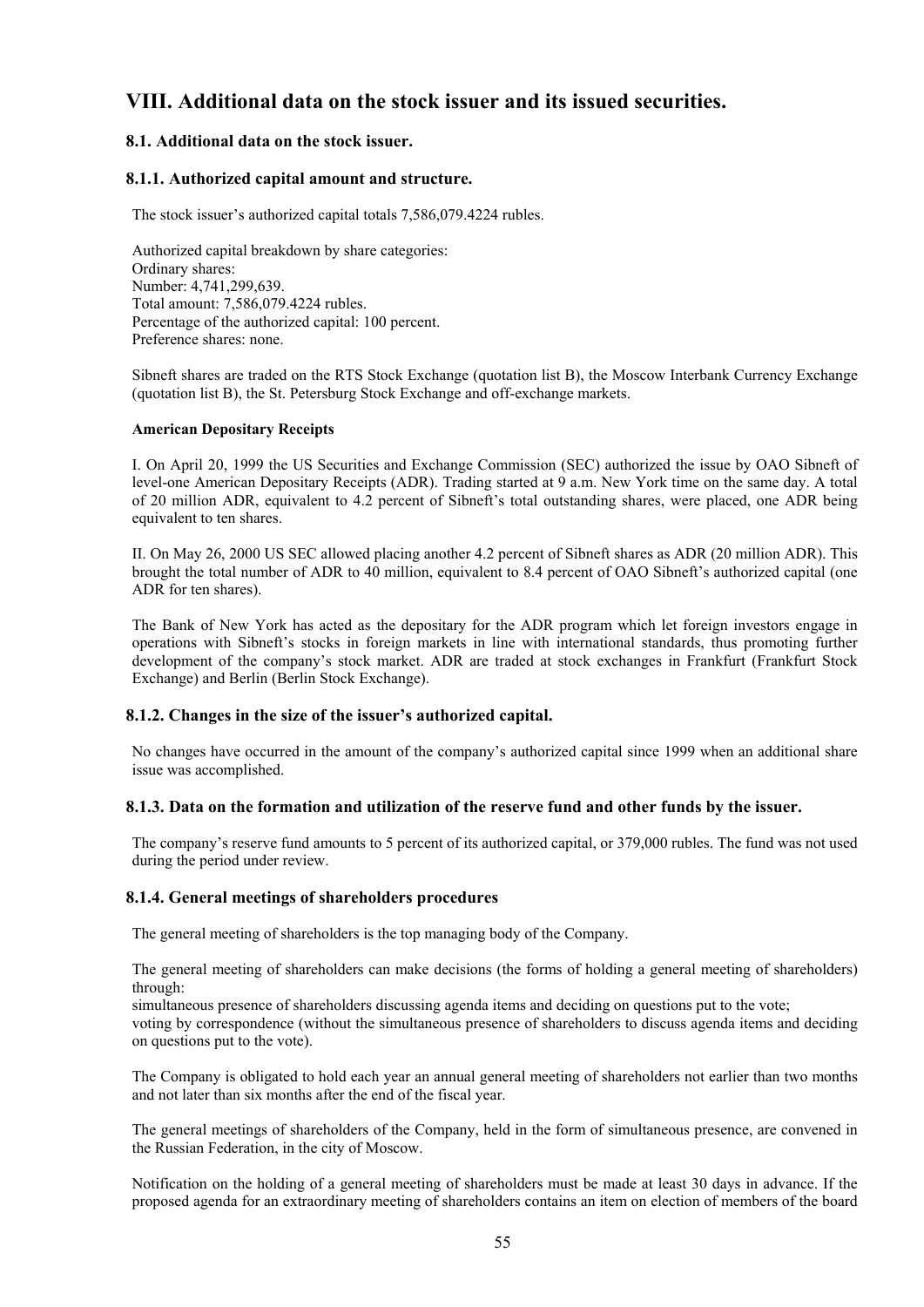of directors, notification on the holding of the general meeting of shareholders shall be made at least 50 days before its due date.

Within the deadlines indicated, notification on the holding of a general meeting of shareholders must be published in the Rossiiskaya Gazeta daily and put on the Internet site of the Company. The Company has the right to additionally inform the shareholders on the holding of a general meeting of shareholders by other means.

The information (materials) subject to distribution to persons eligible to participate in the general meeting of shareholders and in preparations for the general meeting of shareholders includes annual reports, the annual bookkeeping accounts, including the opinion of the auditor, the opinion of the Company's auditing commission on the results of verifying the annual bookkeeping accounts, information on the candidate (candidates) for election as the President of the Company, into the Board of Directors and the auditing commission of the Company, the auditor of the Company, the draft changes and additions tabled to the Company's Charter, or the draft Charter of the Company in a new wording, the drafts of internal documents of the Company approved by the general meeting of shareholders, the drafts of decisions of the general meeting of shareholders and recommendations of the Board of Directors on voting on each agenda item, including the special opinions of the Board of Directors members on each agenda item, an indication to the initiator of each agenda item, as well as other documents provided by the internal documents of the Company and a decision by its Board of Directors.

The documents shall be made available for information purposes to persons eligible for participation in the meeting 30 days before the meeting date at addresses mentioned in the notification on the holding of a general meeting of shareholders. One shall have the right to get acquainted with the documents on the day of application.

Shareholders (shareholder), who together own not less than 2 percent of the Company's voting stock, shall have the right to propose items to the agenda of the annual general meeting of shareholders and nominate candidates to the Board of Directors and the auditing commission of the Company, whose number cannot exceed the composition of the body in question defined in the Company's Charter, as well as a candidate to the position of President. Such proposals must be submitted to the Company at least 70 before the end of the fiscal year.

If the agenda proposed for an extraordinary general meeting of shareholders features an item on election of members of the Board of Directors, shareholders (shareholder) of the Company who together own not less than 2 percent of the Company's voting stock, have the right to propose candidates for election to the Company's Board of Directors, whose number cannot exceed the composition of the Board of Directors as defined in the Company's Charter. Such proposals must be submitted to the Company at least 30 days in advance of the extraordinary general meeting of shareholders.

The proposal to propose items for inclusion in the agenda of the general meeting of shareholders must contain the wording of each item proposed. The proposal to include items on the agenda of the general meeting of shareholders must contain the wording of the decision on each item proposed.

The proposal to nominate candidates must contain the name of each candidate proposed, his main place of work, the position held and the name of the body for the election to which he is proposed.

The proposals to put items on the agenda of the general meeting of shareholders and to nominate candidates are made in writing, indicating the surname (name) of the submitting shareholders (shareholder), the quantity and categories (type) of shares they hold, and must be signed by shareholders (shareholder).

In addition to items, proposed by shareholders for inclusion in the agenda of the general meeting of shareholders, as well as in the event of absence of such proposals, absence or insufficient number of candidates proposed by the shareholders for constituting an appropriate body, the Board of Directors of the Company has the right to include in the agenda of the general meeting of shareholders items or candidates for the list of candidates at its own discretion.

An extraordinary general meeting of shareholders is held by a decision of the Company's Board of Directors, based on its own initiative, the request from the auditing commission, the auditor of the Company, as well as of shareholders (shareholder) who own not less than 10 percent of the Company's voting stock on the date of the submission of the request.

The convening of the extraordinary general meeting of shareholders at the request of the auditing commission, the Company auditor or shareholders (shareholder) who own not less than 10 percent of the Company's voting shares, is carried out by the Company' Board of Directors.

## **8.1.5. Commercial organizations in which the stock issuer holds at least 5 percent of the authorized capital or at least 5 percent of ordinary shares**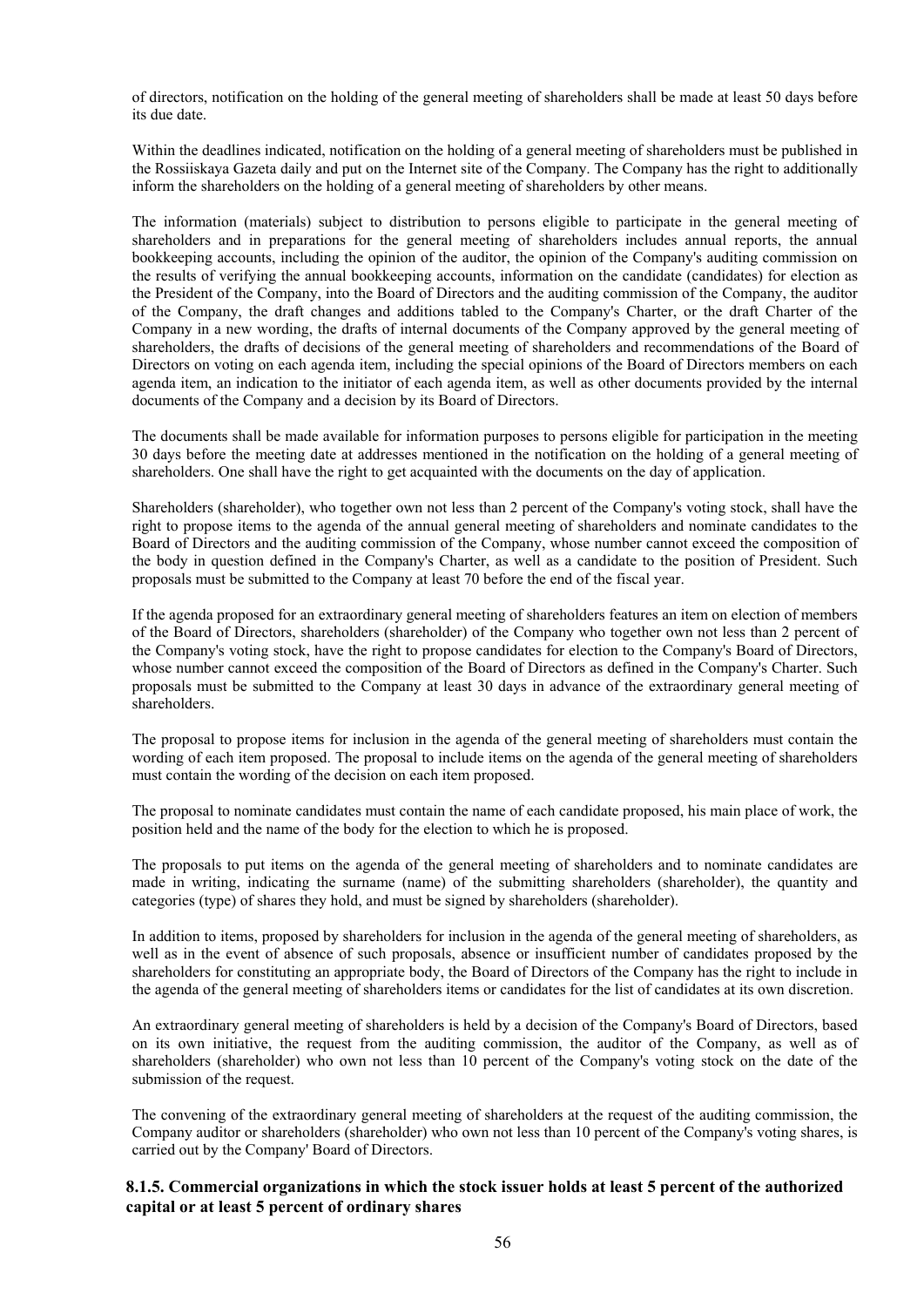#### 8.1.5.1. Name: *ZAO Kuzbassnefteprodukt*

Location: *1 Polevaya ul., Novokuznetsk, Kemerovo Region, 654018* Mailing address: *1 Polevaya ul., Novokuznetsk, Kemerovo Region, 654018* The stock issuer's stake in the legal entity's authorized capital: 100% The stock issuer's stake in ordinary shares: 100%

The entity's stake in the stock issuer's authorized capital: none

Chief executive: *Oleg Dyakonenkov, General Director*

The general director's stake in the stock issuer's authorized capital: none Board of Directors and Company Board:

> *Vledimir Baybus,* Stake in the stock issuer's authorized capital: none  *Sergey Solovyov,* Stake in the stock issuer's authorized capital: none  *Dmitry Shelomov,* Stake in the stock issuer's authorized capital: none  *Alexandr Tokarev,* Stake in the stock issuer's authorized capital: none  *Vadim Chertolyas,* Stake in the stock issuer's authorized capital: none  *V. Vovnenko,* Stake in the stock issuer's authorized capital: none  *G. Chernova,* Stake in the stock issuer's authorized capital: none

#### 8.1.5.2. Name: *ZAO Archinskoye*

Location: 9, building 16, Mokrushina St., Tomsk, 634034 Mailing address: 9, building 16, Mokrushina St., Tomsk, 634034 The stock issuer's stake in the legal entity's authorized capital: 100% The entity's stake in the stock issuer's authorized capital: *none* Chief executive: *Gennady Lyubin, General Director* The general director's stake in the stock issuer's authorized capital: *none* Board of Directors and Company Board: none

8.1.5.3. Name: *ZAO Sibneftavia*

Location: *34 Verkhnyaya, Moscow 125040* Mailing address: *34 Verkhnyaya, Moscow 125040* The stock issuer's stake in the legal entity's authorized capital: 100% The stock issuer's stake in ordinary shares: 100% The entity's stake in the stock issuer's authorized capital: *none* Chief executive: *Anatoly Zhadovsky, General Director* The general director's stake in the stock issuer's authorized capital: *none* Board of Directors and Company Board: none

#### 8.1.5.4. Name: *OOO Sibneft Anadyr*

Location: 2B Rultytegina, Anadyr, Chukotka Autonomous Okrug, 689000 Mailing address: 2B Rultytegina, Anadyr, Chukotka Autonomous Okrug, 689000 The stock issuer's stake in the legal entity's authorized capital: 100% The entity's stake in the stock issuer's authorized capital: *none* Chief executive: *Alexandr Kobysh, General Director*  The general director's stake in the stock issuer's authorized capital: *none* Board of Directors and Company Board: none

#### 8.1.5.5. Name: *OOO Khantos*

Location*: 149 Mira ul., Khanty Mansiysk, 628007* Mailing address: *149 Mira ul., Khanty Mansiysk, 628007* The stock issuer's stake in the legal entity's authorized capital: 100% The entity's stake in the stock issuer's authorized capital: *none* Chief executive: *Tsyutsyunov Vladimir Vyacheslavovcih* The general director's stake in the stock issuer's authorized capital: *none* Board of Directors and Company Board: none

8.1.5.6. Name*: ZAO Sibneft Ural*

Location: *73/16 Shaumyana ul., Yeketerinburg, 620102* Mailing address*: 73/16 Shaumyana ul., Yeketerinburg, 620102* The stock issuer's stake in the legal entity's authorized capital: *100%* The stock issuer's stake in ordinary shares: *100%* The entity's stake in the stock issuer's authorized capital: *none* Chief executive: *Alexey Bogoslovsky* The general director's stake in the stock issuer's authorized capital: *none*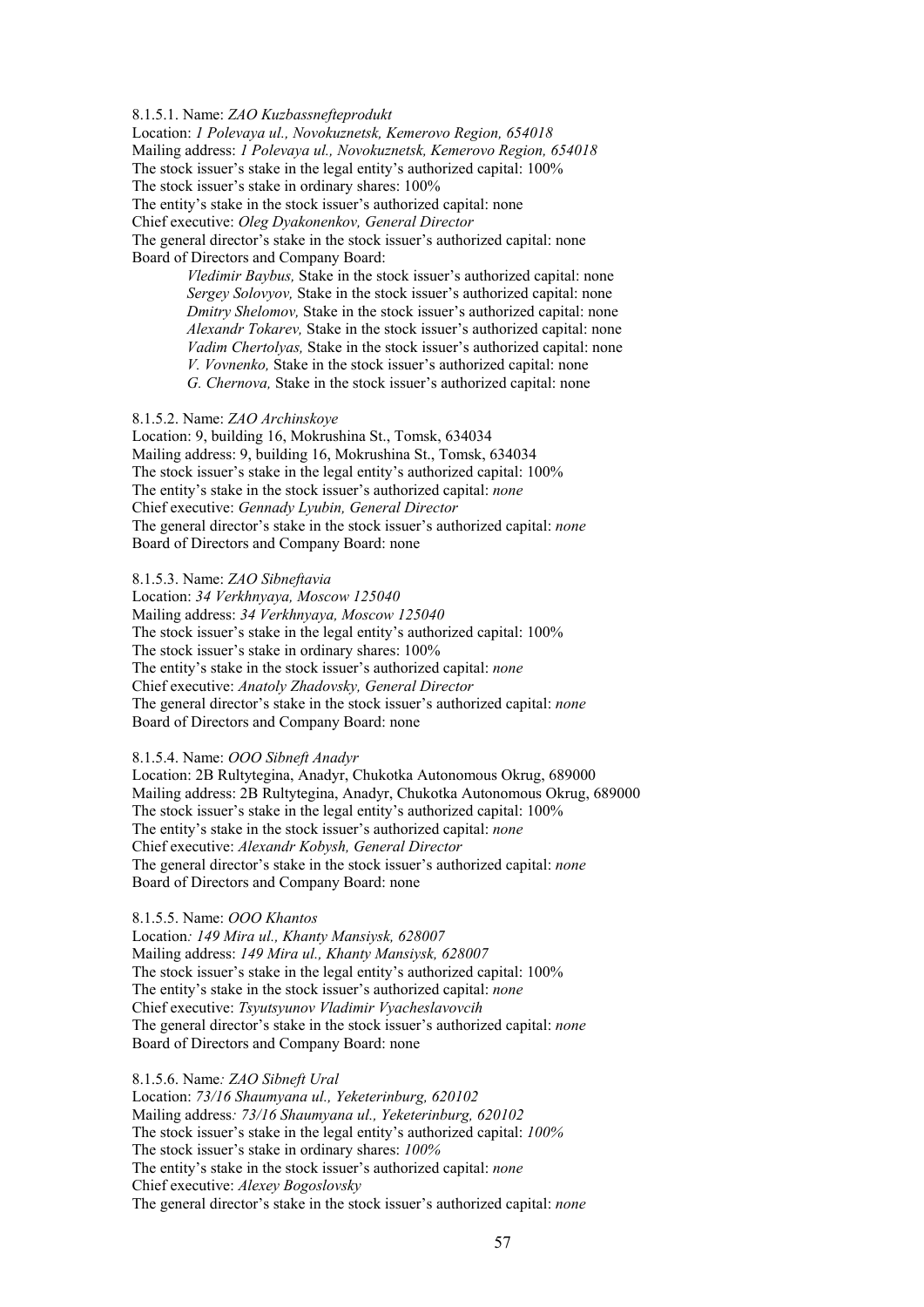#### Board of Directors:

 *Vladimir Baybus,* Stake in the stock issuer's authorized capital: none  *Alexandr Viryasov,* Stake in the stock issuer's authorized capital: none *Igor Nasirov,* Stake in the stock issuer's authorized capital: none *Tatyana Rumyantseva,* Stake in the stock issuer's authorized capital: none *Svetlana Guseva,* Stake in the stock issuer's authorized capital: none

#### 8.1.5.7. Name: *OOO Sibneft AZS Servis*

Location: *38 B. Kommunisticheskaya, Bldg. 1, Moscow, 109004* Mailing address: *4 Kursovoi pereulok, Moscow, 119034* The stock issuer's stake in the legal entity's authorized capital: *100%* The entity's stake in the stock issuer's authorized capital: *none* Chief executive: *Vadim Chertolyas, General Director* The general director's stake in the stock issuer's authorized capital: *none* Board of Directors:

> *Mihail Kapnik,* Stake in the stock issuer's authorized capital: none  *Sergey Solovyev,* Stake in the stock issuer's authorized capital: none  *Alexandr Tokarev,* Stake in the stock issuer's authorized capital: none

#### 8.1.5.8. Name: *OOO Sibneft - Nizhniy Novgorod*

Location: *37/7 Prospekt Geroev, Nizhny Novgorod, 603044* Mailing address: *37/7 Prospekt Geroev, Nizhny Novgorod, 603044* The stock issuer's stake in the legal entity's authorized capital: *100%* The entity's stake in the stock issuer's authorized capital: *none* Chief executive: *Igor Kondakov, General Director* The general director's stake in the stock issuer's authorized capital: *none* The Company Board: *none*  Board of Directors:

> *Vladimir Baybus,* Stake in the stock issuer's authorized capital: none  *Alexandr Elfimov,* Stake in the stock issuer's authorized capital: none *Sergey Solovyov,* Stake in the stock issuer's authorized capital: none

#### 8.1.5.9. Name*: Sib Finance B.V*.

Location: *Heyrenhart, 548, 1017СГ,* Amsterdam, the Netherlands Mailing address: *Heyrenhart, 548, 1017СГ,* Amsterdam, the Netherlands The stock issuer's stake in the legal entity's authorized capital: *100%* The entity's stake in the stock issuer's authorized capital: *none* Executive board:

> *Executive director Mees Pierson Trust B.V.,* Stake in the stock issuer's authorized capital: none  *Executive director Elena Nikitina,* Stake in the stock issuer's authorized capital: none

8.1.5.10. Name: *OAO Sibneft Noyabrskneftegaz*

Location*: 59/87 Lenina ul., Noyabrsk, Yamalo Nenetsk Autonomous Okrug, Tyumen Region, 626726*  Mailing address: *59/87 Lenina ul., Noyabrsk, Tyumen Region, 626726* The stock issuer's stake in the legal entity's authorized capital: 98.88% The stock issuer's stake in ordinary shares: 99% The entity's stake in the stock issuer's authorized capital: *none* General Director: *Minail Stavsky* Stake in the stock issuer's authorized capital: none Company Board: none Board of Directors:

*Olga Kovalchuk* Stake in the stock issuer's authorized capital: none *Andrei Matevosov* Stake in the stock issuer's authorized capital: none *Igor Marchenko* Stake in the stock issuer's authorized capital: none *Mihail Stavsky* Stake in the stock issuer's authorized capital: none *Reval Mukhametzyanov* Stake in the stock issuer's authorized capital: none

8.1.5.11. Name: *OOO Sibneft Krasnoyarsknefteprodukt* Location: *23G Severnoye Shosse, Krasnoyarsk, 660049* Mailing address*: 23G Severnoye Shosse, Krasnoyarsk, 660049* The stock issuer's stake in the legal entity's authorized capital: 100% The entity's stake in the stock issuer's authorized capital: *none*  Chief executive: *Alexander Kuzmin, General Director* The general director's stake in the stock issuer's authorized capital: *none*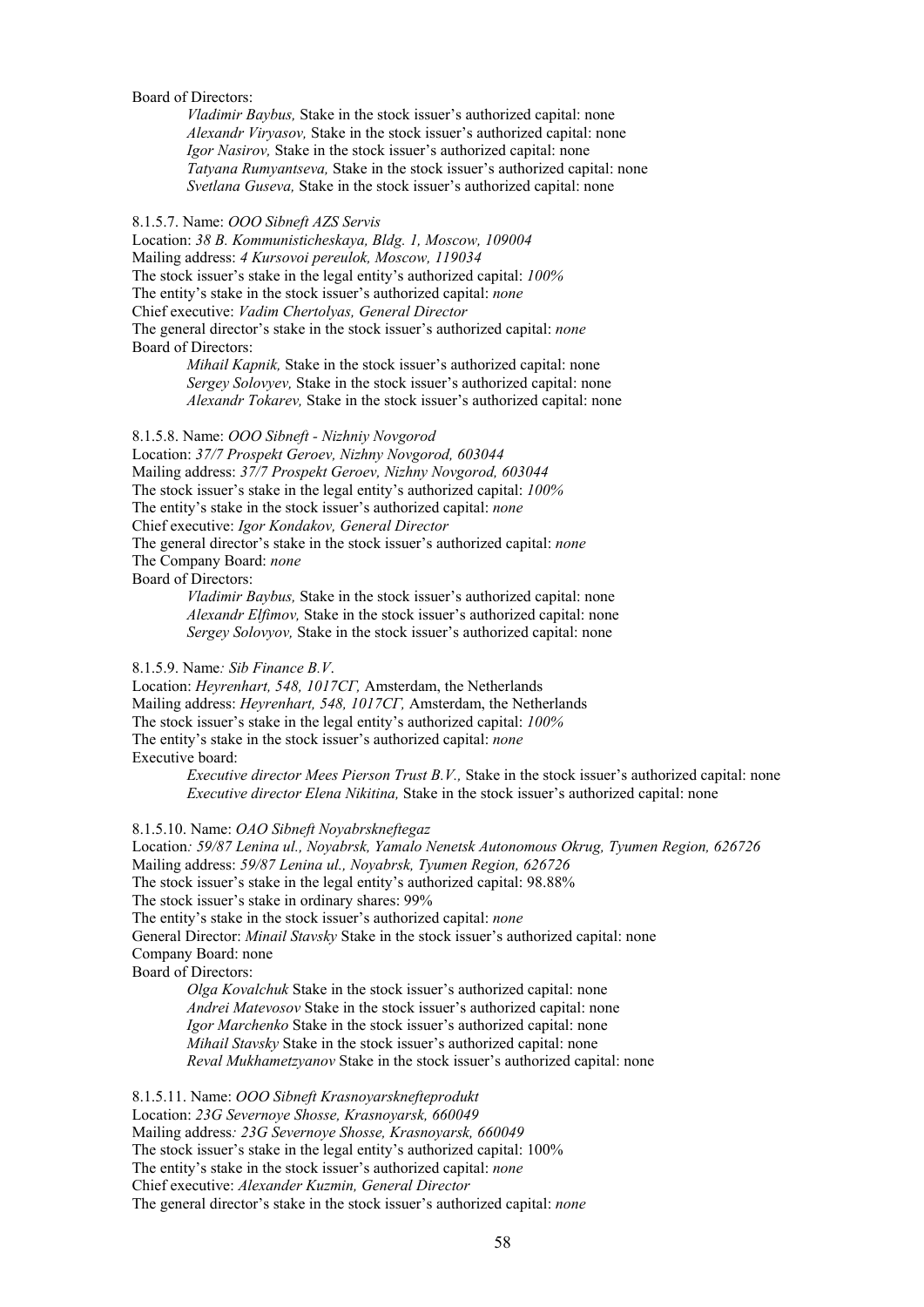Company Board: *none* Board of Directors:

> *Andrey Komarov* Stake in the stock issuer's authorized capital: none *Dmitry Shelomov* Stake in the stock issuer's authorized capital: none *Oleg Chudinov* Stake in the stock issuer's authorized capital: none

8.1.5.12. Name: *OAO Sibneft Omsknefteprodukt*

Location: *54, Frunze St., Omsk-99, 644099* Mailing address: *54, Frunze St., Omsk-99, 644099* The stock issuer's stake in the legal entity's authorized capital: 100% The stock issuer's stake in ordinary shares: 100% The entity's stake in the stock issuer's authorized capital: *none* Chief executive: *Vladimir Rid*, General Director Board of Directors:

*Georgy Alexandrov* Stake in the stock issuer's authorized capital: none *Vladimir Baibus* Stake in the stock issuer's authorized capital: none *Olga Kovalchuk* (has 10 ordinary shares or 0.0000002% of capital) *Andrei Komarov* Stake in the stock issuer's authorized capital: none *Alexandr Pokoev* (has 35 934 ordinary shares or 0.00076% of capital)

8.1.5.13. Name: *OAO Sibneft Omsk Oil Refinery*

Location*: 1 Gubkina pr., Omsk, 644040*

Mailing address*: 1 Gubkina pr., Omsk, 644040*

The stock issuer's stake in the legal entity's authorized capital: 100%

The stock issuer's stake in ordinary shares: 100%

The entity's stake in the stock issuer's authorized capital: *none* 

Chief executive: *Ildus Sarvarov*, General Director (has 6 990 ordinary shares or 0.00015% of capital) Company Board: *none*

Board of Directors:

*Georgy Alexandrov* Stake in the stock issuer's authorized capital: none *Sergei Martynov* Stake in the stock issuer's authorized capital: none *Yevgenia Sukharkova* Stake in the stock issuer's authorized capital: none *Olga Kovalchuk* (has 10 ordinary shares or 0.0000002% of capital) *Ildus Sarvarov* Stake in the stock issuer's authorized capital: none

8.1.5.14. Name: *OOO Sibneft Noyabrsknefteprodukt*

Location: *Promzona, Noyabrsk, Tyumen Region, 629809* Mailing address: *Promzona, Noyabrsk, Tyumen Region, 629809* The stock issuer's stake in the legal entity's authorized capital: 100% The entity's stake in the stock issuer's authorized capital: none Chief executive: *Lyudmila Malafeeva*, General Director The general director's stake in the stock issuer's authorized capital: *none*  Company Board: *none*

Board of Directors:

*Sergey Solovyev* Stake in the stock issuer's authorized capital: none *Alexandr Tokarev* Stake in the stock issuer's authorized capital: none *Tatyana Rumyantseva* Stake in the stock issuer's authorized capital: none

8.1.5.15. Name: *OAO Sibneft Noyabrskneftegazgeofizika*

Location: *Promzona, Noyabrsk, Yamalo Nenetsk Autonomous Okrug, Tyumen Region, 626726* Mailing address: *Promzona, Noyabrsk, Yamalo Nenetsk Autonomous Okrug, Tyumen Region, 626726* The stock issuer's stake in the legal entity's authorized capital: 80.98% The stock issuer's stake in ordinary shares: 94.18% The entity's stake in the stock issuer's authorized capital: none

Chief Ececutive: *Mikhail Pasechnik*, General Director (has 8 058 ordinary shares or 0.00017% of capital) Company Board: *none*

Board of Directors:

*Rostislav Latysh* (has 2 660 ordinary shares or 0.000056% of capital) *Alla Leshko* (has 10 ordinary shares or 0.0000002% of capital) *Igor Marchenko* Stake in the stock issuer's authorized capital: none *Tatyana Rumyantseva,* Stake in the stock issuer's authorized capital: none *Vladimir Svaikin* Stake in the stock issuer's authorized capital: none *Andrei Trukhachev* Stake in the stock issuer's authorized capital: none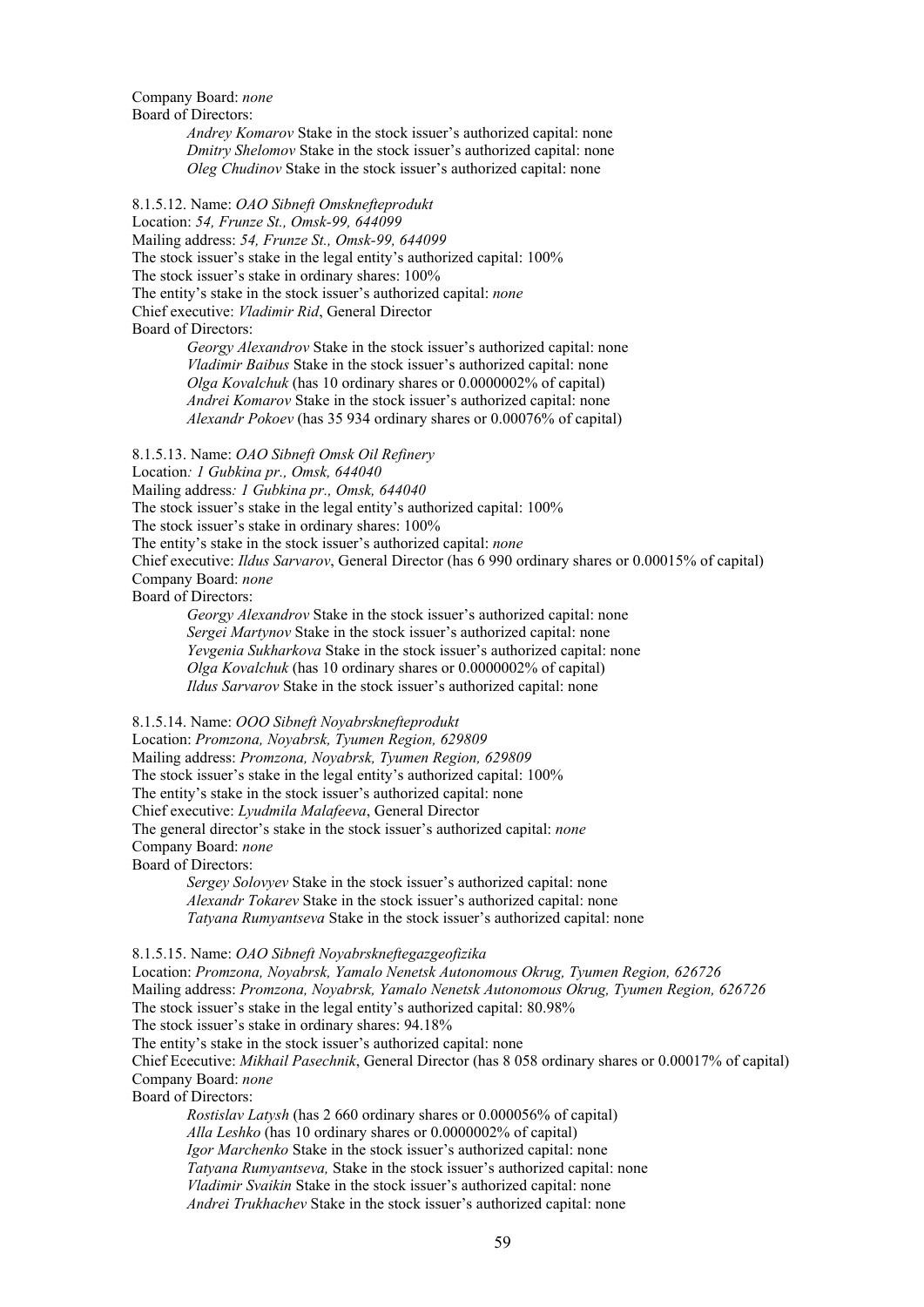8.1.5.16. Name: *ZAO Sibneft Mobilnaya Karta* Location: *2, Mirnaya St., Kemerovo, Kemerovo Region, 652970* Mailing address: *2, Mirnaya St., Kemerovo, Kemerovo Region, 652970* The stock issuer's stake in the legal entity's authorized capital: 75% The stock issuer's stake in ordinary shares: *75% + one share* The entity's stake in the stock issuer's authorized capital: *none* Chief executive: *Pavel Zak*, General Director The general director's stake in the stock issuer's authorized capital: *none* Company Board: *none* Board of Directors: *Vladimir Baybus* Stake in the stock issuer's authorized capital: none *A. Krestyaninov* Stake in the stock issuer's authorized capital: none *Alexey Skosyurev* (has 10 ordinary shares or 0.0000002% of capital)

8.1.5.17. Name: *OAO Sibneft Tyumennefteprodukt* Location: *28 Uritskogo ul., Tyumen* Mailing address: *67 Lenina ul., Tyumen, 625000* The stock issuer's stake in the legal entity's authorized capital: 90.32% The stock issuer's stake in ordinary shares: 93.52% The entity's stake in the stock issuer's authorized capital: *none*  Chief Executive: *Anatoly Pushmin,* General Director Company Board: *none* Board of Directors: *Vladimir Baibus* Stake in the stock issuer's authorized capital: none

*Andrei Komarov* Stake in the stock issuer's authorized capital: none *Sergey Solovyov* Stake in the stock issuer's authorized capital: none *Igor Nasirov* Stake in the stock issuer's authorized capital: none *Oleg Chudinov* Stake in the stock issuer's authorized capital: none *Vladimir Rid* Stake in the stock issuer's authorized capital: none

8.1.5.18. Name: *OAO Sibneft Barnaulnefteprodukt*

Location: *124 K. Marksa ul., Barnaul, 656004*

Mailing address: *124 K. Marksa ul., Barnaul, 656004*

The stock issuer's stake in the legal entity's authorized capital: 93.52%

The stock issuer's stake in ordinary shares: 93.47%

The entity's stake in the stock issuer's authorized capital: *none*

General Director: *Konstantin Smirnov,* General Director

The general director's stake in the stock issuer's authorized capital: *none* Company Board: *none*

Board of Directors:

*Vladimir Baibus* Stake in the stock issuer's authorized capital: none *Andrei Komarov* Stake in the stock issuer's authorized capital: none  *Sergey Solovyov* Stake in the stock issuer's authorized capital: none *Alexandr Tokarev* Stake in the stock issuer's authorized capital: none *Oleg Chudinov* Stake in the stock issuer's authorized capital: none *Dmitry Shelomov* Stake in the stock issuer's authorized capital: none *V. Deryabin* Stake in the stock issuer's authorized capital: none

8.1.5.19. Name: *OOO Radio ZS*

Location: *51 Izyskatelei ul., Noyabrsk, Yamalo Nenetsk Autonomous Okrug, 629810* Mailing address*: PO Box 713, Noyabrsk, Yamalo Nenetsk Autonomous Okrug, 629810* The stock issuer's stake in the legal entity's authorized capital: 51% The entity's stake in the stock issuer's authorized capital: *none* Chief executive: *Sergei Zubanov*, General Director The general director's stake in the stock issuer's authorized capital: *none* Board of Directors and Company Board: *none*

8.1.5.20. Name: *OOO NIiPP INPETRO*

Location*: 71 Sadovnicheskaya, Bldg. 3, Moscow, 113035* Mailing address: *71 Sadovnicheskaya, Bldg. 3, Moscow, 113035* The stock issuer's stake in the legal entity's authorized capital: 51%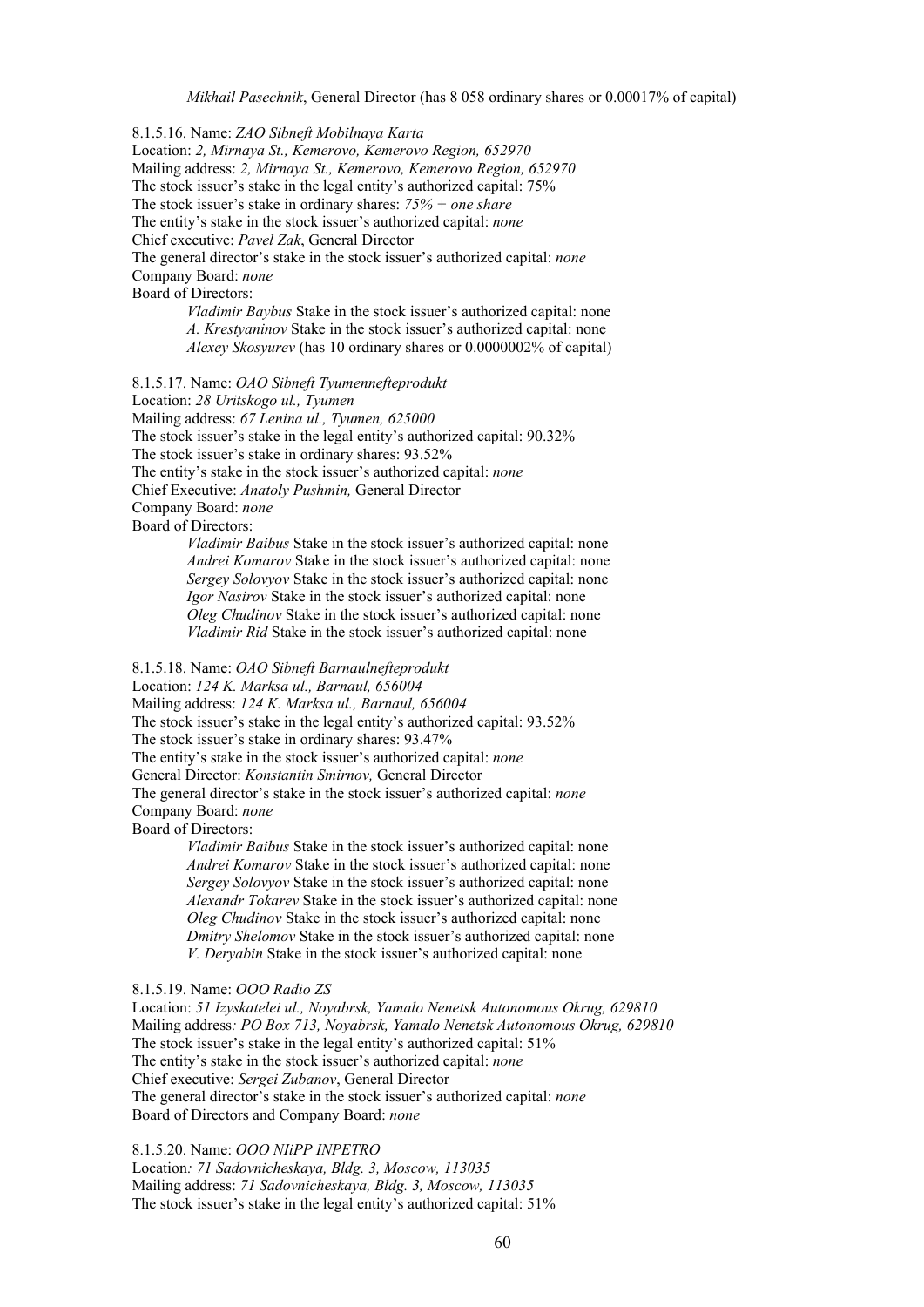The entity's stake in the stock issuer's authorized capital: *none* Chief executive: *Rafail Kats*, General Director The general director's stake in the stock issuer's authorized capital: *none* Board of Directors and Company Board: *none*

8.1.5.21. Name: *ZAO Mediatsentr A7* Location: *98, 22 Dekabrya St., Omsk* Mailing address: *98, 22 Dekabrya St., Omsk* The stock issuer's stake in the legal entity's authorized capital: 51% The stock issuer's stake in ordinary shares: 51% The entity's stake in the stock issuer's authorized capital: *none* Chief executive: *Valentin Ryzhikh, General Director* The general director's stake in the stock issuer's authorized capital: *none* Board of Directors and Company Board: *none*

#### 8.1.5.22. Name: *ZAO Aeroport Service*

Location: *Tolmachevo 4 Airport, Ob-4, Novosibirsk Region, 633115* Mailing address: *Tolmachevo 4 Airport, Ob-4, Novosibirsk Region, 633115* The stock issuer's stake in the legal entity's authorized capital: 50.0013% The stock issuer's stake in ordinary shares: *50% + one vote* The entity's stake in the stock issuer's authorized capital: none Chief executive: *Yuri Shashkov*, General Director The general director's stake in the stock issuer's authorized capital: *none* Company Board: *none* Board of Directors:

> *Oleg Chudinov* Stake in the stock issuer's authorized capital: none *Vladimir Sarkisov* Stake in the stock issuer's authorized capital: none *Yuriy Nikitushkin* (has 10 ordinary shares or 0.0000002% of capital)

#### 8.1.5.23. Name: *OOO Sibneft Chukotka*

Location: *6 Rultytegina, Anadyr, Chukotka Autonomous Okrug, 689000* Mailing address*: 4 Sadovnicheskaya, Moscow, 113035* The stock issuer's stake in the legal entity's authorized capital: 50% The entity's stake in the stock issuer's authorized capital: *none* Chief executive: *Tagir Hafizov*, General Director The general director's stake in the stock issuer's authorized capital: *none* Board of Directors and Company Board: *none*

#### 8.1.5.24. Name: *OOO Sibneft Yugra*

Location: *149 Mir ul., Khanty Mansiysk, 628007* Mailing address: *149 Mir ul., Khanty Mansiysk, 628007* The stock issuer's stake in the legal entity's authorized capital: 50% The entity's stake in the stock issuer's authorized capital: *none* Chief executive: *Andrei Matevosov*, General Director The general director's stake in the stock issuer's authorized capital: *none* Board of Directors and Company Board: *none*

8.1.5.25. Name: *OAO Sverdlovsknefteprodukt* Location*: 25 ul. 8 Marta, Yekaterinburg, 620014* Mailing address: *25 ul. 8 Marta, Yekaterinburg, 620014* The stock issuer's stake in the legal entity's authorized capital: 40.49% The stock issuer's stake in ordinary shares: 54% The entity's stake in the stock issuer's authorized capital: *none*  Chief Executive: *AnatoliyKorkin,* General Director Company Board: *none* Board of Directors:

> *Andrei Komarov* Stake in the stock issuer's authorized capital: none *Igor Nasirov* Stake in the stock issuer's authorized capital: none *Natalya Palehova* Stake in the stock issuer's authorized capital: none *Tatyana Rumyantseva* Stake in the stock issuer's authorized capital: none *Denis Balalykin* Stake in the stock issuer's authorized capital: none *Dmitry Kuranov* Stake in the stock issuer's authorized capital: none *Dmitry Ustinov* Stake in the stock issuer's authorized capital: none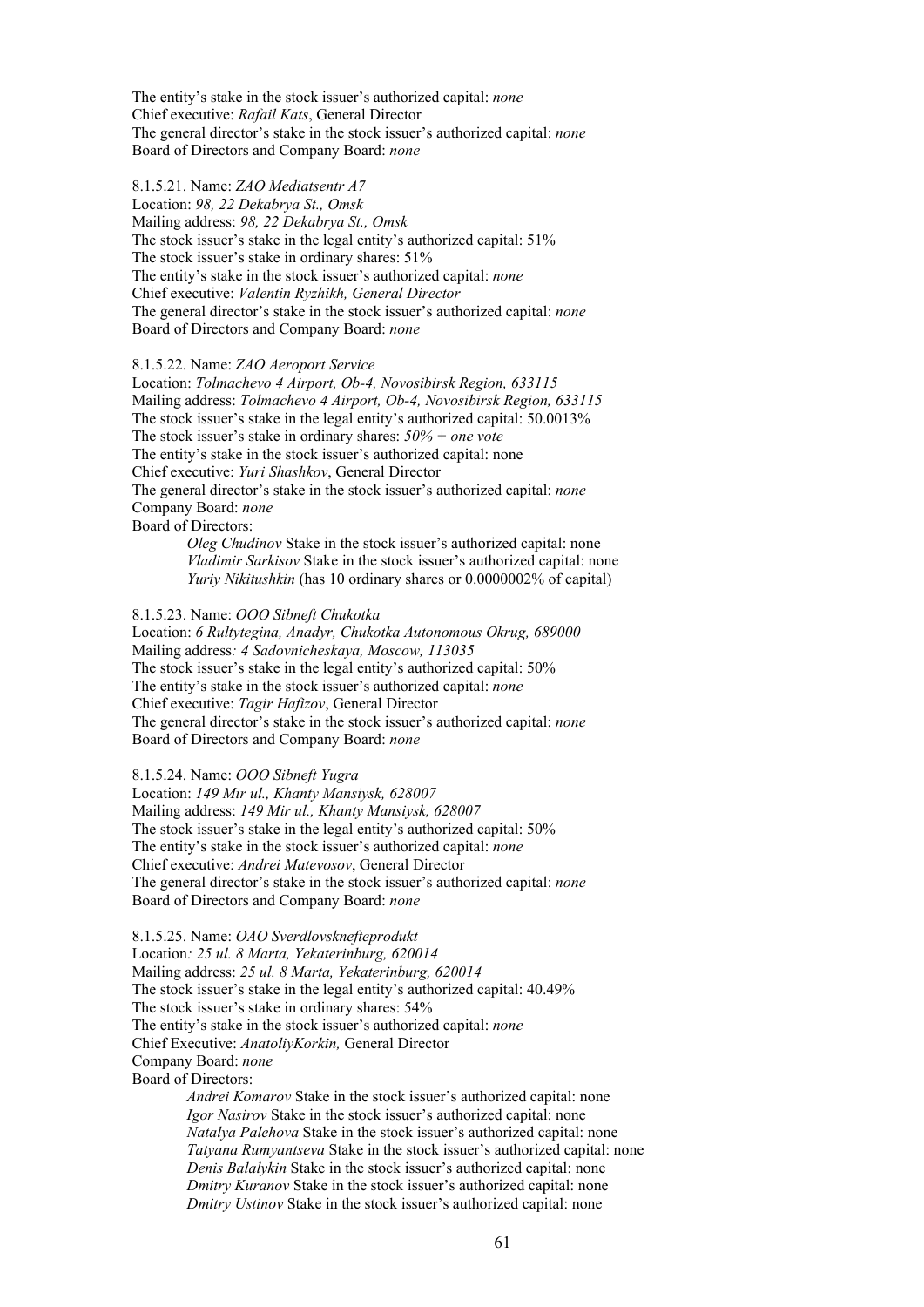#### 8.1.5.26. Name: *OAO Meretoyakhaneftegaz*

Location: *Panel 15 Prombaza, Muravlenko, Purovskoi District, Yamalo Nenetsk Autonomous Okrug, 629604* Mailing address: *Panel 15 Prombaza, Muravlenko, Purovskoi District, Yamalo Nenetsk Autonomous Okrug, 629604* The stock issuer's stake in the legal entity's authorized capital: 33.05%

The stock issuer's stake in ordinary shares: 33.05%

The entity's stake in the stock issuer's authorized capital: *none*

Chief executive: *Alexei Belebezyev*, General Director Stake in the stock issuer's authorized capital: none Board of Directors:

*Alla Leshko* Stake in the stock issuer's authorized capital: none *Andrei Matevosov* Stake in the stock issuer's authorized capital: none *Igor Marchenko* Stake in the stock issuer's authorized capital: none *Andrei Trukhachev* Stake in the stock issuer's authorized capital: none *Pyotr Yanchev* Stake in the stock issuer's authorized capital: none

8.1.5.27. Name: *OOO Krasnoyarsk Oil Service*

Location*: 23G Severnoye Shosse, Krasnoyarsk, 660049* Mailing address: *23G Severnoye Shosse, Krasnoyarsk, 660049* The stock issuer's stake in the legal entity's authorized capital: 100% The entity's stake in the stock issuer's authorized capital: *none* Chief executive: *Vyacheslav Ilyin*, General Director The general director's stake in the stock issuer's authorized capital: *none* Board of Directors and Company Board: *none*

8.1.5.28. Name: *OOO Sibneftenergo*

Location: *52 Oktyabrskaya, Novosibirsk, 630099*  Mailing address: *52 Oktyabrskaya, Novosibirsk, 630099* The stock issuer's stake in the legal entity's authorized capital: 19% The entity's stake in the stock issuer's authorized capital: *none* Chief executive: *Andrey Truhachyev*, General Director The general director's stake in the stock issuer's authorized capital: *none* Company Board: none Board of Directors:

*Vladimir Novikov,* Stake in the stock issuer's authorized capital: none *Tatyana Rumyantseva,* Stake in the stock issuer's authorized capital: none

8.1.5.29. Name: *OAO Uralnefteprodukt*

Location: *69 Narodnoi Voli ul., Yekaterinburg, 620026* Mailing address: *69 Narodnoi Voli ul., Yekaterinburg, 620026* The stock issuer's stake in the legal entity's authorized capital: 16.74% The stock issuer's stake in ordinary shares: 16.74% The entity's stake in the stock issuer's authorized capital: *none*  Chief executive: *Denis Balalyukin*, General Director Company Board: none Board of Directors:

> *Vladimir Novikov* Stake in the stock issuer's authorized capital: none *Andrei Komarov* Stake in the stock issuer's authorized capital: none *Denis Balalyukin* Stake in the stock issuer's authorized capital: none *Olga Semchishina* Stake in the stock issuer's authorized capital: none *Viktor Tuflyakov* Stake in the stock issuer's authorized capital: none

8.1.5.30. Name: *OAO Yekaterinburgskaya kompaniya po nefteproduktam* Location: *24 Sibirsky Trakt, Yekaterinburg, 620100* Mailing address: *24 Sibirsky Trakt, Yekaterinburg, 620100* The stock issuer's stake in the legal entity's authorized capital: 20.95% The stock issuer's stake in ordinary shares: 18.94% The entity's stake in the stock issuer's authorized capital: none General Director: *Alexei Kulikov* Stake in the stock issuer's authorized capital: none Company Board: none Board of Directors: *Vladimir Baibus* Stake in the stock issuer's authorized capital: none *Dmitry Kuranov* Stake in the stock issuer's authorized capital: none

*Maxim Bondarenko* Stake in the stock issuer's authorized capital: none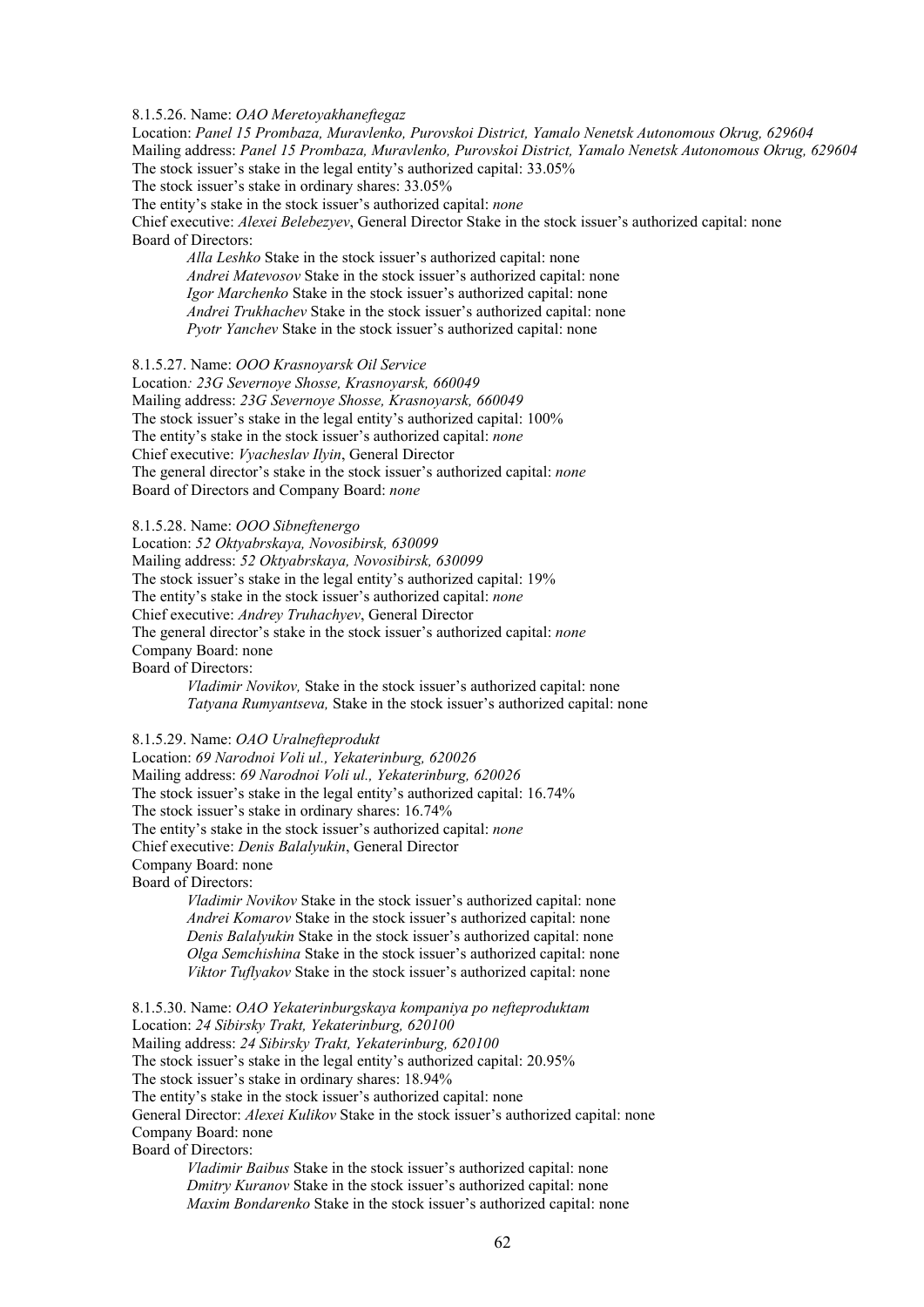*Andrey Peretyat'ko* Stake in the stock issuer's authorized capital: none *Denis Balalykin* Stake in the stock issuer's authorized capital: none

8.1.5.31. Name: *ZAO TV6 Region*

Location: *33 Dolgorukovskaya, Bldg. 8, Moscow, 103030* Mailing address: *33 Dolgorukovskaya, Bldg. 8, Moscow, 103030* The stock issuer's stake in the legal entity's authorized capital: 12.5% The stock issuer's stake in ordinary shares: 12.5% The entity's stake in the stock issuer's authorized capital: none Board of Directors and Company Board: none

#### 8.1.5.32. Name: *OAO Mosnefteprodukt*

Location: *15/7 P Krzhizhanovskogo, Moscow, 117218* Mailing address: *15/7 P Krzhizhanovskogo, Moscow, 117218* The stock issuer's stake in the legal entity's authorized capital: 9.92% The stock issuer's stake in ordinary shares: 4.39% The entity's stake in the stock issuer's authorized capital: *none* Chief executive: *Oleg Nizyev*, General Director Company Board:

> *R. Khalimov* Stake in the stock issuer's authorized capital: none *Natalya Denisova* Stake in the stock issuer's authorized capital: none *Alexander Krauze* Stake in the stock issuer's authorized capital: none *Viktor Krotov* Stake in the stock issuer's authorized capital: none *Oleg Nizyev* Stake in the stock issuer's authorized capital: none *Olga Sedletskaya* Stake in the stock issuer's authorized capital: none *Sergei Udod* Stake in the stock issuer's authorized capital: none *Alexander Fateyev* Stake in the stock issuer's authorized capital: none

Board of Directors:

*Andrei Komarov* Stake in the stock issuer's authorized capital: none *Vladimir Baibus* Stake in the stock issuer's authorized capital: none

*R. Bagautdinov* Stake in the stock issuer's authorized capital: none

*I. Giniyatullin* Stake in the stock issuer's authorized capital: none

*A. Korsak* Stake in the stock issuer's authorized capital: none

*T. Mardakhiashvili* Stake in the stock issuer's authorized capital: none

*G. Rovner* Stake in the stock issuer's authorized capital: none

*Ye. Savostyanov* Stake in the stock issuer's authorized capital: none

*N. Smagina* Stake in the stock issuer's authorized capital: none

#### 8.1.5.33. Name: *OOO Sibneft St. Petersburg*

Location: *10 Sovetsky pr., Sestroretsk, St. Petersburg, 197706* Mailing address: *10 Sovetsky pr., Sestroretsk, St. Petersburg, 197706* The stock issuer's stake in the legal entity's authorized capital: 100% The entity's stake in the stock issuer's authorized capital: none Chief executive: *Roman Uteshev*, General Director

The general director's stake in the stock issuer's authorized capital: *none* Company Board: none

Board of Directors:

*Elena Ilyushina* Stake in the stock issuer's authorized capital: none *Sergey Solovyov* Stake in the stock issuer's authorized capital: none *Vladimir Trunin* Stake in the stock issuer's authorized capital: none

8.1.5.34. Name: *OOO Shiginskoye*

Location: *9, building 16, Mokrushina St., Tomsk, 634034* Mailing address: *9, building 16, Mokrushina St., Tomsk, 634034* The stock issuer's stake in the legal entity's authorized capital: 100% The entity's stake in the stock issuer's authorized capital: none Chief executive: *Gennady Lyubin*, General Director The general director's stake in the stock issuer's authorized capital: none Board of Directors and Company Board: none

8.1.5.35. Name: *Sibneft Oil Trade Company Gmbh*  Location: Viena, Austria Mailing address: Viena, Austria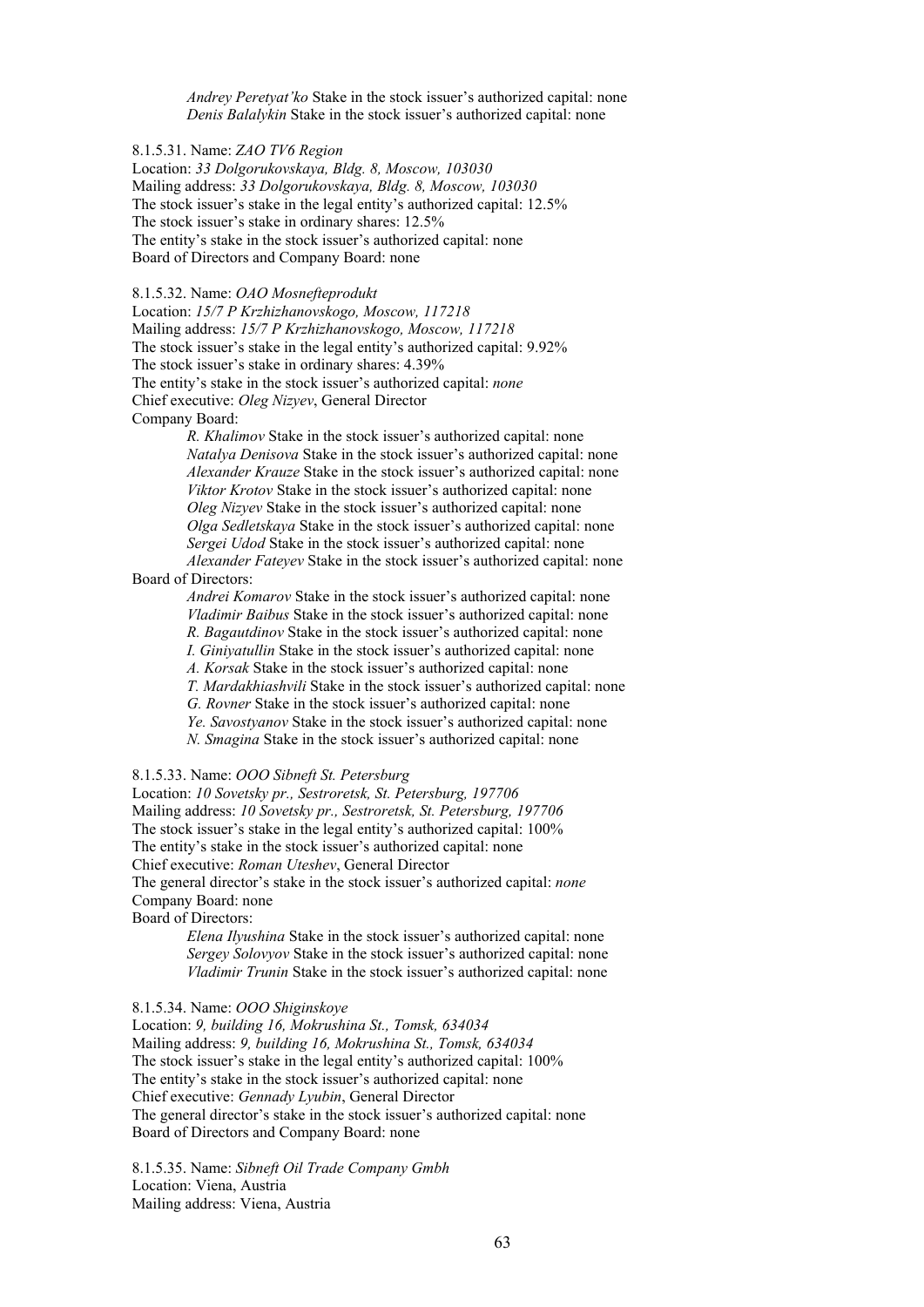The stock issuer's stake in the legal entity's authorized capital: 100% The entity's stake in the stock issuer's authorized capital: *none* Chief executive: *Gotcha Pjabidze*, Director The general director's stake in the stock issuer's authorized capital: *none* Board of Directors and Company Board: none

#### **8.1.6. Data on major deals made by the stock issuer**

No deals whose value amounted to 10 percent or more of the stock issuer's assets value were accomplished during the quarter of the year under review.

#### **8.1.7. The stock issuer's credit ratings**

# **Standard & Poor's**

**On October 8, 2004, Standard & Poor's Rating Services excluded rating of JSC Sibneft, posisioned at "B" level, from CreditWatch list with negative forecast, transefered there on May 31, 2004. Rating's forecast – "Developing".** 

Decision on rating ecluding from CreditWatch followed the return of 57.5% shares of Sibneft to previous shareholders from JSC YUKOS (CC/Watch Negative). Thus, risks affected Sibneft and connected with YUKOS events were lowered after first stage of demerger was completed. Share of YUKOS in Sibneft capital decreased from 92 to 34,5%. The return of Sibneft shares took place after the YUKOS share issue was decleared invalid and did not entail monetary compensation, which is positive for Sibneft's financial situation.

Level of Sibneft's rating still limited because of uncertainty about 34% share still remaining under control of YUKOS. Additional negative factors include aggressive corporate management and financial policy of Sibneft. On the other hand as positive factors for Sibneft remain high profitability and cash flow of the company, reduction of liabilities and continued production growth on existing oilfields.

The main factor, restricting rating and explaning why the current forecast level is "Developing", not "Positive", uncertainty about the strategy of Sibneft's management and shareholders concerning remning 34.5% of shares return, including 20% stake purchased by YUKOS for 3 billion dollars – the amount, which YUKOS is trying to receive from Sibneft's shareholders through the court. Sibneft can also be affected by risk of court examination if return of 57.5% stake or next stages of demerger are contested by tax authorities, minority shareholders or creditors of YOKOS.

Aggressive practice of corporate management and financial policy of Sibneft can be illustrated by the example of opportunistic usage of Russian court system weaknesses to expand deal with YUKOS, big dividends in 2001, 2002 and 2003, active applying of aggressive schemes of taxes optimization, which are, by many experts opinion, quite similar to YUKOS schemes. As other players in petroleum industry, Sibneft is sensitive to oil prices fluctuation and subjected to risk of making business in Russian Federation, where all it's assets are located.

Financial conditions of the company are favorable. Sibneft – one of the leaders of Russian petroleum industry in operational activity's efficiency and capital expenditures. Against high oil prices Sibneft's EBITDA composed \$2.1 billion in 2003 and 1.5 in first half of 2004, which corresponds with profitability of 32.2 and 37.5% respectively. In 2003-2004 Sibneft reduced net debt to \$1.4 billion dew to significant free cash flow. Sibneft demonstrates rapid growth of production at existing oilfields (in 1<sup>st</sup> half 2004 production grew by 10.8% and reached 674 barrels per day) and differs with significant resource base (2.4 billion barrels under SEC standards as of the end of 2003)

#### **Liquidity**

Adequate Sibneft's liquidity maintains by significant volume of generated cash. Main part of the company's total debt, equal \$1.4 billion as of June 30, 2004, is mid-term and long-term. Nevertheless uncertainty concerning demerger with YUKOS can influence an access for Sibneft to capital markets.

#### **Debt structure**

Currently there are two issues of priority unsecured Eurobonds of Sibneft in amount of \$400 mln with effective year in 2007 and \$500 mln with effective year in 2009. Eurobonds have the form of sertificates participating in loan, issued by Salomon Brothers AG with only aim of financing Sibneft's loans on identical terms. Such structure of Eurobonds is tipical for many Russian borrowers. Rating of sertificates reflects Sibneft's rating, as investors take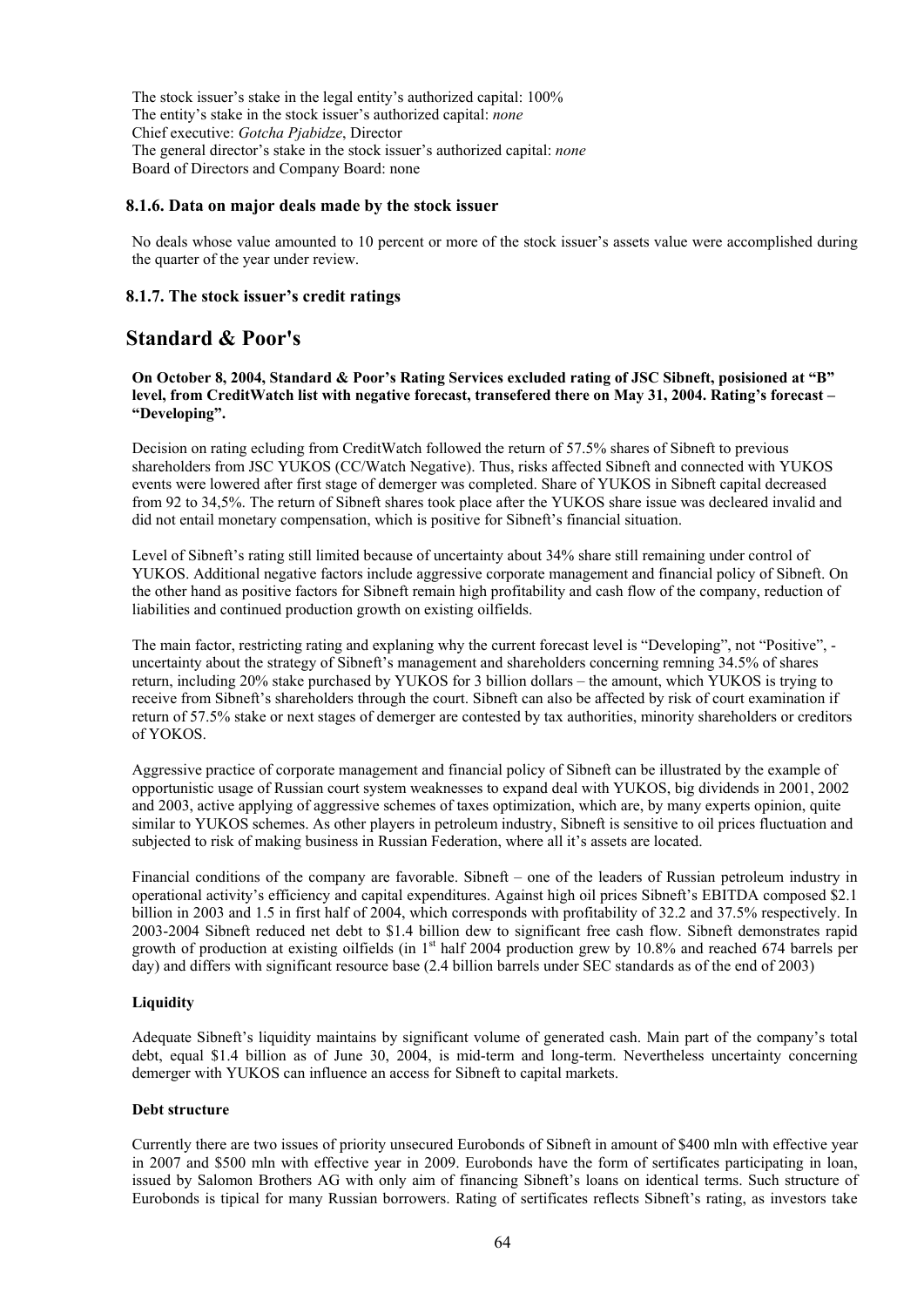only credit risk of the company. The company has margin of safety within the limits of financial covenant, restricting net debt at the level of 75% of equity.

### **Forecast**

Developing forecast mirirs high operational and financial characteristics of Sibneft, which can become a basis for rating upgrade, if financial conditions of the company are not effected during court examinations or demerger with YUKOS and if clear certainty appears concerning financial policy and practice of corporate management of the company.

Potentially negative influence to the rating caused by uncertainty, connected with risks of court examinations and with dermerger with YUKOS realization. Standard & Poor's reflexes suspicion that Sibneft significantly increase debt level to finance purchasing of Sibneft's shares by the company or it's shareholders.

#### **List of S&P credit ratings, awarded to Sibneft**

| 31.10.2003 | 'Rating inlisted in CreditWatch list with developing forecast dew to Standard & Poors worry |
|------------|---------------------------------------------------------------------------------------------|
|            | concerning protection of property and management                                            |
| 24.03.2003 | Sibneft's rating forecast changed to Stable after Slavneft assets split                     |
|            | In national scale rating increased up to «ruAA-»                                            |
| 22.04.2003 | Sibneft's rating $(\&B + \&)$ inlisted in CreditWatch Positive                              |
| 25.11.2002 | Longterm credit rating of creditor $B+$                                                     |
|            | Rating ruAA in national scale; forecast Developing                                          |

# **Moody`s**

On November 10, 2004, international rating agency Moody's Investors Service decleared its decision to keep Sibneft's rating in the list for possible downgrading. Agancy's decision concerns main indirect rating of the company and rating of main insecured debt (currently "Ba2" and "Ba3" respectively).

Agency's decision was a consequence of a reduction of YUKOS' share in Sibneft from 92% to 34.5% dew to declaration of YUKOS' shares issue invalid, using which in 2003 YUKOS, particularly, purchased 92% stake in Sibneft. On the one hand Moody's admits that reduction of YUKOS share in Sibneft has eliminated some fairs concerning possibility of Sibneft being involved in the case of YUKOS' tax claims. However agency's decision to leave Sibneft in the list on downgrading is based on the following facts, which will be considered by Moody's during rating review.

Firstly. YUKOS remains to be shareholder of 34.5% stake of Sibneft. According to recent court decision YUKOS is obliged to return another 14.5% stake of Sibneft's shares to previous shareholders in exchange for 8.8% stake of YUKOS. As a result of such exchange YUKOS' share in Sibneft will reduce to 20%. It's unclear for the moment, will YUKOS be able to keep this share or it will be returned to the previous shareholders or eliminated by some other means.

Secondly. Sibneft's share, remaining at the disposal of YUKOS, can expose Sibneft to the risk of becoming a subject of court examination from the direction of tax authorities and investors.

Also, Moody's considers corporate strategy of Sibneft, including its future ownership structure. Rating review will be also connected with adequacy of corporate management of Sibneft and its protection from such events as potential claims concerning repayment of tax liabilities.

Moody's indicates that financial performances of Sibneft's activity constantly remains stable, despite events that take place around main shareholder of, which was one of the main reasons for Sibneft's rating stability. The agency hopes to finish Sibneft's rating review in the next three months and even erlear if the stake remaining at the disposal YUKOS reduces.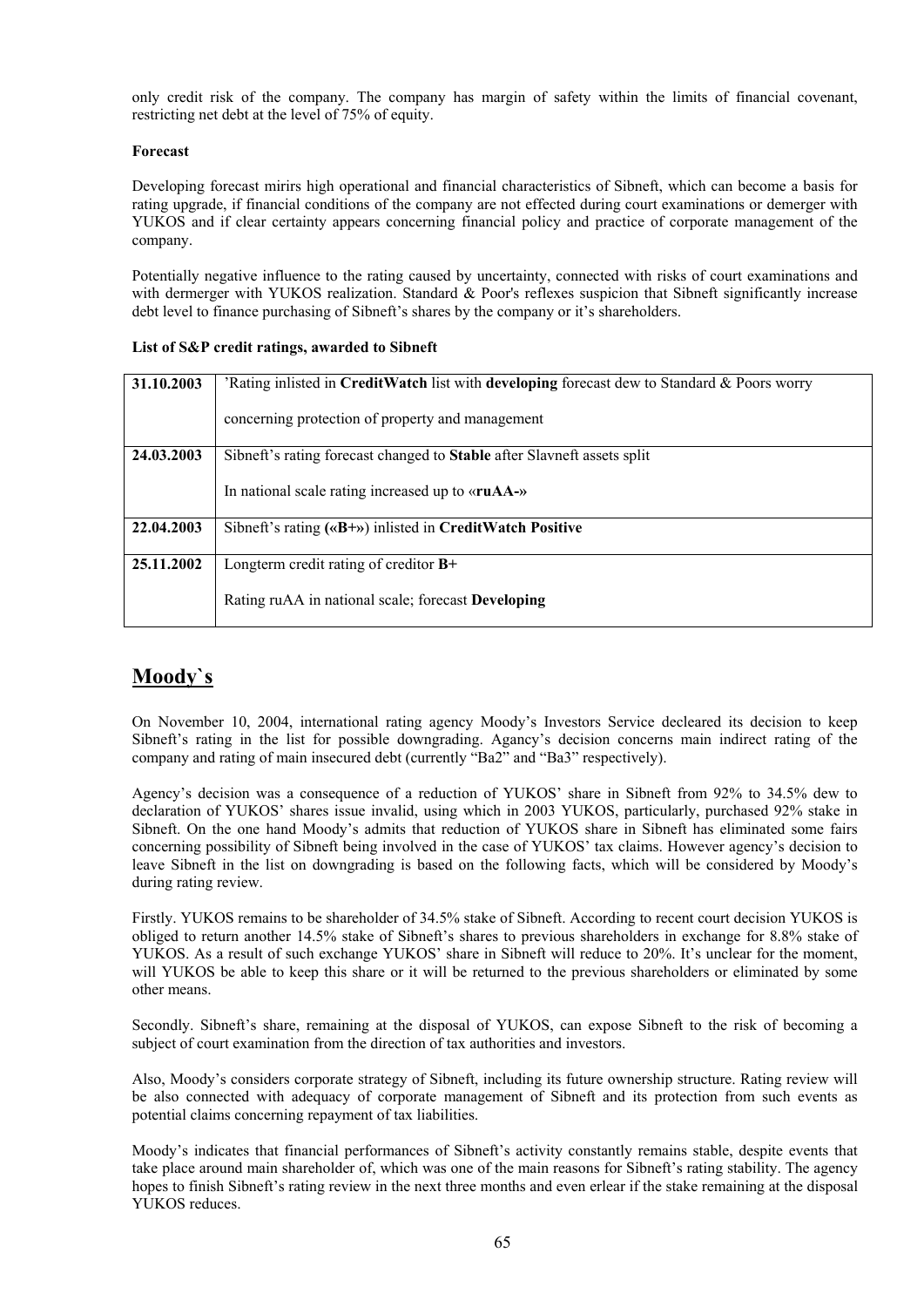# **8.2. Shares**

#### Category: **ordinary nominal shares**

Nominal value: **0.0016 rubles**

Shares in circulation as of January 1, 2005: the number of floated shares less the shares on the issuer's balance sheet (4,741,299,639 – 4,980) = 4,741,294,659

Number of additional shares being placed: **none**

Number of 'declared' shares: **no 'declared' shares**

Number of treasury shares: 4**,980 ordinary shares**

Number of additional shares that could be placed: **no stock issue in progress**

| <b>ISSUES ONE AND TWO COMBINED</b> |                            |                                          |                                        |  |
|------------------------------------|----------------------------|------------------------------------------|----------------------------------------|--|
|                                    | <b>State Registration</b>  | <b>Placement Data</b>                    | <b>Placement Results</b>               |  |
|                                    | <b>Number of the Issue</b> |                                          |                                        |  |
|                                    | $52-1p-0796$               | The issue was placed within the period   | The Issue Results Report was           |  |
|                                    | October 17, 1995           | from October 31, 1995 through May 31,    | registered on August 10, 1998. The     |  |
|                                    | (share issue cancelled)    | 1997. During privatization, the shares   | total number of shares actually placed |  |
|                                    |                            | were placed through a securities auction | was 4,516,396,250.                     |  |
|                                    |                            | and monetary and investment tenders.     |                                        |  |
| $\mathcal{D}$                      | $1-02-00146-A$             | The issue was placed through closed      | The Issue Results Report was           |  |
|                                    | December 16, 1998          | subscription from January 14, 1999       | registered on April 26, 1999. The      |  |
|                                    | (share issue cancelled)    | through March 16, 1999.                  | number of shares actually placed       |  |
|                                    |                            |                                          | totaled 224,903,389.                   |  |

On the basis of Instruction No. 03-1129/p, issued by the Russian Federal Securities Commission on June 17, 2002, Sibneft combined these two share emissions in its register on July 7, 2003. The registration numbers of the two share issues have been annulled, and both emissions have been assigned the new registration number 1-01-00146-A, June 17, 2003.

| <b>Combined Share Issue</b> |                                                         |                  |                 |                           |
|-----------------------------|---------------------------------------------------------|------------------|-----------------|---------------------------|
|                             | <b>State Registration</b><br><b>Number of the Issue</b> | Number of Shares | Nominal Value   | <b>Authorized Capital</b> |
|                             | $1-01-00146-A$<br>June 17, 2003                         | 4,741,299,639    | $0.0016$ rubles | 7,586,079.4224<br>rubles  |

# **Rights of the holders of each share of the issue:**

to alienate the shares held by them without the consent of other shareholders and/or the Company;

the shareholders of the Company shall have priority rights to buy additional shares and issued securities convertible into shares, when they are placed through open subscription, in quantities proportionate to the quantity of the shares of the respective category (type) held by them;

the shareholders of the Company who have voted against the placement by closed subscription of shares or securities convertible into shares or who have not participated in the vote on this matter shall have priority rights to buy additional shares and securities convertible into shares, when they are placed through closed subscription, in quantities proportionate to the quantity of the shares of the respective category (type) held by them. The said right shall not apply to the placement of shares or other securities convertible into shares through closed subscription exclusively among shareholders in the event that shareholders can acquire a whole number of placed shares or other securities convertible into shares in quantities proportionate to the quantity of the shares of the respective category (type) held by them;

to receive a share of net profits (dividends) to be distributed among shareholders as prescribed by the law and the Charter depending on the category (type) of the shares held by him/her;

to receive part of the property of the Company (liquidation quota) remaining after the liquidation of the Company in proportion to the quantity of the shares of the respective category (type) held by him/her;

to have access to the documents of the Company as prescribed by the law and the Charter and to obtain copies thereof for pay;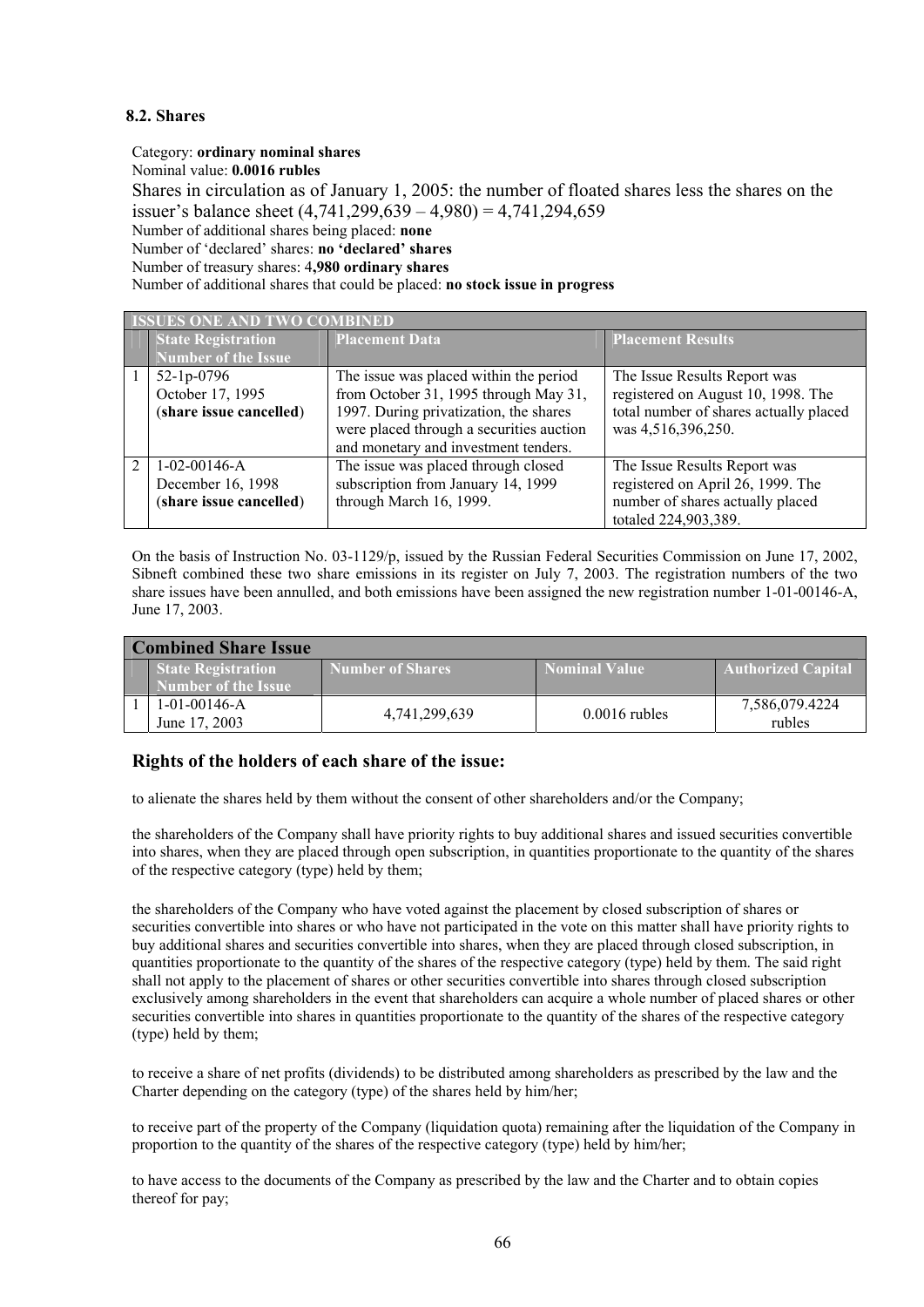to exercise other rights as prescribed by the laws, the Charter and decisions passed by the shareholders' general meeting within its authority.

# **Ordinary Shares**

Every ordinary share of the Company has equal nominal value and entitles its holder to an equal amount of rights

Under the Federal Law On Joint-Stock Companies the holders of ordinary shares of the Company can attend the general meeting of shareholders with the right to vote on matters within its authority and also have the right to receive dividends, and in the event of the liquidation of the Company the right to receive part of its property (liquidation quota).

#### **Voting Shares**

The voting share shall be a share entitling its holder to the right to vote on all matters within the authority of the general meeting or on individual matters within its authority.

The share carrying the right to vote on all matters within the terms of reference of the general meeting shall be:

a fully paid ordinary share, with the exception of the shares at the disposal of the Company.

The shares carrying the right to vote on all matters within the authority of the general meeting of shareholders shall grant their holder the right:

to participate in voting (including by proxy) at the general shareholders meeting on all questions within its authority;

to nominate candidates for the agencies of the Company under the procedures and terms established by the law and by the Charter;

to make proposals for the agenda of the annual general shareholders meeting under the procedures and terms established by the law and by the Charter;

to request to see the list of persons entitled to attend the general shareholders meeting under the procedures and terms established by the law and by the Charter;

to have access to the accounting records and documents under the procedures and terms established by the law and by the Charter;

to request the convocation of an extraordinary general meeting of shareholders and/or verification of the financial and business operations of the Company by the auditing commission under the procedures and terms established by the law and by the Charter;

to request the buyout by the Company of all or part of his/her shares in cases prescribed by the law.

#### **8.3. Data on prior security issues other than share issues**

#### **8.4. Data on entities (persons) having provided backing for bonds**

#### **8.5. Guarantees for meeting commitments concerning bond issue**

OAO Sibneft has not issued any securities other than those listed in Item 8.2. It does not have any outstanding commitments concerning securities.

#### **8.6. Registrar**

#### **OAO Registrator R. O. S. T.**

Physical address: 18 Stromynka Str., Bldg. 13, Moscow, Russian Federation Mailing address: 18 Stromynka Str., PO Box 9, Moscow 107996, Russian Federation Tel.: +7 (095) 771-7335, +7 (095) 771-7337 Fax: +7 (095) 777-7334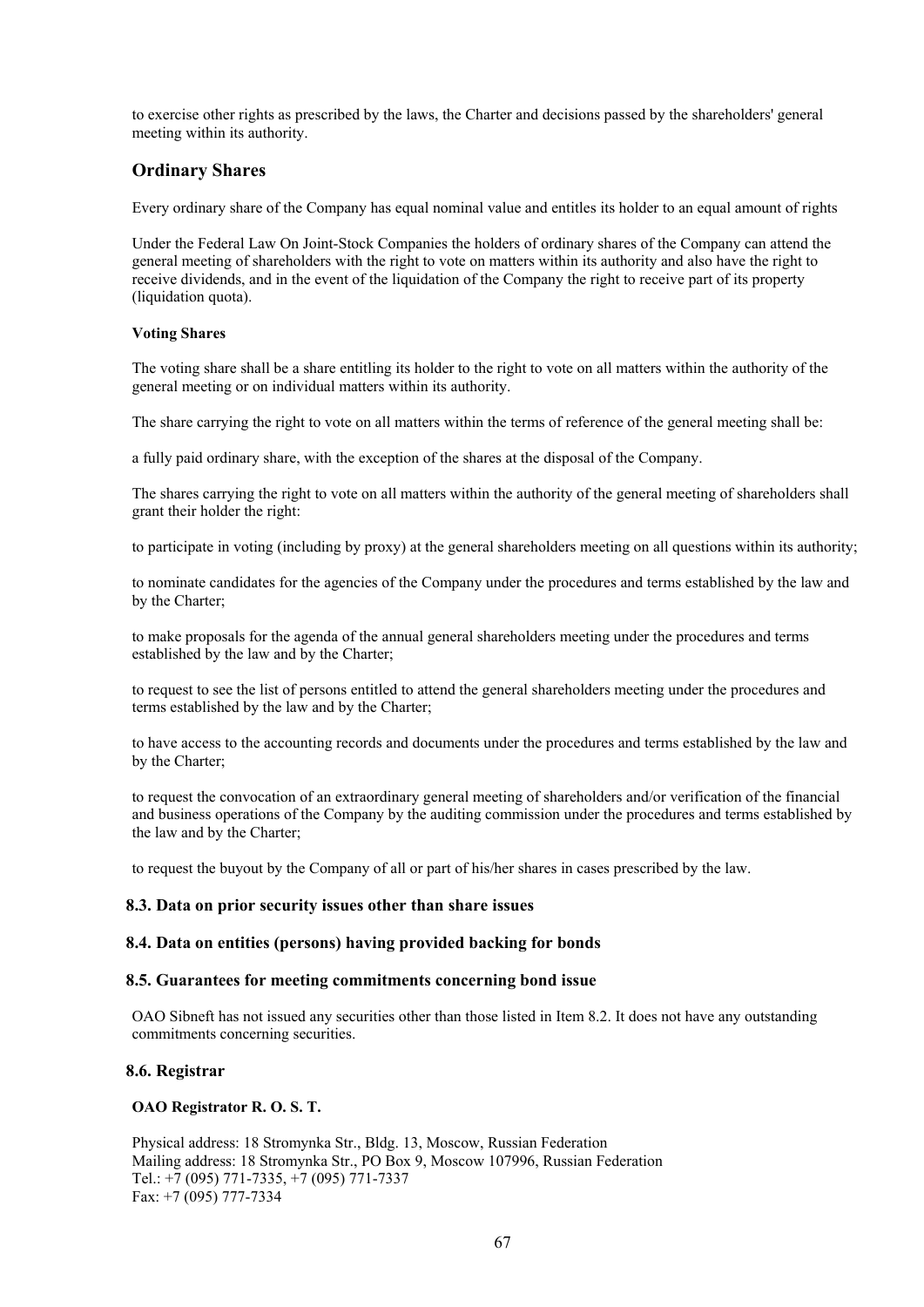Internet: http://www.rrost.ru/ E-mail: rost@rrost.ru

OAO Registrator R. O. S. T. is a specialized registrar and operates under License No. 10-000-1-00264 issued by the Federal Securities Commission on December 3, 2002.

The company's original name, ZAO Stock Registration Company, changed in 2002 as a result of corporate reorganization. The registrar was founded in 1996 and since then has kept the registers of OAO Sibneft and its subsidiaries.

The registrar provides a full array of services related to the shareholders register and acts as both calculating committee for OAO Sibneft and agent for paying out dividends on Sibneft shares.

#### **8.7. Legislation regulating imports and exports of capital which may influence dividend payouts, interest and other payment to non-residents.**

Federal Law on Investment Activities in the Russian Federation in the Form of Capital Investment, No. 39-FZ, dated February 25, 1999

Federal Law on Foreign Investment in the Russian Federation, No. 160-FZ, dated July 9, 1999 Tax Code of the Russian Federation (Chapter 25)

The Russian Government's Ordinance No. 1272 of November 20, 1999, On Foreign Investment in the Russian Economy Using Funds in Special C Accounts of Non-Residents

Federal Law on Currency Regulation and Currency Control

The Bank of Russia's instruction No 93-I, dated October 12, 2000, On the Procedure for Opening Accounts with Authorized Banks for Non-Residents in Russian Currency and for Operations Using Those Accounts

#### **8.8. Taxation of incomes on the stock issuer's securities.**

Taxation of incomes on securities is regulated by Articles 280, 283, 284, 285, 286, 287, 309, 310, 312 and 329 of Section Two of the Russian Federation Tax Code, dated August 5, 2000, No. 117-FZ.

As a tax agent for dividends on ordinary nominal shares, OAO Sibneft makes payments with taxes deducted at the following rates:

- corporations that are residents of the Russian Federation  $-6\%$ 

- non-resident corporations – 15%

- individual residents of the Russian Federation 6%
- non-resident individuals 30%

\* In the event that there are agreements on avoidance of double taxation with a country whose resident a shareholder is, the rate stipulated by those agreements are taken into account.